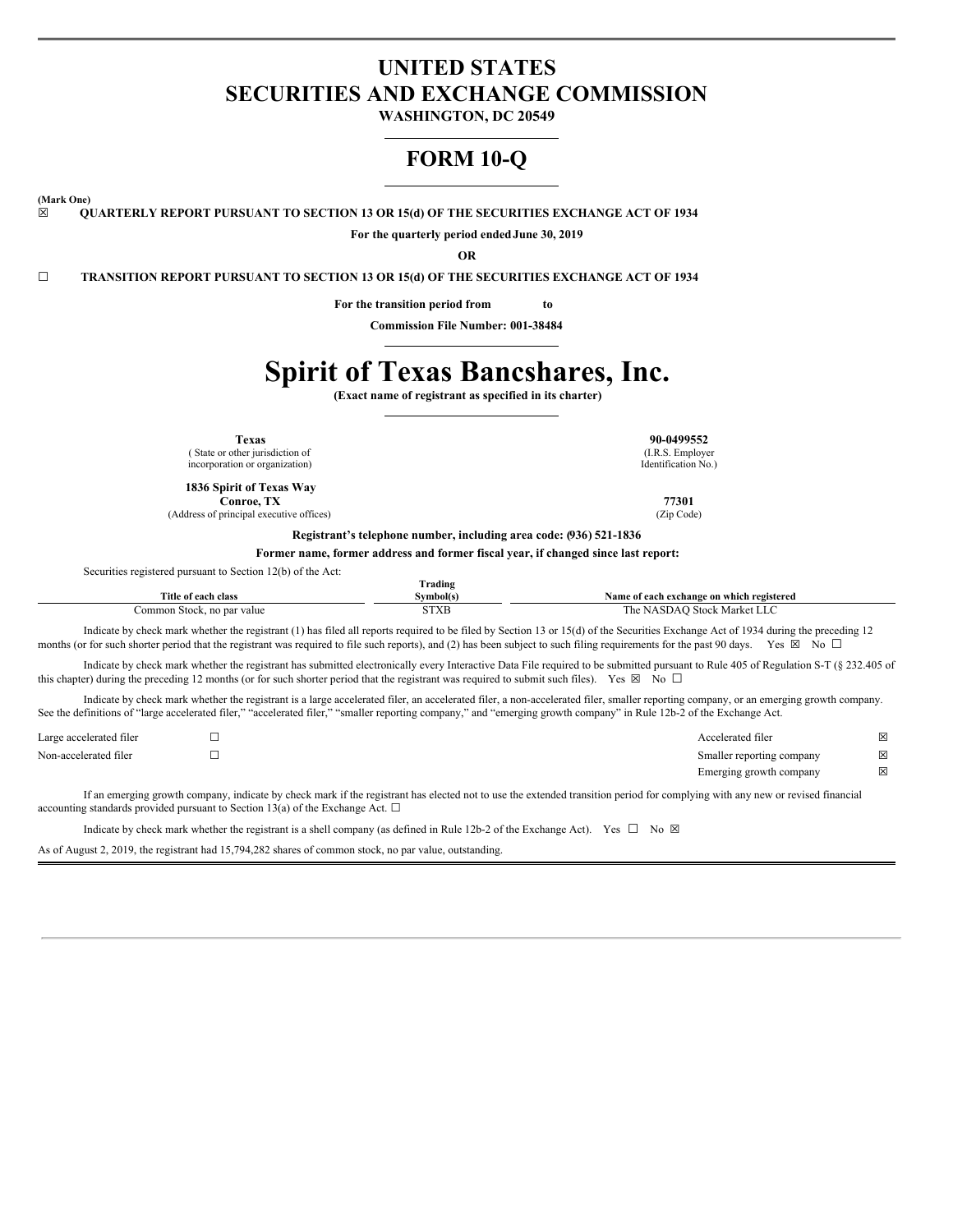# **TABLE OF CONTENTS**

|                   |                                                                                       | Page |
|-------------------|---------------------------------------------------------------------------------------|------|
| PART I.           | <b>FINANCIAL INFORMATION</b>                                                          |      |
| Item 1.           | <b>Consolidated Financial Statements (Unaudited)</b>                                  |      |
|                   | <b>Consolidated Balance Sheets</b>                                                    |      |
|                   | <b>Consolidated Statements of Income</b>                                              |      |
|                   | <b>Consolidated Statements of Comprehensive Income</b>                                |      |
|                   | <b>Consolidated Statements of Changes in Stockholders' Equity</b>                     | 6    |
|                   | <b>Consolidated Statements of Cash Flows</b>                                          |      |
|                   | <b>Notes to Unaudited Consolidated Financial Statements</b>                           | 9    |
| Item 2.           | Management's Discussion and Analysis of Financial Condition and Results of Operations | 31   |
| Item 3.           | <b>Ouantitative and Oualitative Disclosures About Market Risk</b>                     | 58   |
| Item 4.           | <b>Controls and Procedures</b>                                                        | 58   |
| PART II.          | <b>OTHER INFORMATION</b>                                                              | 59   |
| Item 1.           | <b>Legal Proceedings</b>                                                              | 59   |
| Item 1A.          | <b>Risk Factors</b>                                                                   | 59   |
| Item 2.           | Unregistered Sales of Equity Securities and Use of Proceeds                           | 59   |
| Item 3.           | <b>Defaults Upon Senior Securities</b>                                                | 59   |
| Item 4.           | <b>Mine Safety Disclosures</b>                                                        | 59   |
| Item 5.           | <b>Other Information</b>                                                              | 59   |
| Item 6.           | <b>Exhibits</b>                                                                       | 60   |
| <b>Signatures</b> |                                                                                       | 61   |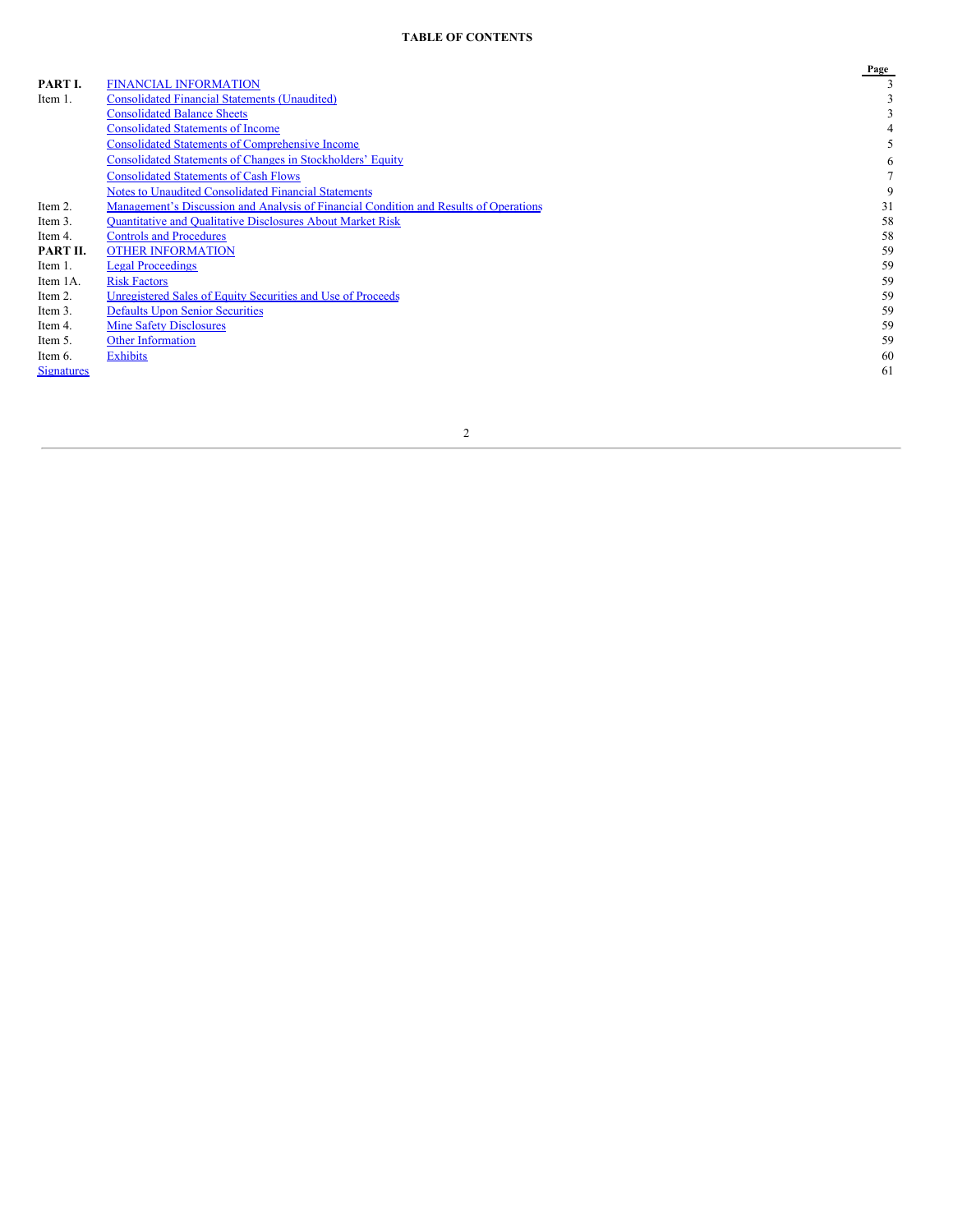<span id="page-2-2"></span><span id="page-2-1"></span><span id="page-2-0"></span>**Item 1. Consolidated Financial Statements (Unaudited)**

# **SPIRIT OF TEXAS BANCSHARES, INC. AND SUBSIDIARY CONSOLIDATED BALANCE SHEETS (Unaudited) (Dollars in thousands, except per share data)**

|                                                                          |              | June 30,<br>2019 | December 31,<br>2018 |  |
|--------------------------------------------------------------------------|--------------|------------------|----------------------|--|
| Assets:                                                                  |              |                  |                      |  |
| Cash and due from banks                                                  | \$           | 26,150           | \$<br>22.664         |  |
| Interest-bearing deposits in other banks                                 |              | 137,008          | 66,351               |  |
| Total cash and cash equivalents                                          |              | 163,158          | 89,015               |  |
| Time deposits in other banks                                             |              | 1.225            |                      |  |
| Investment securities:                                                   |              |                  |                      |  |
| Available for sale securities, at fair value                             |              | 171,058          | 179,461              |  |
| Total investment securities                                              |              | 171,058          | 179,461              |  |
| Loans held for sale                                                      |              | 2,583            | 3,945                |  |
| Loans:                                                                   |              |                  |                      |  |
| Loans held for investment                                                |              | 1,409,338        | 1,092,940            |  |
| Less: allowance for loan and lease losses                                |              | (6,277)          | (6,286)              |  |
| Loans, net                                                               |              | 1,403,061        | 1,086,654            |  |
| Premises and equipment, net                                              |              | 62,815           | 53,877               |  |
| Accrued interest receivable                                              |              | 7,039            | 4,934                |  |
| Other real estate owned and repossessed assets                           |              | 1.324            | 782                  |  |
| Goodwill                                                                 |              | 43,889           | 18,253               |  |
| Core deposit intangible                                                  |              | 12,583           | 8,558                |  |
| SBA servicing asset                                                      |              | 3,570            | 3,965                |  |
| Deferred tax asset, net                                                  |              | 48               | 328                  |  |
| Bank-owned life insurance                                                |              | 15,432           | 7,401                |  |
| Federal Home Loan Bank and other bank stock, at cost                     |              | 6,190            | 5,304                |  |
| Other assets                                                             |              | 4,485            | 4,276                |  |
| Total assets                                                             | \$           | 1,898,460        | \$<br>1,466,753      |  |
| Liabilities and Stockholders' Equity                                     |              |                  |                      |  |
| Liabilities:                                                             |              |                  |                      |  |
| Deposits:                                                                |              |                  |                      |  |
| Transaction accounts:                                                    |              |                  |                      |  |
| Noninterest-bearing                                                      | $\mathbb{S}$ | 367,892          | \$<br>256,784        |  |
| Interest-bearing                                                         |              | 569,839          | 378,822              |  |
|                                                                          |              | 937,731          | 635,606              |  |
| Total transaction accounts                                               |              |                  |                      |  |
| Time deposits                                                            |              | 632,873          | 547,042              |  |
| Total deposits                                                           |              | 1,570,604        | 1,182,648            |  |
| Accrued interest payable                                                 |              | 1,134            | 702                  |  |
| Short-term borrowings                                                    |              |                  | 12,500               |  |
| Long-term borrowings                                                     |              | 80,525           | 67,916               |  |
| Other liabilities                                                        |              | 2,087            | 4,191                |  |
| <b>Total liabilities</b>                                                 |              | 1,654,350        | 1,267,957            |  |
| Commitments and contingencies (Note 13)                                  |              |                  |                      |  |
| Stockholders' Equity:                                                    |              |                  |                      |  |
| Preferred stock, \$1 par value; 5 million shares authorized; 0 shares    |              |                  |                      |  |
| issued and outstanding                                                   |              |                  |                      |  |
| Common stock, no par value; 50 million shares authorized; 13,790,332 and |              |                  |                      |  |
| 12,103,753 shares issued and outstanding                                 |              | 204,974          | 169,939              |  |
| Retained earnings                                                        |              | 36,640           | 27,003               |  |
| Accumulated other comprehensive income (loss)                            |              | 2,496            | 1,854                |  |
| Total stockholders' equity                                               |              | 244,110          | 198,796              |  |
| Total liabilities and stockholders' equity                               | \$           | 1,898,460        | \$<br>1,466,753      |  |

The accompanying notes are an integral part of these unaudited, consolidated financial statements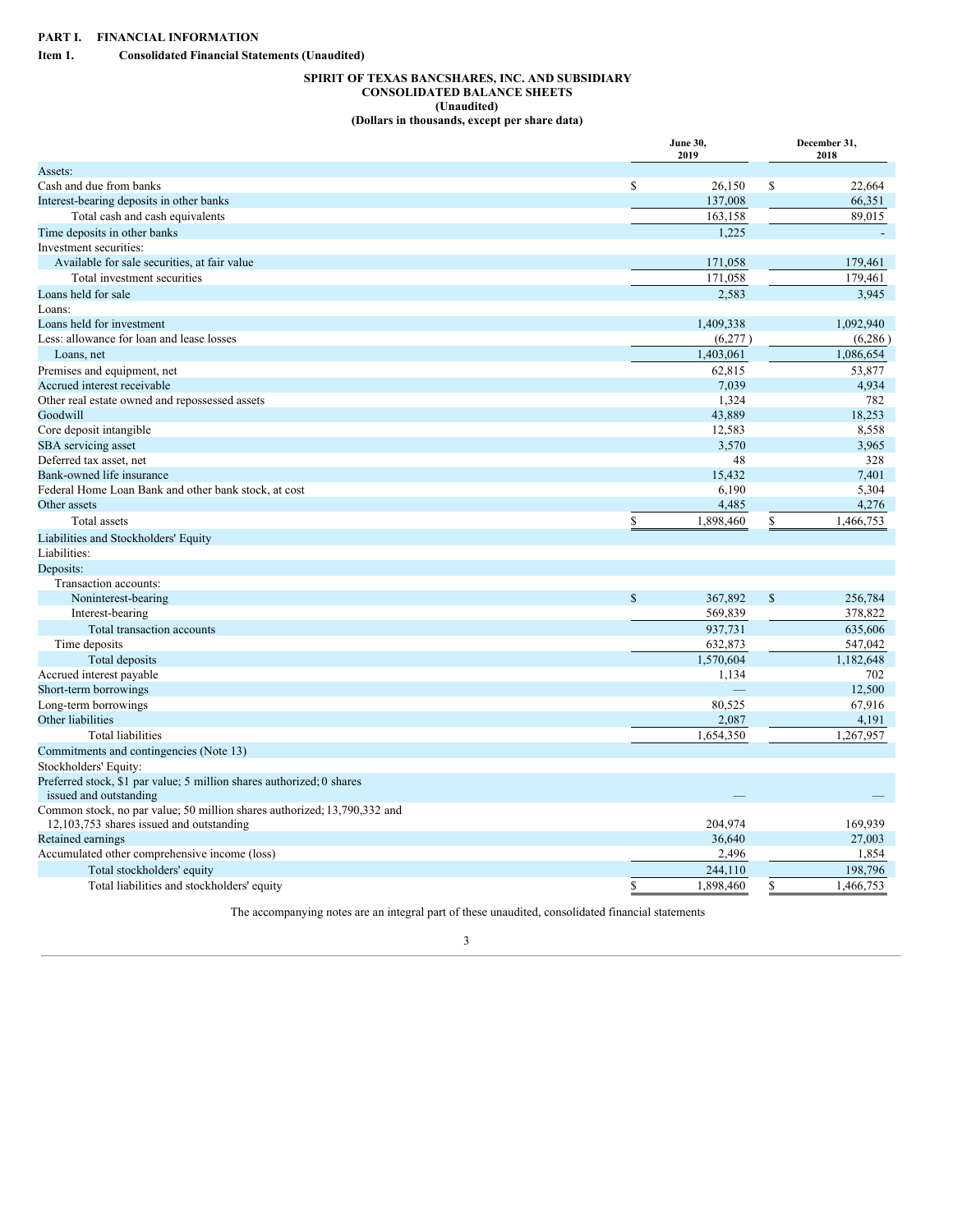# **SPIRIT OF TEXAS BANCSHARES, INC. AND SUBSIDIARY CONSOLIDATED STATEMENTS OF INCOME (Unaudited) (Dollars in thousands, except per share data)**

<span id="page-3-0"></span>

|                                                     |             | Three Months Ended June 30. |              |           |              | Six Months Ended June 30, |              |           |
|-----------------------------------------------------|-------------|-----------------------------|--------------|-----------|--------------|---------------------------|--------------|-----------|
|                                                     |             | 2019                        |              | 2018      |              | 2019                      |              | 2018      |
| Interest income:                                    |             |                             |              |           |              |                           |              |           |
| Interest and fees on loans                          | \$          | 22,204                      | \$           | 13,078    | \$           | 39,322                    | \$           | 25,369    |
| Interest and dividends on investment securities     |             | 1,302                       |              | 195       |              | 2,484                     |              | 409       |
| Other interest income                               |             | 794                         |              | 215       |              | 1,378                     |              | 363       |
| Total interest income                               |             | 24,300                      |              | 13,488    |              | 43,184                    |              | 26,141    |
| Interest expense:                                   |             |                             |              |           |              |                           |              |           |
| Interest on deposits                                |             | 3,938                       |              | 1,941     |              | 7,009                     |              | 3,672     |
| Interest on FHLB advances and other borrowings      |             | 611                         |              | 465       |              | 989                       |              | 1,006     |
| Total interest expense                              |             | 4.549                       |              | 2.406     |              | 7.998                     |              | 4,678     |
| Net interest income                                 |             | 19,751                      |              | 11,082    |              | 35,186                    |              | 21,463    |
| Provision for loan losses                           |             | 332                         |              | 635       |              | 1,181                     |              | 974       |
| Net interest income after provision for loan losses |             | 19,419                      |              | 10,447    |              | 34,005                    |              | 20,489    |
| Noninterest income:                                 |             |                             |              |           |              |                           |              |           |
| Service charges and fees                            |             | 969                         |              | 419       |              | 1,698                     |              | 776       |
| SBA loan servicing fees                             |             | 40                          |              | 548       |              | 304                       |              | 1,172     |
| Mortgage referral fees                              |             | 198                         |              | 208       |              | 308                       |              | 364       |
| Gain on sales of loans, net                         |             | 1,384                       |              | 1,041     |              | 2,188                     |              | 2,515     |
| Gain on sales of investment securities              |             | 1,053                       |              |           |              | 2,134                     |              |           |
| Other noninterest income                            |             | 131                         |              | 87        |              | 200                       |              | 64        |
| Total noninterest income                            |             | 3,775                       |              | 2,303     |              | 6.832                     |              | 4,891     |
| Noninterest expense:                                |             |                             |              |           |              |                           |              |           |
| Salaries and employee benefits                      |             | 8,765                       |              | 6,043     |              | 15,889                    |              | 12,901    |
| Occupancy and equipment expenses                    |             | 1,690                       |              | 1,221     |              | 2,952                     |              | 2,457     |
| Professional services                               |             | 1,022                       |              | 314       |              | 2,063                     |              | 625       |
| Data processing and network                         |             | 731                         |              | 321       |              | 1,216                     |              | 634       |
| Regulatory assessments and insurance                |             | 315                         |              | 266       |              | 413                       |              | 521       |
| Amortization of intangibles                         |             | 1,006                       |              | 175       |              | 1,609                     |              | 351       |
|                                                     |             |                             |              |           |              |                           |              |           |
| Advertising                                         |             | 167                         |              | 102       |              | 264                       |              | 217       |
| Marketing                                           |             | 132                         |              | 121       |              | 271                       |              | 239       |
| Telephone expense                                   |             | 338                         |              | 114       |              | 478                       |              | 212       |
| Conversion expense                                  |             | 453                         |              |           |              | 1,604                     |              |           |
| Other operating expenses                            |             | 1,206                       |              | 704       |              | 2,070                     |              | 1,350     |
| Total noninterest expense                           |             | 15,825                      |              | 9,381     |              | 28,829                    |              | 19,507    |
| Income before income tax expense                    |             | 7,369                       |              | 3,369     |              | 12,008                    |              | 5,873     |
| Income tax expense                                  |             | 1,542                       |              | 688       |              | 2,371                     |              | 1,179     |
| Net income                                          | \$          | 5,827                       | \$           | 2,681     | \$           | 9,637                     | \$           | 4,694     |
| Earnings per common share:                          |             |                             |              |           |              |                           |              |           |
| Basic                                               | \$          | 0.42                        | \$           | 0.30      | \$           | 0.74                      | \$           | 0.58      |
| <b>Diluted</b>                                      | $\mathbf S$ | 0.41                        | $\mathbb{S}$ | 0.29      | $\mathbb{S}$ | 0.72                      | $\mathbb{S}$ | 0.56      |
| Weighted average common shares outstanding:         |             |                             |              |           |              |                           |              |           |
| <b>Basic</b>                                        |             | 13,765,929                  |              | 8,851,446 |              | 12,963,700                |              | 8,104,370 |
| Diluted                                             |             | 14,236,244                  |              | 9,306,029 |              | 13,432,760                |              | 8,445,960 |

The accompanying notes are an integral part of these unaudited, consolidated financial statements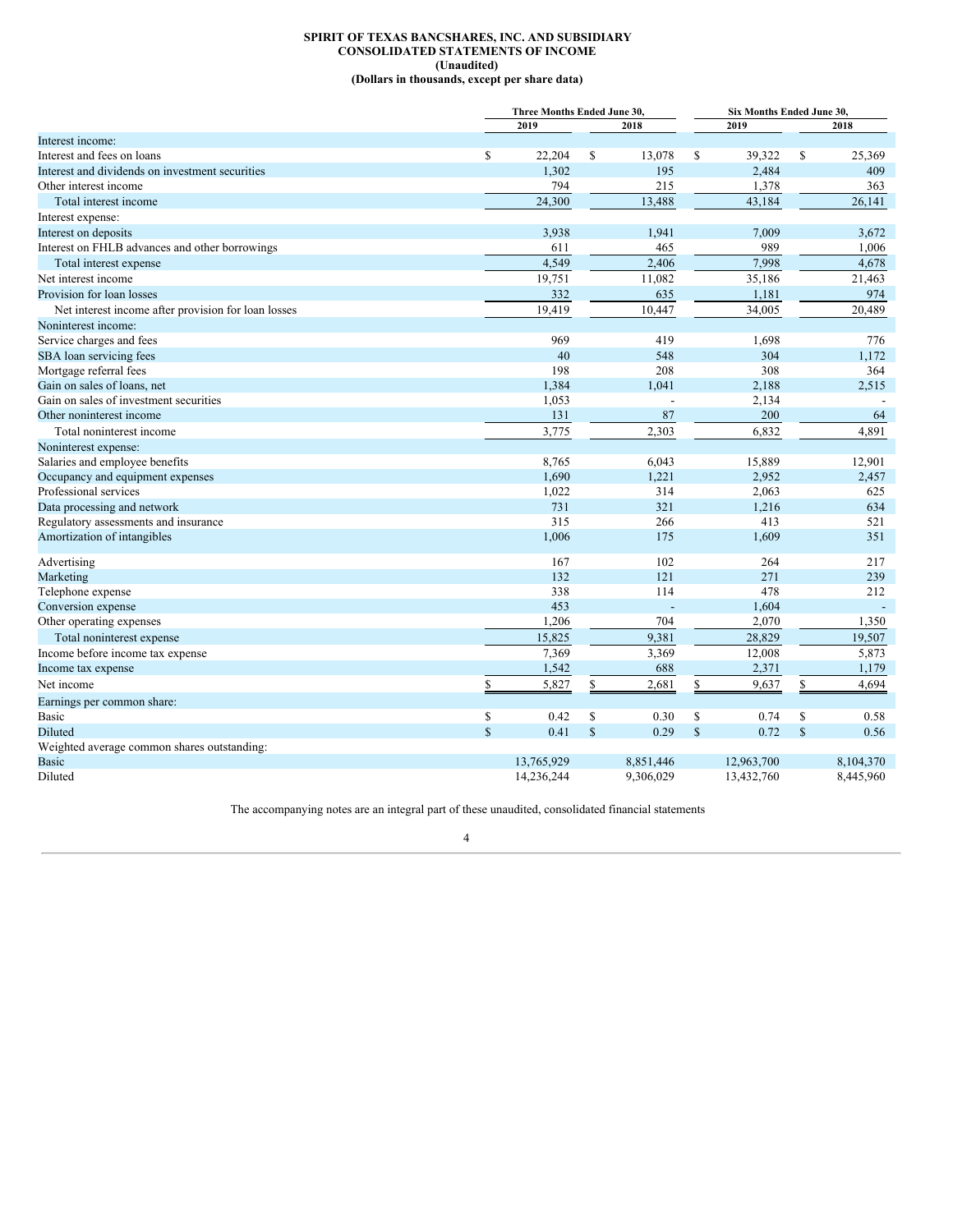### **SPIRIT OF TEXAS BANCSHARES, INC. AND SUBSIDIARY CONSOLIDATED STATEMENTS OF COMPREHENSIVE INCOME (Unaudited) (Dollars in thousands)**

<span id="page-4-0"></span>

|                                                                                            | Three Months Ended June 30. |       |  |       |  | Six Months Ended June 30. |  |       |  |  |
|--------------------------------------------------------------------------------------------|-----------------------------|-------|--|-------|--|---------------------------|--|-------|--|--|
|                                                                                            |                             | 2019  |  | 2018  |  | 2019                      |  | 2018  |  |  |
| Net income                                                                                 |                             | 5,827 |  | 2.681 |  | 9.637                     |  | 4.694 |  |  |
| Other comprehensive income (loss):                                                         |                             |       |  |       |  |                           |  |       |  |  |
| Unrealized net holding gains (losses) on investment securities available for sale, net of  |                             |       |  |       |  |                           |  |       |  |  |
| $(\text{tax})$ and benefit of $\$(390)$ , $\$17$ , $\$(699)$ and $\$153$ , respectively    |                             | .468  |  | (66)  |  | 2.630                     |  | (576) |  |  |
| Reclassification adjustment for realized (gains) losses on investment securities available |                             |       |  |       |  |                           |  |       |  |  |
| for sale included in net income, net of taxes of \$260, \$0, \$529 and \$0, respectively   |                             | (976) |  |       |  | (1,988)                   |  |       |  |  |
| Total other comprehensive income (loss)                                                    |                             | 492   |  | (66)  |  | 642                       |  | (576) |  |  |
| Total comprehensive income                                                                 |                             | 6,319 |  | 2,615 |  | 10,279                    |  | 4,118 |  |  |

The accompanying notes are an integral part of these unaudited, consolidated financial statements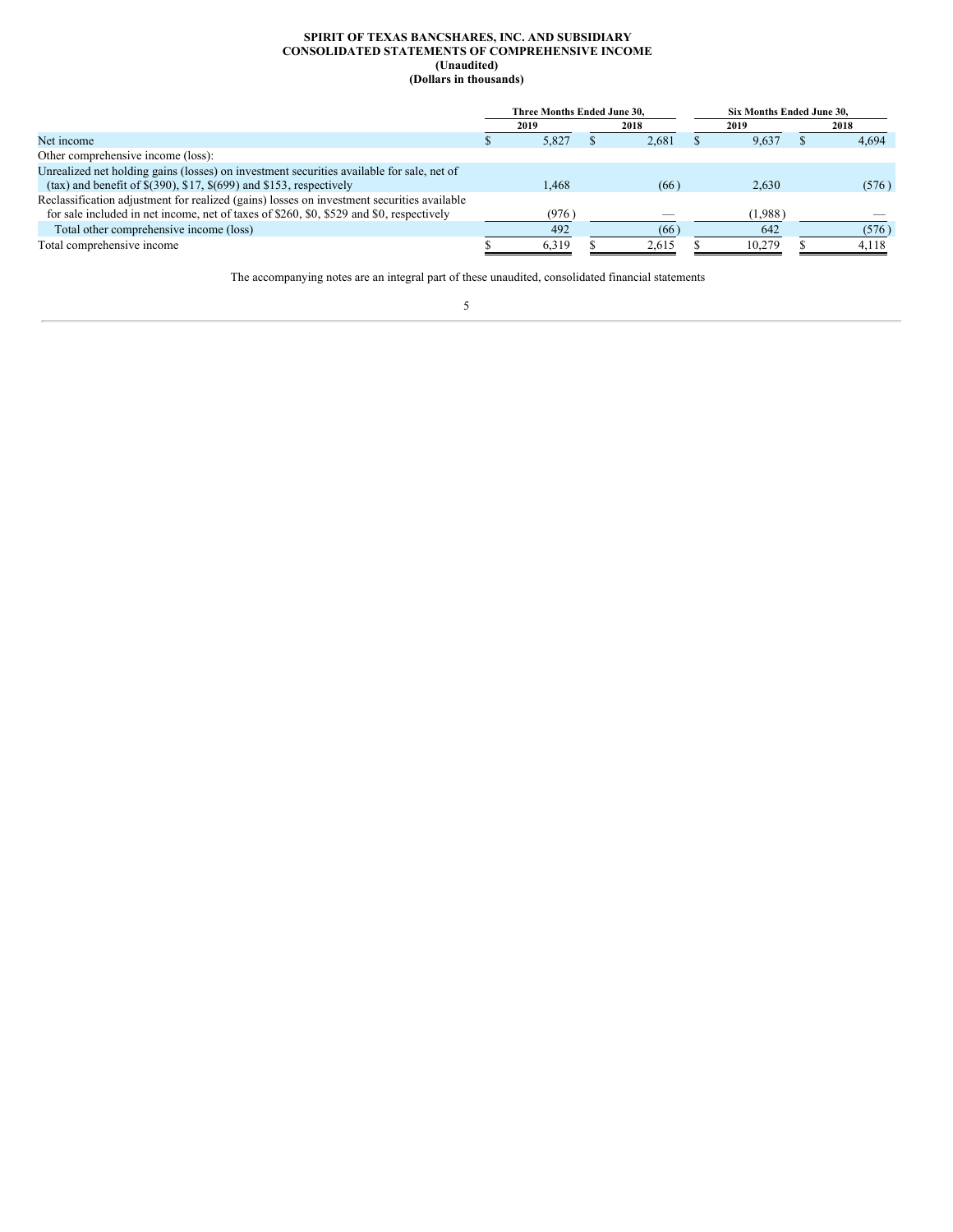# **SPIRIT OF TEXAS BANCSHARES, INC. AND SUBSIDIARY CONSOLIDATED STATEMENTS OF CHANGES IN STOCKHOLDERS' EQUITY (Unaudited) (Dollars in thousands)**

<span id="page-5-0"></span>

|                                        | <b>Shares</b> of<br>Common<br><b>Stock</b> | <b>Shares</b> of<br>Preferred<br><b>Stock</b> |               | Common<br><b>Stock</b> |               |  |                  |        |              |         |    |         |  |  |  |  |  |  |  | Preferred<br><b>Stock</b> |  |  |  |  |  |  |  |  |  |  |  | Retained<br>Earnings |  | Accumulated<br>Other<br>Comprehensive<br>Income (Loss) |  | <b>Total</b><br>Stockholders'<br>Equity |
|----------------------------------------|--------------------------------------------|-----------------------------------------------|---------------|------------------------|---------------|--|------------------|--------|--------------|---------|----|---------|--|--|--|--|--|--|--|---------------------------|--|--|--|--|--|--|--|--|--|--|--|----------------------|--|--------------------------------------------------------|--|-----------------------------------------|
| Three Months Ended June 30.            |                                            |                                               |               |                        |               |  |                  |        |              |         |    |         |  |  |  |  |  |  |  |                           |  |  |  |  |  |  |  |  |  |  |  |                      |  |                                                        |  |                                         |
| Balance as of April 1, 2018            | 7,486,611                                  |                                               | \$.           | 84,952                 | S.            |  | S                | 19,038 | S            | (1,011) | S  | 102,979 |  |  |  |  |  |  |  |                           |  |  |  |  |  |  |  |  |  |  |  |                      |  |                                                        |  |                                         |
| Net income                             |                                            |                                               |               |                        |               |  |                  | 2,681  |              |         |    | 2,681   |  |  |  |  |  |  |  |                           |  |  |  |  |  |  |  |  |  |  |  |                      |  |                                                        |  |                                         |
| Shares issued in offering, net         | 2,300,000                                  |                                               |               | 42,219                 |               |  |                  |        |              |         |    | 42,219  |  |  |  |  |  |  |  |                           |  |  |  |  |  |  |  |  |  |  |  |                      |  |                                                        |  |                                         |
| Stock-based compensation               |                                            |                                               |               | 173                    |               |  |                  |        |              |         |    | 173     |  |  |  |  |  |  |  |                           |  |  |  |  |  |  |  |  |  |  |  |                      |  |                                                        |  |                                         |
| Other comprehensive income (loss)      |                                            |                                               |               |                        |               |  |                  |        |              | (66)    |    | (66)    |  |  |  |  |  |  |  |                           |  |  |  |  |  |  |  |  |  |  |  |                      |  |                                                        |  |                                         |
| Balance as of June 30, 2018            | 9,786,611                                  |                                               | \$            | 127,344                | $\frac{1}{2}$ |  | $\underline{\$}$ | 21,719 | $\mathbb{S}$ | (1,077) | \$ | 147,986 |  |  |  |  |  |  |  |                           |  |  |  |  |  |  |  |  |  |  |  |                      |  |                                                        |  |                                         |
| Balance as of April 1, 2019            | 12,195,891                                 |                                               | <sup>\$</sup> | 171,159                | $\mathbb{S}$  |  | \$               | 30,813 | S            | 2,004   | S  | 203,976 |  |  |  |  |  |  |  |                           |  |  |  |  |  |  |  |  |  |  |  |                      |  |                                                        |  |                                         |
| Net income                             |                                            |                                               |               |                        |               |  |                  | 5,827  |              |         |    | 5,827   |  |  |  |  |  |  |  |                           |  |  |  |  |  |  |  |  |  |  |  |                      |  |                                                        |  |                                         |
| Shares issued in business combination  | 1,579,191                                  |                                               |               | 33,479                 |               |  |                  |        |              |         |    | 33,479  |  |  |  |  |  |  |  |                           |  |  |  |  |  |  |  |  |  |  |  |                      |  |                                                        |  |                                         |
| Exercise of stock options and warrants | 15,250                                     |                                               |               | 185                    |               |  |                  |        |              |         |    | 185     |  |  |  |  |  |  |  |                           |  |  |  |  |  |  |  |  |  |  |  |                      |  |                                                        |  |                                         |
| Stock-based compensation               |                                            |                                               |               | 151                    |               |  |                  |        |              |         |    | 151     |  |  |  |  |  |  |  |                           |  |  |  |  |  |  |  |  |  |  |  |                      |  |                                                        |  |                                         |
| Other comprehensive income (loss)      |                                            |                                               |               |                        |               |  |                  |        |              | 492     |    | 492     |  |  |  |  |  |  |  |                           |  |  |  |  |  |  |  |  |  |  |  |                      |  |                                                        |  |                                         |
| Balance as of June 30, 2019            | 13,790,332                                 | $\overline{\phantom{0}}$                      | S             | 204,974                | \$            |  | S                | 36,640 | S            | 2,496   | S. | 244,110 |  |  |  |  |  |  |  |                           |  |  |  |  |  |  |  |  |  |  |  |                      |  |                                                        |  |                                         |
| <b>Six Months Ended June 30.</b>       |                                            |                                               |               |                        |               |  |                  |        |              |         |    |         |  |  |  |  |  |  |  |                           |  |  |  |  |  |  |  |  |  |  |  |                      |  |                                                        |  |                                         |
| Balance as of January 1, 2018          | 7,280,183                                  |                                               | <sup>\$</sup> | 82,615                 | $\mathbb{S}$  |  | S                | 17.025 | $\mathbf S$  | (501)   | S  | 99,139  |  |  |  |  |  |  |  |                           |  |  |  |  |  |  |  |  |  |  |  |                      |  |                                                        |  |                                         |
| Net income                             |                                            |                                               |               |                        |               |  |                  | 4,694  |              |         |    | 4,694   |  |  |  |  |  |  |  |                           |  |  |  |  |  |  |  |  |  |  |  |                      |  |                                                        |  |                                         |
| Shares issued in offering, net         | 2,300,000                                  |                                               |               | 42,219                 |               |  |                  |        |              |         |    | 42,219  |  |  |  |  |  |  |  |                           |  |  |  |  |  |  |  |  |  |  |  |                      |  |                                                        |  |                                         |
| Exercise of stock options and warrants | 206,428                                    |                                               |               | 2,185                  |               |  |                  |        |              |         |    | 2,185   |  |  |  |  |  |  |  |                           |  |  |  |  |  |  |  |  |  |  |  |                      |  |                                                        |  |                                         |
| Stock-based compensation               |                                            |                                               |               | 325                    |               |  |                  |        |              |         |    | 325     |  |  |  |  |  |  |  |                           |  |  |  |  |  |  |  |  |  |  |  |                      |  |                                                        |  |                                         |
| Other comprehensive income (loss)      |                                            |                                               |               |                        |               |  |                  |        |              | (576)   |    | (576)   |  |  |  |  |  |  |  |                           |  |  |  |  |  |  |  |  |  |  |  |                      |  |                                                        |  |                                         |
| Balance as of June 30, 2018            | 9,786,611                                  |                                               | \$            | 127,344                | \$            |  | $\mathbb{S}$     | 21,719 | $\mathbb{S}$ | (1,077) | \$ | 147,986 |  |  |  |  |  |  |  |                           |  |  |  |  |  |  |  |  |  |  |  |                      |  |                                                        |  |                                         |
| Balance as of January 1, 2019          | 12, 103, 753                               |                                               | <sup>\$</sup> | 169,939                | \$            |  | \$               | 27,003 | S            | 1,854   | S  | 198,796 |  |  |  |  |  |  |  |                           |  |  |  |  |  |  |  |  |  |  |  |                      |  |                                                        |  |                                         |
| Net income                             |                                            |                                               |               |                        |               |  |                  | 9,637  |              |         |    | 9,637   |  |  |  |  |  |  |  |                           |  |  |  |  |  |  |  |  |  |  |  |                      |  |                                                        |  |                                         |
| Shares issued in business combination  | 1,579,191                                  |                                               |               | 33,479                 |               |  |                  |        |              |         |    | 33,479  |  |  |  |  |  |  |  |                           |  |  |  |  |  |  |  |  |  |  |  |                      |  |                                                        |  |                                         |
| Exercise of stock options and warrants | 107,388                                    |                                               |               | 1,288                  |               |  |                  |        |              |         |    | 1,288   |  |  |  |  |  |  |  |                           |  |  |  |  |  |  |  |  |  |  |  |                      |  |                                                        |  |                                         |
| Stock-based compensation               |                                            |                                               |               | 268                    |               |  |                  |        |              | -       |    | 268     |  |  |  |  |  |  |  |                           |  |  |  |  |  |  |  |  |  |  |  |                      |  |                                                        |  |                                         |
| Other comprehensive income (loss)      |                                            |                                               |               |                        |               |  |                  |        |              | 642     |    | 642     |  |  |  |  |  |  |  |                           |  |  |  |  |  |  |  |  |  |  |  |                      |  |                                                        |  |                                         |
| Balance as of June 30, 2019            | 13,790,332                                 | --                                            | \$.           | 204,974                | \$            |  | S                | 36.640 | S            | 2,496   | S  | 244,110 |  |  |  |  |  |  |  |                           |  |  |  |  |  |  |  |  |  |  |  |                      |  |                                                        |  |                                         |

The accompanying notes are an integral part of these unaudited, consolidated financial statements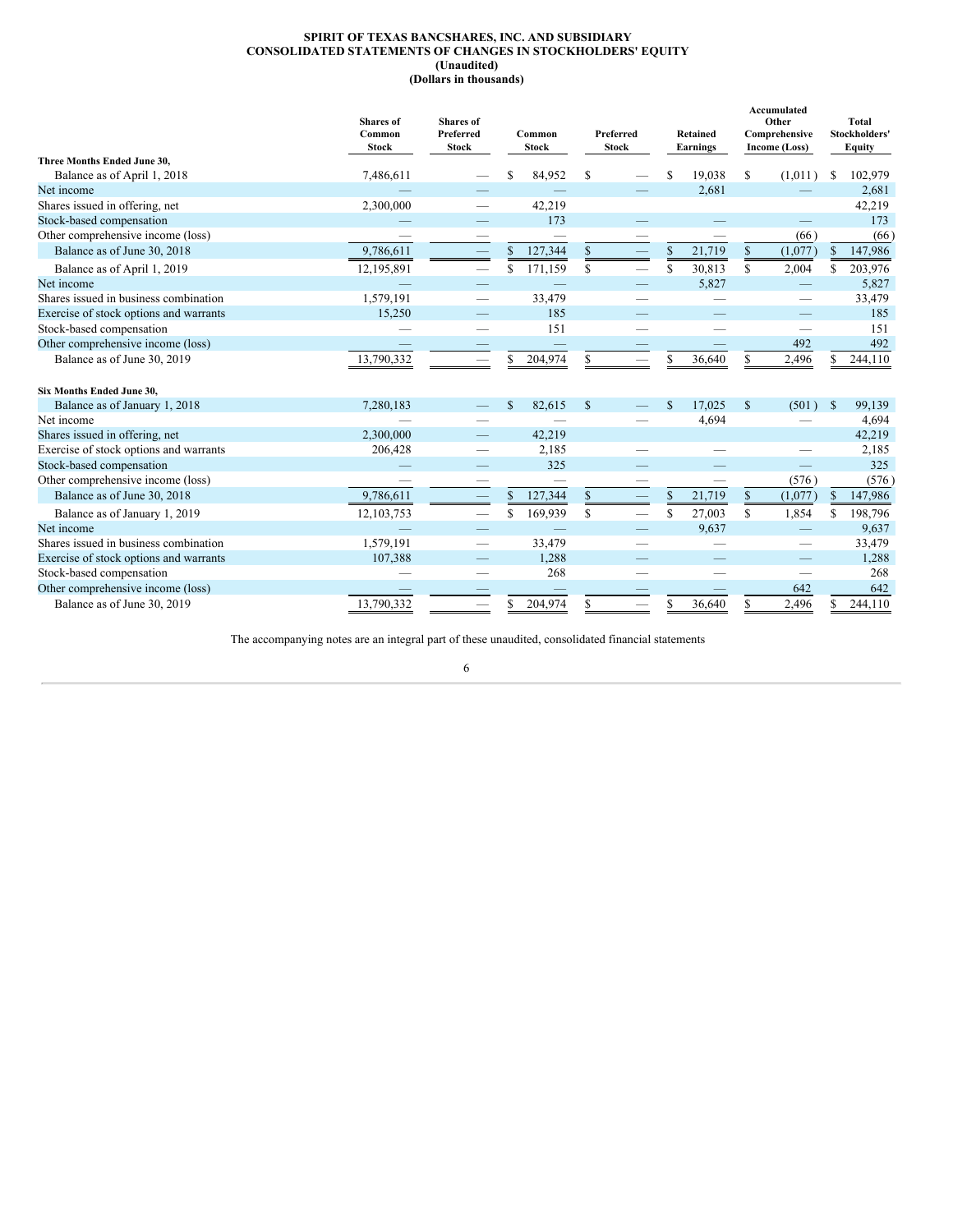### **SPIRIT OF TEXAS BANCSHARES, INC. AND SUBSIDIARY CONSOLIDATED STATEMENTS OF CASH FLOWS (Unaudited) (Dollars in thousands)**

<span id="page-6-0"></span>

|                                                                                             |                         | <b>Six Months Ended June 30.</b> |           |  |
|---------------------------------------------------------------------------------------------|-------------------------|----------------------------------|-----------|--|
|                                                                                             | 2019                    |                                  | 2018      |  |
| Cash Flows From Operating Activities:                                                       |                         |                                  |           |  |
| Net income                                                                                  | \$<br>9,637             | \$                               | 4,694     |  |
| Adjustments to reconcile net income to net cash provided by (used in) operating activities: |                         |                                  |           |  |
| Provision for loan losses                                                                   | 1,181                   |                                  | 974       |  |
| Depreciation and amortization                                                               | 1,353                   |                                  | 945       |  |
| Net amortization (accretion) of premium (discount) on investment securities                 |                         | 180                              | 162       |  |
| Amortization of core deposit intangible                                                     | 1,609                   |                                  | 351       |  |
| Accretion of discount on retained SBA loans                                                 |                         | (831)                            | (560)     |  |
| Deferred tax expense (benefit)                                                              |                         | 269                              | 17        |  |
| Originations of loans held for sale                                                         | (24, 774)               |                                  | (34,082)  |  |
| Proceeds from loans held for sale                                                           | 28,422                  |                                  | 32,740    |  |
| Net gains on sale of loans held for sale                                                    | (2,188)                 |                                  | (2,515)   |  |
| (Gain) loss on sale of investment securities                                                | (2,134)                 |                                  |           |  |
| (Gain) loss on sale of other real estate owned                                              |                         | (53)                             | 3         |  |
| Fair value adjustment on SBA servicing asset                                                |                         | 915                              | 469       |  |
| Stock-based compensation                                                                    |                         | 268                              | 325       |  |
| Increase in cash surrender value of BOLI                                                    |                         | (128)                            | (3)       |  |
| Net change in operating assets and liabilities:                                             |                         |                                  |           |  |
| Net change in accrued interest receivable                                                   |                         | (955)                            | 271       |  |
| Net change in accrued interest payable                                                      |                         | 92                               | 24        |  |
| Net change in other assets                                                                  |                         | 811                              | 544       |  |
| Net change in other liabilities                                                             | (2,306)                 |                                  | (1,588)   |  |
| Net cash provided by (used in) operating activities                                         | 11,368                  |                                  | 2,771     |  |
| Cash Flows From Investing Activities:                                                       |                         |                                  |           |  |
| Purchases of investment securities available for sale                                       | (32, 536)               |                                  |           |  |
| Sales of investment securities available for sale                                           | 79,920                  |                                  |           |  |
| Paydown and maturities of investment securities available for sale                          | 21,135                  |                                  | 1,833     |  |
| Net purchase of FHLB and other bank stock                                                   |                         | 297                              | (18)      |  |
| Proceeds from the sale of loans held for investment                                         |                         |                                  | 1,451     |  |
| Net change in loans                                                                         | (21, 042)               |                                  | (50, 816) |  |
| Proceeds from the sale of other real estate owned                                           |                         | 884                              | 18        |  |
| Purchase of premises and equipment                                                          | (4,224)                 |                                  | (3,701)   |  |
| Net cash received in business combination                                                   | 28,565                  |                                  |           |  |
| Net cash provided by (used in) investing activities                                         | 72,999                  |                                  | (51, 233) |  |
| Cash Flows From Financing Activities:                                                       |                         |                                  |           |  |
| Net change in deposits                                                                      | (11,698)                |                                  | 9,315     |  |
| Redemption of trust preferred securities                                                    |                         | 77                               |           |  |
| Proceeds from long-term borrowings                                                          | 23,174                  |                                  |           |  |
| Repayment of long-term borrowings                                                           | (10, 565)               |                                  | (10,220)  |  |
| Proceeds from short-term borrowings                                                         |                         |                                  | 10,000    |  |
| Repayment of short-term borrowings                                                          | (12,500)                |                                  | (10,000)  |  |
| Shares issued in offering, net                                                              |                         |                                  | 42,219    |  |
| Exercise of stock options and warrants                                                      | 1,288                   |                                  | 2,185     |  |
| Net cash provided by (used in) financing activities                                         | (10, 224)               |                                  | 43,499    |  |
| Net Change in Cash and Cash Equivalents                                                     | 74,143                  |                                  | (4,963)   |  |
| Cash and Cash Equivalents at Beginning of Period                                            | 89,015                  |                                  | 57,949    |  |
| Cash and Cash Equivalents at End of Period                                                  | $\mathbb{S}$<br>163,158 | $\mathbb{S}$                     | 52,986    |  |
| Supplemental Disclosures of Cash Flow Information:                                          |                         |                                  |           |  |
| Interest paid                                                                               | $\mathbb S$<br>7,264    | $\mathbb{S}$                     | 3,648     |  |
| Income taxes paid                                                                           | 1,000                   |                                  | 2,050     |  |
| Supplemental disclosure of noncash investing and financing activities:                      |                         |                                  |           |  |
|                                                                                             |                         |                                  |           |  |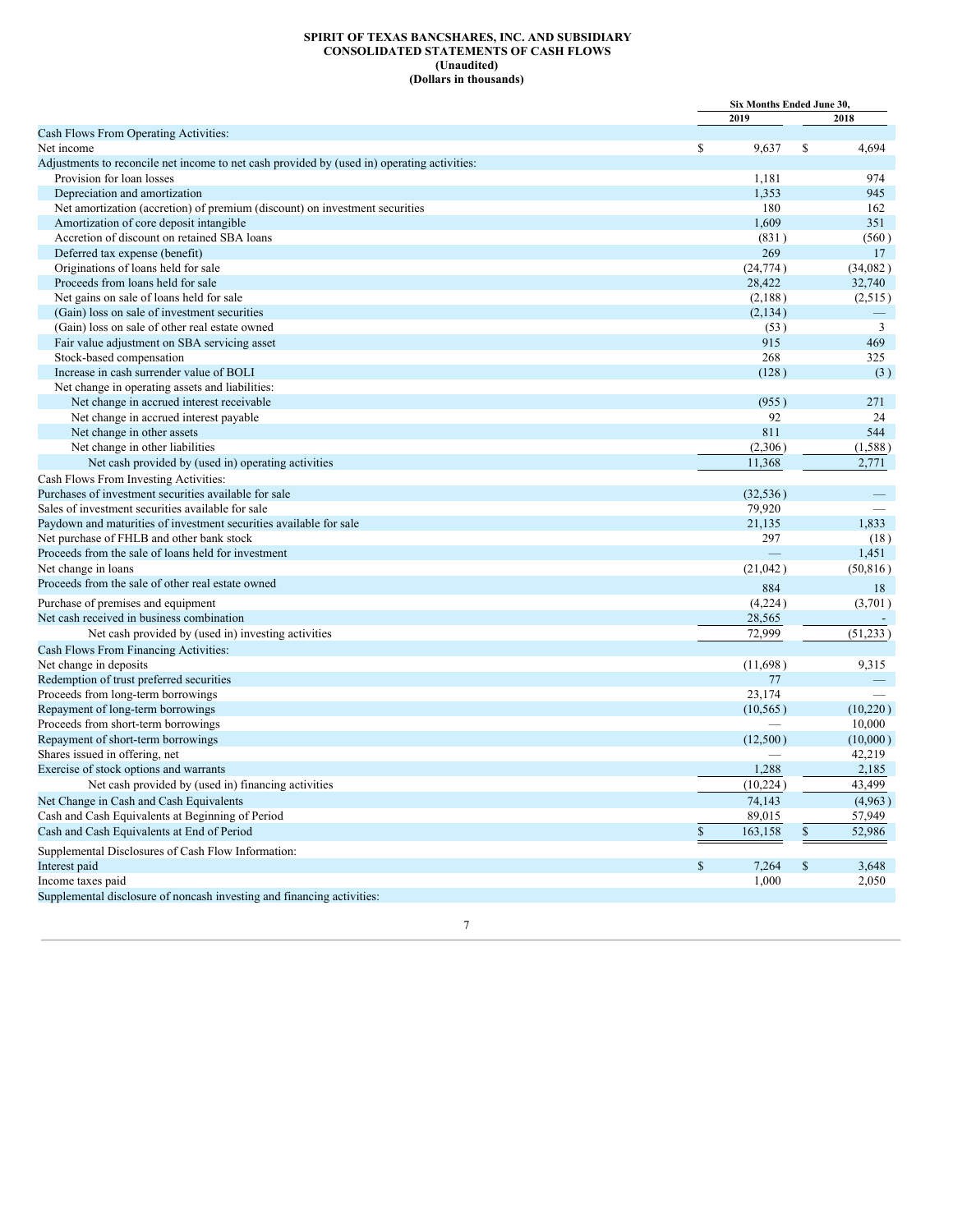| Transfer of loans to other real estate owned and repossessed assets                               |  |         |  | 289 |  |  |  |
|---------------------------------------------------------------------------------------------------|--|---------|--|-----|--|--|--|
| Fair value of assets acquired in business combination, excluding cash                             |  | 405.561 |  |     |  |  |  |
| Goodwill recorded                                                                                 |  | 25.636  |  |     |  |  |  |
| Liabilities assumed in business combination                                                       |  | 400.197 |  |     |  |  |  |
| Stock issued in business combination                                                              |  | 33,480  |  |     |  |  |  |
| The accompanying notes are an integral part of these unaudited, consolidated financial statements |  |         |  |     |  |  |  |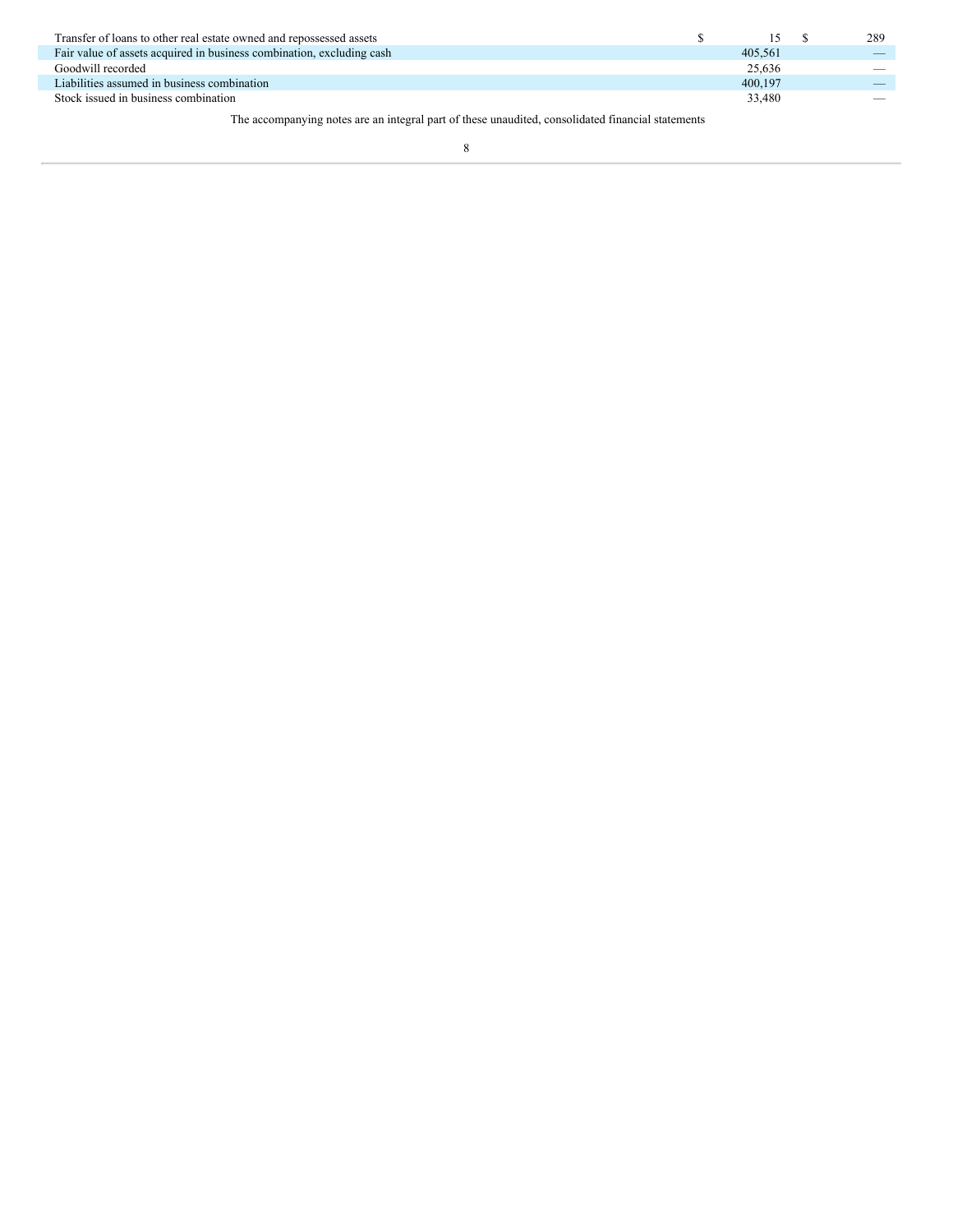### **SPIRIT OF TEXAS BANCSHARES, INC. NOTES TO CONSOLIDATED FINANCIAL STATEMENTS (Unaudited)**

# <span id="page-8-0"></span>**NOTE 1. SUMMARY OF SIGNIFICANT ACCOUNTING POLICIES**

### *Nature of Operations*

Spirit of Texas Bancshares, Inc. (the "Holding Company" or "Company") is a bank holding company headquartered in Conroe, Texas that provides, through its bank subsidiary, a variety of financial services to individuals and corporate customers in Texas, which are primarily agricultural, light industrial and commercial areas.

The Company consummated the underwritten initial public offering of its common stock in May 2018. In connection with the initial public offering, the Company issued and sold 2,300,000 shares of its common stock, including 300,000 shares of common stock sold pursuant to the underwriters' full exercise of their option to purchase additional shares, at an offering price of \$21.00 per share, for aggregate gross proceeds of \$48.3 million before deducting underwriting discounts and offering expenses, and aggregate net proceeds of \$42.1 million after deducting underwriting discounts and offering expenses.

### *Basis of Presentation*

The consolidated financial statements include the accounts of the Holding Company and the accounts of its wholly-owned subsidiary, Spirit of Texas Bank SSB (the "Bank"). All significant intercompany balances and transactions have been eliminated in consolidation.

The accompanying unaudited condensed consolidated financial statements have been prepared in conformity with U.S. generally accepted accounting principles ("GAAP") for interim financial information and Article 8 of Regulation S-X. Accordingly, they do not include all of the information and footnotes required by GAAP for complete financial statements. Operating results for the period ended June 30, 2019 are not necessarily indicative of the results that may be expected for the year ending December 31, 2019 and should be read in conjunction with the audited financial statements and notes thereto for the year ended December 31, 2018 previously filed with the Securities and Exchange Commission ("SEC") in the Company's Annual Report on Form 10-K.

In the opinion of management, all adjustments (consisting of normal recurring accruals) considered necessary for the fair presentation of these consolidated financial statements have been included. The preparation of financial statements in conformity with these accounting principles requires management to make estimates and assumptions that affect the reported amounts of assets and liabilities at the date of the financial statements and income and expense during the reporting periods and the related disclosures. Although management's estimates and assumptions are based on current expectations, estimates, forecasts and projections about future performance of the Company, such estimates and assumptions are not guarantees of future performance and involve certain risks, uncertainties and assumptions that are difficult for the Company to assess. Operating results for the interim periods disclosed herein are not necessarily indicative of the results that may be expected for a full year or any future period.

# *Accounting Policies Recently Adopted and Pending Accounting Pronouncements*

Accounting Standards Update (ASU) 2019-04, "Codification Improvements to Topic 326, Financial Instruments-Credit Losses, Topic 815, Derivatives and Hedging, *and Topic 825, Financial Instruments" –* issued in April 2019, ASU No. 2019-04 clarifies a number of issues discussed at the June 2018 and November 2018 Credit Losses Transition Resource Group meetings. The clarifications address a variety of identified issues including but not limited to the treatment of accrued interest receivable as it relates to the allowance for credit losses, transfers between loan classifications and categories, recoveries, and using projections of future interest rate environments in expected cash flow calculations. Management is evaluating these clarifications concurrently with our assessment of ASU 2016-13.

*ASU 2018-13, "Fair Value Measurement Disclosure Framework"*– issued in August 2018, ASU No. 2018-13 modifies the disclosure requirements on fair value measurements outlined in Topic 820, Fair Value Measurements. Specifically the amendments in the ASU remove the requirements to disclose the amount and reasons for transfers between fair value hierarchy levels, the policy for timing of transfers between levels, the valuation processes for Level 3 fair value measurements, and for nonpublic entities, disclosure of the changes in unrealized gains and losses for the period included in earnings for recurring Level 3 fair value measurements. Additionally, the ASU adds disclosure requirements regarding changes in unrealized gains and losses for the period included in other comprehensive income related to Level 3 fair value measurements, and disclosure of the range and weighted average of significant unobservable inputs used to develop Level 3 fair value measurements. The amendments of ASU 2018-13 are effective for all entities for interim and annual periods beginning after December 15, 2019. Management adopted the provisions of this ASU removing fair value disclosure requirements as of December 31, 2018 as early adoption of the removal provisions was allowed and will adopt the remaining provisions of the ASU as of the effective date.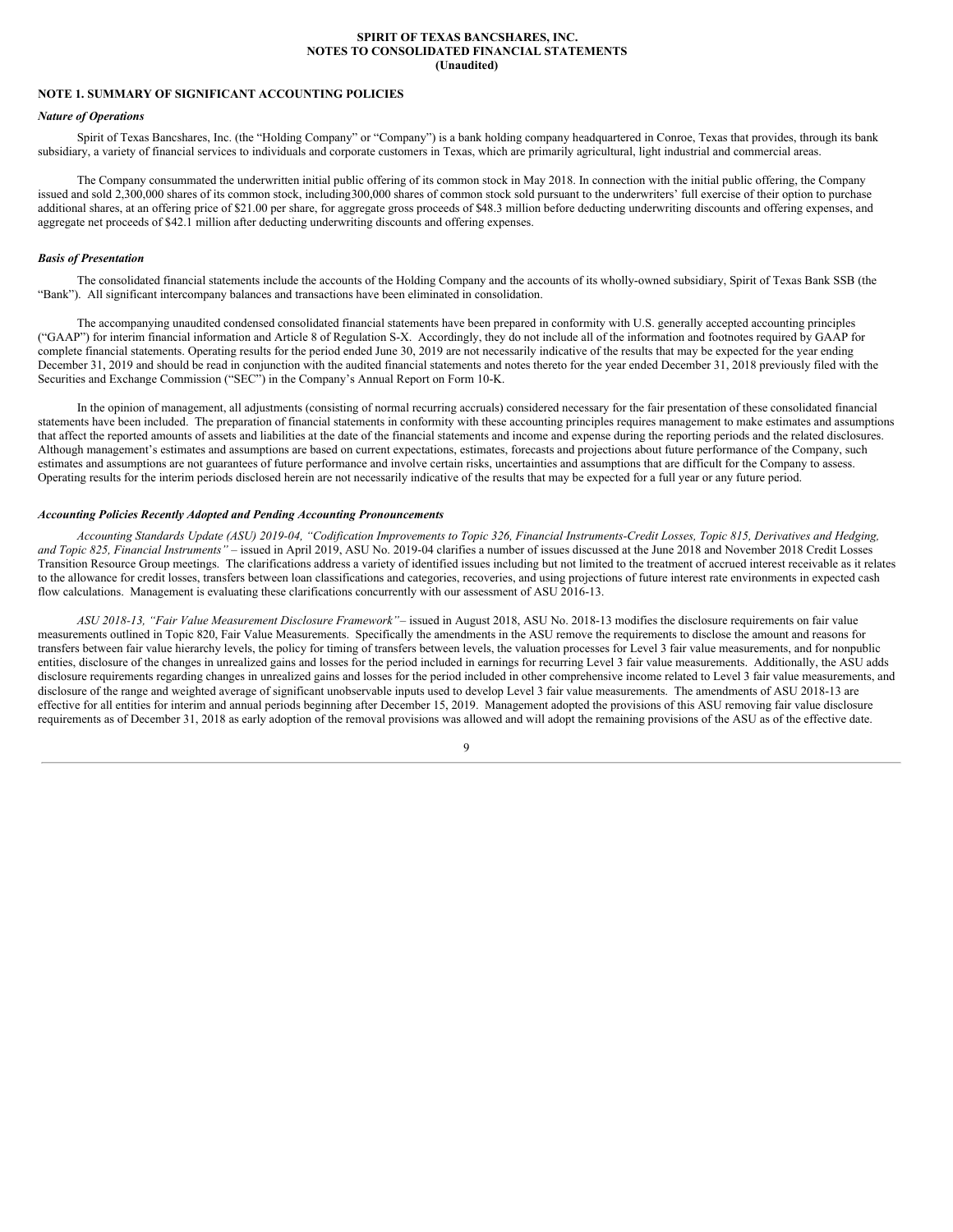*ASU 2018-09, "Codification Improvements."* - issued in July 2018, ASU No. 2018-09 makes changes to a variety of topics to clarify, correct errors in, or make minor improvements to the Accounting Standards Codification. The majority of the amendments in ASU 2018-09 will be effective in annual periods beginning after December 15, 2018. ASU 2018-09 is not expected to have a material impact on the Company's consolidated financial statements.

ASU 2017-04, "Intangibles-Goodwill and Other (Topic 350): Simplifying the Test for Goodwill Impairment. "Issued in January 2017, ASU 2017-04 simplifies the manner in which an entity is required to test goodwill for impairment by eliminating Step 2 from the goodwill impairment test. Step 2 measures a goodwill impairment loss by comparing the implied fair value of a reporting unit's goodwill with the carrying amount of that goodwill. In computing the implied fair value of goodwill under Step 2, an entity, prior to the amendments in ASU 2017-04, had to perform procedures to determine the fair value at the impairment testing date of its assets and liabilities, including unrecognized assets and liabilities, in accordance with the procedure that would be required in determining the fair value of assets acquired and liabilities assumed in a business combination. However, under the amendments in ASU 2017-04, an entity should (1) perform its annual or interim goodwill impairment test by comparing the fair value of a reporting unit with its carrying amount, and (2) recognize an impairment charge for the amount by which the carrying amount exceeds the reporting unit's fair value, with the understanding that the loss recognized should not exceed the total amount of goodwill allocated to that reporting unit. Additionally, ASU 2017-04 removes the requirements for any reporting unit with a zero or negative carrying amount to perform a qualitative assessment and, if it fails such qualitative test, to perform Step 2 of the goodwill impairment test. ASU 2017-04 is effective prospectively for public entities for annual, or any interim, goodwill impairment tests in fiscal years beginning after December 15, 2019 and for all other entities for impairment tests in fiscal years beginning after December 15, 2021. Management will adopt this ASU using the public company effective date as early adoption is permitted and will continue to evaluate the impact this ASU will have on the consolidated financial statements through its effective date; however, the adoption of ASU 2017-04 is not expected to have a material impact on the Company's consolidated financial statements.

ASU 2016-13, "Financial Instruments-Credit Losses (Topic 326): Measurement of Credit Losses on Financial Instruments." Issued in June 2016, ASU 2016-13 will add FASB ASC Topic 326, "Financial Instruments-Credit Losses" and finalizes amendments to FASB ASC Subtopic 825-15, "Financial Instruments-Credit Losses." The amendments of ASU 2016-13 are intended to provide financial statement users with more decision-useful information related to expected credit losses on financial instruments and other commitments to extend credit by replacing the current incurred loss impairment methodology with a methodology that reflects expected credit losses and requires consideration of a broader range of reasonable and supportable information to determine credit loss estimates. The amendments of ASU 2016-13 eliminate the probable initial recognition threshold and, in turn, reflect an entity's current estimate of all expected credit losses. ASU 2016-13 does not specify the method for measuring expected credit losses, and an entity is allowed to apply methods that reasonably reflect its expectations of the credit loss estimate. Additionally, the amendments of ASU 2016-13 require that credit losses on available for sale debt securities be presented as an allowance rather than as a write-down. The amendments of ASU 2016-13 were originally effective for public entities for interim and annual periods beginning after December 15, 2019 and for all other entities for periods beginning after December 15, 2020. Issued in November 2018, ASU 2018-19 *Codification Improvements to Topic 326, Financial Instruments-Credit Losses*, alters the effective date of ASU 2016-13 for private companies. Under the provisions of ASU 2018-19, ASU 2016-13 is now effective for fiscal years beginning after December 15, 2021 including interim periods within those years for non-public business entities. Earlier application is permitted for interim and annual periods beginning after December 15, 2018. Management has elected to adopt this ASU using the updated private company effective date and is currently evaluating the impact this ASU will have on the consolidated financial statements and that evaluation will depend on economic conditions and the composition of the Company's loan and lease portfolio at the time of adoption.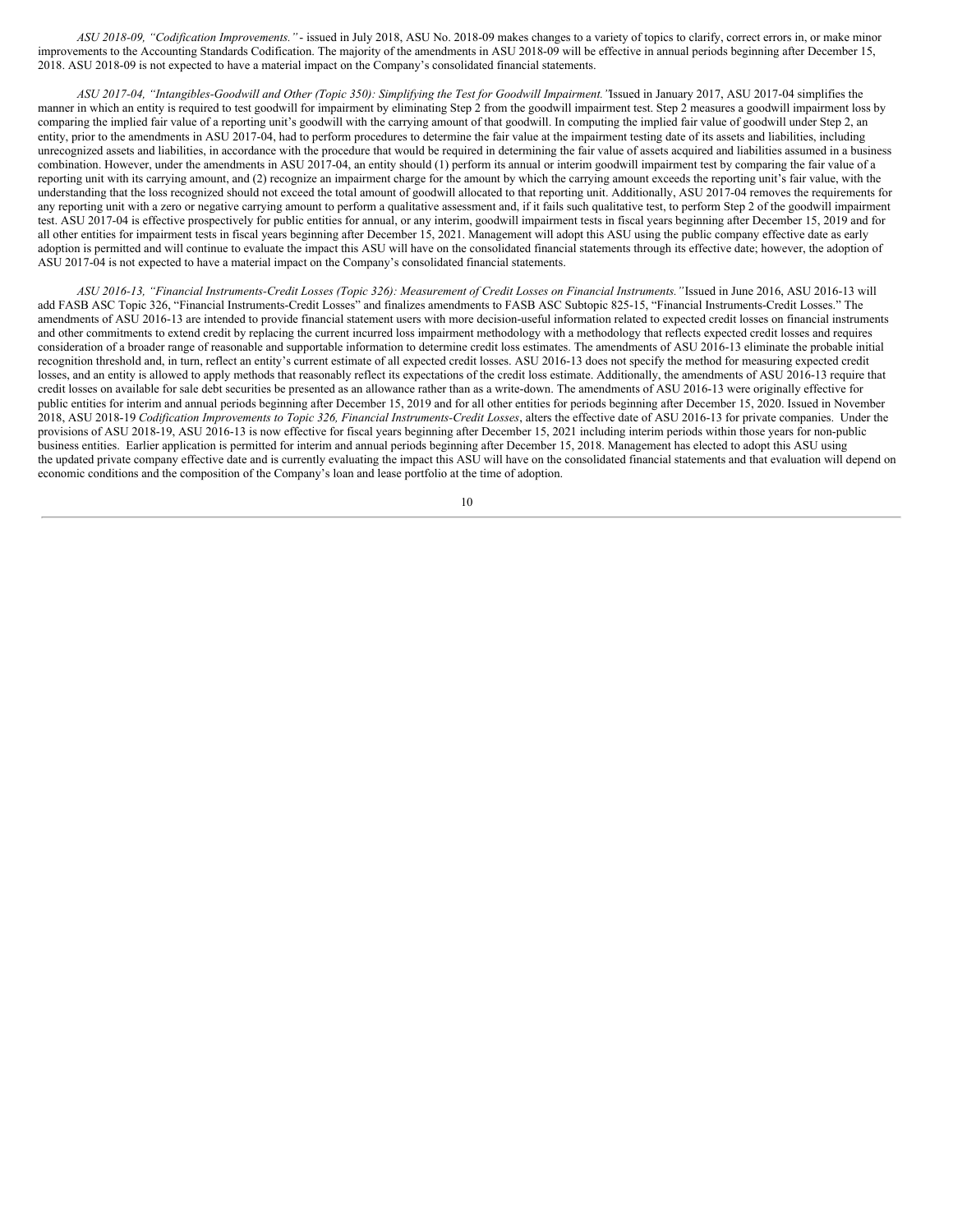*ASU 2016-02, "Leases (Topic 842)."* Issued in February 2016, ASU 2016-02 was issued by the FASB to increase transparency and comparability among organizations by recognizing lease assets and lease liabilities on the balance sheet and by disclosing key information about leasing arrangements. ASU 2016-02 will, among other things, require lessees to recognize a lease liability, which is a lessee's obligation to make lease payments arising from a lease, measured on a discounted basis; and a right-of-use asset, which is an asset that represents the lessee's right to use, or control the use of, a specified asset for the lease term. ASU 2016-02 does not significantly change lease accounting requirements applicable to lessors; however, the ASU contains some targeted improvements that are intended to align, where necessary, lessor accounting with the lessee accounting model and with the updated revenue recognition guidance issued in 2014. The amendments of ASU 2016-02 are effective for public entities for interim and annual periods beginning after December 15, 2018 and for other entities for periods beginning after December 15, 2019. The adoption of this ASU will result in an increase to the Consolidated Balance Sheets for right-of-use assets and associated lease liabilities for operating leases in which the Company is the lessee. Under current accounting standards, all of the Company's leases are classified as operating leases and, as such, are not recognized on the Company's Consolidated Balance Sheet. Additionally, in July 2018, the FASB issued ASU No. 2018-10, Codification Improvements to Topic 842, Leases and ASU No. 2018-11, Leases, Targeted Improvements. The amendments in these updates provide additional clarification and implementation guidance on certain aspects of ASU 2016-02 and have the same effective and transition requirements as ASU 2016-02. Specifically, ASU 2018-11 creates an additional transition method option allowing entities to record a cumulative effect adjustment to opening retained earnings in the year of adoption. In December 2018, the FASB further issued ASU 2018-20, *Leases (Topic 842) Narrow-Scope Improvements for Lessors*. The amendments in this update permits lessors to make an accounting policy election to not evaluate whether certain sales taxes and other similar taxes are lessor costs or lessee costs and instead account for the costs as if they were lessee costs. Additionally, the amendment requires lessors to exclude from variable payments, and therefore revenue, lessor costs paid by lessees directly to third parties. The amendments also require lessors to account for costs excluded from the consideration of a contract that are paid by the lessor and reimbursed by the lessee as variable payments. In March 2019, the FASB also issued ASU 2019-01,*Leases (Topic 842) Codification Improvements,* to further clarify certain identified issues regarding implementation of ASU 2016-02. Specifically, the amendments in ASU 2019-01 clarify the determination of fair value of underlying assets by lessors that are not manufacturers or dealers, the cash flow presentation of sales-type or direct financing leases, and transition disclosures for interim periods. Management will adopt these ASUs using the private company effective date of January 1, 2020 and is currently evaluating the impact to the consolidated financial statements and related method of adoption, specifically, we are in the process of determining an appropriate discount rate to record identified right-of-use assets.

### **NOTE 2. REVENUE RECOGNITION**

On January 1, 2019, the Company adopted ASU No. 2014-09,*Revenue from Contracts with Customers (Topic 606)*, and all subsequent ASUs that modified Topic 606. The implementation of the new standard did not have a material impact on the measurement or recognition of revenue; as such, a cumulative effect adjustment to opening retained earnings was not deemed necessary. Results for reporting periods beginning after January 1, 2019 are presented under Topic 606, while prior period amounts were not adjusted and continue to be reported in accordance with our historic accounting under Topic 605.

Topic 606 does not apply to revenue associated with financial instruments, including revenue from loans and securities. In addition, certain non-interest income streams such as fees associated with mortgage servicing rights, financial guarantees, derivatives, and certain credit card fees are also not in scope of the new guidance. Topic 606 is applicable to non-interest revenue streams, such as deposit related fees, interchange fees, merchant income, and brokerage and investment advisory service commissions. However, the recognition of these revenue streams did not change significantly upon adoption of Topic 606. Substantially all of the Company's revenue is generated from contracts with customers. Non-interest revenue streams in-scope of Topic 606 are discussed below.

#### *Core Service Charges on Deposit Accounts*

Core service charges on deposit accounts consist of account analysis fees (i.e., net fees earned on analyzed business and public checking accounts) and monthly service fees. The Company's performance obligation for account analysis fees and monthly service fees is generally satisfied, and the related revenue recognized, over the period in which the service is provided. Payment for service charges on deposit accounts is primarily received immediately or in the following month through a direct charge to customers' accounts.

#### *Transaction Based Fee Income on Deposit Accounts*

Transaction based fee income on deposit accounts consists of variable revenue streams associated with activities which a deposit account holder may initiate on a transaction by transaction basis. The majority of transaction based fee income arises from interchange revenue received when deposit customers use a debit card for a point of sale transaction over a third party card payment network. Interchange revenue is recorded net of related interchange expenses in the month in which the transaction occurs.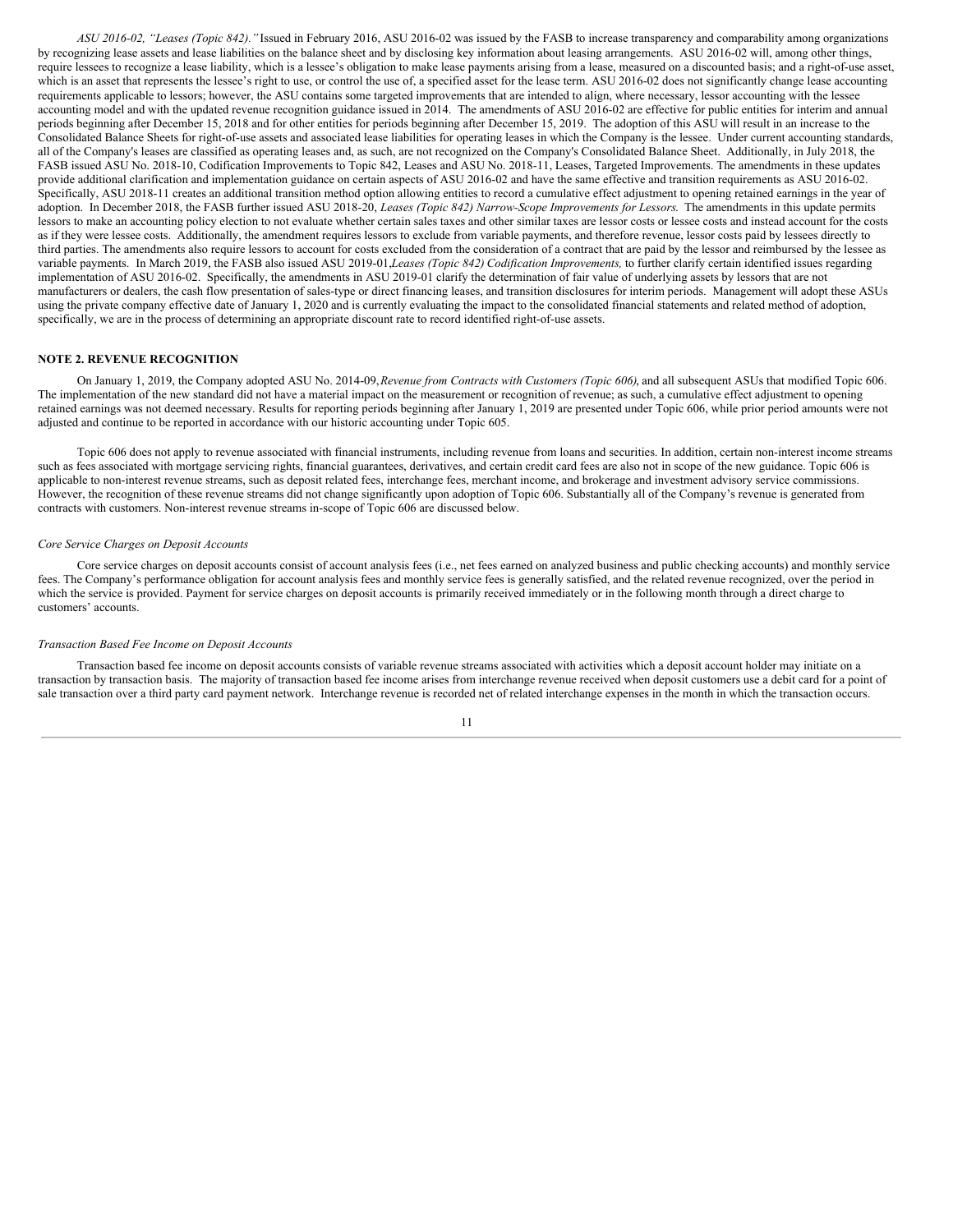Merchant services income is realized through a third party service provider who is contracted by the Bank under a referral arrangement. Such fees represent fees charged to merchants to process their debit card transactions, in addition to account management fees. The third party service provider also issues credit cards as private label in the Company's name in exchange for a referral fee. Fees are earned and recorded in the same period as the referral occurs and the card is issued.

Other transaction based service charges on deposit accounts include revenue from processing wire transfers, issuing cashier's checks, processing check orders, and renting safe deposit boxes. The Company's performance obligation related to these service charges is largely satisfied, and related revenue recognized, when the services are rendered or upon completion. Payment is typically received immediately or charged to the customers' account in the period the service is provided. Safe deposit box rental fees are charged to the customer on an annual basis and recognized upon receipt of payment. The Company determined that since rentals and renewals occur fairly consistently over time, revenue is recognized on a basis consistent with the duration of the performance obligation.

#### *Mortgage Referral Fees*

Mortgage referral fees are also transaction based fee income. The Company's performance obligation for fees is largely satisfied when the services are rendered or upon completion. Payment is typically received immediately.

The following presents non-interest income, segregated by revenue streams in-scope and out-of-scope of Topic 606, for the three and six months ended June 30, 2019 and 2018:

|                                                 | Three Months Ended June 30, |       |    |       |  | Six Months Ended June 30. |  |       |  |  |
|-------------------------------------------------|-----------------------------|-------|----|-------|--|---------------------------|--|-------|--|--|
|                                                 | 2018<br>2019                |       |    | 2019  |  | 2018                      |  |       |  |  |
| <b>Non-Interest Income</b>                      |                             |       |    |       |  |                           |  |       |  |  |
| In-scope of Topic 606                           |                             |       |    |       |  |                           |  |       |  |  |
| Deposit accounts core service charges           |                             | 149   | J. | 78    |  | 261                       |  | 145   |  |  |
| Deposit account transaction based fee income    |                             | 829   |    | 344   |  | .460                      |  | 639   |  |  |
| Mortgage referral fees                          |                             | 198   |    | 208   |  | 308                       |  | 364   |  |  |
| Non-Interest Income (in-scope of Topic 606)     |                             | 1.176 |    | 630   |  | 2.029                     |  | 1.148 |  |  |
| Non-Interest Income (out-of-scope of Topic 606) |                             | 2,599 |    | 1,673 |  | 4,803                     |  | 3,743 |  |  |
| <b>Total Non-Interest Income</b>                |                             | 3,775 |    | 2.303 |  | 6,832                     |  | 4,891 |  |  |

# *Contract Balances*

A contract asset balance occurs when an entity performs a service for a customer before the customer pays consideration (resulting in a contract receivable) or before payment is due (resulting in a contract asset). A contract liability balance is an entity's obligation to transfer a service to a customer for which the entity has already received payment (or payment is due) from the customer. The Company's non-interest revenue streams are largely based on transactional activity, or standard month-end revenue accruals. Consideration is often received immediately or shortly after the Company satisfies its performance obligation and revenue is recognized. The Company does not typically enter into long-term revenue contracts with customers, and therefore, does not experience significant contract balances. The Company did not have any significant contract balances at June 30, 2019 or December 31, 2018.

#### *Contract Acquisition Costs*

In connection with the adoption of Topic 606, an entity is required to capitalize, and subsequently amortize into expense, certain incremental costs of obtaining a contract with a customer if these costs are expected to be recovered. The incremental costs of obtaining a contract are those costs that an entity incurs to obtain a contract with a customer that it would not have incurred if the contract had not been obtained (for example, sales commission). The Company utilizes the practical expedient which allows entities to immediately expense contract acquisition costs when the asset that would have resulted from capitalizing these costs would have been amortized in one year or less. Upon adoption of Topic 606, the Company did not capitalize any contract acquisition cost.

# **NOTE 3. BUSINESS COMBINATIONS**

# **Comanche National Corporation**

On November 14, 2018, Spirit of Texas Bancshares, Inc. (the "Company" or "Spirit") completed its acquisition of Comanche National Corporation and its subsidiary, The Comanche National Bank (together, "Comanche"). This transaction resulted in 8 additional branches in the North Texas region. The Company issued2,142,811 shares of its common stock as well as a net cash payment to Comanche shareholders of \$12.2 million, for a total consideration of \$52.9 million, for all outstanding stock of Comanche and resulted in 100% ownership interest.

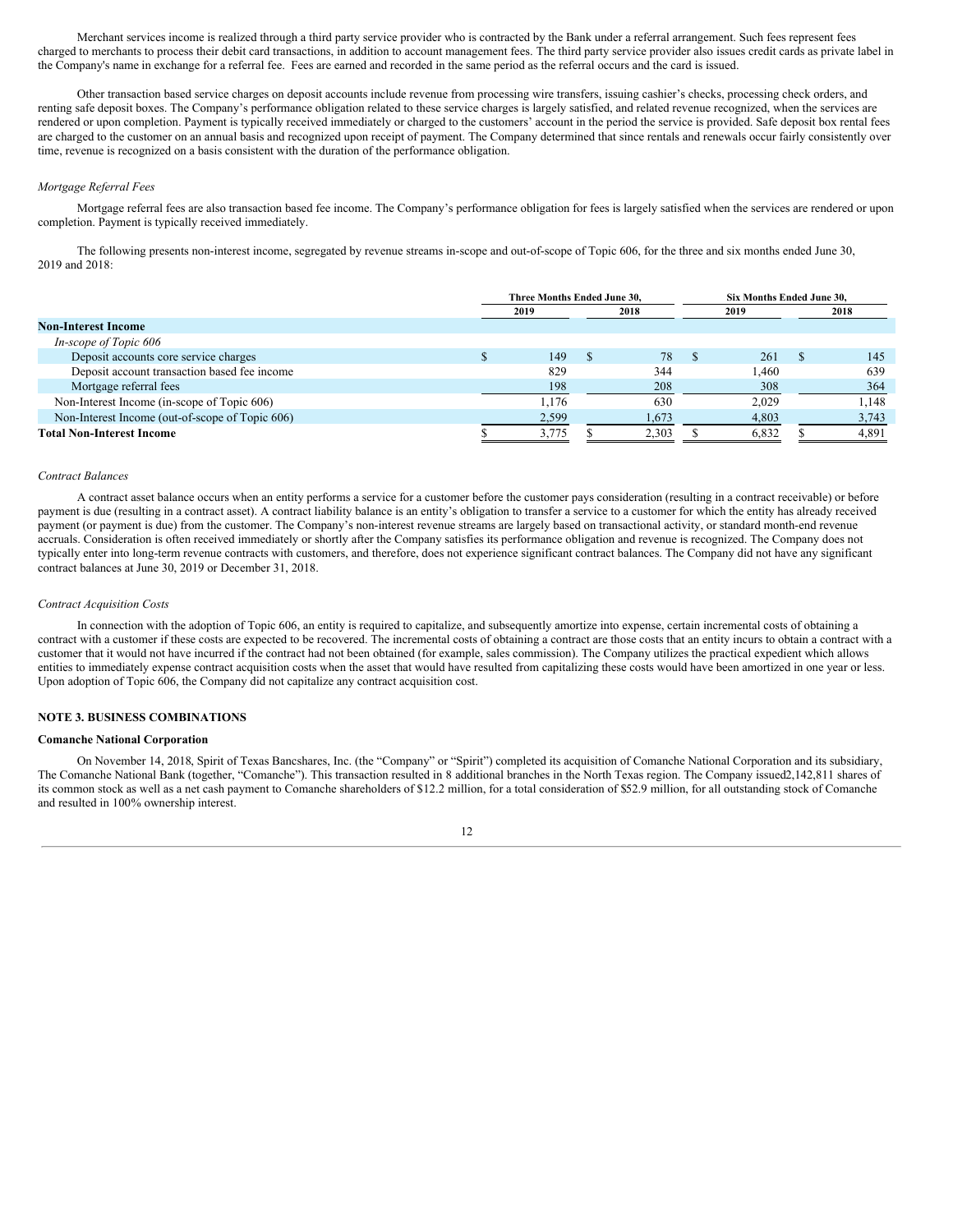The Company has recognized total goodwill of \$13.8 million which is calculated as the excess of both the consideration exchanged and liabilities assumed compared to the fair market value of identifiable assets acquired. The fair value of the consideration exchanged related to the Company's common stock was calculated based upon the closing market price of the Company's common stock as of November 14, 2018. None of the goodwill recognized is expected to be deductible for income tax purposes.

The Company did not incur any expenses related to the acquisition for the three months ended June, 30 2019 and incurred approximately \$1.2 million for the six months ended June 30, 2019, which are included in noninterest expense in consolidated statements of income. The Company did not incur any expenses related to the acquisition during the three or six months ended June 30, 2018.

Non-credit impaired loans had a fair value of \$116.2 million at the acquisition date and contractual balance of \$117.2 million. As of the acquisition date, the Company expects that an insignificant amount of the contractual balance of these loans will be uncollectible. The difference of \$946 thousand will be recognized into interest income as an adjustment to yield over the life of the loans.

Fair values of the assets acquired and liabilities assumed in this transaction as of the closing date are as follows:

| Assets of acquired bank (Dollars in thousands): |   |         |
|-------------------------------------------------|---|---------|
| Cash and cash equivalents                       | S | 57,135  |
| Securities available for sale                   |   | 144,735 |
| Loans held for investment                       |   | 116,220 |
| Premises and equipment, net                     |   | 6,634   |
| Other real estate owned                         |   | 33      |
| Goodwill                                        |   | 13,768  |
| Core deposit intangible                         |   | 5,988   |
| Other assets                                    |   | 11,712  |
| Total assets acquired                           |   | 356,225 |
| Liablilities of acquired bank:                  |   |         |
| Deposits                                        | S | 297,778 |
| Trust preferred securities                      |   | 2,811   |
| Other liabilities                               |   | 2,698   |
| Total liabilities assumed                       |   | 303,287 |
| Common stock issued at \$18.99 per share        |   | 40,692  |
| Cash paid                                       |   | 12,246  |

As of June 30, 2019, management has completed its evaluation of the fair values of other assets and other liabilities. Amounts shown above are considered finalized.

Revenues and earnings of the acquired company since the acquisition date have not been disclosed as Comanche was merged into the Company and separate financial information is not readily available.

# **First Beeville Financial Corporation**

On April 2, 2019 Spirit completed its acquisition of First Beeville Financial Corporation and its subsidiary, The First National Bank of Beeville (together, "Beeville"). This transaction resulted in three additional branches and two loan production offices in the South Texas region. The Company issued1,579,191 shares of its common stock as well as a net cash payment to Beeville shareholders of \$32.4 million, for a total consideration of \$65.9 million, for all outstanding stock of Beeville and resulted in100% ownership interest.

The Company has recognized total goodwill of \$25.6 million which is calculated as the excess of both the consideration exchanged and liabilities assumed compared to the fair market value of identifiable assets acquired. The fair value of the consideration exchanged related to the Company's common stock was calculated based upon the closing market price of the Company's common stock as of April 2, 2019. None of the goodwill recognized is expected to be deductible for income tax purposes.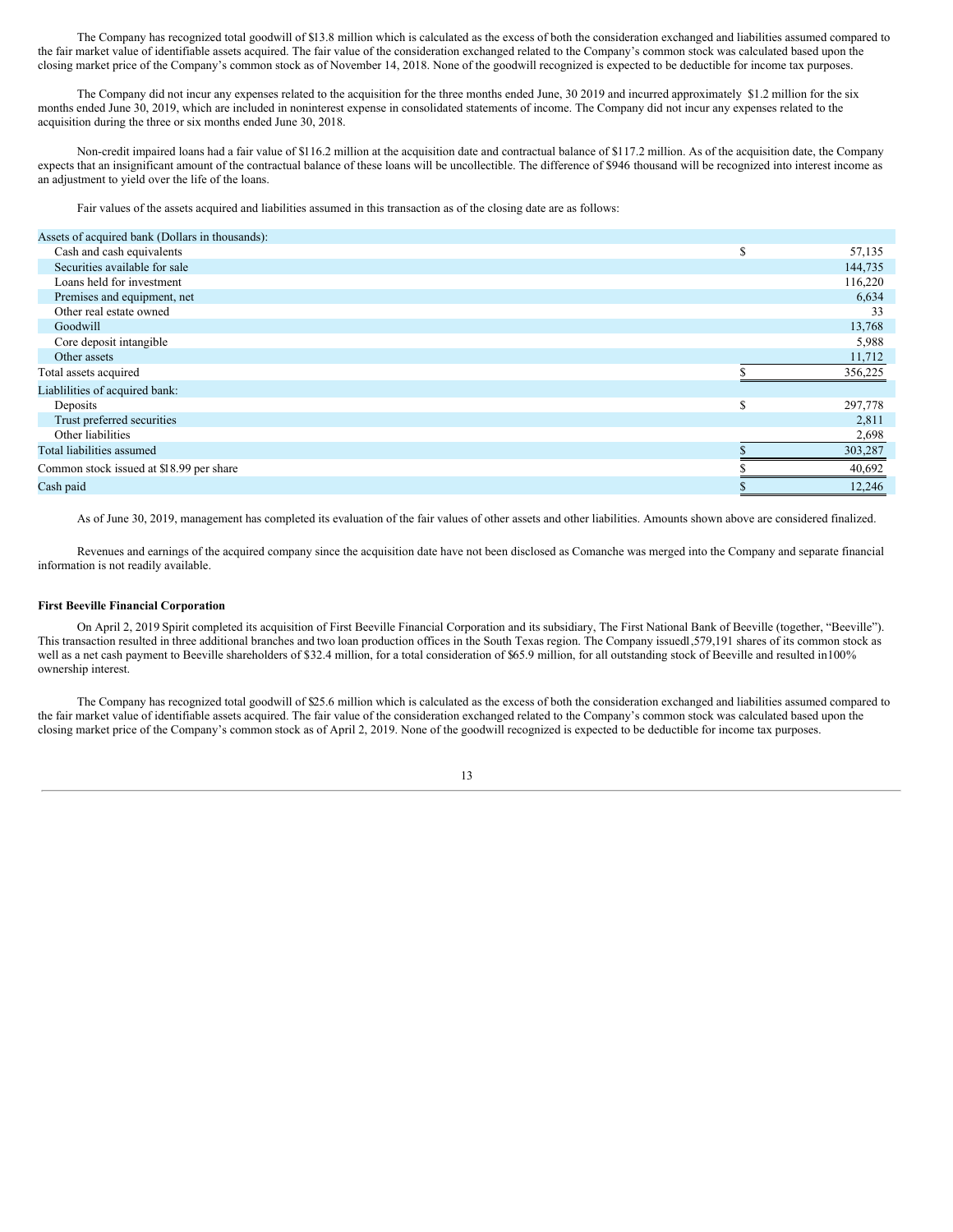The Company incurred expenses related to the acquisition of approximately \$1.2 million and \$1.7 million for the three and six months ended June 30, 2019, respectively, which are included in noninterest expense in consolidated statements of income. The Company did not incur any expenses related to the acquisition during the three or six months ended June 30, 2018.

Non-credit impaired loans had a fair value of \$296.3 million at the acquisition date and contractual balance of \$298.9 million. As of the acquisition date, the Company expects that an insignificant amount of the contractual balance of these loans will be uncollectible. The difference of \$2.6 million will be recognized into interest income as an adjustment to yield over the life of the loans.

Estimated fair values of the assets acquired and liabilities assumed in this transaction as of the closing date are as follows:

| Assets of acquired bank (Dollars in thousands): |               |         |
|-------------------------------------------------|---------------|---------|
| Cash and cash equivalents                       | $\triangle$   | 60,941  |
| Securities available for sale                   |               | 57,206  |
| Loans held for investment                       |               | 296,348 |
| Premises and equipment, net                     |               | 6,067   |
| Other real estate owned                         |               | 1,359   |
| Goodwill                                        |               | 25,636  |
| Core deposit intangible                         |               | 5,635   |
| Other assets                                    |               | 12,860  |
| Total assets acquired                           |               | 466,052 |
| Liabilities of acquired bank:                   |               |         |
| Deposits                                        | $\sigma$<br>ж | 399,654 |
| Other liabilities                               |               | 543     |
| Total liabilities assumed                       |               | 400,197 |
| Common stock issued at \$21.20 per share        |               | 33,480  |
| Cash paid                                       |               | 32,375  |

As of June 30, 2019, the purchase accounting adjustments associated with loans, time deposits, core deposit intangible, and deferred taxes were preliminary. Management is still evaluating the assumptions used in the fair value calculations and expects to finalize these values by the fourth quarter of 2019.

For the three months ending June 30, 2019, revenues and earnings of the acquired company since the acquisition date were \$.2 million and \$2.6 million respectively.

# **NOTE 4. INVESTMENT SECURITIES**

The amortized cost, gross unrealized gains and losses and approximate fair values of securities available for sale are as follows:

|                                           | Amortized |  | <b>Unrealized</b>      |      | Fair                     |         |  |
|-------------------------------------------|-----------|--|------------------------|------|--------------------------|---------|--|
| June 30, 2019                             | Cost      |  | Gains                  |      | <b>Losses</b>            | Value   |  |
|                                           |           |  | (Dollars in thousands) |      |                          |         |  |
| Available for sale:                       |           |  |                        |      |                          |         |  |
| U.S. Treasury securities                  | 32,537    |  |                        |      | 4                        | 32,536  |  |
| U.S. Government agencies                  | 4,084     |  | 37                     |      | $\overline{\phantom{a}}$ | 4,121   |  |
| State and municipal obligations           | 24,988    |  | 459                    |      | 29                       | 25,418  |  |
| Residential mortgage-backed securities    | 102,151   |  | 2,306                  |      | 1,154                    | 103,303 |  |
| Corporate bonds and other debt securities | 5,645     |  | 38                     |      |                          | 5,680   |  |
| Total available for sale                  | 169,405   |  | 2,843                  | .190 |                          | 171,058 |  |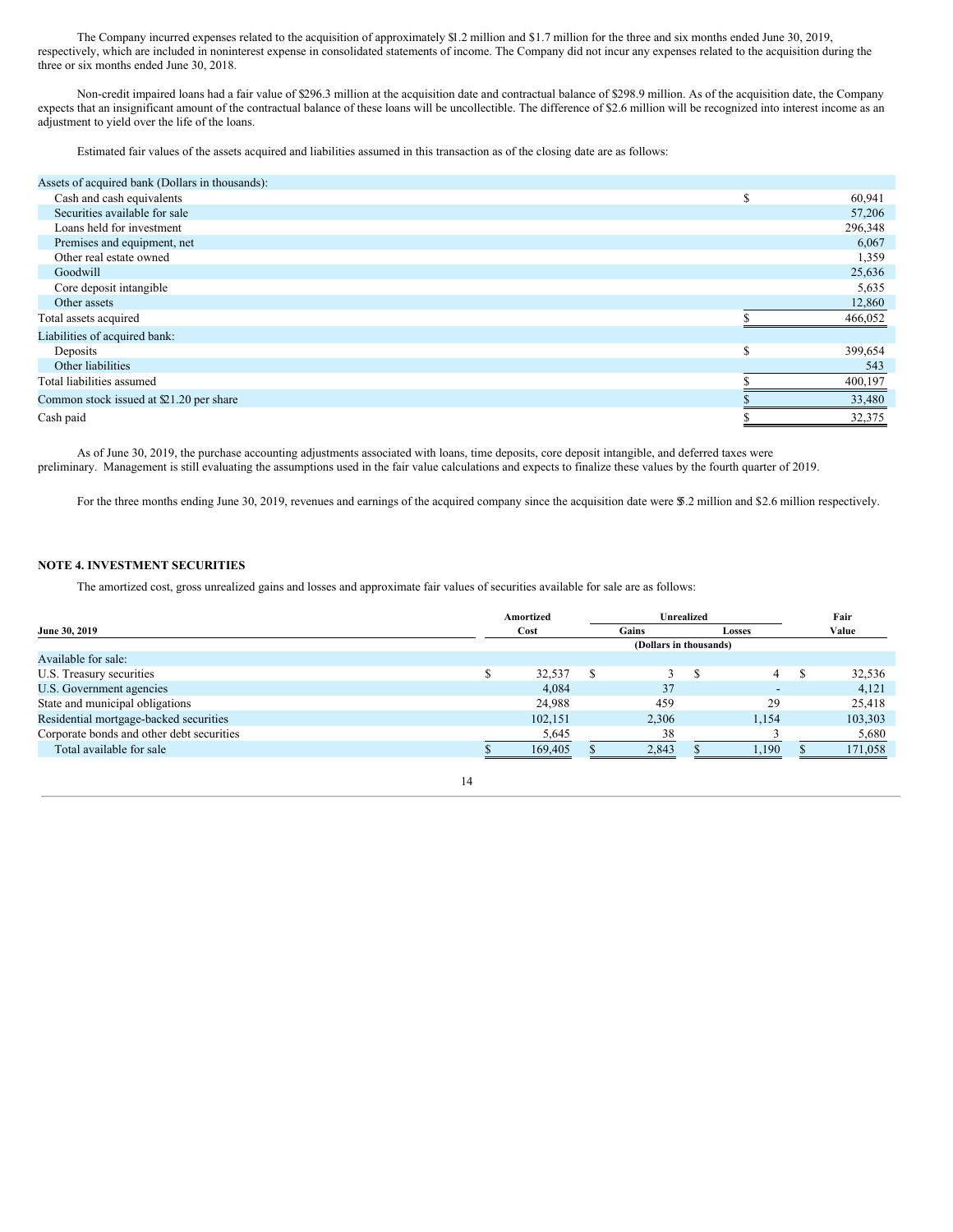|                                           | Amortized | Unrealized               | Fair |                          |         |
|-------------------------------------------|-----------|--------------------------|------|--------------------------|---------|
| <b>December 31, 2018</b>                  | Cost      | Gains<br><b>Losses</b>   |      |                          | Value   |
|                                           |           | (Dollars in thousands)   |      |                          |         |
| Available for sale:                       |           |                          |      |                          |         |
| U.S. Government agencies                  | 2.015     | $\overline{\phantom{a}}$ |      | 81                       | 1.934   |
| State and municipal obligations           | 17.201    | 847                      |      | $\overline{\phantom{a}}$ | 18.048  |
| Residential mortgage-backed securities    | 152,232   | 2,614                    |      | 872                      | 153,974 |
| Corporate bonds and other debt securities | 5,667     | $\overline{\phantom{a}}$ |      | 162                      | 5,505   |
| Total available for sale                  | 177,115   | 3,461                    |      | 1,115                    | 179,461 |

Taxable interest and dividends on investment securities were \$1.1 million and \$195 thousand for the three months ended June 30, 2019 and 2018, respectively. Taxexempt interest and dividends on investment securities were \$163 thousand for the three months ended June 30, 2019. There wereno tax-exempt interest or dividends on investment securities for the three months ended June 30, 2018.

Taxable interest and dividends on investment securities were \$2.2 million and \$409 thousand for the six months ended June 30, 2019 and 2018, respectively. Taxexempt interest and dividends on investment securities were \$271 thousand for the six months ended June 30, 2019. There wereno tax-exempt interest or dividends on investment securities for the six months ended June 30, 2018.

There were \$145.1 million and \$106.6 million securities pledged to collateralize public funds at June 30, 2019and December 31, 2018, respectively.

The amortized cost and estimated fair value of securities available for sale, by contractual maturity, are as follows:

|                                        | Amortized              | Fair    |  |  |  |  |
|----------------------------------------|------------------------|---------|--|--|--|--|
| June 30, 2019                          | Cost                   | Value   |  |  |  |  |
|                                        | (Dollars in thousands) |         |  |  |  |  |
| Available for sale:                    |                        |         |  |  |  |  |
| Due in one year or less                | 9,695                  | 9,690   |  |  |  |  |
| Due after one year through five years  | 43,470                 | 43,535  |  |  |  |  |
| Due after five years through ten years | 8,417                  | 8,459   |  |  |  |  |
| Due after ten years                    | 5.672                  | 6.071   |  |  |  |  |
| Residential mortgage-backed securities | 102,151                | 103,303 |  |  |  |  |
| Total available for sale               | 169,405                | 171,058 |  |  |  |  |

For purposes of the maturity table, residential mortgage-backed securities, the principal of which are repaid periodically, are presented as a single amount. The expected lives of these securities will differ from contractual maturities because borrowers may have the right to prepay the underlying loans with or without prepayment penalties.

The following tables present the estimated fair values and gross unrealized losses on investment securities available for sale, aggregated by investment category and length of time individual securities have been in a continuous unrealized loss position as of the periods presented:

|                                           | <b>Less than 12 Months</b><br><b>12 Months or More</b> |        |  |                          |                           |                          |  | Total                    |  |                           |  |       |
|-------------------------------------------|--------------------------------------------------------|--------|--|--------------------------|---------------------------|--------------------------|--|--------------------------|--|---------------------------|--|-------|
| June 30, 2019                             | <b>Unrealized</b><br>Fair<br>Value<br>Loss             |        |  | Fair<br>Value            | <b>Unrealized</b><br>Loss |                          |  | Fair<br>Value            |  | <b>Unrealized</b><br>Loss |  |       |
|                                           |                                                        |        |  |                          | (Dollars in thousands)    |                          |  |                          |  |                           |  |       |
| Available for sale:                       |                                                        |        |  |                          |                           |                          |  |                          |  |                           |  |       |
| U.S. Treasury securities                  |                                                        | 14.447 |  | 4                        |                           | $\sim$                   |  | $\overline{\phantom{0}}$ |  | 14.447                    |  | 4     |
| U.S. Government agencies                  |                                                        | _      |  | _                        |                           | $\overline{\phantom{a}}$ |  | $\overline{\phantom{a}}$ |  |                           |  |       |
| State and municipal obligations           |                                                        | _      |  |                          |                           | 11.014                   |  | 29                       |  | 11.014                    |  | 29    |
| Residential mortgage-backed securities    |                                                        | _      |  | $\overline{\phantom{a}}$ |                           | 26,009                   |  | 1.154                    |  | 26,009                    |  | 1,154 |
| Corporate bonds and other debt securities |                                                        |        |  | __                       |                           | 1,996                    |  |                          |  | 1,996                     |  |       |
| Total available for sale                  |                                                        | 14.447 |  | 4                        |                           | 39,019                   |  | 1,186                    |  | 53,466                    |  | 1.190 |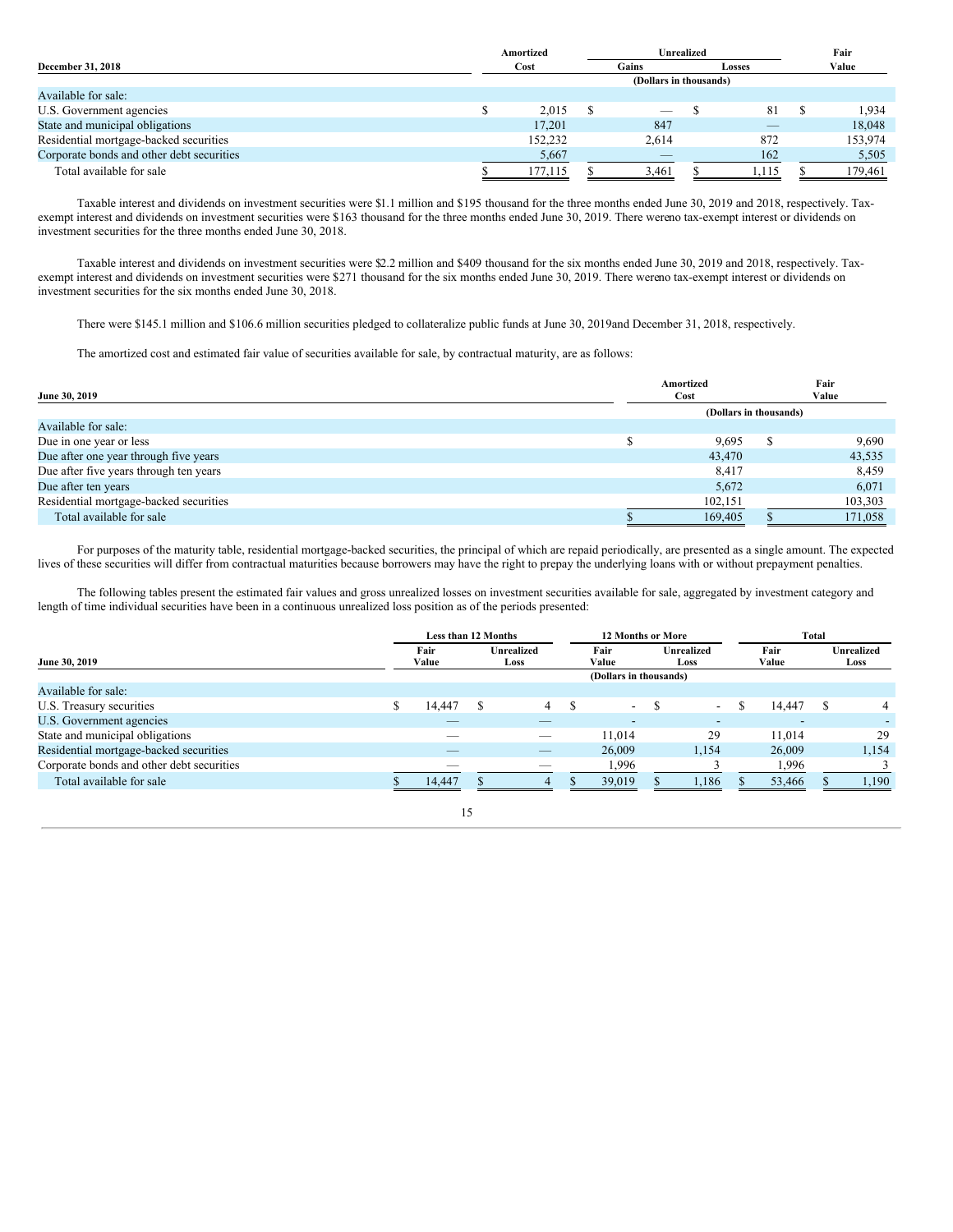|                                           | Less than 12 Months             |  |                          | <b>12 Months or More</b> |        |            |       |  |        |  |                   |
|-------------------------------------------|---------------------------------|--|--------------------------|--------------------------|--------|------------|-------|--|--------|--|-------------------|
|                                           | Fair                            |  | Unrealized               |                          | Fair   | Unrealized |       |  | Fair   |  | <b>Unrealized</b> |
| <b>December 31, 2018</b>                  | Value                           |  | Loss                     |                          | Value  |            | Loss  |  | Value  |  | Loss              |
|                                           | (Dollars in thousands)          |  |                          |                          |        |            |       |  |        |  |                   |
| Available for sale:                       |                                 |  |                          |                          |        |            |       |  |        |  |                   |
| U.S. Government agencies                  | $\hspace{0.1mm}-\hspace{0.1mm}$ |  | _                        |                          | 1.934  |            | 81    |  | .934   |  | 81                |
| State and municipal obligations           | _                               |  |                          |                          |        |            |       |  |        |  |                   |
| Residential mortgage-backed securities    |                                 |  | $\overline{\phantom{a}}$ |                          | 25.479 |            | 872   |  | 25,480 |  | 872               |
| Corporate bonds and other debt securities | $-$                             |  | _                        |                          | 5,505  |            | 162   |  | 5,505  |  | 162               |
| Total available for sale                  |                                 |  | $-$                      |                          | 32,918 |            | l,115 |  | 32,919 |  | 1,115             |

At June 30, 2019, the Company's securities portfolio consisted of229 securities, 69 of which were in an unrealized loss position.Sixty-four of the sixty-nine securities in an unrealized loss position at June 30, 2019 were in an unrealized loss position for more than 12 months. The unrealized losses for these securities resulted primarily from changes in interest rates and spreads.

The Company monitors its investment securities for other-than-temporary-impairment ("OTTI"). Impairment is evaluated on an individual security basis considering numerous factors, and its relative significance. The Company has evaluated the nature of unrealized losses in the investment securities portfolio to determine if OTTI exists. The unrealized losses relate to changes in market interest rates and specific market conditions that do not represent credit-related impairments. Furthermore, the Company does not intend to sell nor is it more likely than not that it will be required to sell these investments before the recovery of their amortized cost basis. Management has completed an assessment of each security in an unrealized loss position for credit impairment and has determined that no individual security was other-than-temporarily impaired at June 30, 2019. The following describes the basis under which the Company has evaluated OTTI:

# *U.S. Treasury Securities, U.S. Government Agencies and Residential Mortgage-Backed Securities ("MBS"):*

The unrealized losses associated with U.S. Treasury securities, U.S. Government agencies and residential MBS are primarily driven by changes in interest rates. These securities have either an explicit or implicit U.S. government guarantee.

# *Corporate Bonds & Other Debt Securities:*

Securities are generally underwritten in accordance with the Company's investment standards prior to the decision to purchase, without relying on a bond issuer's guarantee in making the investment decision. These investments are investment grade and will continue to be monitored as part of the Company's ongoing impairment analysis, but are expected to perform in accordance with their terms.

Sale proceeds from the sale of available for sale securities for the three and six months ended June 30, 2019 were \$4.7 million and \$79.9 million which resulted in gross realized gains of \$1.1 million and \$2.1 million, respectively. There were no securities sold for the three or six months ended June 30, 2018.

# **NOTE 5. LOANS, NET**

Loans consisted of the following at June 30, 2019 and December 31, 2018:

|                                                      |    | <b>June 30.</b><br>2019 |              | December 31,<br>2018 |  |  |
|------------------------------------------------------|----|-------------------------|--------------|----------------------|--|--|
|                                                      |    | (Dollars in thousands)  |              |                      |  |  |
| Commercial and industrial loans (1)                  | ъ. | 197,774                 | <sup>8</sup> | 173,892              |  |  |
| Real estate:                                         |    |                         |              |                      |  |  |
| 1-4 single family residential loans                  |    | 277,560                 |              | 275,644              |  |  |
| Construction, land and development                   |    | 176,567                 |              | 159,734              |  |  |
| Commercial real estate loans (including multifamily) |    | 666,981                 |              | 397,953              |  |  |
| Consumer loans and leases                            |    | 20,745                  |              | 24,378               |  |  |
| Municipal and other loans                            |    | 69,711                  |              | 61,339               |  |  |
| Total loans held in portfolio (2)                    |    | 1,409,338               |              | 1,092,940            |  |  |
| Allowance for loan losses                            |    | (6,277)                 |              | (6,286)              |  |  |
| Loans held in portfolio, net                         |    | 1,403,061               |              | 1,086,654            |  |  |

(1) Balance includes \$71.3 million and \$76.9 million of the unguaranteed portion of SBA loans as of June 30, 2019 and December 31, 2018, respectively. (2) Balance includes \$(8.1) million and \$(4.9) million of deferred fees, cost, premium and discount as of June 30, 2019 and December 31, 2018, respectively.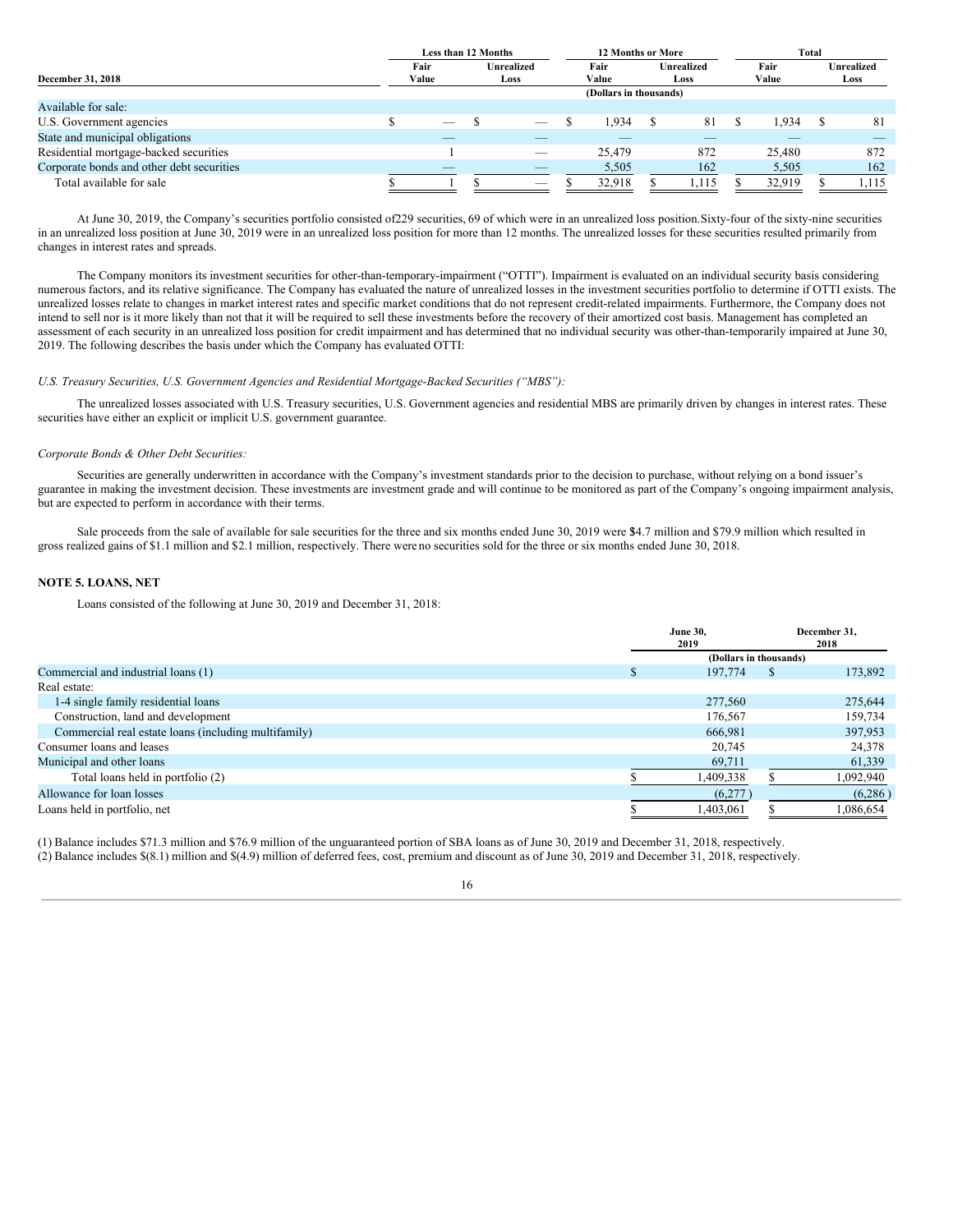At June 30, 2019 and December 31, 2018, the Company had pledged loans as collateral for FHLB advances of \$516.4 million and \$385.5 million, respectively. There were no recorded investments of consumer mortgage loans secured by residential real estate properties for which formal foreclosure proceedings are in process as of June 30, 2019 and December 31, 2018.

The Company originates and sells loans secured by the SBA. The Company retains the unguaranteed portion of the loan and servicing on the loans sold and receives a fee based upon the principal balance outstanding. During the three months ended June 30, 2019 and 2018, the Company sold approximately \$16.4 million and \$12.9 million, respectively, in loans to third parties. The loan sales resulted in realized gains of \$1.4 million and \$1.0 million for the three months ended June 30, 2019 and 2018, respectively.

During the six months ended June 30, 2019 and 2018, the Company sold approximately \$26.5 and \$30.0 million, respectively, in loans to third parties. The loan sales resulted in realized gains of \$2.2 million and \$2.5 million for the six months ended June 30, 2019 and 2018, respectively.

In the ordinary course of business, the Company makes loans to executive officers and directors. Loans to these related parties, including companies in which they are principal owners, are as follows:

|                                          | Three Months Ended June 30. |      | Six Months Ended June 30. |  |        |
|------------------------------------------|-----------------------------|------|---------------------------|--|--------|
|                                          | 2019                        | 2018 | 2019                      |  | 2018   |
|                                          | (Dollars in<br>thousands)   |      |                           |  |        |
| Principal outstanding, beginning of year | 93                          | 442  | 107                       |  | 463    |
| Additions (reductions) of affiliations   | 2,352                       |      | 2,352                     |  | $\sim$ |
| New loans made in current year           | $-$                         |      | $-$                       |  |        |
| Repayments                               | (12)                        | (21) | (26)                      |  | (42)   |
| Principal outstanding, end of year       | 2,433                       | 421  | 2,433                     |  | 421    |

There were no unfunded commitments to related parties at June 30, 2019 or December 31, 2018.

# **NOTE 6. ALLOWANCE FOR LOAN AND LEASE LOSSES**

The allowance for loan and lease losses is a reserve established through a provision for loan losses charged to expense, which represents management's best estimate of probable losses that have been incurred within the existing portfolio of loans. The allowance, in the judgment of management, is necessary to reserve for estimated loan losses and risks inherent in the loan portfolio. The methodology is based on historical loss experience by type of credit and internal risk grade, changes in the composition and volume of the portfolio, and specific loss allocations, with adjustments for current events and conditions. The Company's process for determining the appropriate level of the allowance for loan and lease losses is designated to account for credit deterioration as it occurs.

Prior to the second quarter of 2018, the Company was utilizing a peer bank allowance coverage ratio in the qualitative reserve calculation, as the Company did not have enough historical defaults to rely on its own loss factors. Beginning the second quarter of 2018, the Company had a sufficient amount of defaults over the five year lookback period to transition over to relying more on its own historical loss data versus peer data. While this did not result in a significant change to the allowance for loan and lease losses as a whole, it continues to impact the provision for certain loan categories in which the Company had experienced more historical defaults.

On November 14, 2018, the Company closed its acquisition of Comanche. At the date of acquisition, Comanche had \$117.2 million in loans. In accordance with ASC 805 Business Combinations, the Company utilized a third party to value the loan portfolio as of the acquisition date. Based upon the third party valuation, the fair value of the loans was approximately \$116.2 million at the acquisition date. The overall discount calculated was \$946 thousand and will be accreted into interest income over the life of the loans.

On April 2, 2019, the Company closed its acquisition of Beeville. At the date of acquisition, Beeville had \$298.9 million in loans. In accordance with ASC 805 Business Combinations, the Company utilized a third party to value the loan portfolio as of the acquisition date. Based upon the third party valuation, the fair value of the loans was approximately \$296.3 million at the acquisition date. The overall discount calculated was \$2.6 million and will be accreted into interest income over the life of the loans.

As of June 30, 2019, all purchased loans were excluded from the allowance for loan and lease losses calculation given there was no deterioration between the acquisition date and the end of the second quarter of 2019. Purchased credit impaired loans were insignificant. Going forward, management will evaluate the remaining credit quality, credit discount and charge-offs associated with these purchased loans to determine if an additional allowance is deemed necessary.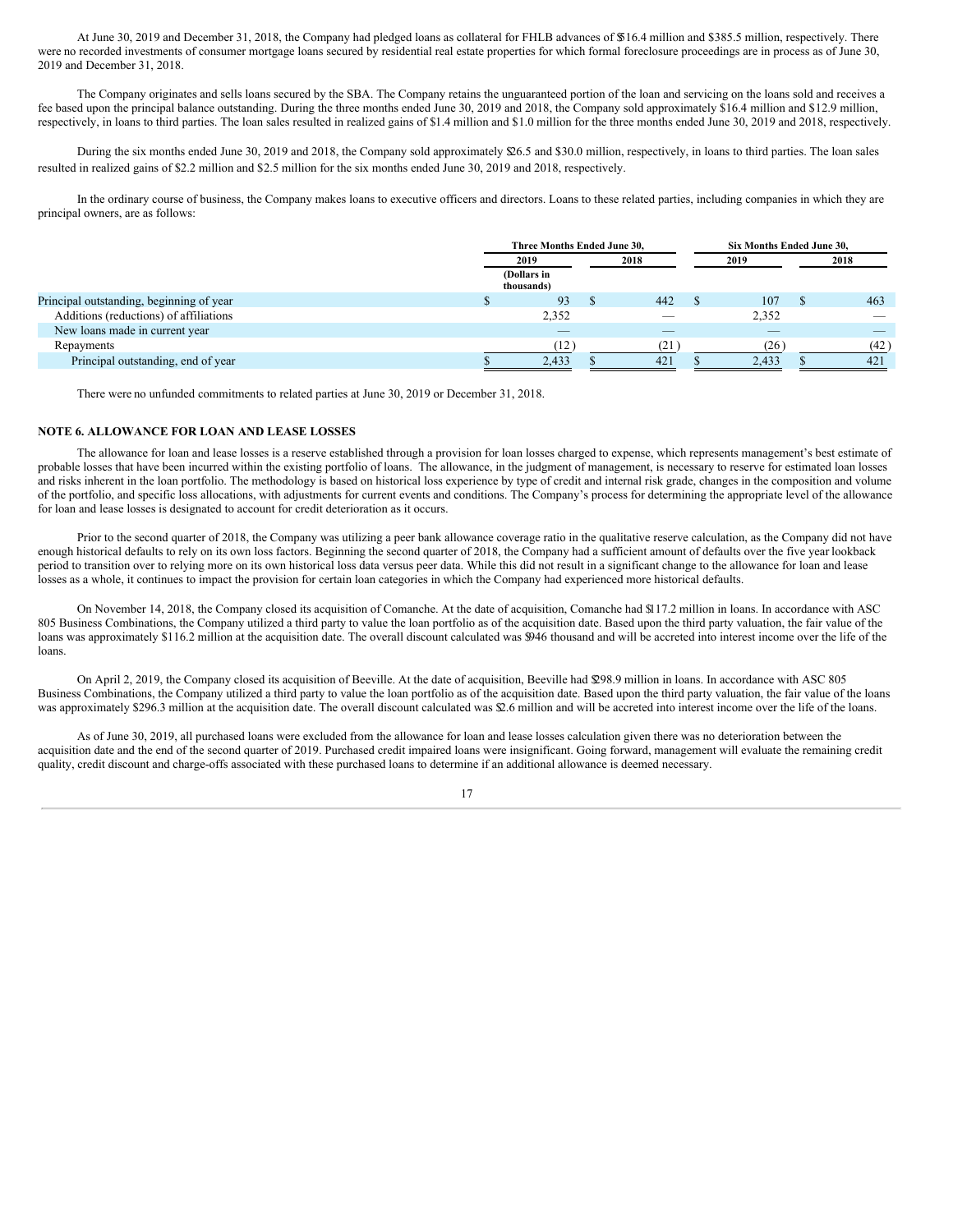The following tables present information related to allowance for loan and lease losses for the periods presented:

|                                                      | <b>Allowance Rollforward</b> |                             |                    |                          |                   |    |               |     |          |                          |  |  |  |
|------------------------------------------------------|------------------------------|-----------------------------|--------------------|--------------------------|-------------------|----|---------------|-----|----------|--------------------------|--|--|--|
| Three Months Ended June 30, 2019                     |                              | Beginning<br><b>Balance</b> | <b>Charge-offs</b> |                          | <b>Recoveries</b> |    | Provision     |     |          | Ending<br><b>Balance</b> |  |  |  |
|                                                      | (Dollars in thousands)       |                             |                    |                          |                   |    |               |     |          |                          |  |  |  |
| Commercial and industrial loans                      | - 12                         | 4,661                       | <sup>2</sup>       | (643)                    | - S               | 31 | <sup>\$</sup> | 168 | <b>S</b> | 4,217                    |  |  |  |
| Real estate:                                         |                              |                             |                    |                          |                   |    |               |     |          |                          |  |  |  |
| 1-4 single family residential loans                  |                              | 34                          |                    | $-$                      |                   | _  |               | (2) |          | 32                       |  |  |  |
| Construction, land and development loans             |                              | 749                         |                    | __                       |                   |    |               | 45  |          | 794                      |  |  |  |
| Commercial real estate loans (including multifamily) |                              | 1,057                       |                    |                          |                   |    |               | 134 |          | 1,191                    |  |  |  |
| Consumer loans and leases                            |                              | 57                          |                    | (16)                     |                   |    |               | (9) |          | 35                       |  |  |  |
| Municipal and other loans                            |                              | 11                          |                    | $\overline{\phantom{a}}$ |                   |    |               | (4) |          |                          |  |  |  |
| Ending allowance balance                             |                              | 6.569                       |                    | (659)                    |                   | 35 |               | 332 |          | 6.277                    |  |  |  |

|                                                      | <b>Allowance Rollforward</b> |                                    |  |                    |                          |           |       |          |                          |  |  |  |
|------------------------------------------------------|------------------------------|------------------------------------|--|--------------------|--------------------------|-----------|-------|----------|--------------------------|--|--|--|
| Three Months Ended June 30, 2018                     |                              | <b>Beginning</b><br><b>Balance</b> |  | <b>Charge-offs</b> | <b>Recoveries</b>        | Provision |       |          | Ending<br><b>Balance</b> |  |  |  |
|                                                      |                              | (Dollars in thousands)             |  |                    |                          |           |       |          |                          |  |  |  |
| Commercial and industrial loans                      | $\mathbf{B}$                 | 2,906                              |  | $(321)$ \$         | $\mathfrak{I}$           | Ð         | 2,298 | <b>S</b> | 4,886                    |  |  |  |
| Real estate:                                         |                              |                                    |  |                    |                          |           |       |          |                          |  |  |  |
| 1-4 single family residential loans                  |                              | 887                                |  | (5)                | _                        |           | (564) |          | 318                      |  |  |  |
| Construction, land and development loans             |                              | 540                                |  |                    |                          |           | (345) |          | 195                      |  |  |  |
| Commercial real estate loans (including multifamily) |                              | 1.032                              |  | _                  |                          |           | (799) |          | 233                      |  |  |  |
| Consumer loans and leases                            |                              | 175                                |  | (24)               | __                       |           | 195   |          | 346                      |  |  |  |
| Municipal and other loans                            |                              | 187                                |  |                    | $\overline{\phantom{a}}$ |           | (150) |          | 37                       |  |  |  |
| Ending allowance balance                             |                              | 5,727                              |  | (350)              |                          |           | 635   |          | 6,015                    |  |  |  |

|                                                      |          |                             |  |                                         | <b>Allowance Rollforward</b> |    |           |       |   |                          |
|------------------------------------------------------|----------|-----------------------------|--|-----------------------------------------|------------------------------|----|-----------|-------|---|--------------------------|
| Six Months Ended June 30, 2019                       |          | Beginning<br><b>Balance</b> |  | <b>Recoveries</b><br><b>Charge-offs</b> |                              |    | Provision |       |   | Ending<br><b>Balance</b> |
|                                                      |          | (Dollars in thousands)      |  |                                         |                              |    |           |       |   |                          |
| Commercial and industrial loans                      | <b>S</b> | 4,453                       |  | $(1,221)$ \$                            |                              | 59 | <b>S</b>  | 926   | S | 4,217                    |
| Real estate:                                         |          |                             |  |                                         |                              |    |           |       |   |                          |
| 1-4 single family residential loans                  |          | 59                          |  |                                         |                              |    |           | (27)  |   | 32                       |
| Construction, land and development loans             |          | 731                         |  | _                                       |                              |    |           | 63    |   | 794                      |
| Commercial real estate loans (including multifamily) |          | 960                         |  | _                                       |                              |    |           | 231   |   | 1,191                    |
| Consumer loans and leases                            |          | 80                          |  | (34)                                    |                              |    |           | (16)  |   | 35                       |
| Municipal and other loans                            |          |                             |  | $\overline{\phantom{a}}$                |                              |    |           |       |   |                          |
| Ending allowance balance                             |          | 6,286                       |  | (1,255)                                 |                              | 65 |           | 1,181 |   | 6,277                    |

|                                                      | <b>Allowance Rollforward</b> |                                    |  |                          |  |                        |    |           |    |                          |
|------------------------------------------------------|------------------------------|------------------------------------|--|--------------------------|--|------------------------|----|-----------|----|--------------------------|
| Six Months Ended June 30, 2018                       |                              | <b>Beginning</b><br><b>Balance</b> |  | <b>Charge-offs</b>       |  | <b>Recoveries</b>      |    | Provision |    | Ending<br><b>Balance</b> |
|                                                      |                              |                                    |  |                          |  | (Dollars in thousands) |    |           |    |                          |
| Commercial and industrial loans                      | <b>S</b>                     | 3,046                              |  | $(645)$ \$               |  | 69                     | S. | 2,416     | -8 | 4,886                    |
| Real estate:                                         |                              |                                    |  |                          |  |                        |    |           |    |                          |
| 1-4 single family residential loans                  |                              | 902                                |  | (5)                      |  |                        |    | (579)     |    | 318                      |
| Construction, land and development loans             |                              | 441                                |  |                          |  |                        |    | (246)     |    | 195                      |
| Commercial real estate loans (including multifamily) |                              | 898                                |  | $\overline{\phantom{a}}$ |  | _                      |    | (665)     |    | 233                      |
| Consumer loans and leases                            |                              | 198                                |  | (30)                     |  |                        |    | 178       |    | 346                      |
| Municipal and other loans                            |                              | 167                                |  | _                        |  |                        |    | (130)     |    | 37                       |
| Ending allowance balance                             |                              | 5,652                              |  | (680)                    |  | 69                     |    | 974       |    | 6,015                    |

# *Credit Quality Indicators*

In evaluating credit risk, the Company looks at multiple factors; however, management considers delinquency status to be the most meaningful indicator of the credit quality of 1-4 single family residential, home equity loans and lines of credit and consumer loans. Delinquency statistics are updated at least monthly. Internal risk ratings are considered the most meaningful indicator of credit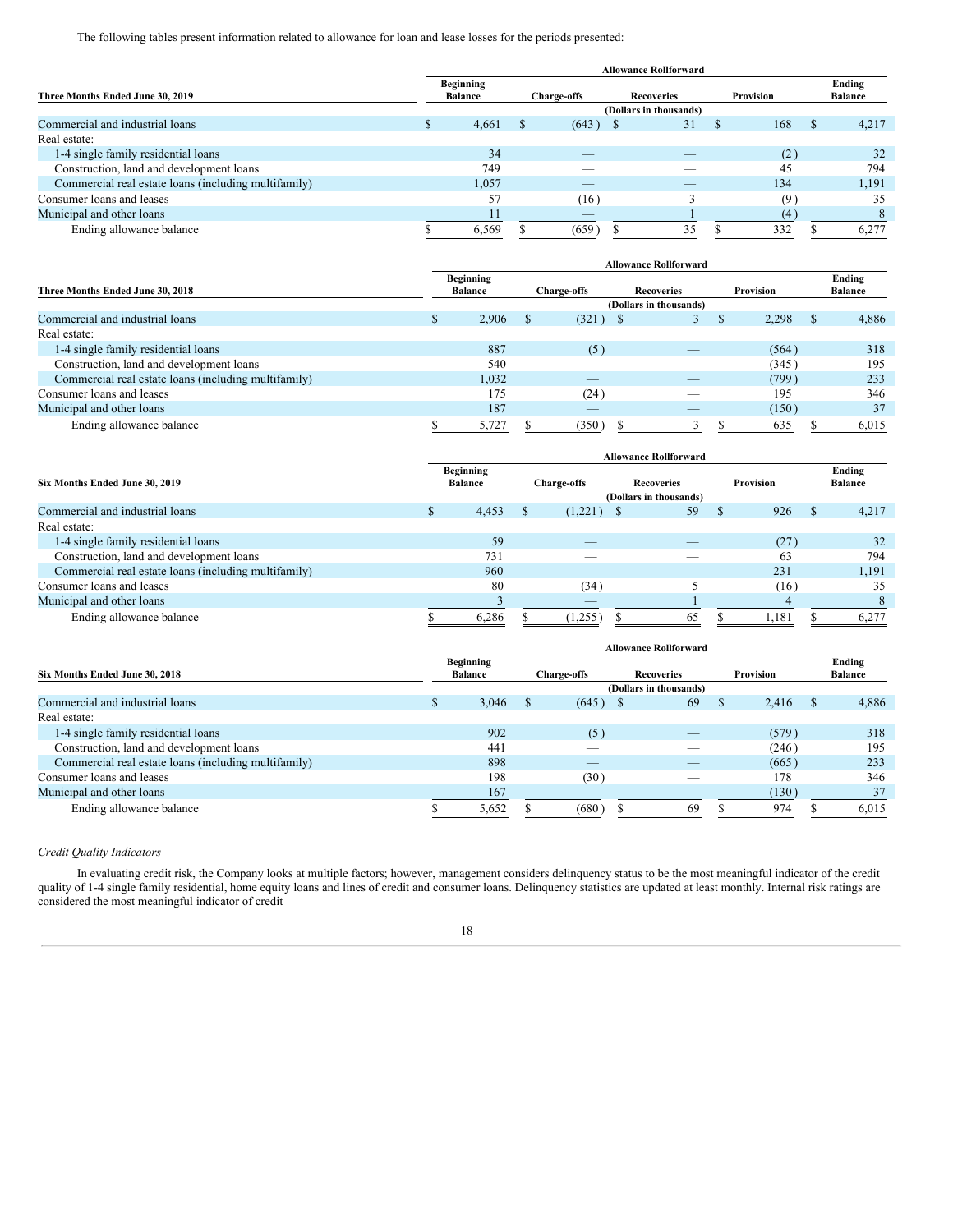quality for commercial, construction, land and development and commercial real estate loans. Internal risk ratings are updated on a continuous basis.

The following tables present an aging analysis of the recorded investment for delinquent loans by portfolio and segment:

|                                                      |                              |  | Accruing                 |  |                                |   |                                 |  |                          |     |           |
|------------------------------------------------------|------------------------------|--|--------------------------|--|--------------------------------|---|---------------------------------|--|--------------------------|-----|-----------|
|                                                      | 30 to 59<br><b>Davs Past</b> |  | 60 to 89<br>Davs Past    |  | 90 Days or<br><b>More Past</b> |   | Non-                            |  |                          |     |           |
| June 30, 2019                                        | Current                      |  | Due                      |  | Due                            |   | Due                             |  | Accrual                  |     | Total     |
|                                                      |                              |  |                          |  | (Dollars in thousands)         |   |                                 |  |                          |     |           |
| Commercial and industrial loans                      | 192,098                      |  | 332                      |  | 62                             | S | $\hspace{0.1mm}-\hspace{0.1mm}$ |  | 5,282                    | \$. | 197,774   |
| Real estate:                                         |                              |  |                          |  |                                |   |                                 |  |                          |     |           |
| 1-4 single family residential loans                  | 277,004                      |  | 303                      |  | 45                             |   |                                 |  | 208                      |     | 277,560   |
| Construction, land and development                   | 174,373                      |  | 2,194                    |  |                                |   |                                 |  | $\overline{\phantom{a}}$ |     | 176,567   |
| Commercial real estate loans (including multifamily) | 665,764                      |  | 13                       |  | 1,068                          |   |                                 |  | 136                      |     | 666,981   |
| Consumer loans and leases                            | 20,495                       |  | 157                      |  | 47                             |   | _                               |  | 46                       |     | 20,745    |
| Municipal and other loans                            | 69,576                       |  | $\overline{\phantom{a}}$ |  | 82                             |   | $-$                             |  | 53                       |     | 69,711    |
| Total loans                                          | 1,399,310                    |  | 2,999                    |  | 1,304                          |   | _                               |  | 5,725                    |     | 1,409,338 |

|                                                      |         |           |                                     | Accruing |                              |     |                                       |     |                 |       |    |           |
|------------------------------------------------------|---------|-----------|-------------------------------------|----------|------------------------------|-----|---------------------------------------|-----|-----------------|-------|----|-----------|
| December 31, 2018                                    | Current |           | 30 to 59<br><b>Davs Past</b><br>Due |          | 60 to 89<br>Days Past<br>Due |     | 90 Days or<br><b>More Past</b><br>Due |     | Non-<br>Accrual |       |    | Total     |
|                                                      |         |           | (Dollars in thousands)              |          |                              |     |                                       |     |                 |       |    |           |
| Commercial and industrial loans                      |         | 169,206   | \$.                                 | 605      | <b>S</b>                     | 223 | S.                                    | 288 |                 | 3,570 | S. | 173,892   |
| Real estate:                                         |         |           |                                     |          |                              |     |                                       |     |                 |       |    |           |
| 1-4 single family residential loans                  |         | 273,909   |                                     | 581      |                              | 64  |                                       |     |                 | 1.090 |    | 275,644   |
| Construction, land and development                   |         | 159.723   |                                     |          |                              | _   |                                       | __  |                 | $-$   |    | 159,734   |
| Commercial real estate loans (including multifamily) |         | 396,559   |                                     | 451      |                              | 589 |                                       | _   |                 | 354   |    | 397,953   |
| Consumer loans and leases                            |         | 24,109    |                                     | 208      |                              | 44  |                                       | _   |                 | 17    |    | 24,378    |
| Municipal and other loans                            |         | 61,289    |                                     | 50       |                              | _   |                                       | _   |                 | $-$   |    | 61,339    |
| Total loans                                          |         | 1,084,795 |                                     | .906     |                              | 920 |                                       | 288 |                 | 5,031 |    | 1,092,940 |

There were no loans 90 days or more past due and still accruing at June 30, 2019. There werefour loans 90 days or more past due and still accruing at December 31, 2018 with a recorded investment of \$288 thousand.

At June 30, 2019, non-accrual loans that were 30 to 59 days past due were \$38 thousand, non-accrual loans that were 60 to 89 days past due were \$59 thousand, and non-accrual loans that were 90 days or more past due were \$1.7 million. At December 31, 2018, non-accrual loans that were 30 to 59 days past due were \$75 thousand, nonaccrual loans that were 60 to 89 days past due were \$143 thousand, and non-accrual loans that were 90 days or more past due were \$2.0 million.

Loans exhibiting potential credit weaknesses that deserve management's close attention and that if left uncorrected may result in deterioration of the repayment capacity of the borrower are categorized as special mention. Loans with well-defined credit weaknesses including payment defaults, declining collateral values, frequent overdrafts, operating losses, increasing balance sheet leverage, inadequate cash flow, project cost overruns, unreasonable construction delays, past due real estate taxes or exhausted interest reserves are assigned an internal risk rating of substandard. Loans classified as substandard can be on an accrual or non-accrual basis, as determined by its unique characteristics. A loan with a weakness so severe that collection in full is highly questionable or improbable will be assigned an internal risk rating of doubtful.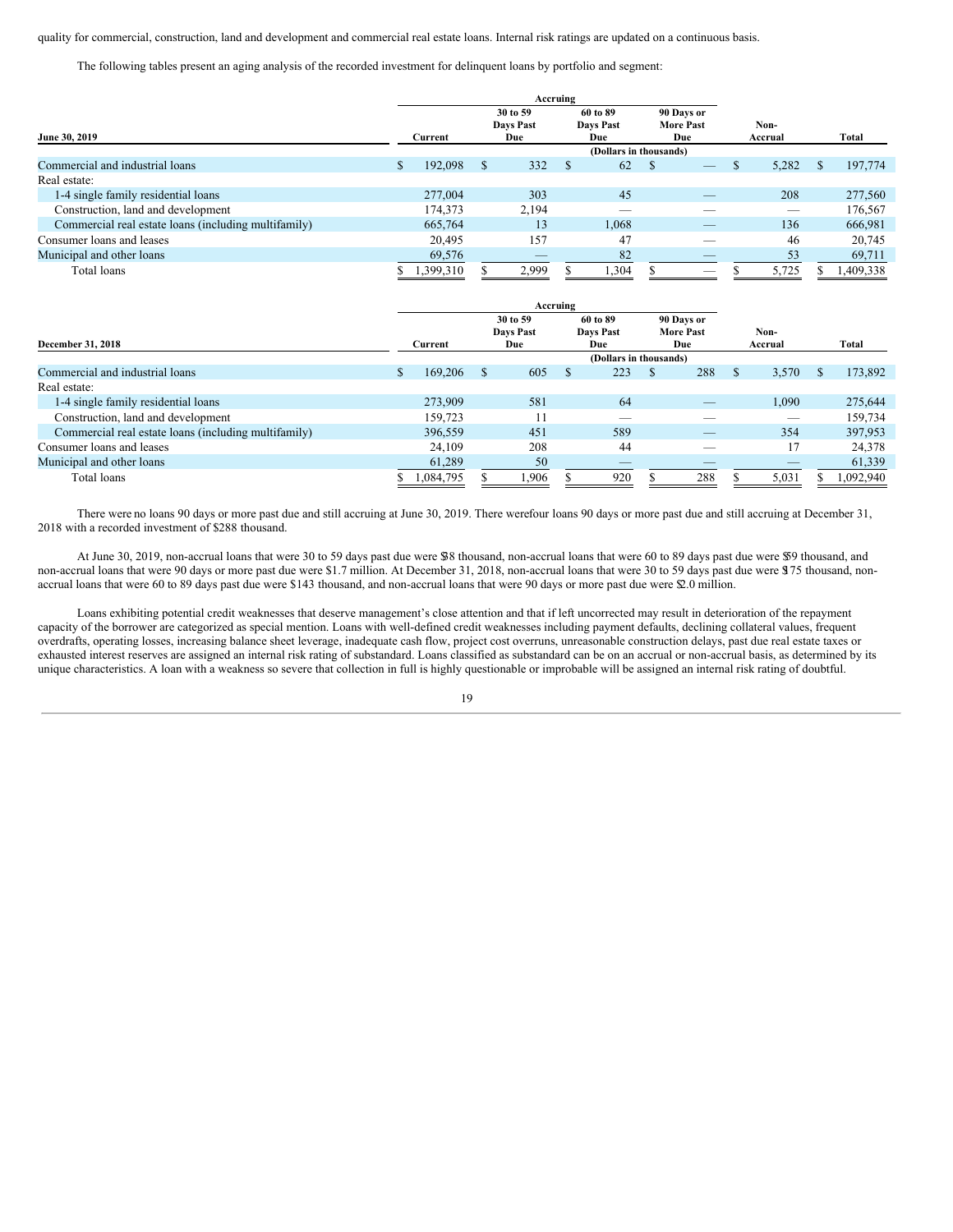The following table summarizes the Company's loans by key indicators of credit quality:

|                                                      |           |     | <b>Special</b> |    |             |    |          |
|------------------------------------------------------|-----------|-----|----------------|----|-------------|----|----------|
| June 30, 2019                                        | Pass      |     | <b>Mention</b> |    | Substandard |    | Doubtful |
|                                                      |           |     |                |    |             |    |          |
| Commercial and industrial loans                      | 191,854   | - S | 2,812          | -S | 3,108       | -8 |          |
| Real estate:                                         |           |     |                |    |             |    |          |
| 1-4 single family residential loans                  | 276,076   |     | 951            |    | 533         |    |          |
| Construction, land and development                   | 175,610   |     | 10             |    | 947         |    |          |
| Commercial real estate loans (including multifamily) | 660,606   |     | 3.214          |    | 3.161       |    |          |
| Consumer loans and leases                            | 20,734    |     | $\sim$         |    |             |    |          |
| Municipal and other loans                            | 69,711    |     | _              |    |             |    |          |
| Total loans                                          | 1,394,591 |     | 6.987          |    | .760        |    |          |

|                                                      |           |                        | <b>Special</b> |    |                          |   |          |
|------------------------------------------------------|-----------|------------------------|----------------|----|--------------------------|---|----------|
| <b>December 31, 2018</b>                             | Pass      |                        | Mention        |    | Substandard              |   | Doubtful |
|                                                      |           | (Dollars in thousands) |                |    |                          |   |          |
| Commercial and industrial loans                      | 163,908   | S                      | 3,170          | S. | 6,601                    | S | 213      |
| Real estate:                                         |           |                        |                |    |                          |   |          |
| 1-4 single family residential loans                  | 270,839   |                        | 1.714          |    | 2,547                    |   | 544      |
| Construction, land and development                   | 157.688   |                        | 24             |    | 2,022                    |   |          |
| Commercial real estate loans (including multifamily) | 383.323   |                        | 12.412         |    | 1.806                    |   | 412      |
| Consumer loans and leases                            | 20,798    |                        | 1,836          |    | 180                      |   | 1,564    |
| Municipal and other loans                            | 60,837    |                        | 484            |    | $\overline{\phantom{a}}$ |   | 18       |
| Total loans                                          | 1.057.393 |                        | 19,640         |    | 13.156                   |   | 2,751    |

Internal risk ratings and other credit metrics are key factors in identifying loans to be individually evaluated for impairment and impact management's estimates of loss factors used in determining the amount of the allowance for loan and lease losses.

The following table shows the Company's investment in loans disaggregated based on the method of evaluating impairment:

|                                                      |                                                    | <b>Loans - Recorded Investment</b> |    |                                                    | <b>Allowance for Credit Loss</b>                   |                |               |                                                    |  |
|------------------------------------------------------|----------------------------------------------------|------------------------------------|----|----------------------------------------------------|----------------------------------------------------|----------------|---------------|----------------------------------------------------|--|
| June 30, 2019                                        | Individually<br><b>Evaluated for</b><br>Impairment |                                    |    | Collectively<br><b>Evaluated for</b><br>Impairment | Individually<br><b>Evaluated for</b><br>Impairment |                |               | Collectively<br><b>Evaluated for</b><br>Impairment |  |
|                                                      |                                                    |                                    |    | (Dollars in thousands)                             |                                                    |                |               |                                                    |  |
| Commercial and industrial loans                      | \$                                                 | 3,783                              | \$ | 193,991                                            | \$                                                 | 1,618          | <sup>\$</sup> | 2,599                                              |  |
| Real estate:                                         |                                                    |                                    |    |                                                    |                                                    |                |               |                                                    |  |
| 1-4 single family residential loans                  |                                                    | 1,401                              |    | 276,159                                            |                                                    | $\overline{4}$ |               | 28                                                 |  |
| Construction, land and development                   |                                                    | 219                                |    | 176,348                                            |                                                    |                |               | 794                                                |  |
| Commercial real estate loans (including multifamily) |                                                    | 241                                |    | 666,740                                            |                                                    |                |               | 1,191                                              |  |
| Consumer loans and leases                            |                                                    | 16                                 |    | 20,729                                             |                                                    | 4              |               | 31                                                 |  |
| Municipal and other loans                            |                                                    |                                    |    | 69,711                                             |                                                    |                |               | 8                                                  |  |
| Total loans                                          |                                                    | 5,660                              |    | 1,403,678                                          |                                                    | 1,626          |               | 4,651                                              |  |

|                                                      | <b>Loans - Recorded Investment</b>                 |                                                    | <b>Allowance for Credit Loss</b> |                                                    |    |                                                    |  |  |
|------------------------------------------------------|----------------------------------------------------|----------------------------------------------------|----------------------------------|----------------------------------------------------|----|----------------------------------------------------|--|--|
| December 31, 2018                                    | Individually<br><b>Evaluated for</b><br>Impairment | Collectively<br><b>Evaluated for</b><br>Impairment |                                  | Individually<br><b>Evaluated for</b><br>Impairment |    | Collectively<br><b>Evaluated for</b><br>Impairment |  |  |
|                                                      |                                                    | (Dollars in thousands)                             |                                  |                                                    |    |                                                    |  |  |
| Commercial and industrial loans                      | \$<br>3,640                                        | 170,252<br><sup>S</sup>                            | <sup>S</sup>                     | 1,234                                              | -S | 3,219                                              |  |  |
| Real estate:                                         |                                                    |                                                    |                                  |                                                    |    |                                                    |  |  |
| 1-4 single family residential loans                  | 1,193                                              | 274,451                                            |                                  | 29                                                 |    | 30                                                 |  |  |
| Construction, land and development                   | __                                                 | 159,734                                            |                                  |                                                    |    | 731                                                |  |  |
| Commercial real estate loans (including multifamily) |                                                    | 397,953                                            |                                  | __                                                 |    | 960                                                |  |  |
| Consumer loans and leases                            | 17                                                 | 24,361                                             |                                  | 4                                                  |    | 76                                                 |  |  |
| Municipal and other loans                            |                                                    | 61,339                                             |                                  | _                                                  |    |                                                    |  |  |
| Total loans                                          | 4,850                                              | 1,088,090                                          |                                  | 1,267                                              |    | 5,019                                              |  |  |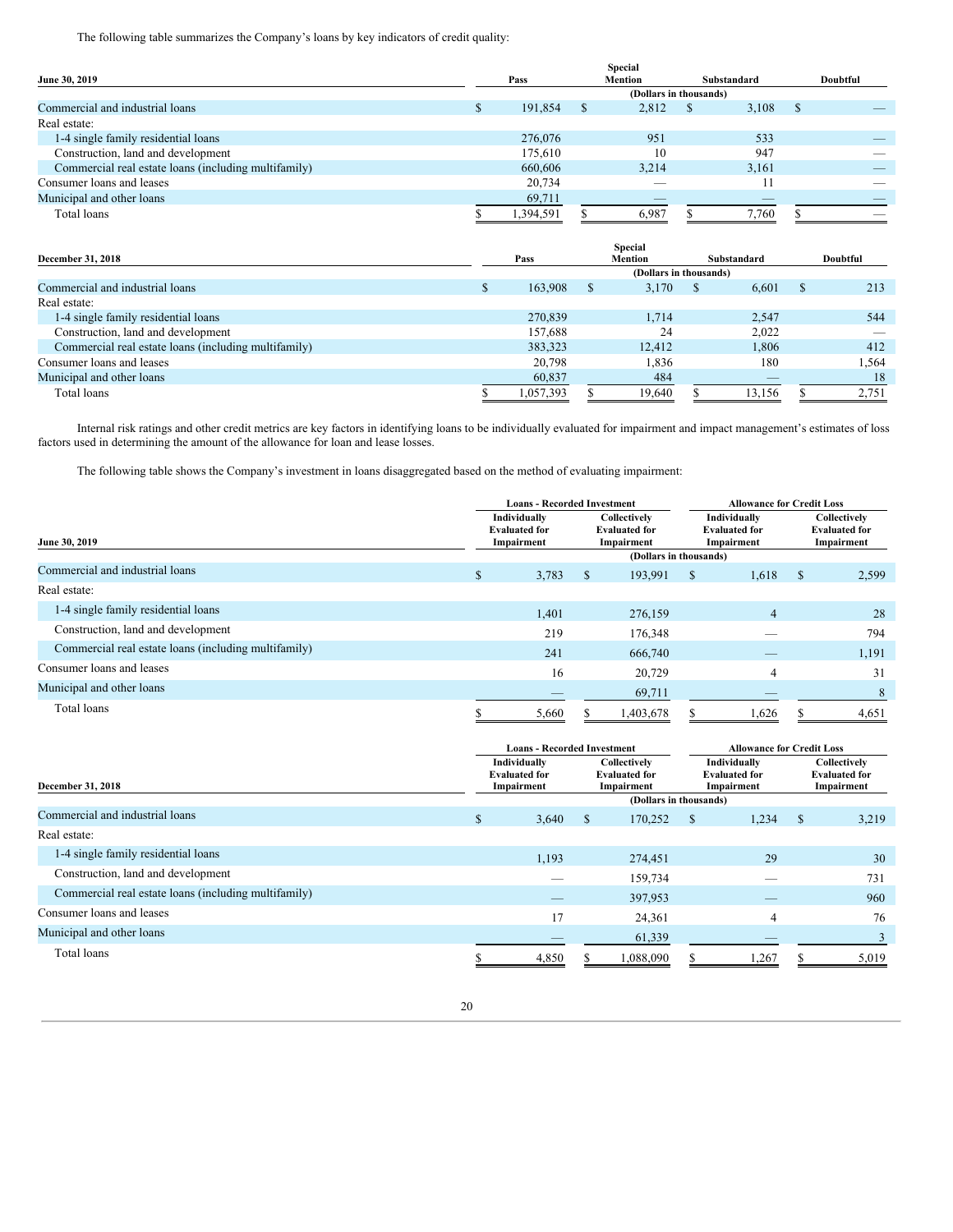The following tables set forth certain information regarding the Company's impaired loans that were evaluated for specific reserves:

|                                                      |                        |       |                                       | <b>Impaired Loans - With Allowance</b> | <b>Impaired Loans - With no</b><br>Allowance |                          |                        |       |                                       |       |
|------------------------------------------------------|------------------------|-------|---------------------------------------|----------------------------------------|----------------------------------------------|--------------------------|------------------------|-------|---------------------------------------|-------|
| June 30, 2019                                        | Recorded<br>Investment |       | Unpaid<br>Principal<br><b>Balance</b> |                                        | Related<br>Allowance                         |                          | Recorded<br>Investment |       | Unpaid<br>Principal<br><b>Balance</b> |       |
|                                                      |                        |       |                                       |                                        |                                              | (Dollars in thousands)   |                        |       |                                       |       |
| Commercial and industrial loans                      | S.                     | 3,124 | <sup>S</sup>                          | 6,490                                  | Ж                                            | 1,618                    | S                      | 659   | <b>S</b>                              | 3,170 |
| Real estate:                                         |                        |       |                                       |                                        |                                              |                          |                        |       |                                       |       |
| 1-4 single family residential loans                  |                        | 152   |                                       | 160                                    |                                              | 4                        |                        | 1,249 |                                       | 1,582 |
| Construction, land and development                   |                        |       |                                       |                                        |                                              |                          |                        | 219   |                                       | 223   |
| Commercial real estate loans (including multifamily) |                        |       |                                       |                                        |                                              | $\overline{\phantom{a}}$ |                        | 241   |                                       | 246   |
| Consumer loans and leases                            |                        | 16    |                                       | 16                                     |                                              | 4                        |                        | ___   |                                       | _     |
| Municipal and other loans                            |                        | _     |                                       |                                        |                                              |                          |                        |       |                                       |       |
| Total loans                                          |                        | 3,292 |                                       | 6,666                                  |                                              | 1,626                    |                        | 2,368 |                                       | 5,221 |

|                                                      | <b>Impaired Loans - With Allowance</b> |                                                                                         |   |                          |  |                          |               | <b>Impaired Loans - With no</b><br>Allowance |   |                                       |  |
|------------------------------------------------------|----------------------------------------|-----------------------------------------------------------------------------------------|---|--------------------------|--|--------------------------|---------------|----------------------------------------------|---|---------------------------------------|--|
| December 31, 2018                                    |                                        | Unpaid<br>Principal<br>Related<br>Recorded<br><b>Balance</b><br>Allowance<br>Investment |   |                          |  |                          |               | Recorded<br>Investment                       |   | Unpaid<br>Principal<br><b>Balance</b> |  |
|                                                      |                                        |                                                                                         |   |                          |  | (Dollars in thousands)   |               |                                              |   |                                       |  |
| Commercial and industrial loans                      | S.                                     | 1,843                                                                                   | S | 5,392                    |  | 1,234                    | <sup>\$</sup> | 1,797                                        | S | 3,500                                 |  |
| Real estate:                                         |                                        |                                                                                         |   |                          |  |                          |               |                                              |   |                                       |  |
| 1-4 single family residential loans                  |                                        | 116                                                                                     |   | 124                      |  | 29                       |               | 1.077                                        |   | 1,086                                 |  |
| Construction, land and development                   |                                        | _                                                                                       |   |                          |  |                          |               |                                              |   |                                       |  |
| Commercial real estate loans (including multifamily) |                                        | $\overline{\phantom{a}}$                                                                |   | $\overline{\phantom{a}}$ |  | $\overline{\phantom{a}}$ |               | $\overline{\phantom{a}}$                     |   |                                       |  |
| Consumer loans and leases                            |                                        | 17                                                                                      |   |                          |  | 4                        |               | $\overline{\phantom{a}}$                     |   |                                       |  |
| Municipal and other loans                            |                                        | _                                                                                       |   |                          |  |                          |               |                                              |   |                                       |  |
| Total loans                                          |                                        | 1,976                                                                                   |   | 5,533                    |  | 1,267                    |               | 2,874                                        |   | 4,586                                 |  |

|                                                      | Three Months Ended June 30. |                                   |      |                                  |  |                                   |              |                                         |  |  |  |  |  |
|------------------------------------------------------|-----------------------------|-----------------------------------|------|----------------------------------|--|-----------------------------------|--------------|-----------------------------------------|--|--|--|--|--|
|                                                      |                             |                                   | 2019 |                                  |  |                                   | 2018         |                                         |  |  |  |  |  |
|                                                      |                             | Average<br>Recorded<br>Investment |      | Interest<br>Income<br>Recognized |  | Average<br>Recorded<br>Investment |              | <b>Interest</b><br>Income<br>Recognized |  |  |  |  |  |
|                                                      |                             |                                   |      |                                  |  |                                   |              |                                         |  |  |  |  |  |
| Commercial and industrial loans                      | ъ                           | 3,691                             | -S   | $-$                              |  | 2,435                             | $\mathbb{S}$ |                                         |  |  |  |  |  |
| Real estate:                                         |                             |                                   |      |                                  |  |                                   |              |                                         |  |  |  |  |  |
| 1-4 single family residential loans                  |                             | 1,282                             |      |                                  |  | 1,511                             |              |                                         |  |  |  |  |  |
| Construction, land and development                   |                             | 220                               |      | __                               |  | 24                                |              |                                         |  |  |  |  |  |
| Commercial real estate loans (including multifamily) |                             | 243                               |      | _                                |  | 149                               |              | $\overline{\phantom{a}}$                |  |  |  |  |  |
| Consumer loans and leases                            |                             | 16                                |      | _                                |  | 101                               |              | _                                       |  |  |  |  |  |
| Municipal and other loans                            |                             | _                                 |      |                                  |  | $\overline{\phantom{a}}$          |              |                                         |  |  |  |  |  |
| Total loans                                          |                             | 5,452                             |      | __                               |  | 4,220                             |              |                                         |  |  |  |  |  |

|                                                      | <b>Six Months Ended June 30.</b> |                                   |      |                                         |                                   |   |                                         |  |  |  |  |  |
|------------------------------------------------------|----------------------------------|-----------------------------------|------|-----------------------------------------|-----------------------------------|---|-----------------------------------------|--|--|--|--|--|
|                                                      |                                  | 2019                              | 2018 |                                         |                                   |   |                                         |  |  |  |  |  |
|                                                      |                                  | Average<br>Recorded<br>Investment |      | <b>Interest</b><br>Income<br>Recognized | Average<br>Recorded<br>Investment |   | <b>Interest</b><br>Income<br>Recognized |  |  |  |  |  |
|                                                      |                                  |                                   |      | (Dollars in thousands)                  |                                   |   |                                         |  |  |  |  |  |
| Commercial and industrial loans                      |                                  | 3,797                             | - \$ |                                         | 2,620                             | S |                                         |  |  |  |  |  |
| Real estate:                                         |                                  |                                   |      |                                         |                                   |   |                                         |  |  |  |  |  |
| 1-4 single family residential loans                  |                                  | 1,295                             |      | _                                       | 1,518                             |   |                                         |  |  |  |  |  |
| Construction, land and development                   |                                  | 222                               |      |                                         | 25                                |   |                                         |  |  |  |  |  |
| Commercial real estate loans (including multifamily) |                                  | 245                               |      | $-$                                     | 151                               |   |                                         |  |  |  |  |  |
| Consumer loans and leases                            |                                  | 17                                |      |                                         | 103                               |   |                                         |  |  |  |  |  |
| Municipal and other loans                            |                                  | $-$                               |      | $-$                                     | $\overline{\phantom{a}}$          |   |                                         |  |  |  |  |  |
| Total loans                                          |                                  | 5,576                             |      | _                                       | 4,417                             |   |                                         |  |  |  |  |  |

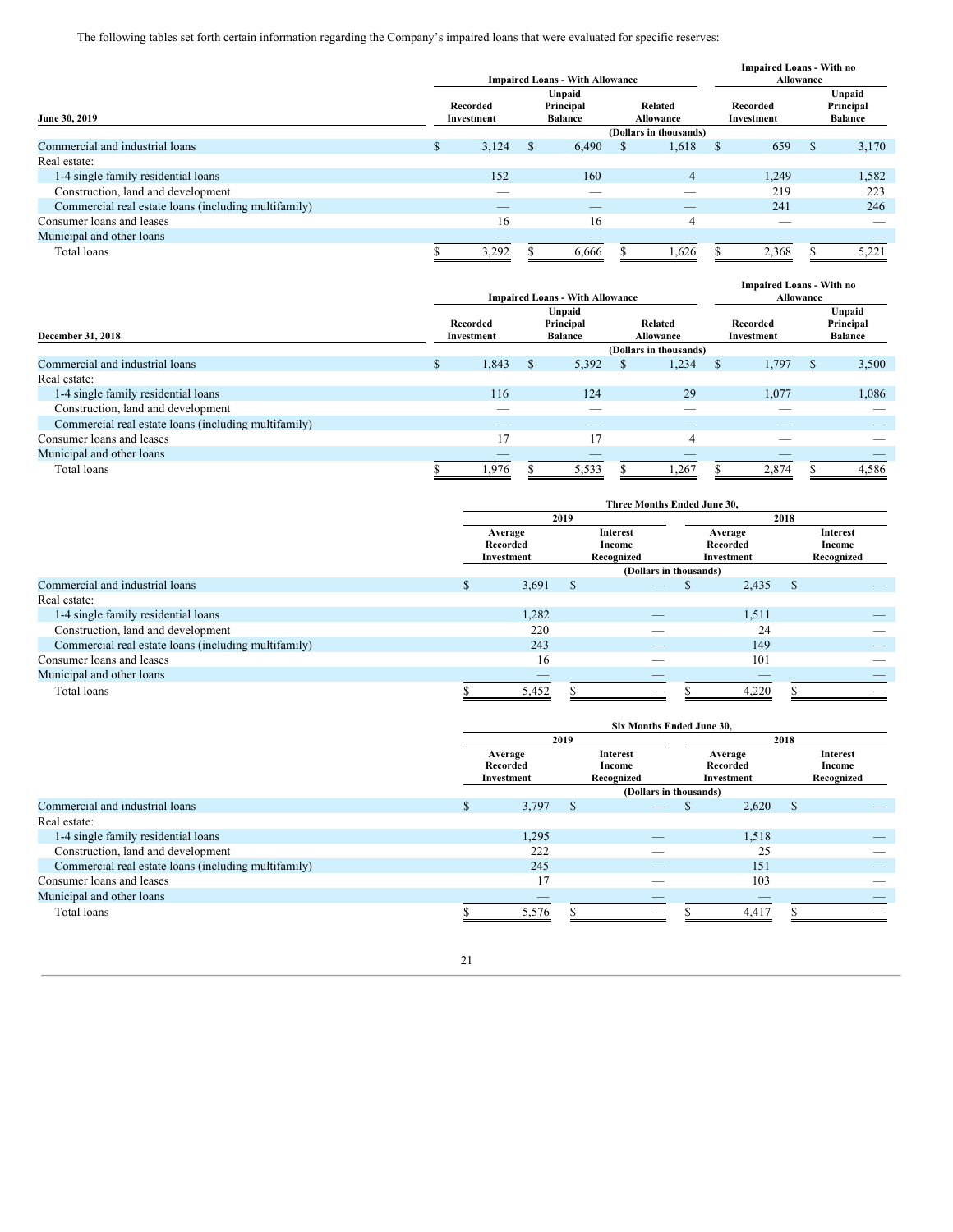# *Troubled Debt Restructurings:*

The following table provides a summary of troubled debt restructurings ("TDRs") based upon delinquency status, all of which are considered impaired:

|                                                      | June 30, 2019          |                        |                          |                        | December 31, 2018 |                        |  |
|------------------------------------------------------|------------------------|------------------------|--------------------------|------------------------|-------------------|------------------------|--|
|                                                      | Number of<br>contracts | Recorded<br>Investment |                          | Number of<br>contracts |                   | Recorded<br>Investment |  |
|                                                      | (Dollars in thousands) |                        |                          |                        |                   |                        |  |
| Performing TDRs:                                     |                        |                        |                          |                        |                   |                        |  |
| Commercial and industrial loans                      | 3                      | <sup>\$</sup>          | 122                      | 3                      | S                 | 69                     |  |
| Real estate:                                         |                        |                        |                          |                        |                   |                        |  |
| 1-4 single family residential loans                  |                        |                        | 132                      |                        |                   | 141                    |  |
| Construction, land and development                   |                        |                        |                          |                        |                   |                        |  |
| Commercial real estate loans (including multifamily) |                        |                        |                          |                        |                   |                        |  |
| Consumer loans and leases                            |                        |                        | $\overline{\phantom{a}}$ |                        |                   |                        |  |
| Municipal and other loans                            |                        |                        |                          |                        |                   |                        |  |
| Total performing TDRs                                |                        |                        | 254                      |                        |                   | 210                    |  |
| Nonperforming TDRs                                   |                        |                        | 455                      |                        |                   | 448                    |  |
| <b>Total TDRs</b>                                    | 14                     |                        | 709                      | 12                     |                   | 658                    |  |
| Allowance attributable to TDRs                       |                        |                        | 224                      |                        |                   | 149                    |  |

The following table summarizes TDRs and includes newly designated TDRs as well as modifications made to existing TDRs. Modifications may include, but are not limited to, granting a material extension of time, entering into a forbearance agreement, adjusting the interest rate, accepting interest only payments for an extended period of time, a change in the amortization period or a combination of any of these. Post-modification balances represent the recorded investment at the end of Day 2 in which the modification was made:

|                                                         |                        |                                                               |               |                                                                |   |                        | Three Months Ended June 30, |               |                                                               |      |                                                                |               |                      |
|---------------------------------------------------------|------------------------|---------------------------------------------------------------|---------------|----------------------------------------------------------------|---|------------------------|-----------------------------|---------------|---------------------------------------------------------------|------|----------------------------------------------------------------|---------------|----------------------|
|                                                         |                        |                                                               | 2019          |                                                                |   |                        |                             |               |                                                               | 2018 |                                                                |               |                      |
|                                                         | Number of<br>Contracts | Pre-<br>Modification<br>Outstanding<br>Recorded<br>Investment |               | Post-<br>Modification<br>Outstanding<br>Recorded<br>Investment |   | Related<br>Allowance   | Number<br>of<br>Contracts   |               | Pre-<br>Modification<br>Outstanding<br>Recorded<br>Investment |      | Post-<br>Modification<br>Outstanding<br>Recorded<br>Investment |               | Related<br>Allowance |
|                                                         |                        |                                                               |               |                                                                |   | (Dollars in thousands) |                             |               |                                                               |      |                                                                |               |                      |
| Commercial and industrial loans                         | 3 <sup>7</sup>         | \$<br>185                                                     | <sup>\$</sup> | 185                                                            | S | 88                     | $\overline{2}$              | <sup>\$</sup> | 73                                                            | S    | 73                                                             | <sup>\$</sup> | 53                   |
| Real estate:                                            |                        |                                                               |               |                                                                |   |                        |                             |               |                                                               |      |                                                                |               |                      |
| 1-4 single family residential loans                     |                        | $-$                                                           |               | _                                                              |   | _                      |                             |               | 34                                                            |      | 34                                                             |               | _                    |
| Construction, land and development                      |                        |                                                               |               |                                                                |   |                        |                             |               |                                                               |      |                                                                |               |                      |
| Commercial real estate loans (including<br>multifamily) |                        |                                                               |               |                                                                |   |                        |                             |               |                                                               |      |                                                                |               |                      |
| Consumer loans and leases                               |                        | __                                                            |               |                                                                |   |                        |                             |               |                                                               |      |                                                                |               |                      |
| Municipal and other loans                               |                        | _                                                             |               |                                                                |   |                        |                             |               |                                                               |      |                                                                |               |                      |

|                                                         |                          |          |                                                               |          |                                                                |          |                      | <b>Six Months Ended June 30.</b> |               |                                                               |      |                                                                |                      |
|---------------------------------------------------------|--------------------------|----------|---------------------------------------------------------------|----------|----------------------------------------------------------------|----------|----------------------|----------------------------------|---------------|---------------------------------------------------------------|------|----------------------------------------------------------------|----------------------|
|                                                         |                          |          |                                                               | 2019     |                                                                |          |                      |                                  |               |                                                               | 2018 |                                                                |                      |
|                                                         | Number of<br>Contracts   |          | Pre-<br>Modification<br>Outstanding<br>Recorded<br>Investment |          | Post-<br>Modification<br>Outstanding<br>Recorded<br>Investment |          | Related<br>Allowance | Number<br>of<br>Contracts        |               | Pre-<br>Modification<br>Outstanding<br>Recorded<br>Investment |      | Post-<br>Modification<br>Outstanding<br>Recorded<br>Investment | Related<br>Allowance |
|                                                         |                          |          |                                                               |          |                                                                |          |                      | (Dollars in thousands)           |               |                                                               |      |                                                                |                      |
| Commercial and industrial loans                         | 3 <sup>1</sup>           | <b>S</b> | 185                                                           | <b>S</b> | 185                                                            | <b>S</b> | 88                   |                                  | $\mathcal{S}$ | 442                                                           | \$   | 442                                                            | 192                  |
| Real estate:                                            |                          |          |                                                               |          |                                                                |          |                      |                                  |               |                                                               |      |                                                                |                      |
| 1-4 single family residential loans                     | _                        |          | _                                                             |          | $\overline{\phantom{a}}$                                       |          |                      |                                  |               | 34                                                            |      | 34                                                             |                      |
| Construction, land and development                      |                          |          |                                                               |          |                                                                |          |                      |                                  |               |                                                               |      |                                                                |                      |
| Commercial real estate loans (including<br>multifamily) |                          |          |                                                               |          |                                                                |          |                      |                                  |               |                                                               |      |                                                                |                      |
| Consumer loans and leases                               |                          |          |                                                               |          |                                                                |          |                      |                                  |               |                                                               |      |                                                                |                      |
| Municipal and other loans                               | $\overline{\phantom{a}}$ |          | __                                                            |          | $\overline{\phantom{a}}$                                       |          | __                   | __                               |               |                                                               |      |                                                                | $-$                  |

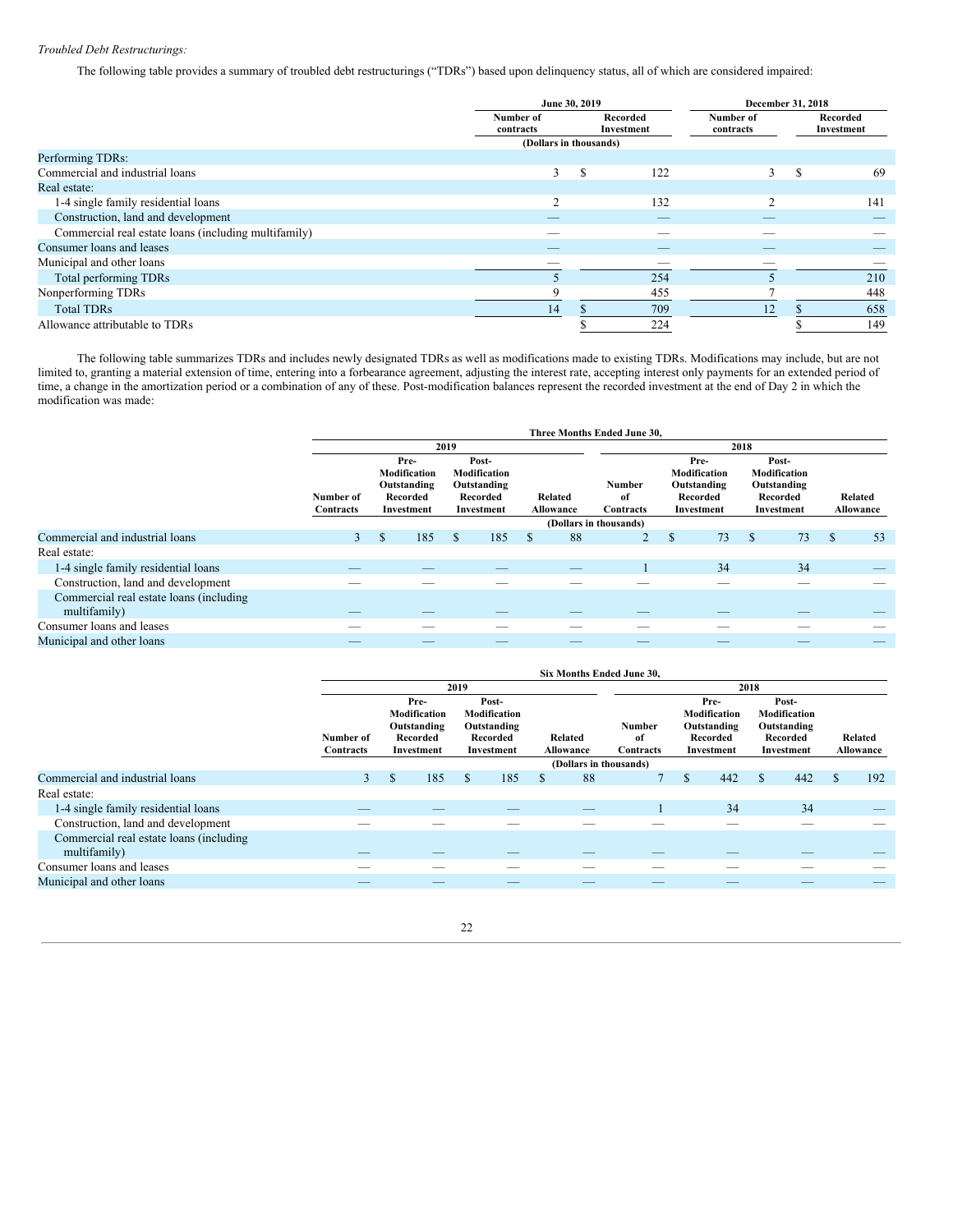There have been no defaults of troubled debt restructurings that took place within the three or six months ended June 30, 2019 and 2018.

# **NOTE 7. GOODWILL AND INTANGIBLES**

Goodwill and other intangible assets, which consist of core deposit intangibles, are summarized as follows:

|                                   |                        | <b>Six Months</b><br>Ended June 30,<br>2019 |    | <b>Year Ended</b><br>December 31,<br>2018 |  |  |  |  |  |
|-----------------------------------|------------------------|---------------------------------------------|----|-------------------------------------------|--|--|--|--|--|
|                                   | (Dollars in thousands) |                                             |    |                                           |  |  |  |  |  |
| Beginning goodwill                | D.                     | 18,253                                      | S. | 4,485                                     |  |  |  |  |  |
| Arising from business combination |                        | 25,636                                      |    | 13,768                                    |  |  |  |  |  |
| Ending goodwill                   |                        | 43,889                                      |    | 18,253                                    |  |  |  |  |  |
| Core deposit intangible           |                        | 8,558                                       |    | 13,166                                    |  |  |  |  |  |
| Arising from business combination |                        | 10,244                                      |    |                                           |  |  |  |  |  |
| Less: Accumulated amortization    |                        | (6,219)                                     |    | (4,608)                                   |  |  |  |  |  |
| Core deposit intangible, net      |                        | 12,583                                      |    | 8,558                                     |  |  |  |  |  |

Amortization expense for core deposit intangibles for the three months ended June 30, 2019 and 2018 totaled \$1.0 million and \$175 thousand, respectively. Amortization expense for the core deposit intangibles for the six months ended June 30, 2019 and 2018 totaled \$1.6 million and \$351 thousand, respectively.

The estimated amount of amortization expense for core deposit intangible assets to be recognized over the next five fiscal years is as follows:

| Type of intangibles     | Remainder of 2019 |      | 2020 | 2021                   | 2022  | 2023 | 2024 |
|-------------------------|-------------------|------|------|------------------------|-------|------|------|
|                         |                   |      |      | (Dollars in thousands) |       |      |      |
| Core deposit intangible |                   | .977 | .503 | 2.852                  | 2.063 | 378  | 649  |

# **NOTE 8. SBA SERVICING ASSET**

SBA servicing assets are recognized separately when rights are acquired through the sale of the guaranteed portion of SBA loans. These servicing rights are initially measured at fair value at the date of sale and included in the gain on sale. Updated fair values are obtained from an independent third party on a quarterly basis and adjustments are presented in SBA loan servicing fees on the consolidated statements of income. To determine the fair value of SBA servicing rights, the Company uses market prices for comparable servicing contracts, when available, or alternatively, uses a valuation model that calculates the present value of estimated future net servicing income.

Loans serviced for others are not included in the accompanying balance sheets. The unpaid principal balances of loans serviced for others were \$13.5 million and \$225.0 million at June 30, 2019 and December 31, 2018, respectively. SBA loan servicing fees were \$40 thousand and \$548 thousand for the three months ended June 30, 2019 and 2018, respectively. SBA loan servicing fees were \$304 thousand and \$1.2 million for the six months ended June 30, 2019 and 2018, respectively.

The risks inherent in the SBA servicing asset relate primarily to changes in prepayments that result from shifts in interest rates.The following summarizes the activity pertaining to SBA servicing rights, which are in the consolidated balance sheets, for the three and six months ended June 30, 2019 and 2018:

|                                 | Three Months Ended June 30. |  |                        | Six Months Ended June 30. |       |  |
|---------------------------------|-----------------------------|--|------------------------|---------------------------|-------|--|
|                                 | 2019                        |  | 2018                   | 2019                      | 2018  |  |
|                                 |                             |  | (Dollars in thousands) |                           |       |  |
| Beginning balance               | 3,747                       |  | 3,512                  | 3,965                     | 3,411 |  |
| Origination of servicing assets | 322                         |  | 247                    | 520                       | 579   |  |
| Change in fair value:           |                             |  |                        |                           |       |  |
| Due to run-off                  | (239)                       |  | (245)                  | (404)                     | (453) |  |
| Due to market changes           | (260)                       |  |                        | (511)                     | (16)  |  |
| Ending balance                  | 3,570                       |  | 3,521                  | 3,570                     | 3,521 |  |

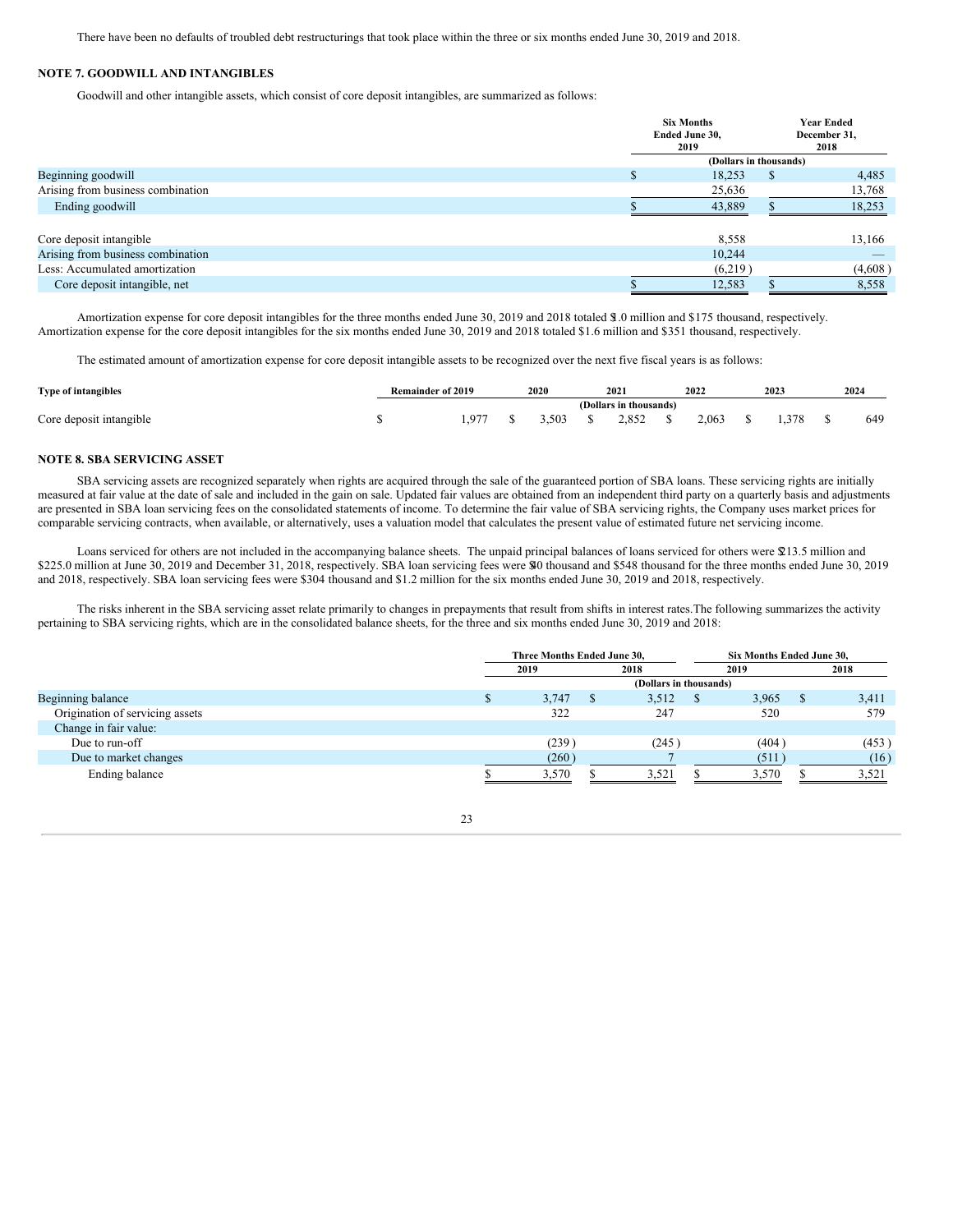# **NOTE 9. DEPOSITS**

The following table sets forth the Company's deposits by category:

|                                                           | <b>June 30.</b><br>2019 |              | December 31.<br>2018 |
|-----------------------------------------------------------|-------------------------|--------------|----------------------|
|                                                           | (Dollars in thousands)  |              |                      |
| Noninterest-bearing demand deposits                       | 367,892                 | <sup>8</sup> | 256,784              |
| Interest-bearing demand deposits                          | 292,550                 |              | 124.933              |
| Interest-bearing NOW accounts                             | 7.638                   |              | 7.961                |
| Savings and money market accounts                         | 269,651                 |              | 245,928              |
| Time deposits                                             | 632,873                 |              | 547,042              |
| Total deposits                                            | 1,570,604               |              | 1,182,648            |
| Time deposits \$100,000 and greater                       | 500,044                 |              | 422,447              |
| Time deposits \$250,000 and greater                       | 177,235                 |              | 129.424              |
| Related party deposits (executive officers and directors) | 11.956                  |              | 7.847                |

The aggregate amount of overdraft demand deposits reclassified to loans was \$94 thousand and \$93 thousand at June 30, 2019 and December 31, 2018, respectively. The aggregate amount of maturities for time deposits for each of the five years following the latest balance sheet date totaled \$505.9 million, \$92.0 million, \$15.8 million, \$15.8 million, \$13.1 million and \$6.1 million, respectively.

# **NOTE 10. STOCK-BASED COMPENSATION AND OTHER BENEFIT PLANS**

*Spirit of Texas Bancshares, Inc. 2008 Stock Plan (the "2008 Stock Plan")*

Option activity for the period indicated is summarized as follows:

|                                         | 2008 Stock Plan |              |                                                 |             |                                                   |                                                                 |  |  |  |  |
|-----------------------------------------|-----------------|--------------|-------------------------------------------------|-------------|---------------------------------------------------|-----------------------------------------------------------------|--|--|--|--|
|                                         | Options         |              | Weighted<br>Average<br><b>Exercise</b><br>Price |             | Aggregate<br>Intrinsic<br>Value<br>(in thousands) | Weighted<br>Average<br>Remaining<br>Contractual<br>Life (Years) |  |  |  |  |
| Outstanding at January 1, 2019          | 1,116,672       | $\mathbf{r}$ | 13.04                                           |             |                                                   |                                                                 |  |  |  |  |
| Granted                                 |                 |              |                                                 |             |                                                   |                                                                 |  |  |  |  |
| Exercised                               | (91, 550)       | -S           | 12.01                                           | $\mathbf S$ | 960                                               |                                                                 |  |  |  |  |
| Forfeited                               | (3,000)         | -S           | 16.00                                           |             |                                                   |                                                                 |  |  |  |  |
| Expired                                 |                 |              |                                                 |             |                                                   |                                                                 |  |  |  |  |
| Outstanding at June 30, 2019            | 1,022,122       | S            | 13.13                                           | \$          | 9,577                                             | 4.55                                                            |  |  |  |  |
| Vested and exercisable at June 30, 2019 | 889,102         | S            | 12.94                                           | \$          | 8,500                                             | 4.26                                                            |  |  |  |  |

The total unrecognized compensation cost of \$426 thousand related to the 2008 Stock Plan for the share awards outstanding at June 30, 2019 will be recognized over a weighted average remaining period of 1.50 years.

# *Spirit of Texas Bancshares, Inc. 2017 Stock Plan (the "2017 Stock Plan")*

Option activity for the period indicated is summarized as follows:

|                                         | 2017 Stock Plan |    |                                                 |    |                                                   |                                                                 |  |  |  |  |
|-----------------------------------------|-----------------|----|-------------------------------------------------|----|---------------------------------------------------|-----------------------------------------------------------------|--|--|--|--|
|                                         | <b>Options</b>  |    | Weighted<br>Average<br><b>Exercise</b><br>Price |    | Aggregate<br>Intrinsic<br>Value<br>(in thousands) | Weighted<br>Average<br>Remaining<br>Contractual<br>Life (Years) |  |  |  |  |
| Outstanding at January 1, 2019          | 205,725         | S  | 17.45                                           |    |                                                   |                                                                 |  |  |  |  |
| Granted                                 | 850             | S  | 23.18                                           | S  |                                                   |                                                                 |  |  |  |  |
| Exercised                               | (5,000)         | \$ | 15.00                                           | \$ | 38                                                |                                                                 |  |  |  |  |
| Forfeited                               |                 |    |                                                 |    |                                                   |                                                                 |  |  |  |  |
| Expired                                 |                 |    |                                                 |    |                                                   |                                                                 |  |  |  |  |
| Outstanding at June 30, 2019            | 201,575         | \$ | 17.53                                           | S  | 1,002                                             | 8.21                                                            |  |  |  |  |
| Vested and exercisable at June 30, 2019 | 89,379          | \$ | 15.95                                           | S  | 585                                               | 7.86                                                            |  |  |  |  |

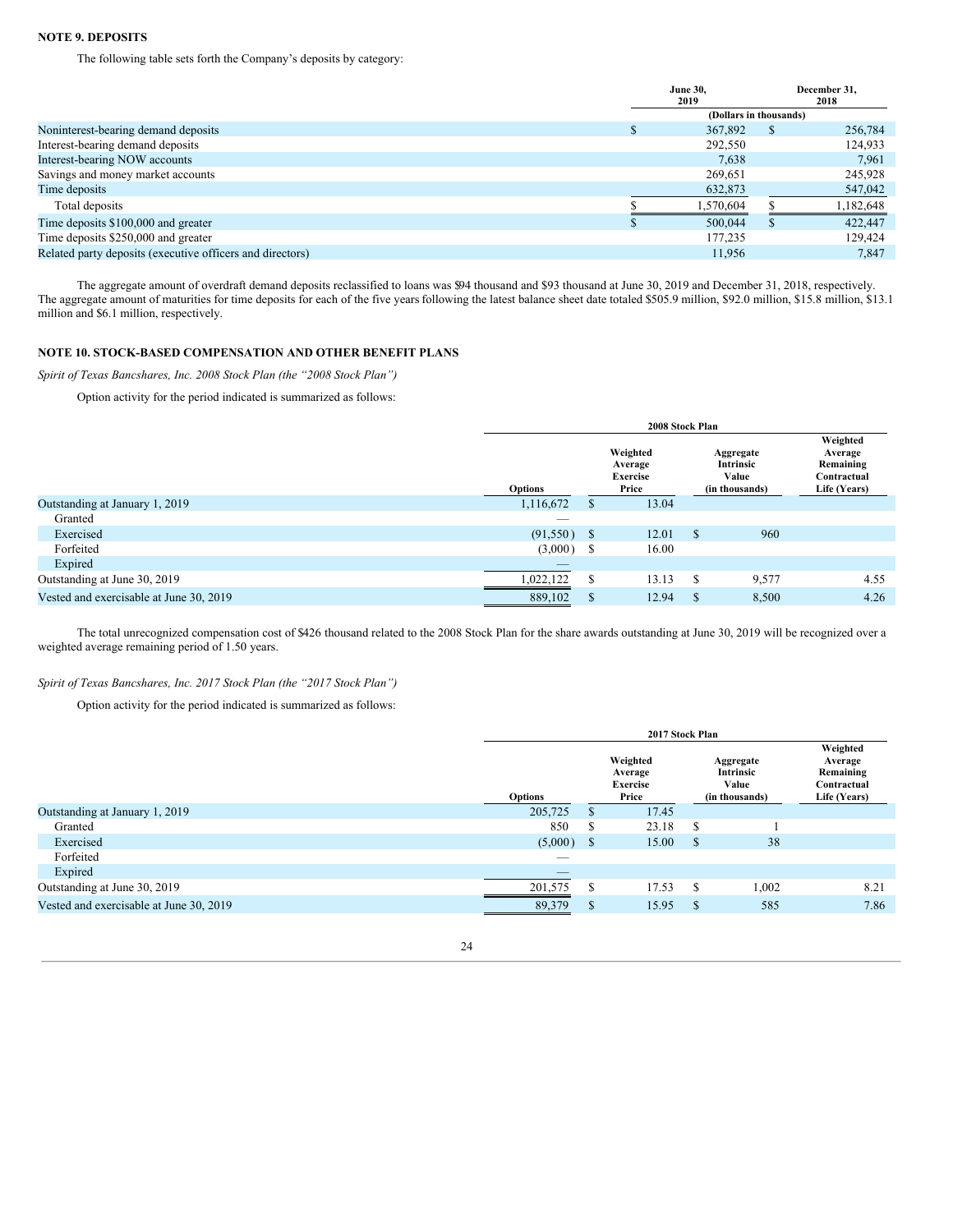The fair values of the stock options granted for the six months ended June 30, 2019 were determined utilizing the Black-Scholes pricing model methodology. A summary of assumptions used to calculate the fair values of the 2017 Stock Plan awards is presented below:

|                                        | 2017 Stock Plan         |           |
|----------------------------------------|-------------------------|-----------|
|                                        | <b>Six Months Ended</b> |           |
|                                        | June 30, 2019           |           |
| Expected volatility                    |                         | $23.3\%$  |
| Expected dividend yield                |                         | $0.0\,\%$ |
| Expected term (years)                  |                         | 7.5       |
| Risk-free interest rate                |                         | $2.58\%$  |
| Weighted average grant date fair value |                         | 7.57      |

The expected volatility is based on the combination of the Company's historical volatility and the volatility of comparable peer banks. The expected term represents the period of time that the 2017 Stock Plan awards are expected to be outstanding from the date of grant. The risk-free interest rate is based on the U.S. Treasury yields for the expected term of the instrument.

The total unrecognized compensation cost of \$605 thousand related to the 2017 Stock Plan for the share awards outstanding at June 30, 2019 will be recognized over a weighted average remaining period of 3.62 years.

### *2017 Stock Plan – Restricted Stock Unit Awards*

On three different dates during the period ended June 30, 2019, the Company granted a total of19,500 restricted stock units to employees and directors that vest in full (i.e. cliff vesting) on the five year anniversary of the grant date. The fair value of the restricted stock units on the grant date was \$424 thousand and will be recognized as compensation expense over the requisite vesting period ending on the respective five year anniversary of the restricted stock unit award's grant date.

The following table presents the activity during the period related to restricted stock units from the 2017 Stock Plan:

|                                |                                 | 2017 Stock Plan                     |                                                               |  |  |  |
|--------------------------------|---------------------------------|-------------------------------------|---------------------------------------------------------------|--|--|--|
|                                |                                 | <b>Restricted Stock Unit Awards</b> |                                                               |  |  |  |
|                                | <b>Shares</b>                   |                                     | Weighted<br>Average<br><b>Grant Date</b><br><b>Fair Value</b> |  |  |  |
| Outstanding at January 1, 2019 | $\hspace{0.1mm}-\hspace{0.1mm}$ | ۰D                                  |                                                               |  |  |  |
| Granted                        | 19,500                          | ¢<br>Ф                              | 21.75                                                         |  |  |  |
| Vested                         | $-$                             |                                     |                                                               |  |  |  |
| Forfeited                      | __                              |                                     |                                                               |  |  |  |
| Outstanding at June 30, 2019   | 19,500                          | Φ<br>P.                             | 21.75                                                         |  |  |  |
|                                |                                 |                                     |                                                               |  |  |  |

A summary of selected data related to stock-based compensation expense for the six months ended June 30, 2019 and 2018 are as follows:

|                                                                               | <b>Restricted Stock Unit Awards</b> |  |      |  |  |  |
|-------------------------------------------------------------------------------|-------------------------------------|--|------|--|--|--|
|                                                                               | <b>June 30.</b>                     |  |      |  |  |  |
|                                                                               | 2019                                |  | 2018 |  |  |  |
|                                                                               | (Dollars in thousands)              |  |      |  |  |  |
| Stock-based compensation expense                                              |                                     |  |      |  |  |  |
| Unrecognized compensation expense related to stock-based compensation         | 409                                 |  |      |  |  |  |
| Weighted-average life over which expense is expected to be recognized (years) | 4.82                                |  |      |  |  |  |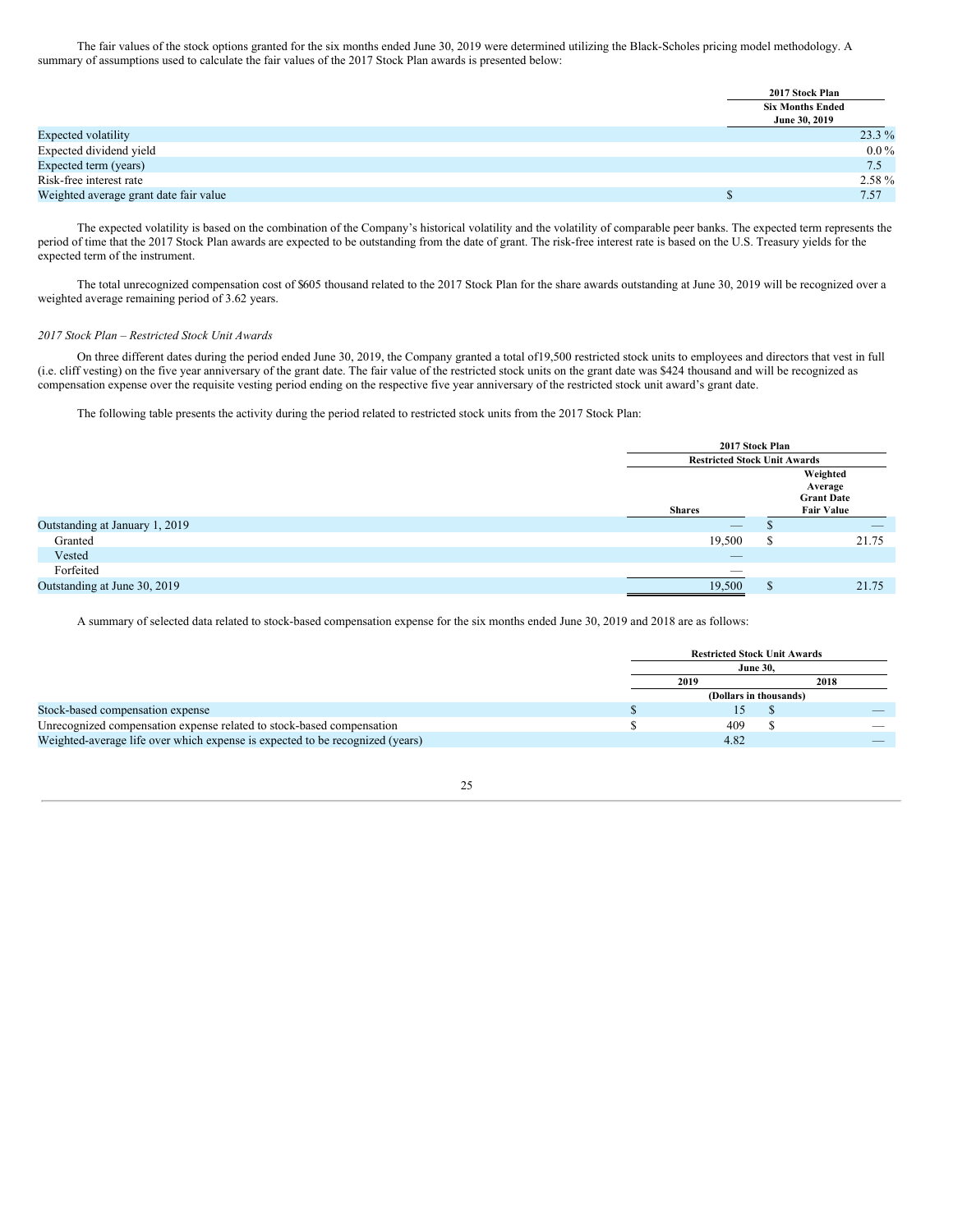Activity for the Bank4Texas Warrants for the period indicated is summarized as follows:

|                                         | <b>Bank4Texas Warrants</b> |               |                                                 |                                                   |     |                                                                 |  |  |  |  |
|-----------------------------------------|----------------------------|---------------|-------------------------------------------------|---------------------------------------------------|-----|-----------------------------------------------------------------|--|--|--|--|
|                                         | Warrants                   |               | Weighted<br>Average<br><b>Exercise</b><br>Price | Aggregate<br>Intrinsic<br>Value<br>(in thousands) |     | Weighted<br>Average<br>Remaining<br>Contractual<br>Life (Years) |  |  |  |  |
| Outstanding at January 1, 2019          | 10,710                     | <sup>S</sup>  | 10.50                                           |                                                   |     |                                                                 |  |  |  |  |
| Granted                                 | $\overline{\phantom{a}}$   |               |                                                 |                                                   |     |                                                                 |  |  |  |  |
| Exercised                               | $(838)$ \$                 |               | 10.50                                           | <sup>\$</sup>                                     | 10  |                                                                 |  |  |  |  |
| Forfeited (1)                           | $\overline{\phantom{a}}$   |               |                                                 |                                                   |     |                                                                 |  |  |  |  |
| Expired                                 |                            |               |                                                 |                                                   |     |                                                                 |  |  |  |  |
| Outstanding at June 30, 2019            | 9,872                      | S             | 10.50                                           | S                                                 | 118 | 1.15                                                            |  |  |  |  |
| Vested and exercisable at June 30, 2019 | 9,872                      | <sup>\$</sup> | 10.50                                           | S                                                 | 118 | 1.15                                                            |  |  |  |  |

There was no activity during the three or six months ended June 30, 2019 on the Oasis Warrants.

# **NOTE 11. BASIC AND DILUTED EARNINGS PER COMMON SHARE**

The following table presents the computation of basic and diluted EPS:

|                                                       | Three Months Ended June 30, |                                               |      | <b>Six Months Ended June 30.</b> |  |           |
|-------------------------------------------------------|-----------------------------|-----------------------------------------------|------|----------------------------------|--|-----------|
|                                                       | 2019                        | 2018                                          | 2019 |                                  |  | 2018      |
|                                                       |                             | (Dollars in thousands, except per share data) |      |                                  |  |           |
| Net income available to common stockholders           | 5,827                       | 2,681                                         |      | 9,637                            |  | 4,694     |
| Weighted average number of common shares - basic      | 13,765,929                  | 8,851,446                                     |      | 12,963,700                       |  | 8,104,370 |
| Effect of dilutive securities:                        |                             |                                               |      |                                  |  |           |
| Employee stock-based compensation awards and warrants | 470,315                     | 454,583                                       |      | 469,060                          |  | 341,590   |
| Weighted average number of common shares - diluted    | 14,236,244                  | 9,306,029                                     |      | 13,432,760                       |  | 8,445,960 |
| Basic earnings per common share                       | 0.42                        | 0.30                                          |      | 0.74                             |  | 0.58      |
| Diluted earnings per common share                     | 0.41                        | 0.29                                          |      | 0.72                             |  | 0.56      |
| Anti-dilutive warrants and stock options              | 9,350                       | 70.266                                        |      | 1.850                            |  | 70.266    |

# **NOTE 12. INCOME TAXES**

The effective tax rates for the three months ended June 30, 2019 and 2018 were20.9% and 20.4%, respectively. The increase in the effective tax rate for the three months ended June 30, 2019 was primarily due to nondeductible merger related expenses related to the Beeville acquisition.

The effective tax rates for the six months ended June 30, 2019 and 2018 were19.7% and 20.1%, respectively. The decrease in the effective tax rate for the six months ended June 30, 2019 was primarily due to a return to provision adjustment recorded during the first quarter of 2019.

# **NOTE 13. COMMITMENTS AND CONTINGENCIES**

The Company issues off-balance sheet financial instruments in connection with its lending activities and to meet the financing needs of its customers. These financial instruments include commitments to fund loans and lines of credit as well as commercial and standby letters of credit. These commitments expose the Company to varying degrees of credit and market risk which are essentially the same as those involved in extending loans to customers. The Company follows the same credit policies in making commitments as it does for instruments recorded on the Company's consolidated balance sheet. Collateral is obtained based on management's assessment of the customer's credit risk.

The Company's exposure to credit loss is represented by the contractual amount of these commitments. As of June 30, 2019 and December 31, 2018, the Company's reserve for unfunded commitments totaled \$55 thousand and \$48 thousand, respectively.

Fees collected on off-balance sheet financial instruments represent the fair value of those commitments and are deferred and amortized over their term.

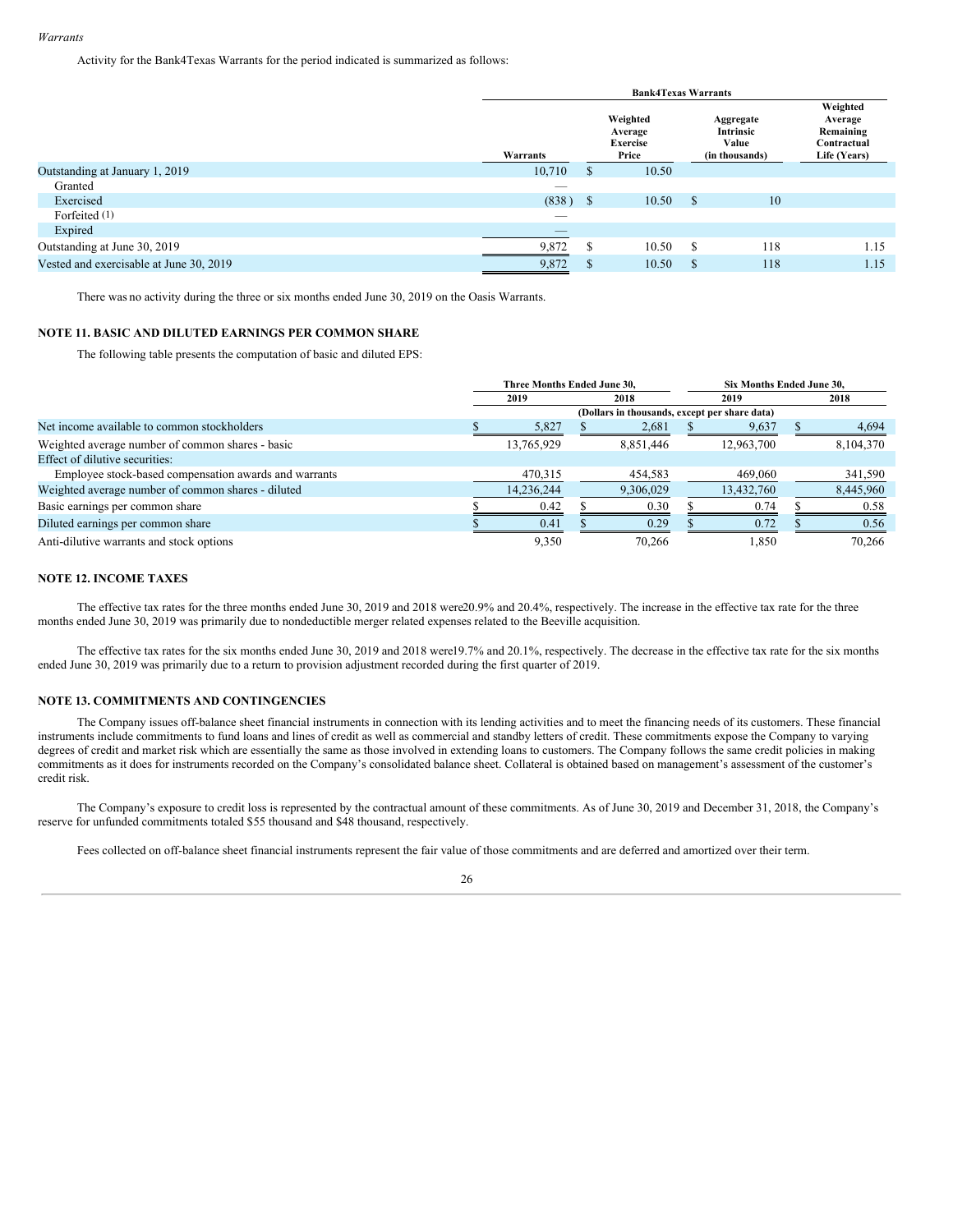# **Financial Instruments Commitments**

Unfunded commitments are as follows:

|                                          | <b>June 30,</b>        | December 31. |
|------------------------------------------|------------------------|--------------|
|                                          | 2019                   | 2018         |
|                                          | (Dollars in thousands) |              |
| Unfunded loan commitments                | 211,064                | 176,156      |
| Commercial and standby letters of credit | 1.088                  | 547          |
| Total                                    | 212.152                | 176,703      |

#### *Unfunded loan commitments:*

Commitments to extend credit are agreements to lend to a customer as long as there is no violation of any condition established in the contract. Commitments generally have fixed expiration dates or other termination clauses and may require payment of a fee. Since many of the commitments are expected to expire without being drawn upon, the total commitment amounts do not necessarily represent future cash requirements. The Company evaluates each customer's creditworthiness on a case-by-case basis. The amount of collateral obtained, if it is deemed necessary by the Company upon extension of credit, is based upon management's credit evaluation of the counterparty. Collateral held varies but may include accounts receivable, inventory, property, plant and equipment, and income-producing commercial properties.

### *Commercial and standby letters of credit:*

Letters of credit are conditional commitments issued by the Company to guarantee the performance of a customer to a third party. Letters of credit are primarily issued to support trade transactions or guarantee arrangements. The credit risk involved in issuing letters of credit is essentially the same as that involved in extending loan facilities to customers. The Company generally holds collateral supporting those commitments if deemed necessary.

#### **Other Commitments and Contingencies**

# *Legal Proceedings*

The Company, from time to time, is involved as plaintiff or defendant in various legal actions arising in the normal course of business. While the ultimate outcome of any such proceedings cannot be predicted with certainty, it is the opinion of management, based upon advice of legal counsel, that no proceedings exist, either individually or in the aggregate, which, if determined adversely to the Company, would have a material effect on the Company's consolidated balance sheet, results of operations or cash flows.

# **NOTE 14. FAIR VALUE MEASUREMENTS**

When determining the fair value measurements for assets and liabilities and the related fair value hierarchy, the Company considers the principal or most advantageous market in which it would transact and the assumptions that market participants would use when pricing the asset or liability. When possible, the Company looks to active and observable markets to price identical assets or liabilities. When identical assets and liabilities are not traded in active markets, the Company looks to market observable data for similar assets and liabilities. It is the Company's policy to maximize the use of observable inputs, minimize the use of unobservable inputs and use unobservable inputs to measure fair value to the extent that observable inputs are not available. The need to use unobservable inputs generally results from the lack of market liquidity, resulting in diminished observability of both actual trades and assumptions that would otherwise be available to value these instruments, or the value of the underlying collateral is not market observable. Although third party price indications may be available for an asset or liability, limited trading activity would make it difficult to support the observability of these quotations.

#### *Financial Instruments Carried at Fair Value on a Recurring Basis*

The following is a description of the valuation methodologies used for financial instruments measured at fair value on a recurring basis, as well as the general classification of each instrument under the valuation hierarchy.

Investment Securities—Investment securities available for sale are carried at fair value on a recurring basis. When available, fair value is based on quoted prices for the identical security in an active market and as such, would be classified as Level 1. If quoted market prices are not available, fair values are estimated using quoted prices of securities with similar characteristics, discounted cash flows or matrix pricing models. Investment securities available for sale for which Level 1 valuations are not available are classified as Level 2, and include U.S. Government agencies and sponsored enterprises obligations and agency mortgage-backed securities; state and municipal obligations; asset-backed securities; and corporate debt and other securities. Pricing of these securities is generally spread driven.

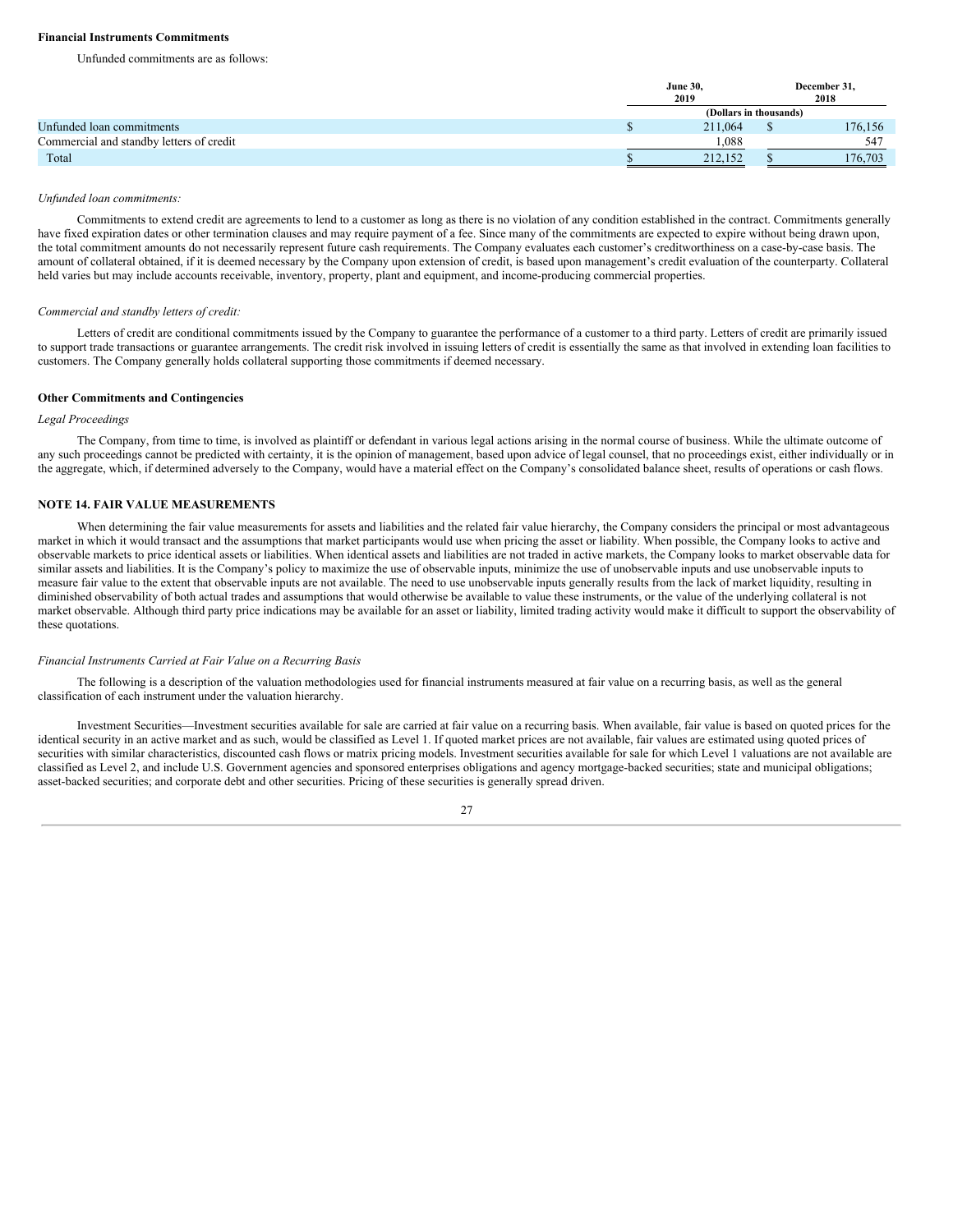Observable inputs that may impact the valuation of these securities include benchmark yield curves, credit spreads, reported trades, dealer quotes, bids, issuer spreads, current rating, historical constant prepayment rates, historical voluntary prepayment rates, structural and waterfall features of individual securities, published collateral data, and for certain securities, historical constant default rates and default severities.

SBA Servicing Asset—The SBA Servicing Asset is carried at fair value on a recurring basis. To determine the fair value of SBA servicing rights, The Company uses market prices for comparable servicing contracts, when available, or alternatively, uses a valuation model that calculates the present value of estimated future net servicing income. In using this valuation method, the Company incorporates assumptions that market participants would use in estimating future net servicing income, which includes estimates of the cost to service, the discount rate, custodial earnings rate, an inflation rate, ancillary income, prepayment speeds, default rates, late fees and losses. The SBA Servicing Asset is classified as Level 3.

The following table presents the assets and liabilities measured at fair value on a recurring basis:

|                                           |         |                        | June 30, 2019 |                          |         |
|-------------------------------------------|---------|------------------------|---------------|--------------------------|---------|
|                                           | Level 1 | Level 2                |               | Level 3                  | Total   |
|                                           |         | (Dollars in thousands) |               |                          |         |
| Assets:                                   |         |                        |               |                          |         |
| U.S. Treasury securities                  | 32,536  |                        |               |                          | 32,536  |
| U.S. Government agencies                  |         | 4,121                  |               | _                        | 4,121   |
| State and municipal obligations           |         | 25,418                 |               |                          | 25,418  |
| Residential mortgage-backed securities    | _       | 103,303                |               | $\qquad \qquad - \qquad$ | 103,303 |
| Corporate bonds and other debt securities |         | 5,680                  |               | __                       | 5,680   |
| SBA servicing rights                      |         |                        |               | 3,570                    | 3,570   |
| Total                                     | 32.536  | 138.522                |               | 3.570                    | 174.628 |

|                                           |  | Level 1                  |  | Level 2                  | Level 3                         | Total   |
|-------------------------------------------|--|--------------------------|--|--------------------------|---------------------------------|---------|
|                                           |  |                          |  | (Dollars in thousands)   |                                 |         |
| Assets:                                   |  |                          |  |                          |                                 |         |
| U.S. Government agencies                  |  |                          |  | 1,934                    | $\overline{\phantom{0}}$        | 1,934   |
| State and municipal obligations           |  |                          |  | 18,048                   |                                 | 18,048  |
| Residential mortgage-backed securities    |  | $\overline{\phantom{a}}$ |  | 153,974                  |                                 | 153,974 |
| Corporate bonds and other debt securities |  | $\overline{\phantom{a}}$ |  | 5,505                    | $\hspace{0.1mm}-\hspace{0.1mm}$ | 5,505   |
| SBA servicing rights                      |  |                          |  | $\overline{\phantom{a}}$ | 3,965                           | 3,965   |
| Total                                     |  | $\overline{\phantom{a}}$ |  | 179,461                  | 3,965                           | 183,426 |

There were no transfers of financial assets between levels of the fair value hierarchy during the three or six months ended June 30, 2019.

# *Financial Instruments Measured at Fair Value on a Non-Recurring Basis*

The following is a description of the methodologies used to estimate the fair values of assets and liabilities measured at fair value on a non-recurring basis, and the level within the fair value hierarchy in which those measurements are typically classified.

Impaired loans and other real estate owned ("OREO")—The carrying amount of collateral dependent impaired loans is typically based on the fair value of the underlying collateral, which may be real estate or other business assets, less estimated costs to sell. The carrying value of OREO is initially measured based on the fair value, less estimated cost to sell, of the real estate acquired in foreclosure and subsequently adjusted to the lower of cost or estimated fair value, less estimated cost to sell. Fair values of real estate collateral are typically based on real estate appraisals which utilize market and income valuation techniques incorporating both observable and unobservable inputs. When current appraisals are not available, the Company may use brokers' price opinions, home price indices, or other available information about changes in real estate market conditions to adjust the latest appraised value available. These adjustments to appraised values may be subjective and involve significant management judgment. The fair value of collateral consisting of other business assets is generally based on appraisals that use market approaches to valuation, incorporating primarily unobservable inputs. Fair value measurements related to collateral dependent impaired loans and OREO are classified within Level 3 of the fair value hierarchy.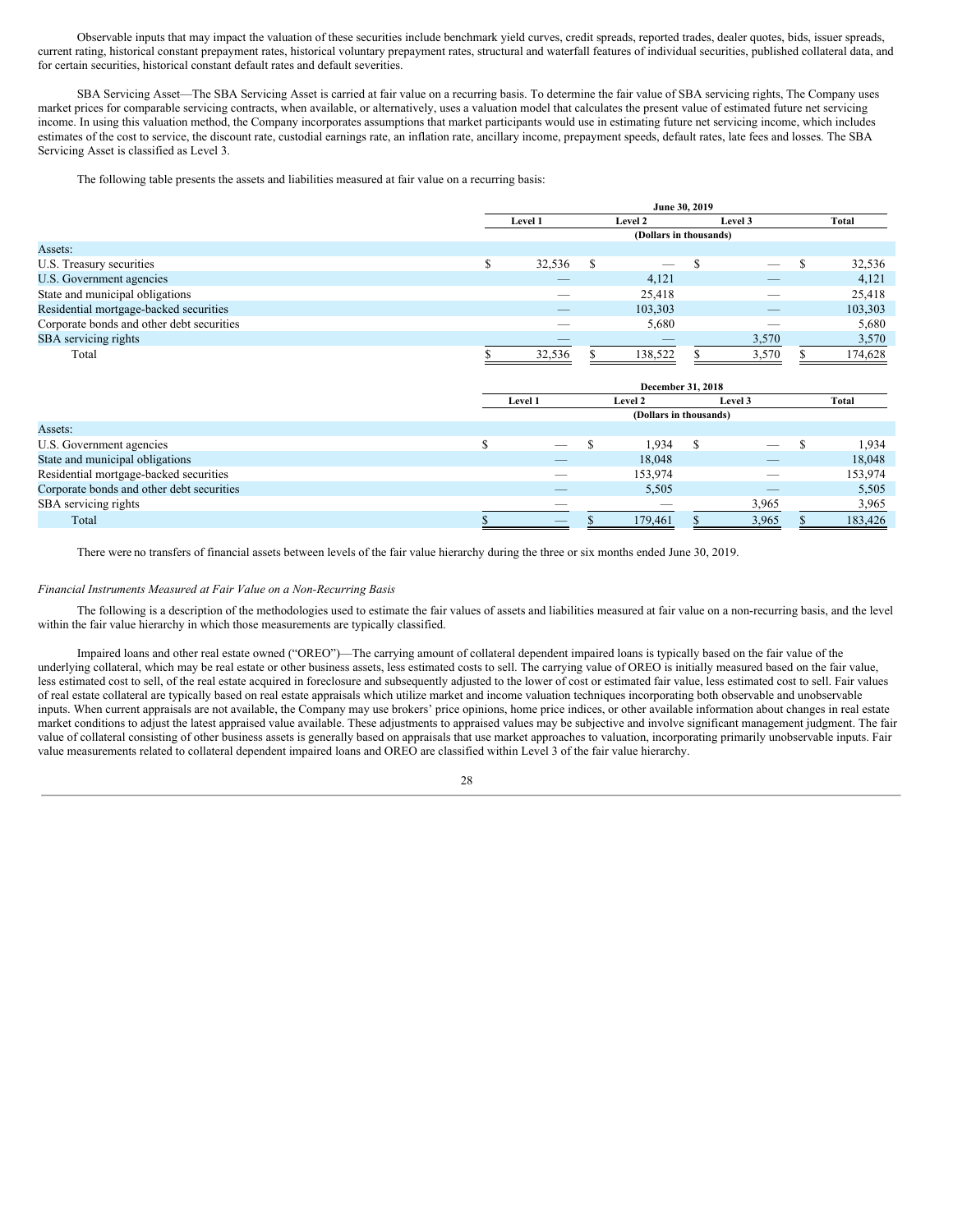The following tables provide information about certain assets measured at fair value on a non-recurring basis:

|                                          | <b>Estimated Fair Value</b><br><b>June 30,</b><br>December 31,<br>2019<br>2018 |  |       |  |  |  |  |  |
|------------------------------------------|--------------------------------------------------------------------------------|--|-------|--|--|--|--|--|
|                                          |                                                                                |  |       |  |  |  |  |  |
|                                          | (Dollars in thousands)                                                         |  |       |  |  |  |  |  |
| Assets (classified in Level 3):          |                                                                                |  |       |  |  |  |  |  |
| Impaired loans                           | 3,117                                                                          |  | 2,696 |  |  |  |  |  |
| Other real estate and repossessed assets | 1,324                                                                          |  | 782   |  |  |  |  |  |

Impairment charges resulting from the non-recurring changes in fair value of underlying collateral of impaired loans are included in the provision for loan losses in the consolidated statement of income. Impairment charges resulting from the non-recurring changes in fair value of OREO are included in other real estate and acquired assets resolution expenses in the consolidated statement of income.

The following tables show significant unobservable inputs used in the recurring and non-recurring fair value measurements of Level 3 assets:

|                          |              |                   |                            |                                                 | Range/Weighted            |
|--------------------------|--------------|-------------------|----------------------------|-------------------------------------------------|---------------------------|
| <b>Level 3 Asset</b>     |              | <b>Fair Value</b> | <b>Valuation Technique</b> | Unobservable Inputs                             | Average                   |
| June 30, 2019            |              |                   |                            |                                                 |                           |
| Non-recurring:           |              |                   |                            |                                                 |                           |
| <b>Impaired</b> loans    | $\mathbb{S}$ | 3,117             | Third party appraisals     | Collateral discounts                            | $0.0\% - 100.0\%$ (20.9%) |
| Other real estate owned  |              | 1,324             | Third party appraisals     | Collateral discounts and estimated cost to sell | $10.0\%$                  |
| Recurring:               |              |                   |                            |                                                 |                           |
| SBA servicing assets     |              | 3,570             | Discounted cash flows      | Conditional prepayment rate                     | $12.7\%$                  |
|                          |              |                   |                            | Discount rate                                   | $11.5\%$                  |
| <b>December 31, 2018</b> |              |                   |                            |                                                 |                           |
| Non-recurring:           |              |                   |                            |                                                 |                           |
| <b>Impaired</b> loans    | \$           | 2,696             | Third party appraisals     | Collateral discounts                            | $0.0\% - 100.0\%$ (19.2%) |
| Other real estate owned  |              | 782               | Third party appraisals     | Collateral discounts and estimated cost to sell | $10.0\%$                  |
| Recurring:               |              |                   |                            |                                                 |                           |
| SBA servicing assets     |              | 3,965             | Discounted cash flows      | Conditional prepayment rate                     | $11.8\%$                  |
|                          |              |                   |                            | Discount rate                                   | $11.5\%$                  |

The carrying amounts and estimated fair values, as well as the level within the fair value hierarchy, of the Company's financial instruments are as follows:

| June 30, 2019                 | Carrying<br>Value |    | Fair<br>Value |                        | Level 1 | Level 2                        |               | Level 3   |
|-------------------------------|-------------------|----|---------------|------------------------|---------|--------------------------------|---------------|-----------|
|                               |                   |    |               | (Dollars in thousands) |         |                                |               |           |
| <b>Financial Assets:</b>      |                   |    |               |                        |         |                                |               |           |
| Cash and cash equivalents     | \$<br>163,158     | S. | 163,158       | S.                     | 163,158 | \$<br>$\overline{\phantom{m}}$ | \$            |           |
| Time deposits in other banks  | 1,225             |    | 1,225         |                        | 1,225   |                                |               |           |
| Available for sale securities | 171,058           |    | 171,058       |                        | 32,536  | 138,522                        |               |           |
| FHLB and other bank stock     | 6,190             |    | 6,190         |                        |         | 6,190                          |               |           |
| Loans, net                    | 1,403,061         |    | 1,397,245     |                        |         |                                |               | 1,397,245 |
| Loans held for sale           | 2,583             |    | 2,801         |                        |         | 2,801                          |               |           |
| Accrued interest receivable   | 7,039             |    | 7,039         |                        |         | 7,039                          |               |           |
| Bank-owned life insurance     | 15,432            |    | 15,432        |                        |         | 15,432                         |               |           |
| SBA servicing rights          | 3,570             |    | 3,570         |                        |         |                                |               | 3,570     |
|                               |                   |    |               |                        |         |                                |               |           |
| <b>Financial Liabilities:</b> |                   |    |               |                        |         |                                |               |           |
| Deposits                      | \$<br>1,570,604   | \$ | 1,532,821     | $\mathbb{S}$           |         | \$<br>1,532,821                | <sup>\$</sup> |           |
| Accrued interest payable      | 1,134             |    | 1,134         |                        |         | 1,134                          |               |           |
| Long-term borrowings          | 80,525            |    | 77,543        |                        |         | 77,543                         |               |           |
|                               |                   |    |               |                        |         |                                |               |           |
|                               | 29                |    |               |                        |         |                                |               |           |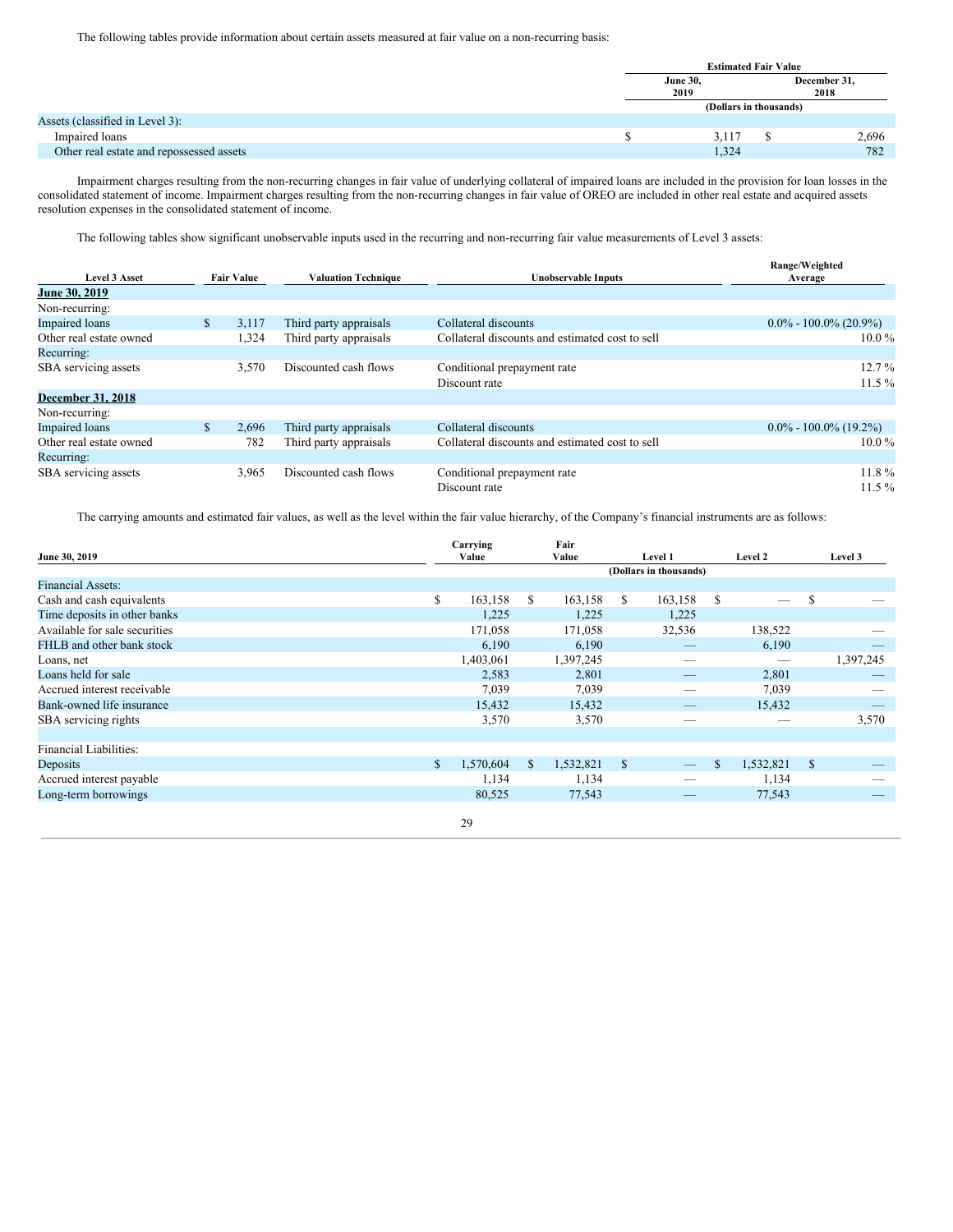| Carrying        |       | Fair      |       |        |         |                                 |         |           |
|-----------------|-------|-----------|-------|--------|---------|---------------------------------|---------|-----------|
|                 |       |           |       |        |         |                                 |         | Level 3   |
|                 |       |           |       |        |         |                                 |         |           |
|                 |       |           |       |        |         |                                 |         |           |
| \$<br>89,015    | S     | 89,015    | S.    | 89,015 | \$      |                                 | S.      |           |
| 179.461         |       | 179,461   |       |        |         | 179,461                         |         |           |
| 5,304           |       | 5,304     |       |        |         | 5,304                           |         | _         |
| 1,086,654       |       | 1,075,252 |       |        |         | $\hspace{0.1mm}-\hspace{0.1mm}$ |         | 1,075,252 |
| 3,945           |       | 4,200     |       |        |         | 4,200                           |         |           |
| 4,934           |       | 4,934     |       |        |         | 4,934                           |         |           |
| 7,401           |       | 7,401     |       | _      |         | 7,401                           |         |           |
| 3,965           |       | 3,965     |       | _      |         | $\qquad \qquad - \qquad$        |         | 3,965     |
|                 |       |           |       |        |         |                                 |         |           |
|                 |       |           |       |        |         |                                 |         |           |
| \$<br>1,182,648 | \$.   | 1,181,606 | S     |        | \$      | 1,181,606                       | \$.     |           |
| 702             |       | 702       |       |        |         | 702                             |         |           |
| 12,500          |       | 12,500    |       | –      |         | 12,500                          |         |           |
| 67,916          |       | 66,735    |       | _      |         | 66,735                          |         | $-$       |
|                 | Value |           | Value |        | Level 1 | (Dollars in thousands)          | Level 2 |           |

**Fair**

Certain financial instruments are carried at amounts that approximate fair value due to their short-term nature and generally negligible credit risk. Financial instruments for which fair value approximates the carrying amount at June 30, 2019 and December 31, 2018, include cash and cash equivalents, time deposits in other banks and accrued interest receivable and payable.

# **NOTE 15. SUBSEQUENT EVENTS**

On July 24, 2019, the Company and Chandler Bancorp, Inc., a Texas corporation ("Chandler"), entered into an Agreement and Plan of Reorganization (the "Reorganization Agreement"), joined in by Kidd Partners, Ltd., a Texas limited partnership, as sole shareholder of Chandler ("Kidd Partners"), providing for the acquisition by the Company of Chandler through the merger of Chandler with and into the Company, with the Company surviving the merger.

Pursuant to the terms and subject to the conditions of the Reorganization Agreement, which has been approved by the Board of Directors of each of the Company and Chandler and by Kidd Partners, as the sole shareholder of Chandler, the transaction provides for the payment to the sole shareholder of Chandler of (i) \$19.2 million in cash, subject to adjustment described in the Reorganization Agreement, and (ii) 2,100,000 shares of the Company's common stock, subject to adjustment described in the Reorganization Agreement. Based on the closing price of \$22.10 for the Company's common stock on July 23, 2019, the transaction would have an aggregate value of \$65.6 million.

On July 25, 2019, the Company and the Bank entered into an underwriting agreement (the "Underwriting Agreement") with Stephens Inc. and Keefe, Bruyette & Woods, Inc., as representatives of the several underwriters named in Schedule A thereto (collectively, the "Underwriters"), to issue and sell 2,000,000 shares of the Company's common stock, no par value per share ("Common Stock"), at a public offering price of \$21.50 per share in an underwritten public offering (the "Offering"). As part of the Offering, the Company granted the Underwriters a 30-day option to purchase up to an additional 300,000 shares of its common stock at the public offering price, less the underwriting discount.

In connection with the Offering, the Company issued and sold 2,300,000 shares of its common stock, including300,000 shares sold pursuant to the Underwriters' full exercise of their option to purchase additional shares, for net proceeds of approximately \$46.3 million after deducting underwriting discounts and commissions and estimated offering expenses. The Company intends to use approximately \$19.2 million of the net proceeds from the Offering to fund the cash portion of the merger consideration to be paid to the sole shareholder of Chandler in the Company's acquisition of Chandler and its subsidiary, Citizens State Bank, and approximately \$21.0 million of the net proceeds from this Offering to pay off a line of credit with a third-party lender. The remaining net proceeds will be used by the Company for other general corporate purposes in order to support its continued growth, including investments in its bank subsidiary and future strategic acquisitions.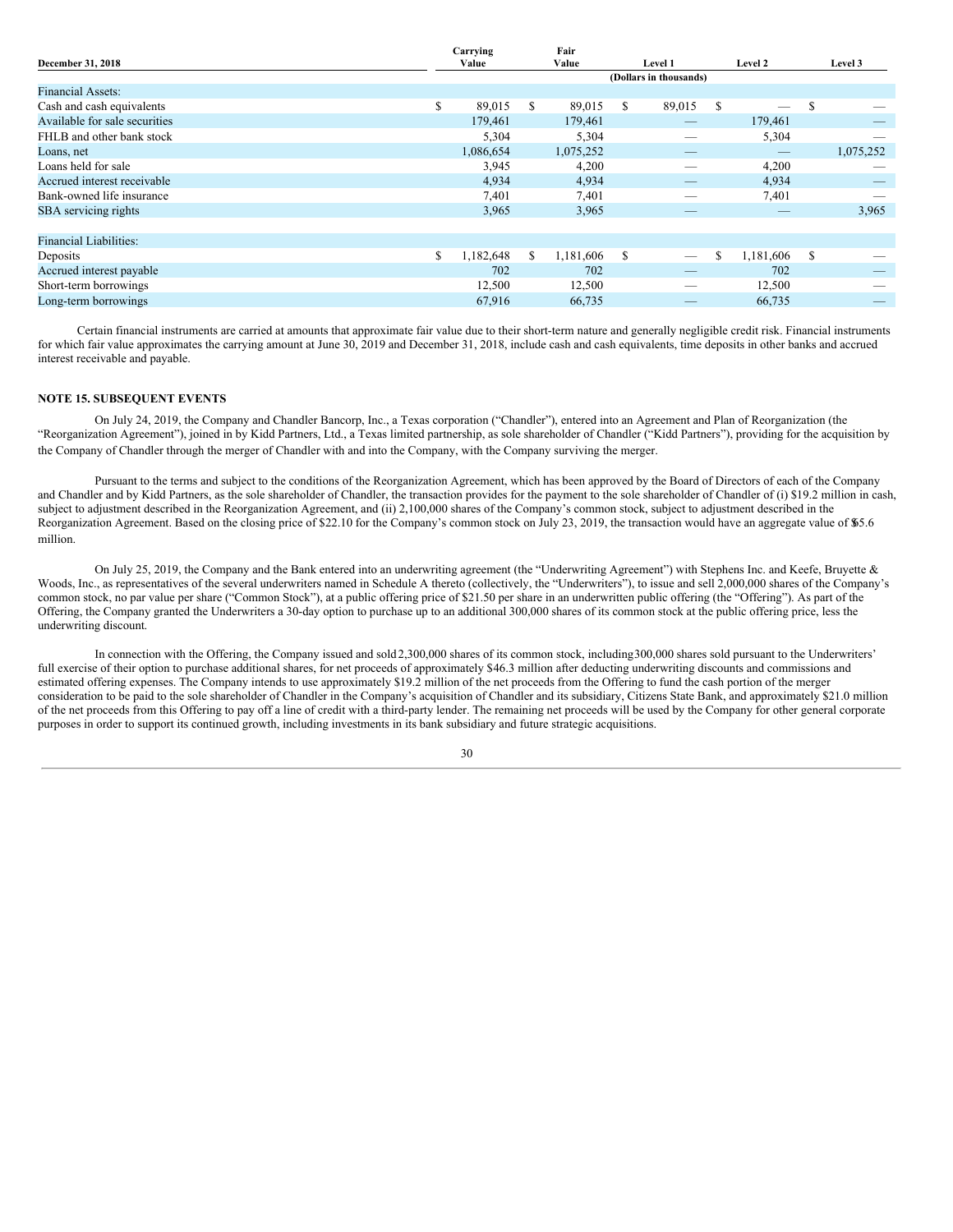### <span id="page-30-0"></span>**Item 2. Management's Discussion and Analysis of Financial Condition and Results of Operations**

The following discussion and analysis is intended to assist readers in understanding our financial condition as of and results of operations for the three and six months ended June 30, 2019 and should be read in conjunction with our consolidated financial statements and the accompanying notes thereto included in this Quarterly Report on Form 10-Q (this "Form 10-Q") and in our Annual Report on Form 10-K for the year ended December 31, 2018. Unless we state otherwise or the context otherwise requires, references in this Form 10-Q to "Company," "we," "our," and "us" refer to Spirit of Texas Bancshares, Inc., a Texas corporation, and our wholly-owned banking subsidiary, Spirit of Texas Bank SSB, a Texas state savings bank. References in this Form 10-Q to "Bank" refer to Spirit of Texas Bank, SSB. References in this Form 10-Q to "Houston metropolitan area," "Dallas/Fort Worth metropolitan area" and "Bryan/College Station metropolitan area" refer to the Houston-The Woodlands-Sugar Land Metropolitan Statistical Area, the Dallas-Fort Worth- Arlington Metropolitan Statistical Area and the College Station-Bryan Metropolitan Statistical Area, respectively. Unless otherwise indicated, the reported results are for the three and six months ended June 30, 2019 with the "same period," the "comparable period," and "prior period" being the respective *three and six months ended June 30, 2018.*

# C**autionary Notice Regarding Forward-Looking Statements**

Statements and financial discussion and analysis contained in this Form 10-Q that are not historical facts are forward-looking statements made pursuant to the safe harbor provisions of the Private Securities Litigation Reform Act of 1995. We also may make forward-looking statements in our other documents filed with or furnished to the SEC. In addition, our senior management may make forward-looking statements orally to investors, analysts, representatives of the media and others. These statements are often, but not always, preceded by, followed by or otherwise include the words "believes," "expects," "anticipates," "intends," "projects," "estimates," "plans" and similar expressions or future or conditional verbs such as "will," "should," "may" and "could" or the negative version of those words or other comparable words or phrases of expressions or future or conditional verbs such as "will a future or forward-looking nature. These forward-looking statements are not historical facts and are based on current expectations, estimates and projections about our industry, management's beliefs and certain assumptions made by management, many of which, by their nature, are inherently uncertain and beyond our control. Accordingly, we caution you that any such forward-looking statements are not guarantees of future performance and are subject to risks, assumptions and uncertainties that are difficult to predict. Although we believe that the expectations reflected in these forward-looking statements are reasonable as of the date made, actual results may prove to be materially different from the results expressed or implied by the forward-looking statements.

We have made the forward-looking statements in this Form 10-Q based on assumptions and estimates that we believe to be reasonable in light of the information available to us at this time. However, these forward-looking statements are subject to significant risks and uncertainties, and could be affected by many factors. These factors include, but are not limited to, the following:

- 1. risks related to the concentration of our business in Texas, and in the Houston and Dallas/Fort Worth metropolitan areas in particular, including risks associated with any downturn in the real estate sector and risks associated with a decline in the values of single family homes in our Texas markets;
- 2. general market conditions and economic trends nationally, regionally and particularly in our Texas markets, including a decrease in or the volatility of oil and gas prices;
- 3. risks related to our concentration in our primary markets, which are susceptible to severe weather events that could negatively impact the economies of our markets, our operations or our customers, any of which could have a material adverse effect on our business, financial condition and results of operations;
- 4. our ability to implement our growth strategy, including identifying and consummating suitable acquisitions, raising additional capital to finance such transactions, entering new markets, possible failures in realizing the anticipated benefits from such acquisitions and an inability of our personnel, systems and infrastructure to keep pace with such growth;
- 5. risks related to the integration of any acquired businesses, including exposure to potential asset quality and credit quality risks and unknown or contingent liabilities, the time and costs associated with integrating systems, technology platforms, procedures and personnel, the need for additional capital to finance such transactions, and possible failures in realizing the anticipated benefits from acquisitions;
- 6. changes in SBA loan products, including specifically the Section 7(a) program and Section 504 loans, or changes in SBA standard operating procedures;
- 7. risks associated with our ability to diligence our loans to and deposit accounts from foreign nationals;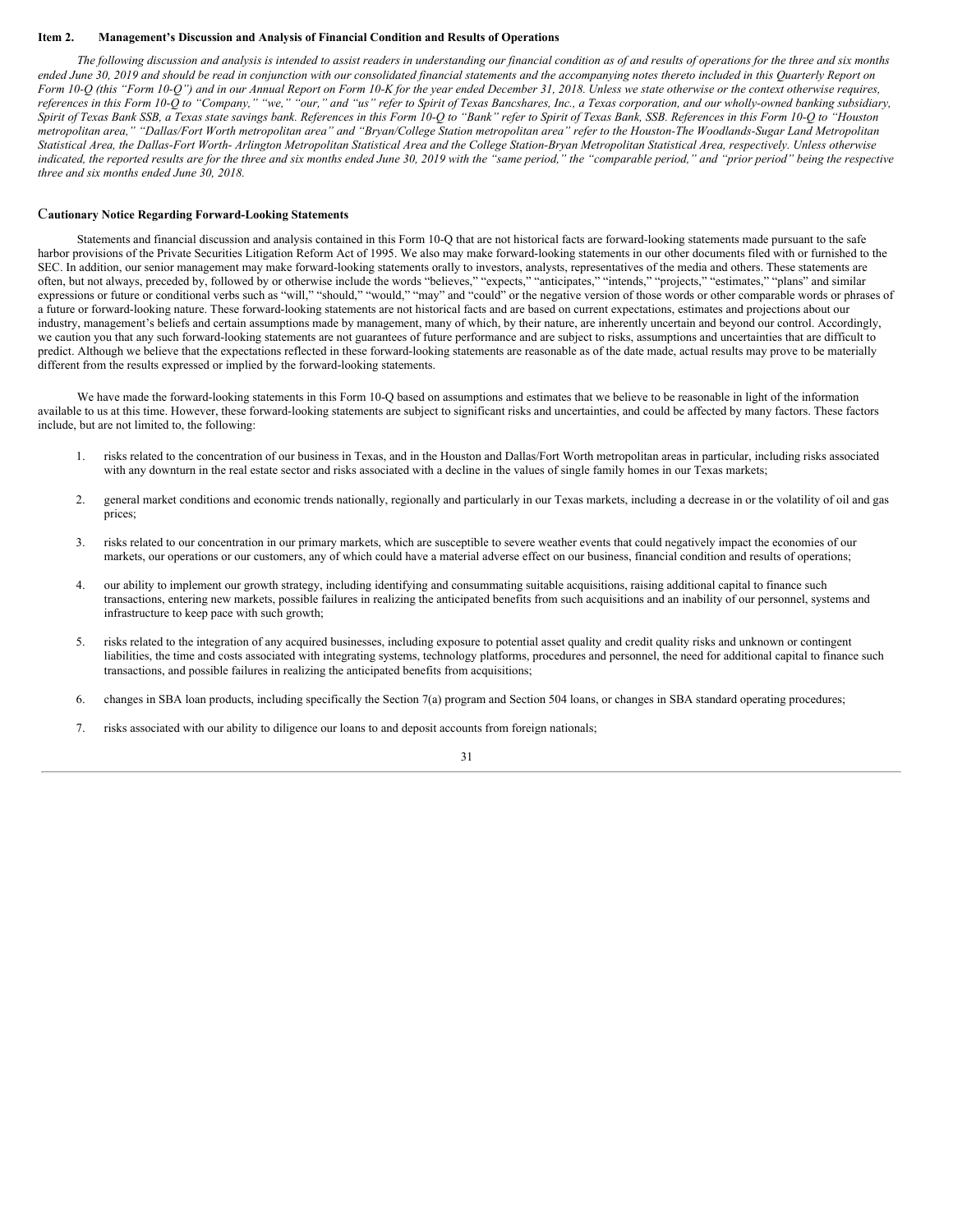- 8. risks associated with the relatively unseasoned nature of a significant portion of our loan portfolio;
- 9. the accuracy and sufficiency of the assumptions and estimates we make in establishing reserves for potential loan losses and other estimates;
- 10. the risk of deteriorating asset quality and higher loan charge-offs;
- 11. risks related to the significant amount of credit that we have extended to a limited number of borrowers and in a limited geographic area;
- 12. our ability to maintain adequate liquidity and to raise necessary capital to fund our acquisition strategy and operations or to meet increased minimum regulatory capital levels;
- 13. material decreases in the amount of deposits we hold, or a failure to grow our deposit base as necessary to help fund our growth and operations;
- 14. changes in market interest rates that affect the pricing of our loans and deposits and our net interest income;
- 15. potential fluctuations in the market value and liquidity of our investment securities;
- 16. the effects of competition from a wide variety of local, regional, national and other providers of financial, investment and insurance services;
- 17. our ability to maintain an effective system of disclosure controls and procedures and internal controls over financial reporting;
- 18. risks associated with fraudulent, negligent, or other acts by our customers, employees or vendors;
- 19. our ability to keep pace with technological change or difficulties when implementing new technologies;
- 20. risks associated with system failures or failures to protect against cybersecurity threats, such as breaches of our network security;
- 21. risks associated with data processing system failures and errors;
- 22. potential impairment on the goodwill we have recorded or may record in connection with business acquisitions;
- 23. the initiation and outcome of litigation and other legal proceedings against us or to which we become subject;
- 24. our ability to comply with various governmental and regulatory requirements applicable to financial institutions, including regulatory requirements to maintain minimum capital levels;
- 25. the impact of recent and future legislative and regulatory changes, including changes in banking, securities and tax laws and regulations and their application by our regulators, such as the implementation of the Economic Growth, Regulatory Relief and Consumer Protection Act;
- 26. changes in tariffs and trade barriers;
- 27. governmental monetary and fiscal policies, including the policies of the Board of Governors of the Federal Reserve System ("Federal Reserve");
- 28. our ability to comply with supervisory actions by federal and state banking agencies;
- 29. changes in the scope and cost of Federal Deposit Insurance Corporation ("FDIC"), insurance and other coverage; and
- 30. systemic risks associated with the soundness of other financial institutions.
- 31. the cost savings from our recent acquisitions may not be fully realized or may take longer to realize than expected; and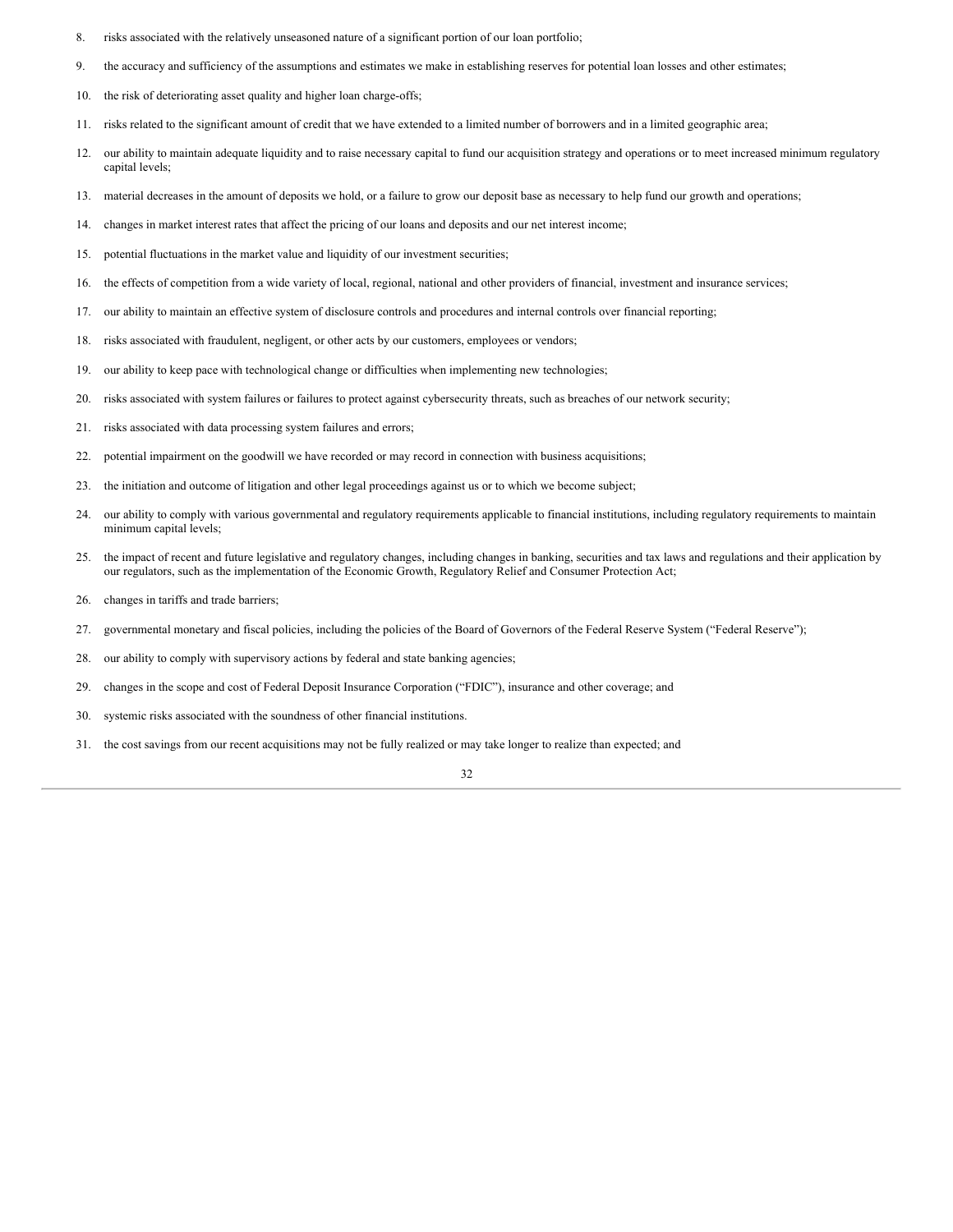- 32. operating costs, customer loss and business disruption following the acquisitions, including adverse effects on relationships with employees, may be greater than expected; and
- 33. competition from other financial services companies in the Company's markets.

Other factors not identified above, including those described under the heading "Risk Factors" in our Annual Report on Form 10-K for the year ended December 31, 2018 and "Management's Discussion and Analysis of Financial Condition and Results of Operations" in this Form 10-Q, may also cause our results to differ materially from the anticipated or estimated results described in our forward-looking statements. The foregoing factors should not be construed as exhaustive, and you should consider these factors in connection with considering any forward-looking statements that may be made by us. If one or more events related to these or other risks or uncertainties materialize, or if our underlying assumptions prove to be incorrect, actual results may differ materially from what we anticipate. Accordingly, you should not place undue reliance on any such forward-looking statements. Any forward-looking statements speaks only as of the date on which it is made, and we undertake no obligation to release publicly any revisions to any forward-looking statements, to report events or to report the occurrence of unanticipated events unless we are required to do so by law.

#### **Overview**

We are a Texas corporation and a registered bank holding company located in the Houston metropolitan area with headquarters in Conroe, Texas. We offer a broad range of commercial and retail banking services through our wholly-owned bank subsidiary, Spirit of Texas Bank SSB. We operate through 26 full-service branches and two loan productions offices located primarily in the Houston, Dallas/Fort Worth, San Antonio-New Braunfels, and Corpus Christi metropolitan areas. As of June 30, 2019, we had total assets of \$1.90 billion, loans held for investment of \$1.41 billion, total deposits of \$1.57 billion and total stockholders' equity of \$244.1 million.

As a bank holding company, we generate most of our revenues from interest income on loans, gains on sale of the guaranteed portion of SBA loans, customer service and loan fees, brokerage fees derived from secondary mortgage originations and interest income from investments in securities. We incur interest expense on deposits and other borrowed funds and noninterest expenses, such as salaries and employee benefits and occupancy expenses. Our goal is to maximize income generated from interest-earning assets, while also minimizing interest expense associated with our funding base to widen net interest spread and drive net interest margin expansion. Net interest margin is a ratio calculated as net interest income divided by average interest-earning assets. Net interest income is the difference between interest income on interest-earning assets, such as loans and securities, and interest expense on interest-bearing liabilities, such as deposits and borrowings that are used to fund those assets. Net interest spread is the difference between rates earned on interest-earning assets and rates paid on interest-bearing liabilities.

Changes in market interest rates and the interest rates we earn on interest-earning assets or pay on interest-bearing liabilities, as well as the volume and types of interestearning assets, interest-bearing and noninterest-bearing liabilities and stockholders' equity, are usually the largest drivers of periodic changes in net interest spread, net interest margin and net interest income. Fluctuations in market interest rates are driven by many factors, including governmental monetary policies, inflation, deflation, macroeconomic developments, changes in unemployment, the money supply, political and international conditions and conditions in domestic and foreign financial markets. Periodic changes in the volume and types of loans in our loan portfolio are affected by, among other factors, economic and competitive conditions in Texas, as well as developments affecting the real estate, technology, financial services, insurance, transportation, manufacturing and energy sectors within our target markets and throughout Texas.

# **Results of Operations**

Our results of operations depend substantially on net interest income and noninterest income. Other factors contributing to our results of operations include our level of our noninterest expenses, such as salaries and employee benefits, occupancy and equipment and other miscellaneous operating expenses.

#### *Net Interest Income*

Net interest income represents interest income less interest expense. We generate interest income from interest, dividends and fees received on interest-earning assets, including loans and investment securities we own. We incur interest expense from interest paid on interest-bearing liabilities, including interest-bearing deposits and borrowings. To evaluate net interest income, we measure and monitor (1) yields on our loans and other interest-earning assets, (2) the costs of our deposits and other funding sources, (3) our net interest spread, (4) our net interest margin and (5) our provisions for loan losses. Net interest spread is the difference between rates earned on interestearning assets and rates paid on interest-bearing liabilities. Net interest margin is calculated as the annualized net interest income divided by average interest-earning assets. Because noninterest-bearing sources of funds, such as noninterest-bearing deposits and stockholders' equity, also fund interest-earning assets, net interest margin includes the benefit of these noninterest-bearing sources.

33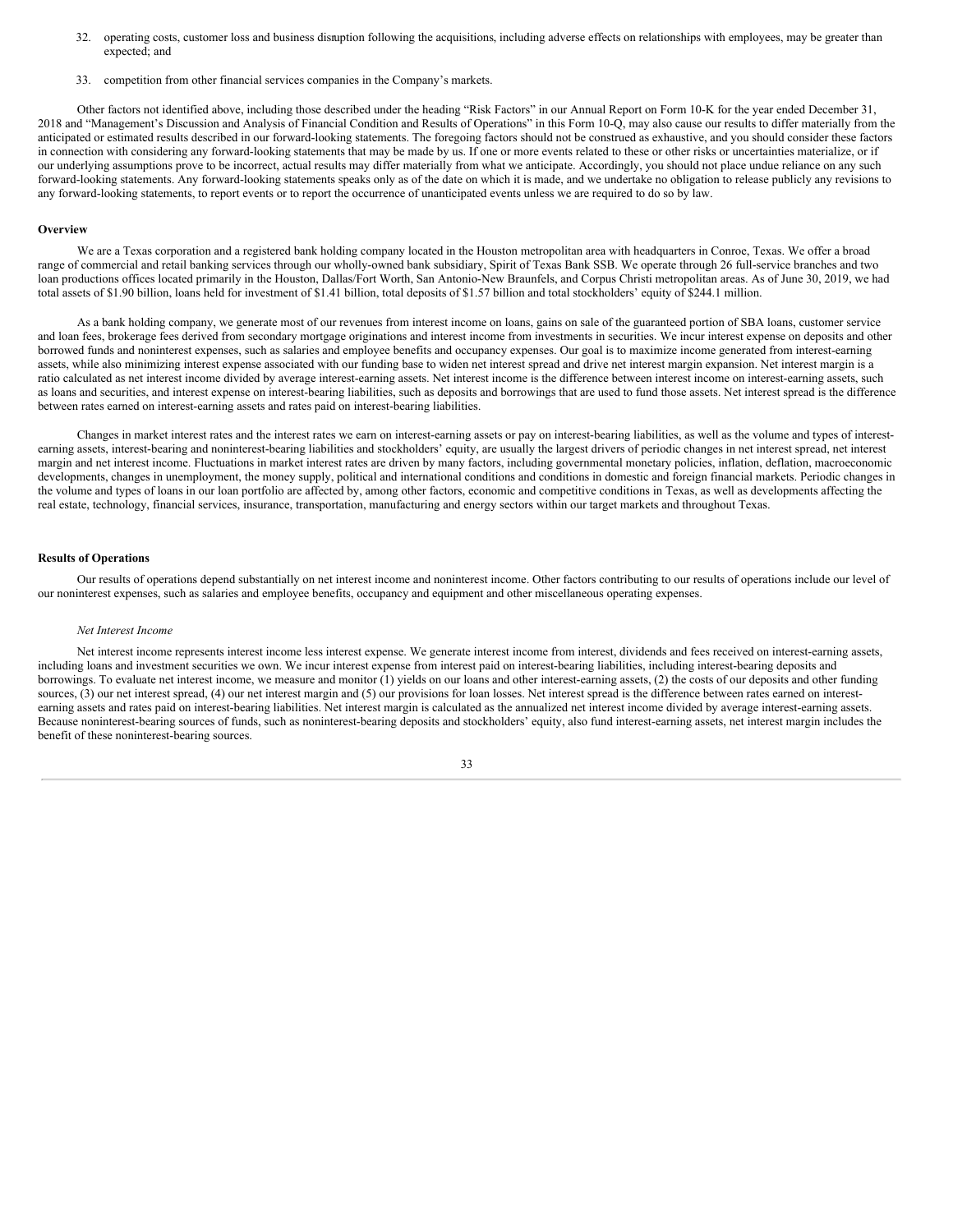Changes in market interest rates and the interest rates we earn on interest-earning assets or pay on interest-bearing liabilities, as well as the volume and types of interestearning assets, interest-bearing and noninterest-bearing deposits and stockholders' equity, are usually the largest drivers of periodic changes in net interest spread, net interest margin and net interest income. We measure net interest income before and after provision for loan losses required to maintain our allowance for loan and lease losses at acceptable levels.

#### *Noninterest Income*

Our noninterest income includes the following: (1) service charges and fees; (2) SBA loan servicing fees; (3) mortgage referral fees; (4) gain on the sales of loans, net; (5) gain (loss) on sales of investment securities; and (6) other.

#### *Noninterest Expense*

Our noninterest expense includes the following: (1) salaries and employee benefits; (2) occupancy and equipment expenses; (3) professional services; (4) data processing and network; (5) regulatory assessments and insurance; (6) amortization of core deposit intangibles; (7) advertising; (8) marketing; (9) telephone expenses; (10) conversion expenses; and (11) other.

#### **Financial Condition**

The primary factors we use to evaluate and manage our financial condition include liquidity, asset quality and capital.

#### *Liquidity*

We manage liquidity based upon factors that include the amount of core deposits as a percentage of total deposits, the level of diversification of our funding sources, the allocation and amount of our deposits among deposit types, the short-term funding sources used to fund assets, the amount of non-deposit funding used to fund assets, the availability of unused funding sources, off-balance sheet obligations, the availability of assets to be readily converted into cash without undue loss, the amount of cash and liquid securities we hold, and the repricing characteristics and maturities of our assets when compared to the repricing characteristics of our liabilities, the ability to securitize and sell certain pools of assets and other factors.

### *Asset Quality*

We manage the diversification and quality of our assets based upon factors that include the level, distribution, severity and trend of problem, classified, delinquent, nonaccrual, nonperforming and restructured assets, the adequacy of our allowance for loan and lease losses, discounts and reserves for unfunded loan commitments, the diversification and quality of loan and investment portfolios and credit risk concentrations.

#### *Capital*

We manage capital based upon factors that include the level and quality of capital and our overall financial condition, the trend and volume of problem assets, the adequacy of discounts and reserves, the level and quality of earnings, the risk exposures in our balance sheet, the levels of Tier 1 (core), risk-based and tangible equity capital, the ratios of tier 1 (core), risk-based and tangible equity capital to total assets and risk-weighted assets and other factors.

# **Performance Highlights**

Operating and financial highlights for the three months ended June 30, 2019 include the following:

- Net income for the second quarter of 2019 increased to \$5.8 million. Adjusted net income for the second quarter of 2019 was \$5.8 million, which excluded \$997 thousand of after-tax, merger-related expenses and \$1.1 million of gain on sale of investment securities.
- Diluted earnings per share were \$0.41 for the second quarter of 2019. Adjusted diluted earnings per share were also \$0.41 for the second quarter of 2019, which excluded \$997 thousand of after-tax, merger-related expenses and \$1.1 million of gain on sale of investment securities.
- Net Interest Margin and Tax Equivalent Net Interest Margin were 4.61% and 4.64%, respectively.
- Organic loan growth of \$6.4 million, or 2.30% annualized.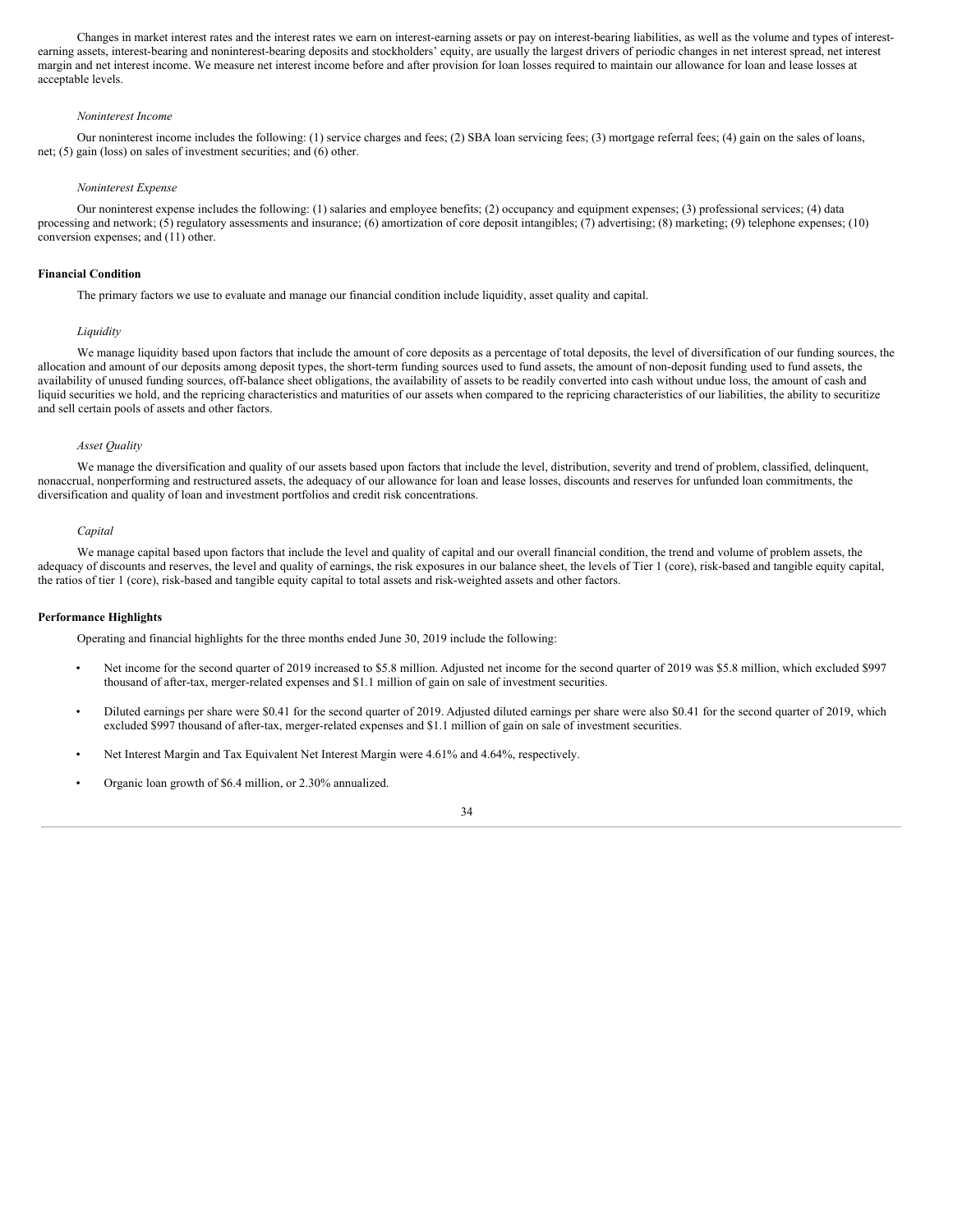- Return on Average Assets was 1.26%, annualized including merger related expenses and the gain on sale of investment securities.
- Book value per share was \$17.70 and tangible book value per share was \$13.61.
- Completed the acquisition of First Beeville Financial Corporation and its subsidiary, The First National Bank of Beeville (together, "Beeville"), on April 2, 2019. The combined organization has 28 locations and total assets of \$1.9 billion as of June 30, 2019.

Tax equivalent net interest margin, adjusted net income, adjusted basic and diluted earnings per share and tangible book value per share are non-GAAP financial measures. See our reconciliation of non-GAAP financial measures to their most directly comparable GAAP financial measures under the caption "Management's Discussion and Analysis of Financial Condition and Results of Operations—Non-GAAP Financial Measures."

# **Analysis of Results of Operations**

Net income for the three months ended June 30, 2019 totaled \$5.8 million, which generated diluted earnings per common share of \$0.41 for the three months ended June 30, 2019. Adjusted net income for the three months ended June 30, 2019 totaled \$5.8 million which excluded \$997 thousand of after-tax merger related expenses and \$1.1 million of gain on sale of investment securities, which generated adjusted diluted earnings per common share of \$0.41. Net income for the three months ended June 30, 2018 totaled \$2.7 million, which generated diluted earnings per common share of \$0.29 for the three months ended June 30, 2018. The increase in net income was driven by an increase in interest income of \$10.8 million that was primarily attributable to increasing loan yields and organic and acquired growth in the average balance of loans, partially offset by an increase in noninterest expense of \$6.4 million, which was mainly the result of an increase of salaries and employee benefits of \$2.7 million and merger related expenses of \$1.1 million. Our results of operations for the three months ended June 30, 2019 produced an annualized return on average assets of 1.26% compared to an annualized return on average assets of 1.02% for the three months ended June 30, 2018. We had an annualized return on average stockholders' equity of 10.79% for the three months ended June 30, 2019, compared to an annualized return on average stockholders' equity of 9.03% for the three months ended June 30, 2018.

Net income for the six months ended June 30, 2019 totaled \$9.6 million, which generated diluted earnings per common share of \$0.72 for the six months ended June 30, 2019. Adjusted net income for the six months ended June 30, 2019 totaled \$9.9 million which excluded \$2.4 million of after-tax merger related expenses and \$2.1 million of gain on sale of investment securities, which generated adjusted diluted earnings per common share of \$0.73. Net income for the six months ended June 30, 2018 totaled \$4.7 million, which generated diluted earnings per common share of \$0.56 for the six months ended June 30, 2018. The increase in net income was driven by an increase in interest income of \$17.0 million that was primarily attributable to increasing loan yields and organic and acquired growth in the average balance of loans, partially offset by an increase in noninterest expense of \$9.3 million, which was mainly the result of an increase of salaries and employee benefits of \$3.0 million and merger related expenses of \$1.1 million. Our results of operations for the six months ended June 30, 2019 produced an annualized return on average assets of 1.15% compared to an annualized return on average assets of 0.91% for the six months ended June 30, 2018. We had an annualized return on average stockholders' equity of 8.82% for the six months ended June 30, 2019, compared to an annualized return on average stockholders' equity of 8.59% for the six months ended June 30, 2018.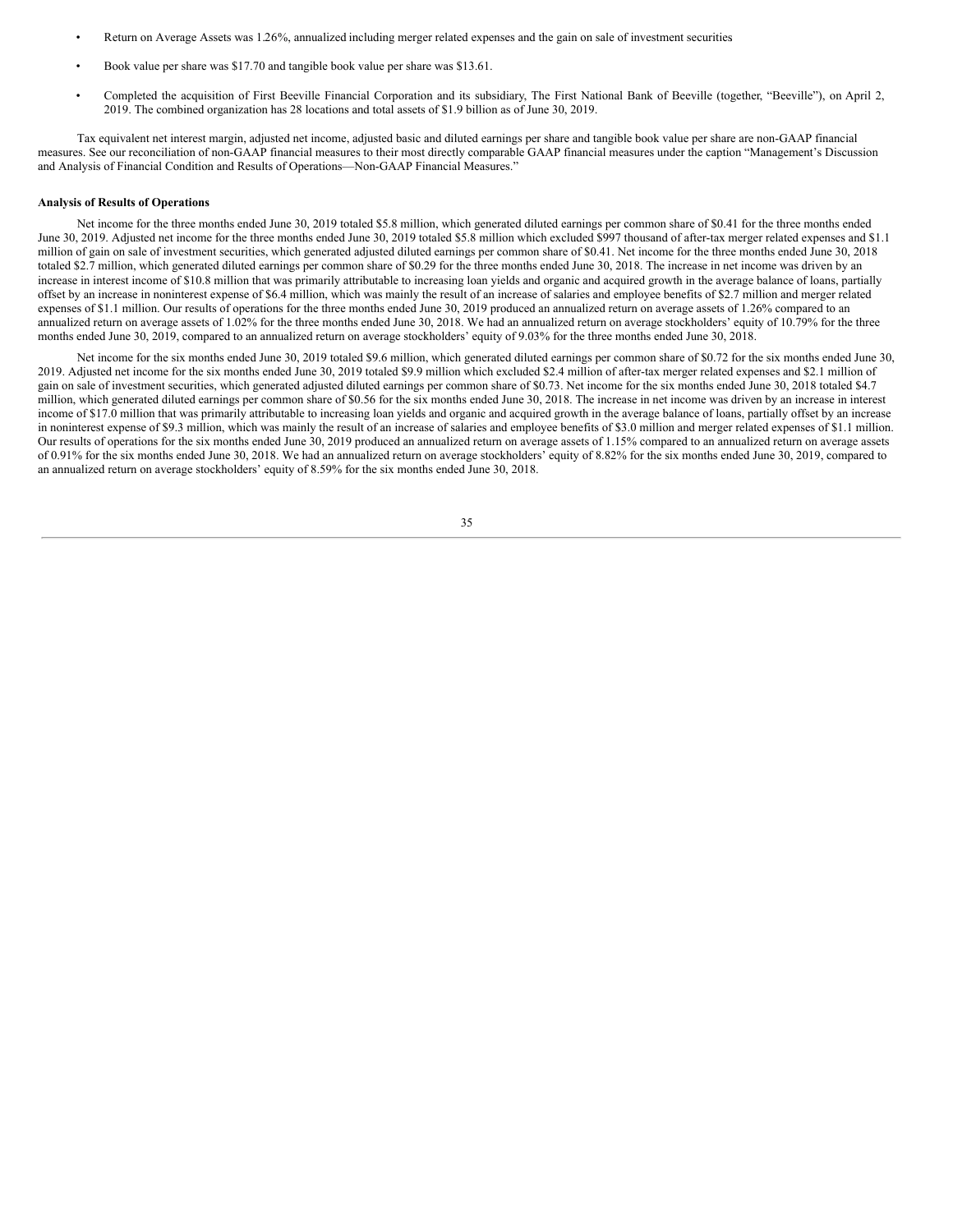#### *Net Interest Income and Net Interest Margin*

The following table presents, for the periods indicated, information about (1) average balances, the total dollar amount of interest income from interest-earning assets and the resultant average yields; (2) average balances, the total dollar amount of interest expense on interest-bearing liabilities and the resultant average rates; (3) the interest rate spread; (4) net interest income and margin; and (5) net interest income and margin (tax equivalent). Interest earned on loans that are classified as nonaccrual is not recognized in income, however the balances are reflected in average outstanding balances for that period. Any nonaccrual loans have been included in the table as loans carrying a zero yield.

|                                                              | Three Months Ended June 30, |                        |              |                             |                                 |  |                        |      |                             |                                 |  |  |  |  |  |
|--------------------------------------------------------------|-----------------------------|------------------------|--------------|-----------------------------|---------------------------------|--|------------------------|------|-----------------------------|---------------------------------|--|--|--|--|--|
|                                                              |                             | 2019                   |              |                             |                                 |  |                        | 2018 |                             |                                 |  |  |  |  |  |
|                                                              |                             | Average<br>Balance (1) |              | Interest/<br><b>Expense</b> | Annualized<br><b>Yield/Rate</b> |  | Average<br>Balance (1) |      | Interest/<br><b>Expense</b> | Annualized<br><b>Yield/Rate</b> |  |  |  |  |  |
|                                                              |                             |                        |              |                             | (Dollars in thousands)          |  |                        |      |                             |                                 |  |  |  |  |  |
| Interest-earning assets:                                     |                             |                        |              |                             |                                 |  |                        |      |                             |                                 |  |  |  |  |  |
| Interest-earning deposits in other banks                     | \$                          | 120,568                | S.           | 742                         | $2.47\%$ \$                     |  | 41,396                 | S    | 183                         | $1.77\%$                        |  |  |  |  |  |
| Loans, including loans held for sale (2)                     |                             | 1.419.004              |              | 22,204                      | 6.28%                           |  | 901,103                |      | 13,078                      | 5.82%                           |  |  |  |  |  |
| Investment securities and other                              |                             | 177,227                |              | 1,354                       | $3.06\%$                        |  | 40,005                 |      | 227                         | 2.28%                           |  |  |  |  |  |
| Total interest-earning assets                                |                             | 1,716,799              |              | 24,300                      | 5.68%                           |  | 982,504                |      | 13,488                      | 5.51%                           |  |  |  |  |  |
| Noninterest-earning assets                                   |                             | 143,434                |              |                             |                                 |  | 75,278                 |      |                             |                                 |  |  |  |  |  |
| Total assets                                                 |                             | 1,860,233              |              |                             |                                 |  | 1,057,782              |      |                             |                                 |  |  |  |  |  |
| Interest-bearing liabilities:                                |                             |                        |              |                             |                                 |  |                        |      |                             |                                 |  |  |  |  |  |
| Interest-bearing demand deposits                             | S.                          | 295,274                | $\mathbb{S}$ | 394                         | $0.54\%$ \$                     |  |                        | S    |                             | $0.00\%$                        |  |  |  |  |  |
| Interest-bearing NOW accounts                                |                             | 7,619                  |              | 3                           | $0.16\%$                        |  | 8,102                  |      | 3                           | $0.15\%$                        |  |  |  |  |  |
| Savings and money market accounts                            |                             | 267,357                |              | 588                         | $0.88\%$                        |  | 221,792                |      | 337                         | 0.61%                           |  |  |  |  |  |
| Time deposits                                                |                             | 634,700                |              | 2,953                       | 1.87%                           |  | 431,666                |      | 1,601                       | 1.49%                           |  |  |  |  |  |
| FHLB advances and other borrowings                           |                             | 75,856                 |              | 611                         | $3.23\%$                        |  | 85,612                 |      | 465                         | 2.18%                           |  |  |  |  |  |
| Total interest-bearing liabilities                           |                             | .280,806               |              | 4,549                       | $1.42\%$                        |  | 747,172                |      | 2,406                       | 1.29%                           |  |  |  |  |  |
| Noninterest-bearing liabilities and<br>shareholders' equity: |                             |                        |              |                             |                                 |  |                        |      |                             |                                 |  |  |  |  |  |
| Noninterest-bearing demand deposits                          |                             | 359,559                |              |                             |                                 |  | 188,628                |      |                             |                                 |  |  |  |  |  |
| Other liabilities                                            |                             | 3,228                  |              |                             |                                 |  | 2,855                  |      |                             |                                 |  |  |  |  |  |
| Stockholders' equity                                         |                             | 216,640                |              |                             |                                 |  | 119,127                |      |                             |                                 |  |  |  |  |  |
| Total liabilities and stockholders' equity                   |                             | 1,860,233              |              |                             |                                 |  | 1,057,782              |      |                             |                                 |  |  |  |  |  |
| Net interest rate spread                                     |                             |                        |              |                             | $4.26\%$                        |  |                        |      |                             | $4.22\%$                        |  |  |  |  |  |
| Net interest income and margin                               |                             |                        |              | 19,751                      | 4.61%                           |  |                        | \$   | 11,082                      | 4.52%                           |  |  |  |  |  |
| Net interest income and margin (tax equivalent)(3)           |                             |                        |              | 19,863                      | 4.64%                           |  |                        | S    | 11,196                      | 4.57%                           |  |  |  |  |  |

(1) Average balances presented are derived from daily average balances.

(2) Includes loans on nonaccrual status.

(3) In order to make pretax income and resultant yields on tax-exempt loans comparable to those on taxable loans, a tax-equivalent adjustment has been computed using a federal tax rate of 21% for the three months ended June 30, 2019 and 2018, which is a non-GAAP financial measure. See our reconciliation of non-GAAP financial measures to their most directly comparable GAAP financial measures under the caption "Management's Discussion and Analysis of Financial Condition and Results of Operations—Non-GAAP Financial Measures."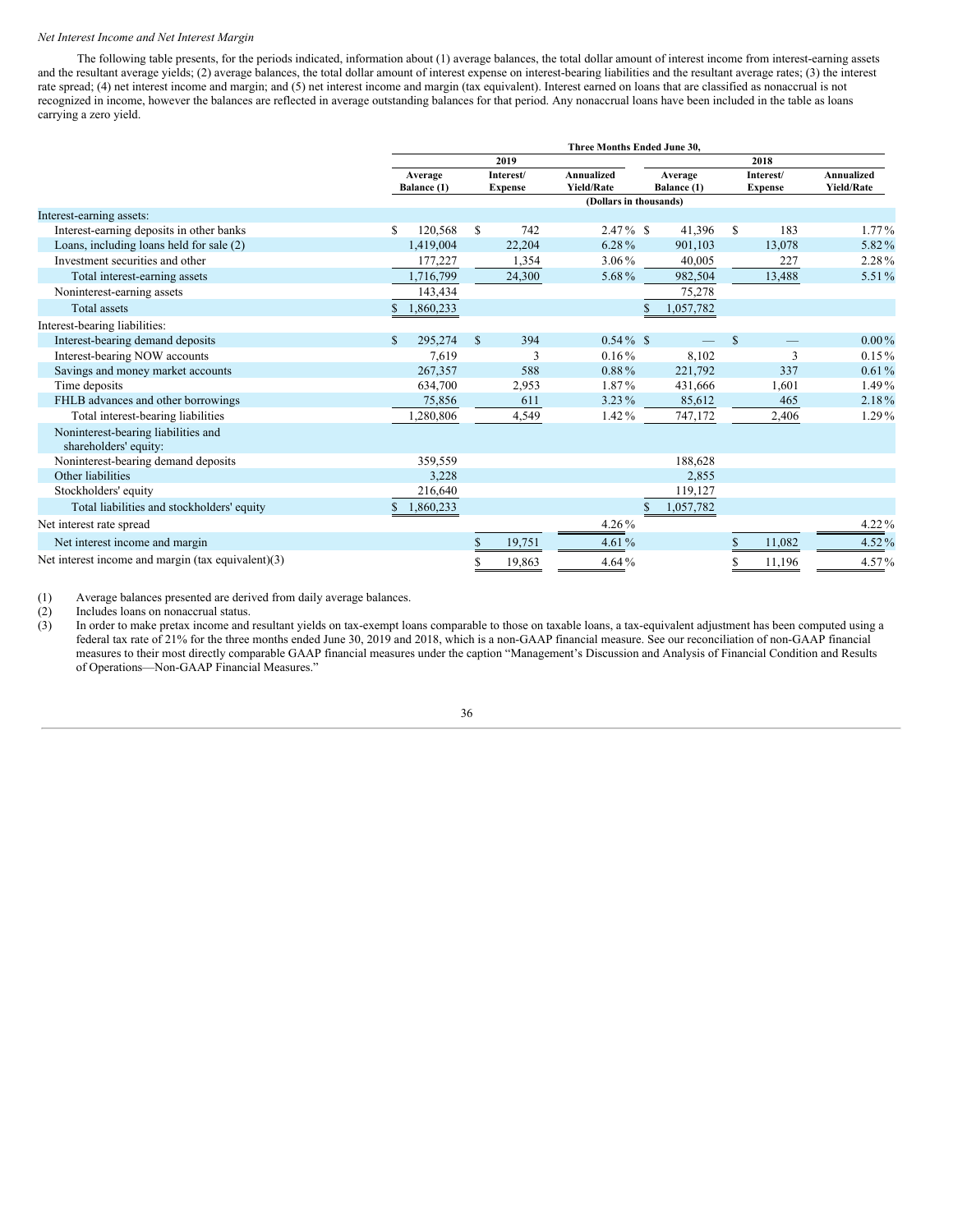|                                                              | Six Months Ended June 30, |                        |              |                             |                                 |  |                        |                             |        |                                 |  |  |  |  |  |
|--------------------------------------------------------------|---------------------------|------------------------|--------------|-----------------------------|---------------------------------|--|------------------------|-----------------------------|--------|---------------------------------|--|--|--|--|--|
|                                                              |                           | 2019                   |              |                             |                                 |  |                        |                             | 2018   |                                 |  |  |  |  |  |
|                                                              |                           | Average<br>Balance (1) |              | Interest/<br><b>Expense</b> | Annualized<br><b>Yield/Rate</b> |  | Average<br>Balance (1) | Interest/<br><b>Expense</b> |        | Annualized<br><b>Yield/Rate</b> |  |  |  |  |  |
|                                                              |                           |                        |              |                             | (Dollars in thousands)          |  |                        |                             |        |                                 |  |  |  |  |  |
| Interest-earning assets:                                     |                           |                        |              |                             |                                 |  |                        |                             |        |                                 |  |  |  |  |  |
| Interest-earning deposits in other banks                     | S                         | 109,558                | S.           | 1,377                       | $2.53\%$ \$                     |  | 34,657                 | S                           | 307    | $1.79\%$                        |  |  |  |  |  |
| Loans, including loans held for sale (2)                     |                           | 1,261,244              |              | 39,322                      | $6.29\%$                        |  | 892,858                |                             | 25,369 | 5.73%                           |  |  |  |  |  |
| Investment securities and other                              |                           | 139,862                |              | 2,483                       | 3.58%                           |  | 40,691                 |                             | 465    | 2.30%                           |  |  |  |  |  |
| Total interest-earning assets                                |                           | 1,510,664              |              | 43,182                      | 5.76%                           |  | 968,206                |                             | 26,141 | 5.44%                           |  |  |  |  |  |
| Noninterest-earning assets                                   |                           | 177,284                |              |                             |                                 |  | 75,542                 |                             |        |                                 |  |  |  |  |  |
| Total assets                                                 |                           | 1,687,948              |              |                             |                                 |  | 1,043,748              |                             |        |                                 |  |  |  |  |  |
| Interest-bearing liabilities:                                |                           |                        |              |                             |                                 |  |                        |                             |        |                                 |  |  |  |  |  |
| Interest-bearing demand deposits                             | $\mathbb{S}$              | 232,410                | $\mathbb{S}$ | 309                         | $0.27\%$ \$                     |  |                        | <sup>\$</sup>               |        | $0.00\%$                        |  |  |  |  |  |
| Interest-bearing NOW accounts                                |                           | 13,400                 |              | 10                          | $0.15\%$                        |  | 7,926                  |                             | 6      | $0.15\%$                        |  |  |  |  |  |
| Savings and money market accounts                            |                           | 231,728                |              | 1,277                       | $1.11\%$                        |  | 228,571                |                             | 679    | $0.60\%$                        |  |  |  |  |  |
| Time deposits                                                |                           | 597,865                |              | 5,412                       | 1.83%                           |  | 424,381                |                             | 2,987  | $1.42\%$                        |  |  |  |  |  |
| FHLB advances and other borrowings                           |                           | 71,503                 |              | 959                         | $2.70\%$                        |  | 89,538                 |                             | 1,006  | $2.26\%$                        |  |  |  |  |  |
| Total interest-bearing liabilities                           |                           | 1,146,906              |              | 7,967                       | 1.40%                           |  | 750,416                |                             | 4,678  | 1.26%                           |  |  |  |  |  |
| Noninterest-bearing liabilities and<br>shareholders' equity: |                           |                        |              |                             |                                 |  |                        |                             |        |                                 |  |  |  |  |  |
| Noninterest-bearing demand deposits                          |                           | 318,988                |              |                             |                                 |  | 179,210                |                             |        |                                 |  |  |  |  |  |
| Other liabilities                                            |                           | 1,841                  |              |                             |                                 |  | 3,883                  |                             |        |                                 |  |  |  |  |  |
| Stockholders' equity                                         |                           | 220,213                |              |                             |                                 |  | 110,239                |                             |        |                                 |  |  |  |  |  |
| Total liabilities and stockholders' equity                   |                           | 1,687,948              |              |                             |                                 |  | 1,043,748              |                             |        |                                 |  |  |  |  |  |
| Net interest rate spread                                     |                           |                        |              |                             | 4.36%                           |  |                        |                             |        | 4.18%                           |  |  |  |  |  |
| Net interest income and margin                               |                           |                        |              | 35,215                      | 4.70%                           |  |                        | S                           | 21,463 | 4.47%                           |  |  |  |  |  |
| Net interest income and margin (tax equivalent)(3)           |                           |                        |              | 35,744                      | 4.73%                           |  |                        |                             | 21,694 | 4.52%                           |  |  |  |  |  |

(1) Average balances presented are derived from daily average balances.

(2) Includes loans on nonaccrual status.<br>(3) In order to make pretax income and i

In order to make pretax income and resultant yields on tax-exempt loans comparable to those on taxable loans, a tax-equivalent adjustment has been computed using a lax-equivalent adjustment has been computed using a federal tax rate of 21% for the six months ended June 30, 2019 and 2018, which is a non-GAAP financial measure. See our reconciliation of non-GAAP financial measures to their most directly comparable GAAP financial measures under the caption "Management's Discussion and Analysis of Financial Condition and Results of Operations—Non-GAAP Financial Measures."

Increases and decreases in interest income and interest expense result from changes in average balances (volume) of interest-earning assets and liabilities, as well as changes in average interest rates. The following table shows the effect that these factors had on the interest earned on our interest-earning assets and the interest incurred on our interest-bearing liabilities for the periods indicated. The effect of changes in volume is determined by multiplying the change in volume by the prior period's average rate. Similarly, the effect of rate changes is calculated by multiplying the change in average rate by the prior period's volume.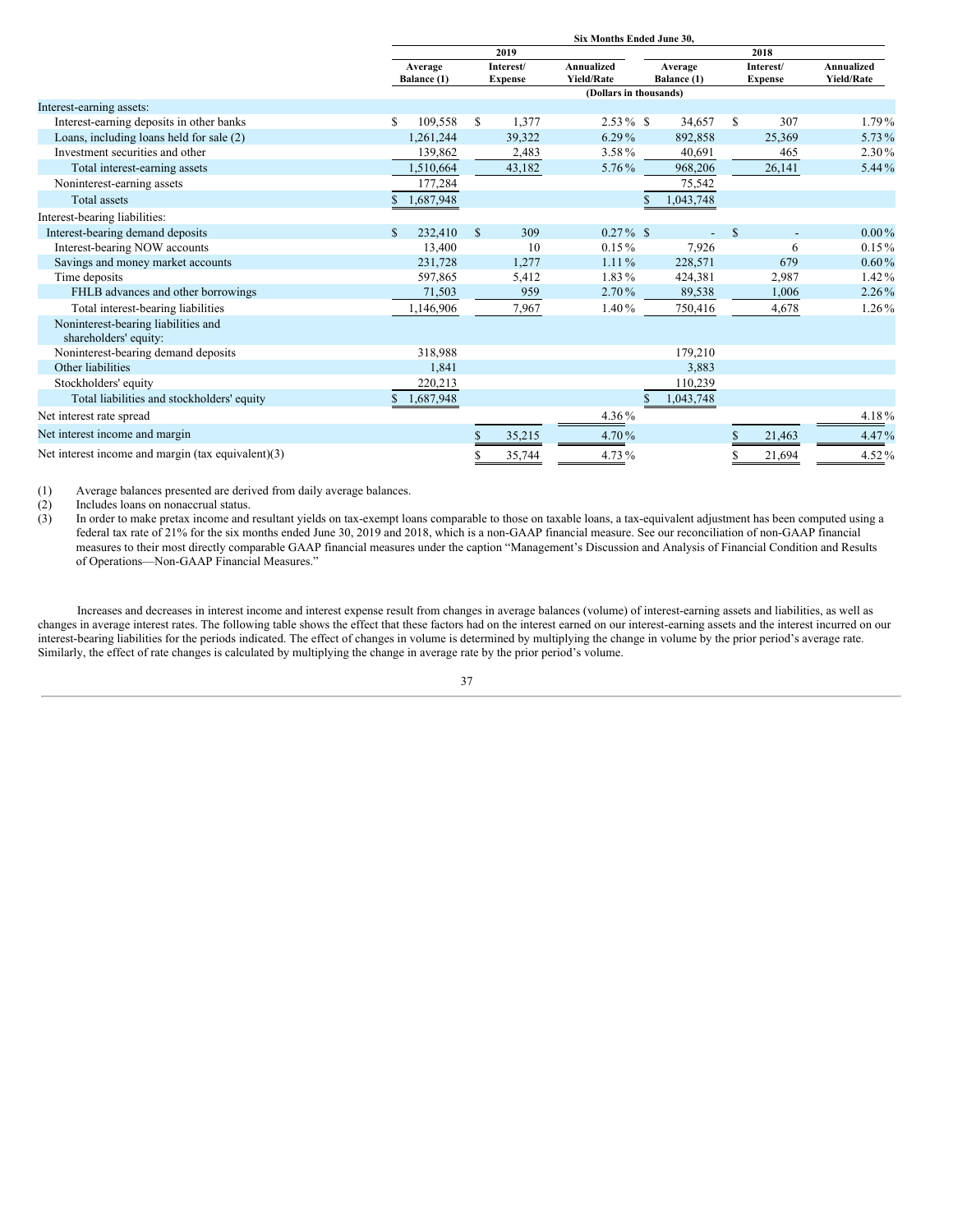A summary of increases and decreases in interest income and interest expense resulting from changes in average balances (volume) and average interest rates follows:

|                                          |              | Three Months Ended June 30,       |               |                        |   |        |
|------------------------------------------|--------------|-----------------------------------|---------------|------------------------|---|--------|
|                                          |              | <b>Increase (Decrease) Due to</b> |               |                        |   |        |
|                                          |              | Volume (1)                        |               | Rate $(1)$             |   | Total  |
|                                          |              |                                   |               | (Dollars in thousands) |   |        |
| Interest-earning assets:                 |              |                                   |               |                        |   |        |
| Interest-earning deposits in other banks | S            | 463                               | S             | 96                     | S | 559    |
| Loans, including loans held for sale (2) |              | 8,023                             |               | 1,103                  |   | 9,126  |
| Investment securities and other          |              | 1,025                             |               | 102                    |   | 1,127  |
| Total change in interest income          |              | 9,511                             |               | 1,301                  |   | 10,812 |
| Interest-bearing liabilities:            |              |                                   |               |                        |   |        |
| Interest-bearing demand deposits         | $\mathbf{S}$ | 394                               | <sup>\$</sup> |                        |   | 394    |
| Interest-bearing NOW accounts            |              | (1)                               |               |                        |   |        |
| Savings and money market accounts        |              | 80                                |               | 171                    |   | 251    |
| Time deposits                            |              | 877                               |               | 475                    |   | 1,352  |
| FHLB advances and other borrowings       |              | (316)                             |               | 462                    |   | 146    |
| Total change in interest expenses        |              | 1,034                             |               | 1,109                  |   | 2,143  |
| Total change in net interest income      |              | 8,477                             |               | 192                    |   | 8,669  |

(1) Variances attributable to both volume and rate are allocated on a consistent basis between rate and volume based on the absolute value of the variances in each category.

(2) Includes loans on nonaccrual status.

|                                          |               | Six Months Ended June 30,         |          |                          |               |        |
|------------------------------------------|---------------|-----------------------------------|----------|--------------------------|---------------|--------|
|                                          |               | <b>Increase (Decrease) Due to</b> |          |                          |               |        |
|                                          |               | Volume (1)                        |          | Rate(1)                  |               | Total  |
|                                          |               |                                   |          | (Dollars in thousands)   |               |        |
| Interest-earning assets:                 |               |                                   |          |                          |               |        |
| Interest-earning deposits in other banks | \$.           | 898                               | S        | 172                      | S             | 1,070  |
| Loans, including loans held for sale (2) |               | 11,281                            |          | 2,672                    |               | 13,953 |
| Investment securities and other          |               | 1,643                             |          | 375                      |               | 2,018  |
| Total change in interest income          |               | 13,822                            |          | 3,219                    |               | 17,041 |
| Interest-bearing liabilities:            |               |                                   |          |                          |               |        |
| Interest-bearing demand deposits         | <sup>\$</sup> | 100                               | <b>S</b> | $\overline{\phantom{0}}$ | <sup>\$</sup> | 100    |
| Interest-bearing NOW accounts            |               | $\overline{4}$                    |          |                          |               |        |
| Savings and money market accounts        |               | 10                                |          | 588                      |               | 598    |
| Time deposits                            |               | 1,421                             |          | 1,004                    |               | 2,425  |
| FHLB advances and other borrowings       |               | (425)                             |          | 378                      |               | (47)   |
| Total change in interest expenses        |               | 1,110                             |          | 1,970                    |               | 3,080  |
| Total change in net interest income      |               | 12,712                            |          | 1,249                    |               | 13,961 |

(1) Variances attributable to both volume and rate are allocated on a consistent basis between rate and volume based on the absolute value of the variances in each category.

(2) Includes loans on nonaccrual status.

# *Three months ended June 30, 2019 compared to three months ended June 30, 2018*

Net interest income was \$19.8 million for the three months ended June 30, 2019 compared to \$11.1 million for the three months ended June 30, 2018, representing an increase of \$8.7 million, or 78.4%. The increase in net interest income was primarily due to an increase in interest income of \$10.8 million partially offset by an increase in interest expense of \$2.1 million. Interest income on loans increased by \$9.1 million for the three months ended June 30, 2019. The growth in average loans of \$517.9 million, including loans held for sale, for the three months ended June 30, 2019 was the primary driver of the increase in interest income on loans, as well as an increase in the average rate on loans of 46 basis points over the same period.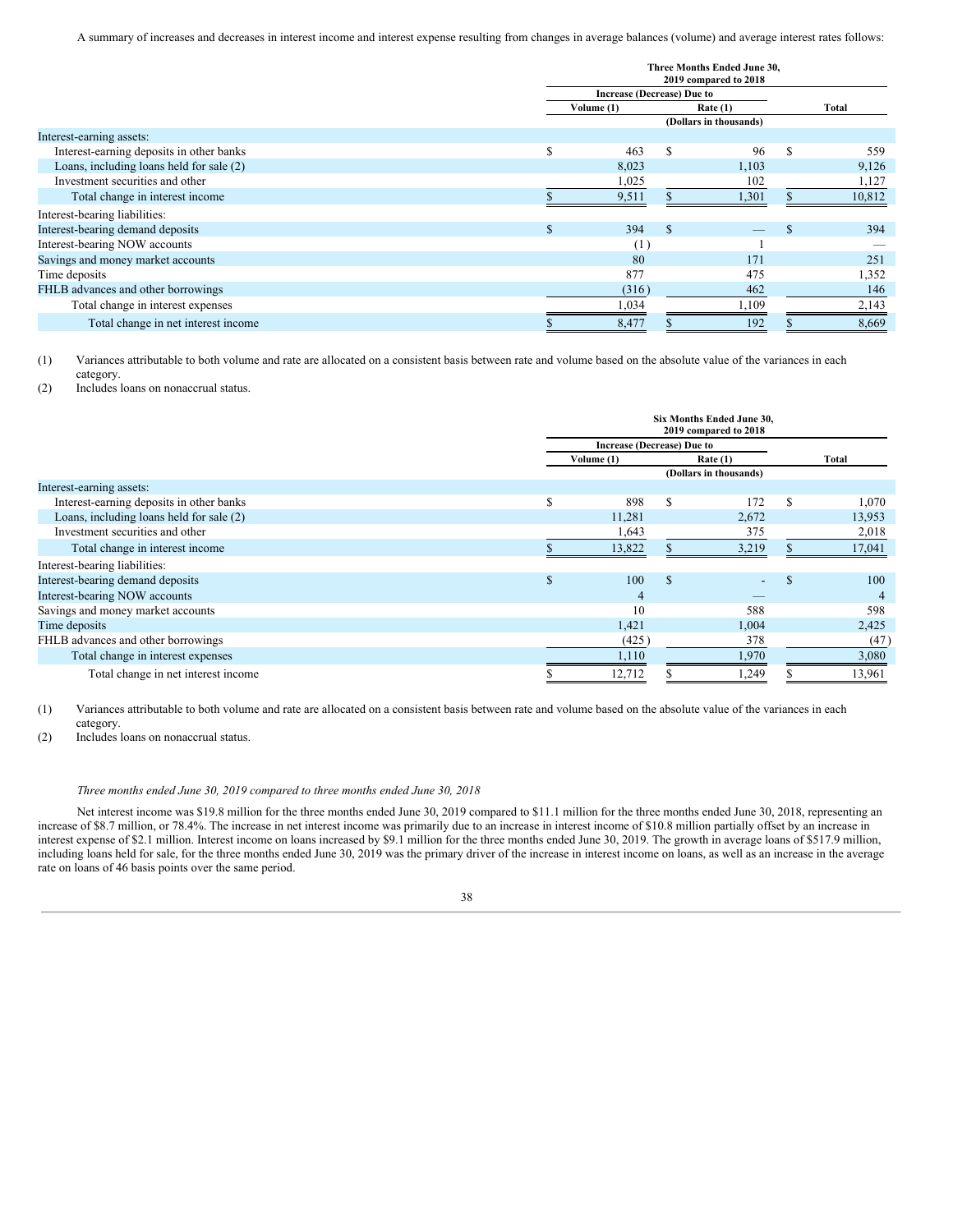Interest expense was \$4.5 million for the three months ended June 30, 2019 compared to \$2.4 million for the three months ended June 30, 2018, representing an increase of \$2.1 million. This increase was mainly due to an increase in interest expense on deposits. Interestexpense on deposits totaled \$3.9 million for the three months ended June 30, 2019 compared to \$1.9 million for the three months ended June 30, 2018, representing an increase of \$2.0 million, resulting primarily from an increase in the averagerate paid on time deposits of 38 basis points for the three months endedJune 30, 2019 over the three months endedJune 30, 2018. The average cost of deposits for the three months ended June 30, 2019 was 1.01%. This represents an increase of 9 basis points compared to the average cost of deposits of 0.92% for the three months ended June 30, 2018. The increase in cost of deposits was primarily attributable to the increase in interest rates by the Federal Open Market Committee during 2018. For the three months endedJune 30, 2019, the average rate paid on time deposits was 1.87% compared to 1.49% for the three months ended June 30, 2018.

The net interest margin was 4.61% for the three months ended June 30, 2019 compared to 4.52% for the three months ended June 30, 2018, representing an increase of 9 basis points. The tax equivalent net interest margin was 4.64% for the three months ended June 30, 2019 compared to 4.57% for the three months ended June 30, 2018, representing an increase of 7 basis points. The average yield on interest-earning assets increased by 17 basis points for the three months ended June 30, 2019 compared to the three months ended June 30, 2018 while the average rate paid on interest-bearing liabilities increased by 13 basis points, resulting in a 4 basis point increase in the interest rate spread. The increase in both net interest margin and interest rate spread primarily resulted from the increase in the average loan balance of \$517.9 million as well as the increase in loan yields of 46 basis points for the three months ended June 30, 2019.

# *Six months ended June 30, 2019 compared to six months ended June 30, 2018*

Net interest income was \$35.2 million for the six months ended June 30, 2019 compared to \$21.5 million for the six months ended June 30, 2018, representing an increase of \$13.7 million, or 63.7%. The increase in net interest income was primarily due to an increase in interest income of \$17.0 million partially offset by an increase in interest expense of \$3.3 million. Interest income on loans increased by \$14.0 million for the six months ended June 30, 2019. The growth in average loans of \$368.4 million, including loans held for sale, for the six months ended June 30, 2019 was the primary driver of the increase in interest income on loans, as well as an increase in the average rate on loans of 56 basis points over the same period.

Interest expense was \$8.0 million for the six months ended June 30, 2019 compared to \$4.7 million for the six months ended June 30, 2018, representing an increase of \$3.3 million. This increase was mainly due to an increase in interest expense on deposits. Interest expense on deposits totaled \$7.0 million for the six months ended June 30, 2019 compared to \$3.7 million for the six months ended June 30, 2018, representing an increase of \$3.3 million, resulting primarily from an increase in the average rate paid on time deposits of 41 basis points for the six months ended June 30, 2019 over the six months ended June 30, 2018. The average cost of deposits for the six months ended June 30, 2019 was 1.02%. This represents an increase of 14 basis points compared to the average cost of deposits of 0.88% for the six months ended June 30, 2018. The increase in cost of deposits was primarily attributable to the increase in interest rates by the Federal Open Market Committee during 2018. For the six months ended June 30, 2019, the average rate paid on time deposits was 1.83% compared to 1.42% for the six months ended June 30, 2018.

The net interest margin was 4.70% for the six months ended June 30, 2019 compared to 4.47% for the six months ended June 30, 2018, representing an increase of 23 basis points. The tax equivalent net interest margin was 4.73% for the six months ended June 30, 2019 compared to 4.52% for the six months ended June 30, 2018, representing an increase of 21 basis points. The average yield on interest-earning assets increased by 32 basis points for the six months ended June 30, 2019 compared to the six months ended June 30, 2018 while the average rate paid on interest-bearing liabilities increased by 14 basis points, resulting in a 18 basis point increase in the interest rate spread. The increase in both net interest margin and interest rate spread primarily resulted from the increase in the average loan balance of \$368.4 million as well as the increase in loan yields of 56 basis points for the six months ended June 30, 2019.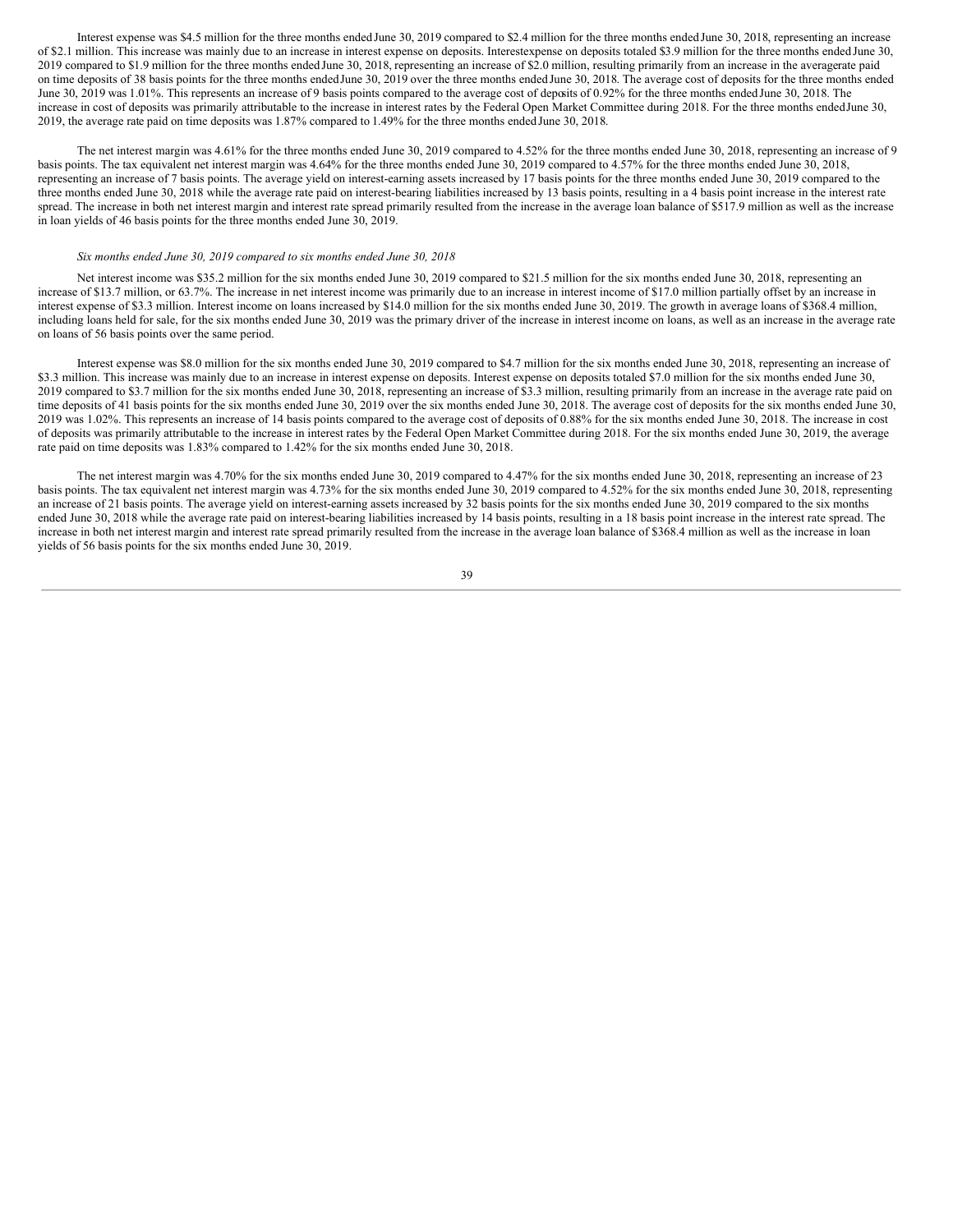# *Provision for Loan Losses*

The provision for loan losses represents the amount determined by management to be necessary to maintain the allowance for loan and lease losses at a level capable of absorbing inherent losses in the loan portfolio. See the discussion under "—Critical Accounting Policies—Allowance for Loan and Lease Losses." Our management and board of directors review the adequacy of the allowance for loan and lease losses on a quarterly basis. The allowance for loan and lease losses calculation is segregated by call report code and then further segregated into various segments that include classified loans, loans with specific allocations and pass rated loans. A pass rated loan is generally characterized by a very low to average risk of default and in which management perceives there is a minimal risk of loss. Loans are rated using a nine-point risk grade scale by loan officers that are subject to validation by a third party loan review or our internal credit committee. Risk ratings are categorized as pass, watch, special mention, substandard, doubtful and loss, with some general allocation of reserves based on these grades. Impaired loans are reviewed specifically and separately under the Financial Accounting Standards Board ("FASB")'s Accounting Standards Codification ("ASC") 310, "Receivables", to determine the appropriate reserve allocation. Management compares the investment in an impaired loan with the present value of expected future cash flow discounted at the loan's effective interest rate, the loan's observable market price or the fair value of the collateral, if the loan is collateral-dependent, to determine the specific reserve allowance. Reserve percentages assigned to non-impaired loans are based on historical charge-off experience adjusted for other risk factors. To evaluate the overall adequacy of the allowance to absorb losses inherent in our loan portfolio, our management considers historical loss experience based on volume and types of loans, trends in classifications, volume and trends in delinquencies and nonaccruals, economic conditions and other pertinent information. Based on future evaluations, additional provisions for loan losses may be necessary to maintain the allowance for loan and lease losses at an appropriate level.

#### *Three months ended June 30, 2019 compared to three months ended June 30, 2018*

The provision for loan losses was \$332 thousand for the three months ended June 30, 2019 and \$635 thousand for the three months ended June 30, 2018. The ratio of net charged-off loans to average loans (annualized) was 0.18% for the three months ended June 30, 2019 and 0.15% for the three months ended June 30, 2018. Charge-offs taken in the second quarter of 2019 were primarily on impaired loans which had been provided for in a previous period.

#### *Six months ended June 30, 2019 compared to six months ended June 30, 2018*

The provision for loan losses was \$1.2 million for the six months ended June 30, 2019 and \$974 thousand for the six months ended June 30, 2018. The ratio of net charged-off loans to average loans (annualized) was 0.19% for the six months ended June 30, 2019 and 0.14% for the six months ended June 30, 2018. Charge-offs taken in the first half of 2019 were primarily on impaired loans which had been provided for in a previous period.

Our management maintains a proactive approach in managing nonperforming loans, which were \$5.7 million, or 0.40% of loans held for investment, at June 30, 2019, and \$5.1 million, or 0.49% of loans held for investment, at December 31, 2018. The allowance for loan and lease losses totaled \$6.3 million, or 0.45% of loans held for investment, at June 30, 2019 compared to \$6.3 million, or 0.58% of loans held for investment, at December 31, 2018. The ratio of allowance for loan and lease losses to nonperforming loans was 109.99% at June 30, 2019, compared to 118.18% at December 31, 2018.

#### *Noninterest Income*

Our noninterest income includes the following: (1) service charges and fees; (2) SBA loan servicing fees; (3) mortgage referral fees; (4) gain on the sales of loans, net; (5) gain (loss) on sales of investment securities; and (6) other.

The following table presents a summary of noninterest income by category, including the percentage change in each category, for the periods indicated:

|                                        |       | Three Months Ended June 30. |                                        |       | <b>Six Months Ended June 30.</b> |                                        |  |  |  |  |  |
|----------------------------------------|-------|-----------------------------|----------------------------------------|-------|----------------------------------|----------------------------------------|--|--|--|--|--|
|                                        | 2019  | 2018                        | <b>Change from</b><br>the Prior Period | 2019  | 2018                             | <b>Change from</b><br>the Prior Period |  |  |  |  |  |
| Noninterest income:                    |       |                             |                                        |       |                                  |                                        |  |  |  |  |  |
| Service charges and fees               | 969   | 419                         | 131.3%                                 | 1.698 | 776                              | 118.8%                                 |  |  |  |  |  |
| SBA loan servicing fees                | 40    | 548                         | $-92.7\%$                              | 304   | 1.172                            | $-74.1%$                               |  |  |  |  |  |
| Mortgage referral fees                 | 198   | 208                         | $-4.8\%$                               | 308   | 364                              | $-15.4\%$                              |  |  |  |  |  |
| Gain on sales of loans, net            | 1.384 | 1.041                       | 32.9%                                  | 2.188 | 2.515                            | $-13.0\%$                              |  |  |  |  |  |
| Gain on sales of investment securities | 1,053 |                             | $100.0\%$                              | 2.134 |                                  | $100.0\%$                              |  |  |  |  |  |
| Other noninterest income               | 131   | 87                          | 50.6%                                  | 200   | 64                               | 212.5%                                 |  |  |  |  |  |
| Total noninterest income               | 3.775 | 2.303                       | 63.9%                                  | 6,832 | 4.891                            | 39.7%                                  |  |  |  |  |  |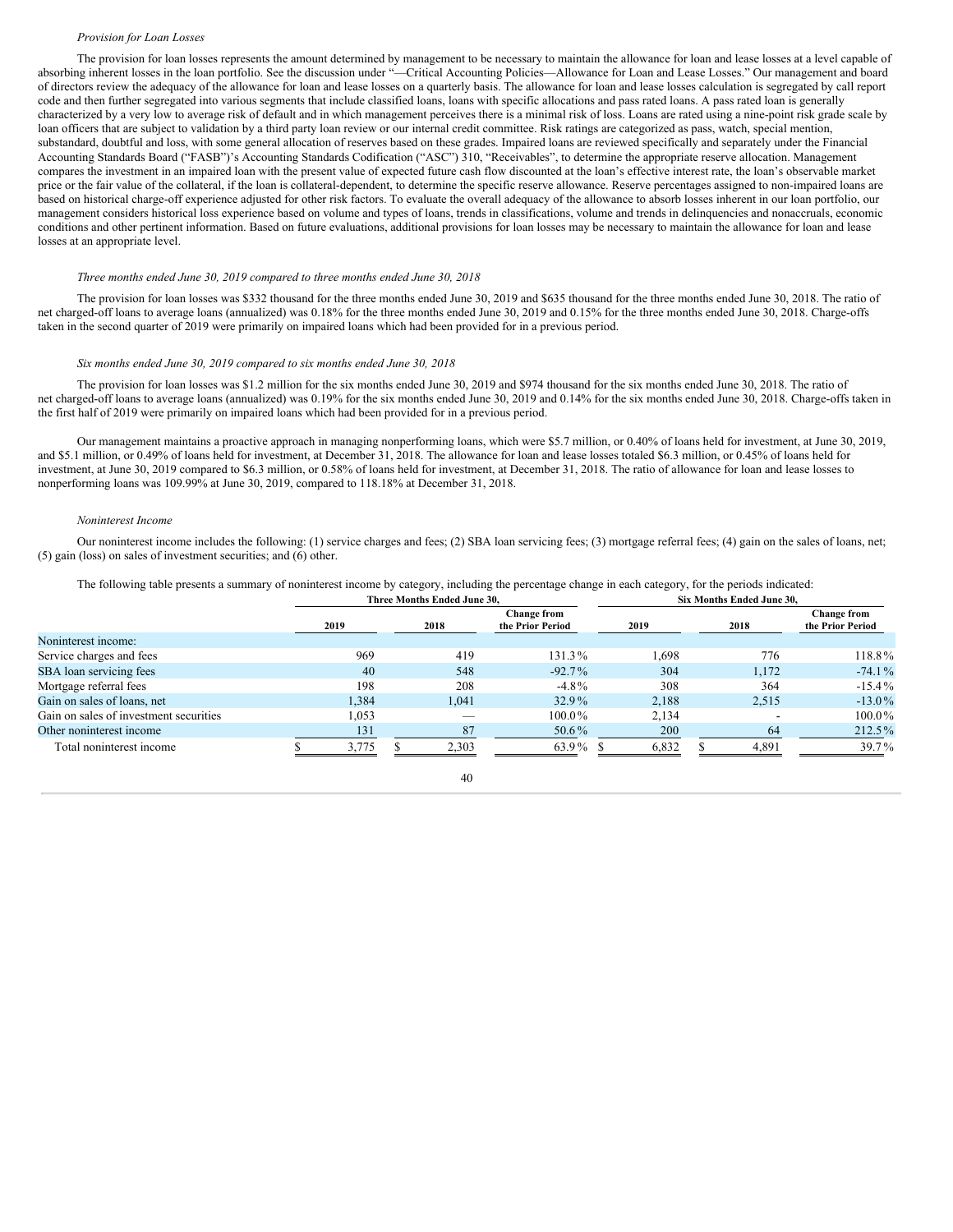#### *Three months ended June 30, 2019 compared to three months ended June 30, 2018*

For the three months ended June 30, 2019, noninterest income totaled \$3.8 million, a \$718 thousand, or 23.5%, increase from \$3.1 million for the prior period. This increase was primarily due to an increase in the gain on sales of loans, net of \$580 thousand.

Gain on sales of investment securities were \$1.1 million for the three months ended June 30, 2019. There was no gain on sales of investment securities for the three months ended June 30, 2018. During June 2019, the Company sold \$34.7 million of investment securities in an effort to rebalance the portfolio and shorten the duration given changes in interest rates.

Gain on sales of loans, net was \$1.4 million for the three months ended June 30, 2019, compared to \$1.0 million for the three months ended June 30, 2018.

*Six months ended June 30, 2019 compared to six months ended June 30, 2018*

For the six months ended June 30, 2019, noninterest income totaled \$6.8 million, a \$1.9 million, or 39.7%, increase from \$4.9 million for the prior period. This increase was primarily due to an increase in the gain on sales of investment securities of \$2.1 million, partially offset by a decrease in the gain on sales of loans, net of \$327 thousand.

Gain on sales of investment securities were \$2.1 million for the six months ended June 30, 2019. There was no gain on sales of investment securities for the six months ended June 30, 2018. During January and June 2019, the Company sold \$45.2 and \$34.7 million, respectively, of investment securities in order to fund future loan growth, shorten portfolio duration, and harvest gains accumulated in the portfolio as a result of interest rate changes.

Gain on sales of loans, net was \$2.1 million for the six months ended June 30, 2019, compared to \$2.5 million for the six months ended June 30, 2018. The closure of the U.S. government during the first quarter of 2019 adversely affected the Company's ability to sell loans into the secondary market, as the Company was unable to secure new SBA guarantees.

#### *Noninterest Expense*

Our noninterest expense includes the following: (1) salaries and employee benefits; (2) occupancy and equipment expenses; (3) professional services; (4) data processing and network; (5) regulatory assessments and insurance; (6) amortization of core deposit intangibles; (7) advertising; (8) marketing; (9) telephone expense; (10) conversion expense; and (11) other.

The following table presents a summary of noninterest expenses by category, including the percentage change in each category, for the periods indicated:

|                                      |        | Three Months Ended June 30, |                                        | Six Months Ended June 30, |  |                          |                                        |  |  |  |
|--------------------------------------|--------|-----------------------------|----------------------------------------|---------------------------|--|--------------------------|----------------------------------------|--|--|--|
|                                      | 2019   | 2018                        | <b>Change from</b><br>the Prior Period | 2019                      |  | 2018                     | <b>Change from</b><br>the Prior Period |  |  |  |
| Noninterest expense:                 |        |                             |                                        |                           |  |                          |                                        |  |  |  |
| Salaries and employee benefits       | 8,765  | 6,043                       | 45.0%                                  | 15,889                    |  | 12,901                   | $23.2\%$                               |  |  |  |
| Occupancy and equipment expenses     | 1,690  | 1,221                       | 38.4%                                  | 2,952                     |  | 2,457                    | $20.1\%$                               |  |  |  |
| Professional services                | 1,022  | 314                         | 225.5%                                 | 2,063                     |  | 625                      | 230.1%                                 |  |  |  |
| Data processing and network          | 731    | 321                         | $127.7\%$                              | 1,216                     |  | 634                      | 91.8%                                  |  |  |  |
| Regulatory assessments and insurance | 315    | 266                         | 18.4%                                  | 413                       |  | 521                      | $-20.7\%$                              |  |  |  |
| Amortization of intangibles          | 1,006  | 175                         | 474.9%                                 | 1,609                     |  | 351                      | 358.4%                                 |  |  |  |
| Advertising                          | 167    | 102                         | 63.7%                                  | 264                       |  | 217                      | $21.7\%$                               |  |  |  |
| Marketing                            | 132    | 121                         | $9.1\%$                                | 271                       |  | 239                      | 13.4%                                  |  |  |  |
| Telephone expense                    | 338    | 114                         | 196.5%                                 | 478                       |  | 212                      | 125.5%                                 |  |  |  |
| Conversion expense                   | 453    | _                           | $100.0\%$                              | 1,604                     |  | $\overline{\phantom{0}}$ | 100.0%                                 |  |  |  |
| Other operating expenses             | ,206   | 704                         | 71.3%                                  | 2,070                     |  | 1,350                    | 53.3%                                  |  |  |  |
| Total noninterest expense            | 15,825 | 9,381                       | 68.7%                                  | 28,829                    |  | 19,507                   | 47.8%                                  |  |  |  |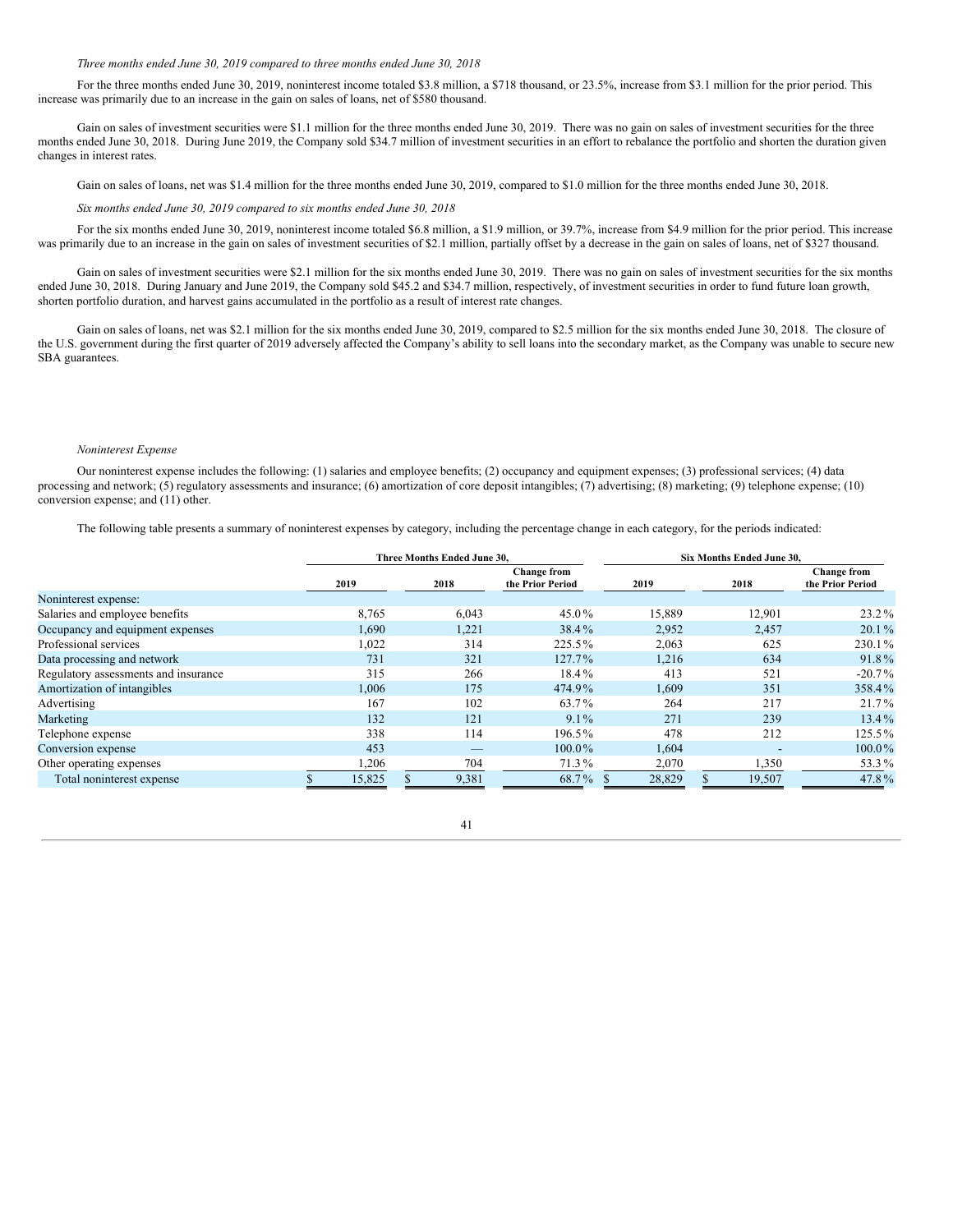#### *Three months ended June 30, 2019 compared to three months ended June 30, 2018*

For the three months ended June 30, 2019, noninterest expenses totaled \$15.8 million, a \$6.4 million, or 68.1%, increase from \$9.4 million for the prior period. This increase was primarily due to an increase in salaries and employee benefits of \$2.7 million, conversion expense of \$453 thousand, an increase in professional services of \$708 thousand and an increase in the amortization of core deposit intangibles of \$891 thousand.

Conversion expense totaled \$453 thousand for the three months ended June 30, 2019 related to the data conversion expense of the Beeville acquisition.

Professional services totaled \$1.0 million for the three months ended June 30, 2019 compared to \$314 thousand for the three months ended June 30, 2018. This increase is primarily the result of the merger related expenses for the Beeville acquisition.

Amortization of core deposit intangibles increased \$831 thousand for the three months ended June 30, 2019 compared to June 30, 2018. This is driven by the increase in the core deposit intangible booked for the Beeville acquisition.

#### *Six months ended June 30, 2019 compared to six months ended June 30, 2018*

For the six months ended June 30, 2019, noninterest expenses totaled \$28.8 million, a \$9.3 million, or 47.7%, increase from \$19.5 million for the prior period. This increase was primarily due to an increase in salaries and employee benefits of \$3.0 million, conversion expense of \$1.6 million, an increase in professional services of \$1.4 million and an increase in the amortization of core deposit intangibles of \$1.3 million.

Conversion expense totaled \$1.6 million for the six months ended June 30, 2019. Conversion expenses related to the data conversion expense and early termination fees of the Comanche and Beeville acquisitions.

Professional services totaled \$2.1 million for the six months ended June 30, 2019 compared to \$625 thousand for the six months ended June 30, 2018. This increase is primarily the result of the merger related expenses for the Comanche and Beeville acquisitions.

Amortization of core deposit intangibles increased \$1.3 million for the six months ended June 30, 2019 compared to June 30, 2018. This is driven by the increase in the core deposit intangible booked for the Comanche and Beeville acquisitions.

# *Income Tax Expense*

The provision for income taxes includes both federal and state taxes. Fluctuations in effective tax rates reflect the differences in the inclusion or deductibility of certain income and expenses for income tax purposes. Our future effective income tax rate will fluctuate based on the mix of taxable and tax-free investments we make, periodic increases in surrender value of bank-owned life insurance policies for certain former executive officers and our overall taxable income.

#### *Three months ended June 30, 2019 compared to three months ended June 30, 2018*

Income tax expense was \$1.5 million for the three months ended June 30, 2019, an increase of \$854 thousand compared to income tax expense of \$688 thousand for the three months ended June 30, 2018. Our effective tax rates for the three months ended June 30, 2019 and 2018 were 20.9% and 20.4%, respectively.

#### *Six months ended June 30, 2019 compared to six months ended June 30, 2018*

Income tax expense was \$2.3 million for the six months ended June 30, 2019, an increase of \$1.1 million compared to income tax expense of \$1.2 million for the six months ended June 30, 2018. Our effective tax rates for the six months ended June 30, 2019 and 2018 were 19.7% and 20.1%, respectively, primarily due to a return to provision adjustment recorded during the first quarter of 2019 offset by nondeductible merger expenses.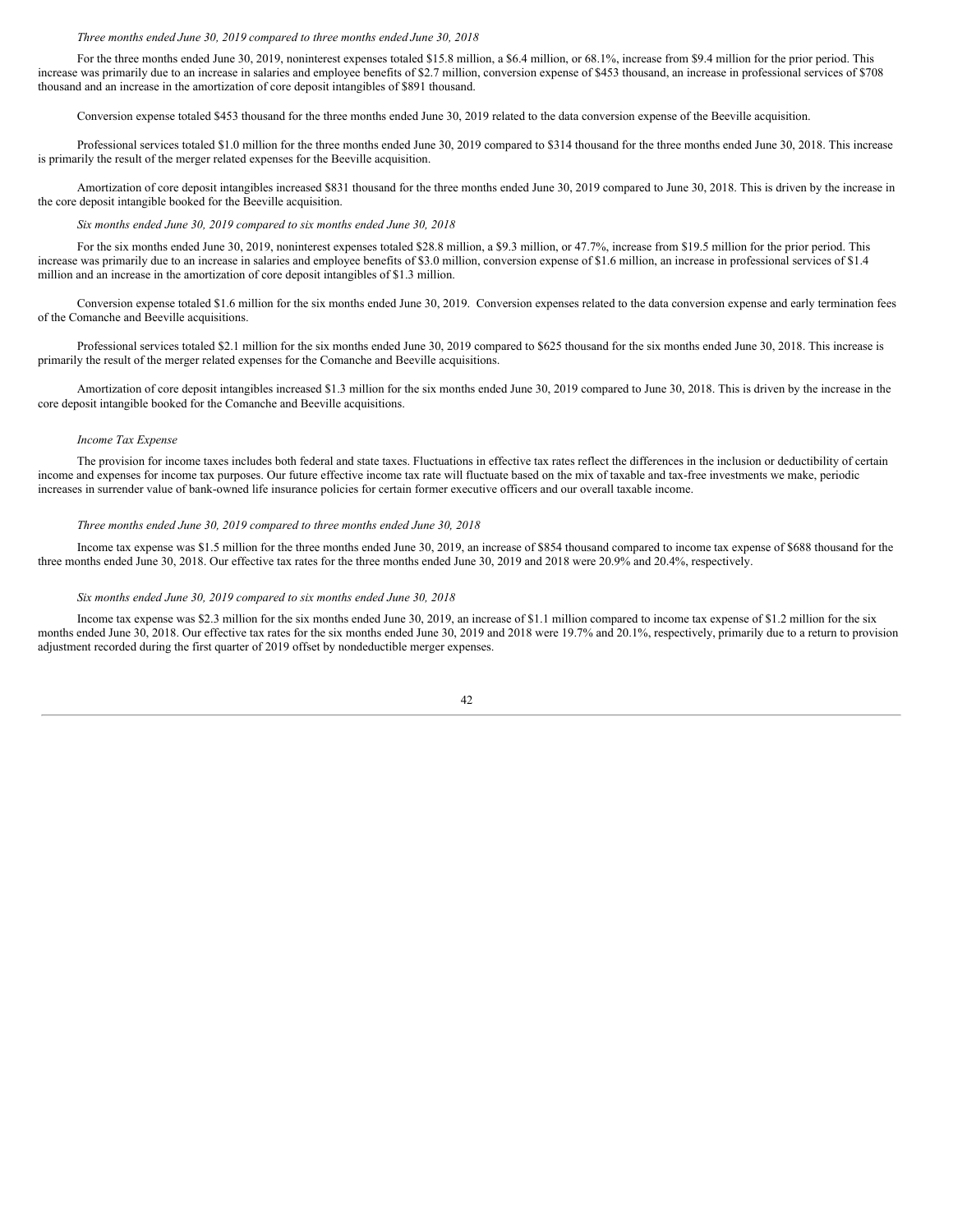# **Financial Condition**

Our total assets increased \$431.7 million, or 29.4%, from \$1.47 billion as of December 31, 2018 to \$1.90 billion as of June 30, 2019, primarily as a result of the completion of the Beeville acquisition.

#### *Investment Securities*

We use our investment securities portfolio to provide a source of liquidity, provide an appropriate return on funds invested, manage interest rate risk, and meet collateral requirements and meet regulatory capital requirements. The average balance of the securities portfolio including FHLB, FRB and The Independent Bankers Bank, or TIB, bank stock for the three months ended June 30, 2019 and 2018 was \$177.2 million and \$40.0 million, respectively, with a pre-tax yield of 3.06% and 2.28%, respectively. The average balance of the securities portfolio including FHLB, FRB and The Independent Bankers Bank, or TIB, bank stock for the six months ended June 30, 2019 and 2018 was \$139.9 million and \$40.7 million, respectively, with a pre-tax yield of 3.58% and 2.30%, respectively. We held 229 securities classified as available for sale with an amortized cost of \$167.9 million as of June 30, 2019.

Management evaluates securities for other-than-temporary impairment, or OTTI, at least on a quarterly basis, and more frequently when economic or market conditions warrant such an evaluation. No securities were determined to be OTTI as of June 30, 2019 or December 31, 2018.

The following tables show contractual maturities and the weighted average yields on our investment securities as of the dates presented. Expected maturities may differ from contractual maturities because issuers may have the right to call or prepay obligations with or without call or prepayment penalties. Weighted average yields are not presented on a taxable equivalent basis:

|                                              |                         |                              |  |                          | Maturity as of June 30, 2019 |                          |                              |                        |        |                              |  |
|----------------------------------------------|-------------------------|------------------------------|--|--------------------------|------------------------------|--------------------------|------------------------------|------------------------|--------|------------------------------|--|
|                                              | <b>One Year or Less</b> |                              |  | <b>One to Five Years</b> |                              | <b>Five to Ten Years</b> |                              | <b>After Ten Years</b> |        |                              |  |
| (Dollars in thousands)                       | Amortized<br>Cost       | Weighted<br>Average<br>Yield |  | Amortized<br>Cost        | Weighted<br>Average<br>Yield | Amortized<br>Cost        | Weighted<br>Average<br>Yield | Amortized<br>Cost      |        | Weighted<br>Average<br>Yield |  |
| Available for sale:                          |                         |                              |  |                          |                              |                          |                              |                        |        |                              |  |
| U.S. treasury securities                     | 8,962                   | $2.08\%$ \$                  |  | 23,575                   | $1.93\%$ \$                  |                          | $0.00\%$ \$                  |                        |        | $0.00\%$                     |  |
| <b>U.S. Government</b><br>agencies           |                         | $0.00\%$                     |  | 3,600                    | $2.31\%$                     | 479                      | $2.92\%$                     |                        |        | $0.00\%$                     |  |
| State and municipal obligations              | 731                     | $2.67\%$                     |  | 11,141                   | $2.45\%$                     | 7,401                    | 2.48%                        |                        | 5,672  | $4.46\%$                     |  |
| Residential mortgage-<br>backed securities   |                         | $0.00\%$                     |  | 59,437                   | 3.38%                        | 26.673                   | $2.92\%$                     |                        | 14,599 | $2.75\%$                     |  |
| Corporate bonds and other<br>debt securities |                         | $0.00\%$                     |  | 5,133                    | $2.53\%$                     | 512                      | 2.86%                        |                        |        | $0.00\%$                     |  |
| Total available for<br>sale                  | 9,693                   | $2.12\%$ \$                  |  | 102,886                  | $2.87\%$ \$                  | 35,065                   | $2.83\%$ \$                  |                        | 20,271 | $3.23\%$                     |  |

As a member institution of the FHLB, FRB and TIB, the Bank is required to own capital stock in the FHLB, FRB and TIB. As of June 30, 2019 and December 31, 2018, the Bank held approximately \$6.2 million in FHLB, FRB and TIB bank stock. No market exists for this stock, and the Bank's investment can be liquidated only through repurchase by the FHLB, FRB or TIB. Such repurchases have historically been at par value. We monitor our investment in FHLB, FRB and TIB stock for impairment through review of recent financial results, dividend payment history and information from credit agencies. As of June 30, 2019 and December 31, 2018, management did not identify any indicators of impairment of FHLB, FRB and TIB stock.

Except for securities issued by U.S. government agencies, we did not have any concentrations where the total outstanding balances issued by a single issuer exceed 10% of our stockholders' equity as of June 30, 2019 and December 31, 2018.

Our securities portfolio had a weighted average life of 3.47 years and an effective duration of 3.14 years as of June 30, 2019 and a weighted average life of 7.65 years and an effective duration of 5.14 years as of December 31, 2018.

#### *Loans Held for Sale*

Loans held for sale consist of the guaranteed portion of SBA loans that we intend to sell after origination. Our loans held for sale were \$2.6 million as of June 30, 2019 and \$3.9 million as of December 31, 2018.

### *Loan Concentrations*

Our primary source of income is interest on loans to individuals, professionals, small and medium-sized businesses and commercial companies located in the Houston and Dallas/Fort Worth metropolitan areas. Our loan portfolio consists primarily of

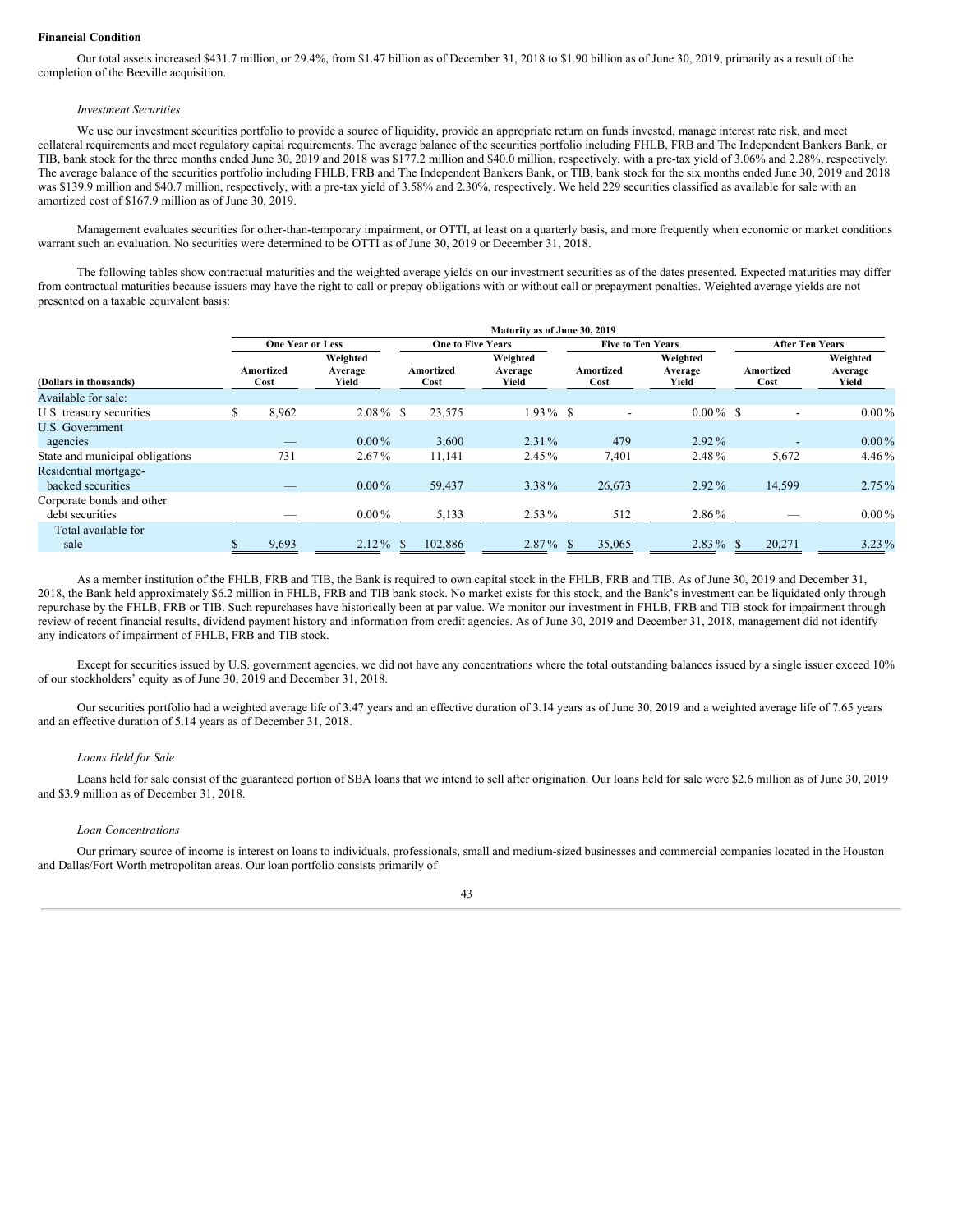commercial and industrial loans, 1-4 single family residential real estate loans and loans secured by commercial real estate properties located in our primary market areas. Our loan portfolio represents the highest yielding component of our earning asset base.

Our total loans held for investment of \$1.41 billion as of June 30, 2019 represented an increase of \$316.4 million, or 28.9%, compared to \$1.09 billion as of December 31, 2018. Our loans as a percentage of assets were 74.2% and 74.5% as of June 30, 2019 and December 31, 2018, respectively.

The current concentrations in our loan portfolio may not be indicative of concentrations in our loan portfolio in the future. We plan to maintain a relatively diversified loan portfolio to help reduce the risk inherent in concentration in certain types of collateral. The following table summarizes the allocation of loans by type as of the dates presented.

|                                                      |  | June 30, 2019 |            | December 31, 2018 |           |            |  |  |  |
|------------------------------------------------------|--|---------------|------------|-------------------|-----------|------------|--|--|--|
| (Dollars in thousands)                               |  | Amount        | % of Total |                   | Amount    | % of Total |  |  |  |
| Commercial and industrial loans (1)                  |  | 197,774       | $14.1\%$   |                   | 173,892   | $15.9\%$   |  |  |  |
| Real estate:                                         |  |               |            |                   |           |            |  |  |  |
| 1-4 single family residential loans                  |  | 277,560       | $19.7\%$   |                   | 275,644   | $25.2\%$   |  |  |  |
| Construction, land and development loans             |  | 176,567       | $12.5\%$   |                   | 159,734   | $14.6\%$   |  |  |  |
| Commercial real estate loans (including multifamily) |  | 666.981       | 47.3%      |                   | 397,953   | $36.4\%$   |  |  |  |
| Consumer loans and leases                            |  | 20.745        | $1.5\%$    |                   | 24,378    | $2.3\%$    |  |  |  |
| Municipal and other loans                            |  | 69,711        | $4.9\%$    |                   | 61,339    | $5.6\%$    |  |  |  |
| Total loans held in portfolio                        |  | 1,409,338     | $100.0\%$  |                   | 1,092,940 | $100.0\%$  |  |  |  |

(1) Balance includes \$71.3 million and \$76.9 million of the unguaranteed portion of SBA loans as of June 30, 2019 and December 31, 2018, respectively.

# *Commercial and Industrial Loans (including SBA loans)*

Commercial and industrial loans, including SBA loans, are underwritten after evaluating and understanding the borrower's ability to repay the loan through operating profitably and effectively growing its business. Our management examines current and projected cash flows to determine the ability of the borrower to repay their obligations as agreed. Commercial loans are primarily made based on the credit quality and cash flows of the borrower and secondarily on the underlying collateral provided by the borrower. The cash flows of borrowers, however, may not be as expected and the collateral securing these loans may fluctuate in value. Most commercial loans are secured by the assets being financed or other business assets such as accounts receivable or inventory and may incorporate a personal guarantee to add strength to the credit and reduce the risk on a transaction to an acceptable level; however, some short-term loans may be made on an unsecured basis to the most credit worthy borrowers.

In the case of loans secured by accounts receivable, the availability of funds for the repayment of these loans may be substantially dependent on the ability of the borrower to collect amounts due from its customers. Due to the nature of accounts receivable and inventory secured loans, we closely monitor credit availability and collateral through the use of various tools, including but not limited to borrowing-base formulas, periodic accounts receivable agings, periodic inventory audits, and/or collateral inspections.

Commercial and industrial loans, including SBA loans, totaled \$197.8 million as of June 30, 2019 and represented an increase of \$23.9 million, or 13.7%, from \$173.9 million as of December 31, 2018. The increase in commercial and industrial loans during the six months ended June 30, 2019 was due to acquired loans associated with the Beeville acquisition. We believe we are well-positioned for continued loan growth in our commercial and industrial loan portfolio based on our strategic presence in the Houston, Dallas/Fort Worth, and San Antonio/Corpus Christi metropolitan areas, which are expected to continue to benefit from favorable economic conditions.

The primary focus of our SBA lending program is financing well-known national franchises for which the United States generally will guarantee between 75% and 85% of the loan. We are a SBA preferred lender, and originate SBA loans to national franchises in Texas and nationwide. We routinely sell the guaranteed portion of SBA loans to third parties for a premium and retain the servicing rights, for which we earn a 1% fee, and maintain the nonguaranteed portion in our loan portfolio.

SBA loans held in our loan portfolio totaled \$71.3 million and \$76.9 million at June 30, 2019 and December 31, 2018, respectively. We intend to continue to expand our SBA lending program in the future.

#### *Real estate loans*

*1-4 single family residential real estate loans (including loans to foreign nationals)*

1-4 single family residential real estate loans, including foreign national loans, are subject to underwriting standards and processes similar to commercial and industrial loans. We provide mortgages for the financing of 1-4 single family residential homes

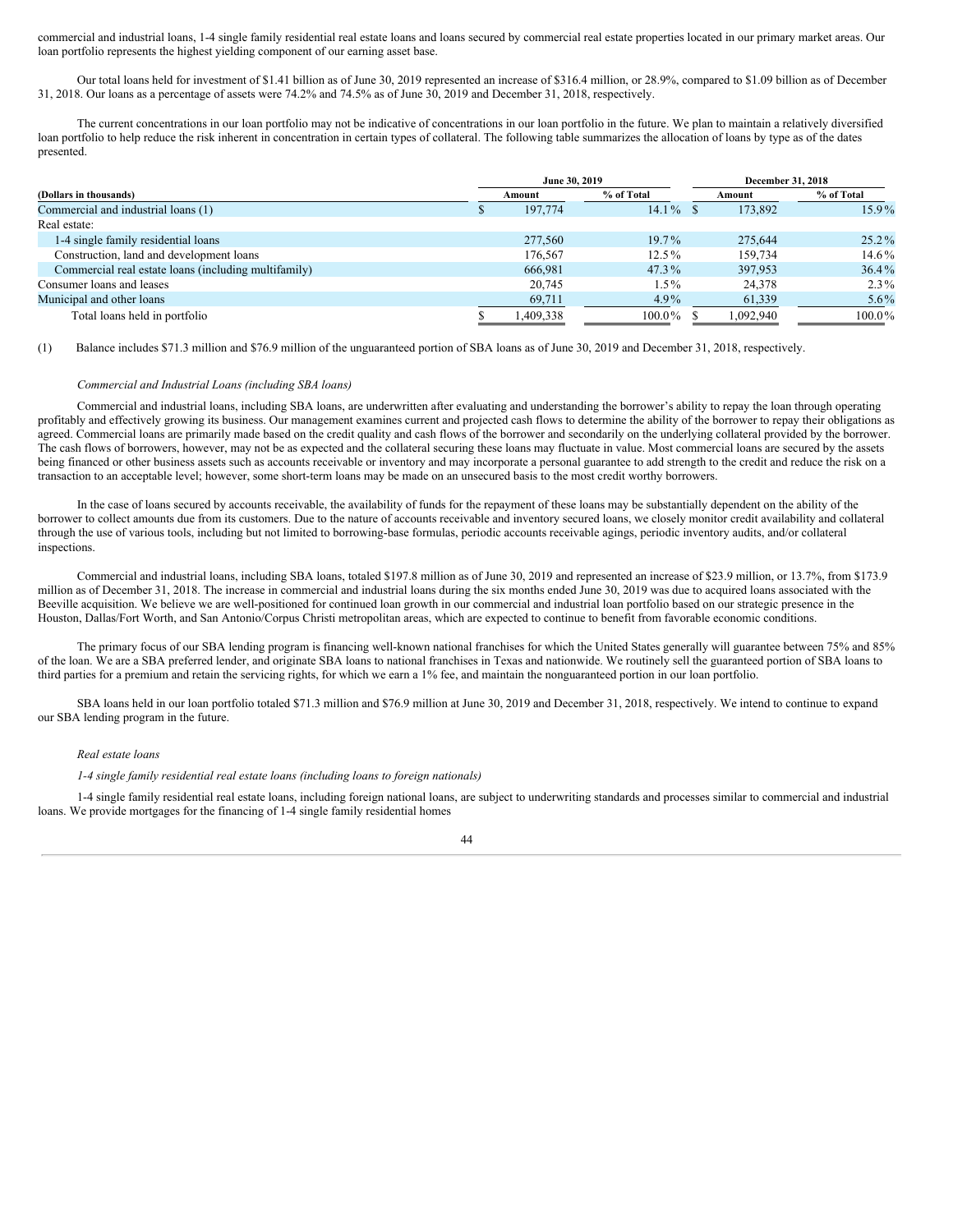for primary occupancy, vacation or rental purposes. The borrowers on these loans generally qualify for traditional market financing.We also specialize in 1-4 single family residential real estate loans to foreign national customers, in which the borrower does not qualify for traditional market financing.

We define our foreign national loans as loans to borrowers who derive more than 50% of their personal income from outside the U.S. We provide mortgages for these foreign nationals in Texas for primary occupancy or secondary homes while travelling to the U.S. Because more than 50% of the borrower's income is derived from outside of the U.S., they do not qualify for traditional market financing. We have developed an enhanced due diligence process for foreign national loans that includes larger down payments than a traditional mortgage, as well as minimum reserves equal to an amount of mortgage payments over a specified period held in the Bank and monthly escrows for taxes and insurance.

1-4 single family residential real estate loans (including loans to foreign nationals) totaled \$277.6 million as of June 30, 2019 and represented an increase of \$2.0 million, or 0.7%, from \$275.6 million as of December 31, 2018. We believe we are well-positioned for continued loan growth in our 1-4 single family residential real estate loan portfolio based on our strategic presence in the Houston, Dallas/Fort Worth, and San Antonio/Corpus Christi metropolitan areas, which are expected to continue to benefit from favorable economic conditions.

# *Construction, land and development loans*

With respect to loans to developers and builders, we generally require the borrower to have a proven record of success and expertise in the building industry. Construction loans are underwritten utilizing feasibility studies, independent appraisal reviews, sensitivity analysis of absorption and lease rates and financial analysis of the developers and property owners. Construction loans are generally based upon estimates of costs and value associated with the complete project. These estimates may be inaccurate. Construction loans often involve the disbursement of substantial funds with repayment primarily dependent on the success of the ultimate project.

Sources of repayment for these types of loans may be pre-committed permanent loans from approved long-term lenders, sales of developed property or an interim loan commitment from us until permanent financing is obtained. These loans are closely monitored by on-site inspections and are considered to have higher risks than other real estate loans due to their ultimate repayment being sensitive to interest rate changes, governmental regulation of real property, general economic conditions and the availability of long-term financing. Due to the nature of the real estate industry, we evaluate the borrower's ability to service the interest of the debt from other sources other than the sale of the constructed property.

Construction loans totaled \$176.6 million as of June 30, 2019 and represented an increase of \$16.9 million, or 10.6%, from \$159.7 million as of December 31, 2018. We believe we are well-positioned for continued loan growth in our construction, land and development loan portfolio based on our strategic presence in the Houston, Dallas/Fort Worth, and San Antonio/Corpus Christi metropolitan areas, which are expected to continue to benefit from favorable economic conditions.

# *Commercial real estate loans*

Commercial real estate loans are subject to underwriting standards and processes similar to commercial loans. Commercial real estate lending typically involves higher loan principal amounts and the repayment of these loans is generally largely dependent on the successful operation of the property securing the loan or the business conducted on the property securing the loan.

Commercial real estate loans may be more adversely affected by conditions in the real estate markets or in the general economy. Management monitors and evaluates commercial real estate loans based on collateral and risk grade criteria. As a general rule, we avoid financing special use projects unless strong secondary support is present to help mitigate risk.

Commercial real estate loans consist of owner and nonowner-occupied commercial real estate loans, multifamily loans and farmland. Total commercial real estate loans of \$667.0 million as of June 30, 2019 represented an increase of \$269.0 million, or 67.6%, from \$398.0 million as of December 31, 2018. We believe we are wellpositioned for continued loan growth in our commercial real estate loan portfolio based on our strategic presence in the Houston, Dallas/Fort Worth, and San Antonio/Corpus Christi metropolitan areas, which are expected to continue to benefit from favorable economic conditions.

#### *Consumer loans and leases*

Our non-real estate consumer loans are based on the borrower's proven earning capacity over the term of the loan. We monitor payment performance periodically for consumer loans to identify any deterioration in the borrower's financial strength. To monitor and manage consumer loan risk, management develops and adjusts policies and procedures as needed. This activity, coupled with a relatively small volume of consumer loans, minimizes risk.

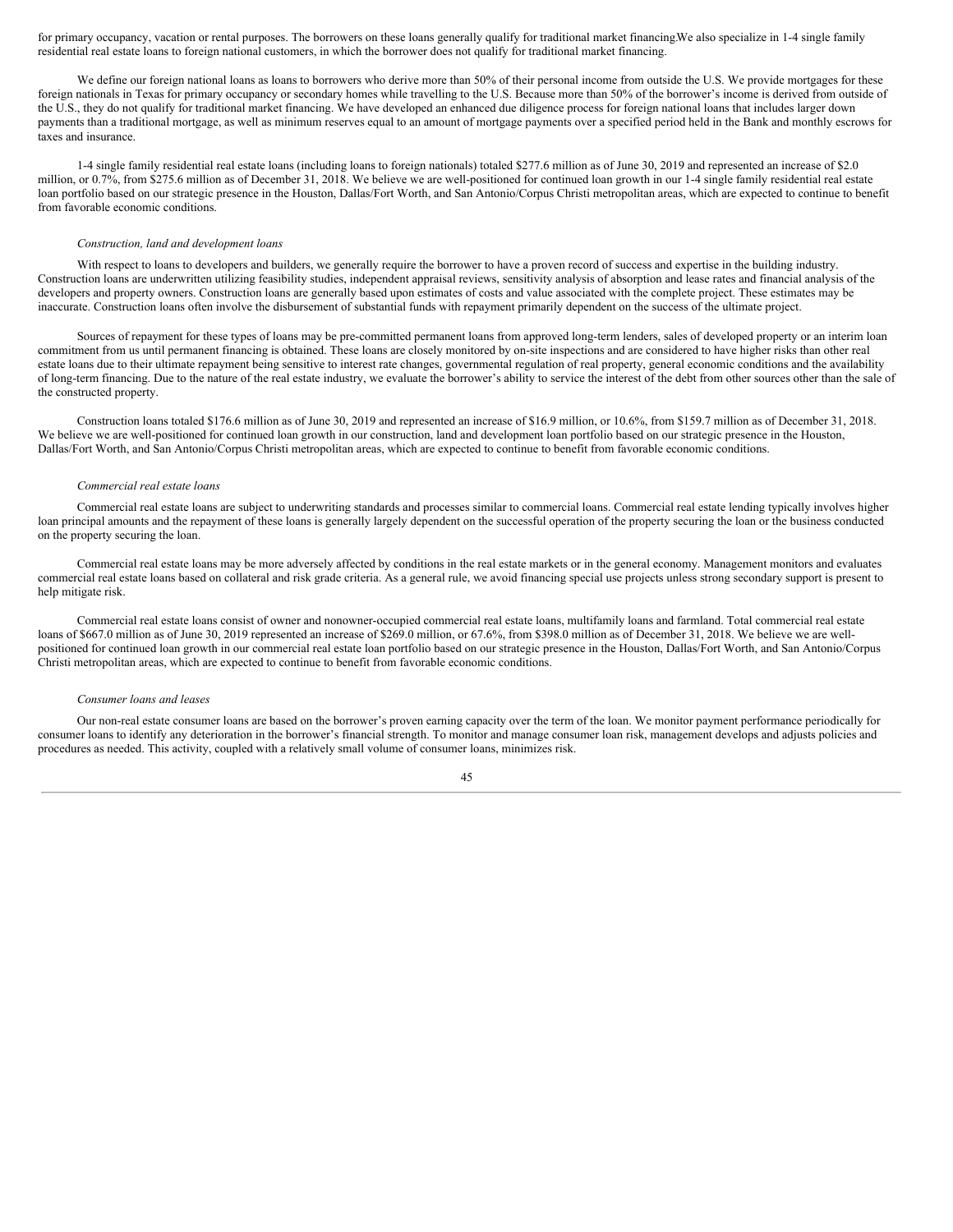All of our leases are related to the financing of vehicle leases to individuals. These loans are originated by a well-known third party leasing company and subsequently purchased by us after our final credit review. We limit our exposure to individuals living in Texas, within our defined local markets.

Consumer loans and leases totaled \$20.7 million as of June 30, 2019 and represented a decrease of \$3.7 million, or 15.2%, from \$24.4 million as of December 31, 2018. We have not actively grown our consumer portfolio because we believe current pricing on these loans does not adequately cover the inherent risk.

#### *Municipal and other loans*

Municipal and other loans consist primarily of loans made to municipalities and emergency service, hospital and school districts as well as agricultural loans.

We make loans to municipalities and emergency service, hospital and school districts primarily throughout Texas. The majority of these loans have tax or revenue pledges and in some cases are additionally supported by collateral. Municipal loans made without a direct pledge of taxes or revenues are usually made based on some type of collateral that represents an essential service. Lending money directly to these municipalities allows us to earn a higher yield for similar durations than we could if we purchased municipal securities. Total loans to municipalities and emergency service, hospital and school districts and others were \$69.7 million as of June 30, 2019 and represented an increase of \$8.4 million, or 13.7%, from \$61.3 million as of December 31, 2018. The growth in municipal and other loans was primarily driven by an increase in agricultural loans in the North Texas region.

# *Asset Quality*

The following table sets forth the composition of our nonperforming assets, including nonaccrual loans, accruing loans 90 days or more days past due, other real estate owned and repossessed assets and restructured loans as of the dates indicated:

|                                                      |             | <b>June 30.</b><br>2019 |              | December 31,<br>2018 |
|------------------------------------------------------|-------------|-------------------------|--------------|----------------------|
|                                                      |             | (Dollars in thousands)  |              |                      |
| Nonperforming assets                                 |             |                         |              |                      |
| Nonaccrual loans:                                    |             |                         |              |                      |
| Commercial and industrial loans                      | $\mathbf S$ | 3,648                   | $\mathbb{S}$ | 3,570                |
| Real estate:                                         |             |                         |              |                      |
| 1-4 single family residential loans                  |             | 1,348                   |              | 1,090                |
| Construction, land and development loans             |             | 219                     |              |                      |
| Commercial real estate loans (including multifamily) |             | 377                     |              | 354                  |
| Consumer loans and leases                            |             | 62                      |              | 17                   |
| Municipal and other loans                            |             | 53                      |              |                      |
| Total nonaccrual loans                               |             | 5,707                   |              | 5,031                |
| Accruing loans 90 days or more past due              |             |                         |              | 288                  |
| Total nonperforming loans                            |             | 5,707                   |              | 5,319                |
| Other real estate owned and repossessed assets       |             | 1,324                   |              | 782                  |
| Total nonperforming assets                           |             | 7,031                   |              | 6,101                |
| Restructured loans (1)                               | \$          | 254                     | S            | 210                  |

(1) Restructured loans represent the balance at the end of the respective period for those performing loans modified in a troubled debt restructuring that are not already presented as a nonperforming loan.

Nonperforming loans totaled \$5.7 million at June 30, 2019, an increase of \$388 thousand, or 7.3%, from \$5.3 million at December 31, 2018. Nonperforming assets totaled \$7.0 million at June 30, 2019, an increase of \$930 thousand, or 15.2%, from \$6.1 million at December 31, 2018.

We classify loans as past due when the payment of principal or interest is greater than 30 days delinquent based on the contractual next payment due date. Our policies related to when loans are placed on nonaccrual status conform to guidelines prescribed by bank regulatory authorities. Loans are placed on nonaccrual status when it is probable that principal or interest is not fully collectible, or when principal or interest becomes 90 days past due, whichever occurs first. Loans are removed from nonaccrual status when they become current as to both principal and interest and concern no longer exists as to the collectability of principal and interest.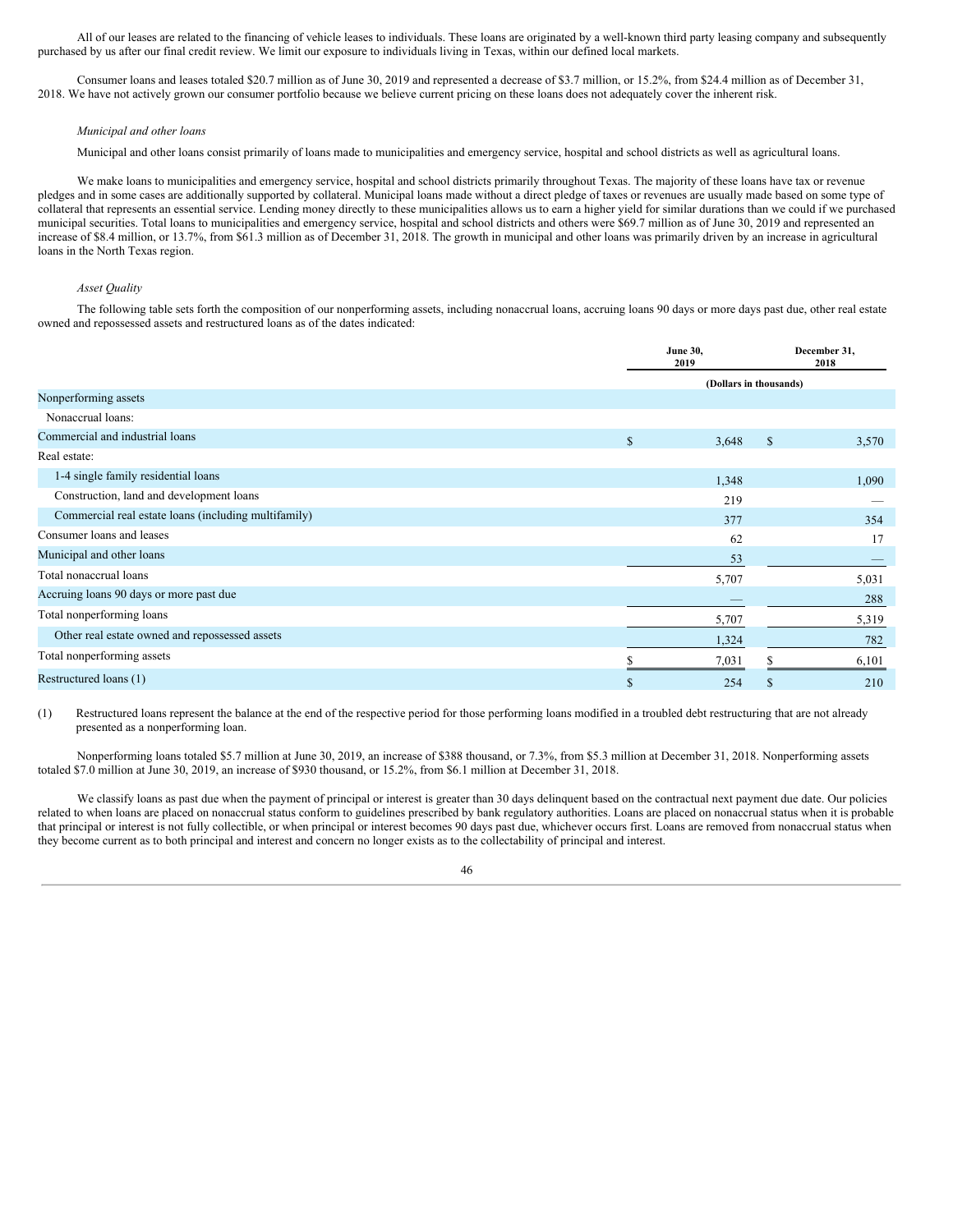Loans are identified for restructuring based on their delinquency status, risk rating downgrade, or at the request of the borrower. Borrowers that are 90 days delinquent and/or have a history of being delinquent, or experience a risk rating downgrade, are contacted to discuss options to bring the loan current, cure credit risk deficiencies, or other potential restructuring options that will reduce the inherent risk and improve collectability of the loan. In some instances, a borrower will initiate a request for loan restructure. We require borrowers to provide current financial information to establish the need for financial assistance and satisfy applicable prerequisite conditions required by us. We may also require the borrower to enter into a forbearance agreement.

Modification of loan terms may include the following: reduction of the stated interest rate; extension of maturity date or other payment dates; reduction of the face amount or maturity amount of the loan; reduction in accrued interest; forgiveness of past-due interest; or a combination of the foregoing.

We engage an external consulting firm to complete an independent loan review and validate our credit risk program on a periodic basis. Results of these reviews are presented to management. The loan review process complements and reinforces the risk ratings and credit quality assessment decisions made by lenders and credit personnel, as well as our policies and procedures.

The following table sets forth our asset and credit quality ratios for the periods presented:

|                                                        | June 30, 2019 | December 31, 2018 |
|--------------------------------------------------------|---------------|-------------------|
| <b>Asset and Credit Quality Ratios</b>                 |               |                   |
| Nonperforming loans to loans held for investment (1)   | $0.40\%$      | $0.49\%$          |
| Nonperforming assets to loans plus OREO                | $0.50\%$      | $0.56\%$          |
| Nonperforming assets to total assets (2)               | $0.37\%$      | $0.42\%$          |
| Net charge-offs to average loans (annualized)(3)       | $0.18 \%$     | $0.16\%$          |
| Allowance for loan losses to nonperforming loans       | $109.99\%$    | $118.18\%$        |
| Allowance for loan losses to loans held for investment | $0.45 \%$     | $0.58\%$          |
| Allowance for loan losses to organic loans(4)          | $0.61\%$      | $0.64\%$          |

(1) Nonperforming loans include loans in nonaccrual status.

(2) Nonperforming assets include loans in nonaccrual status and other real estate owned.

(3) December 31, 2018 ratio uses year to date net charge-offs.

(4) Organic loans exclude loans acquired through a business combination.

# *Analysis of the Allowance for Loan and Lease Losses*

Allowance for loan and lease losses reflects management's estimate of probable credit losses inherent in the loan portfolio. The computation of the allowance for loan and lease losses includes elements of judgment and high levels of subjectivity.

The following tables summarize the allocation of allowance for loan and lease losses related to our loans as of the dates and for the periods presented. This allocation is calculated on an approximate basis and is not necessarily indicative of future losses or allocations. The entire amount of the allowance is available to absorb losses occurring in any category of loans:

| Three Months Ended June 30, 2019                     |  | <b>Beginning</b><br><b>Balance</b> |  | Charge-offs              |  | <b>Recoveries</b> |   | Provision |          | Ending<br><b>Balance</b> |
|------------------------------------------------------|--|------------------------------------|--|--------------------------|--|-------------------|---|-----------|----------|--------------------------|
|                                                      |  | (Dollars in thousands)             |  |                          |  |                   |   |           |          |                          |
| Commercial and industrial loans                      |  | 4,661                              |  | $(643)$ \$               |  | 31                | S | 168       | <b>S</b> | 4,217                    |
| Real estate:                                         |  |                                    |  |                          |  |                   |   |           |          |                          |
| 1-4 single family residential loans                  |  | 34                                 |  | _                        |  | __                |   | (2)       |          | 32                       |
| Construction, land and development loans             |  | 749                                |  | __                       |  |                   |   | 45        |          | 794                      |
| Commercial real estate loans (including multifamily) |  | 1,057                              |  | _                        |  |                   |   | 134       |          | 1,191                    |
| Consumer loans and leases                            |  | 57                                 |  | (16)                     |  |                   |   | (9)       |          | 35                       |
| Municipal and other loans                            |  | 11                                 |  | $\overline{\phantom{a}}$ |  |                   |   | (4)       |          |                          |
| Ending allowance balance                             |  | 6.569                              |  | (659)                    |  | 35                |   | 332       |          | 6,277                    |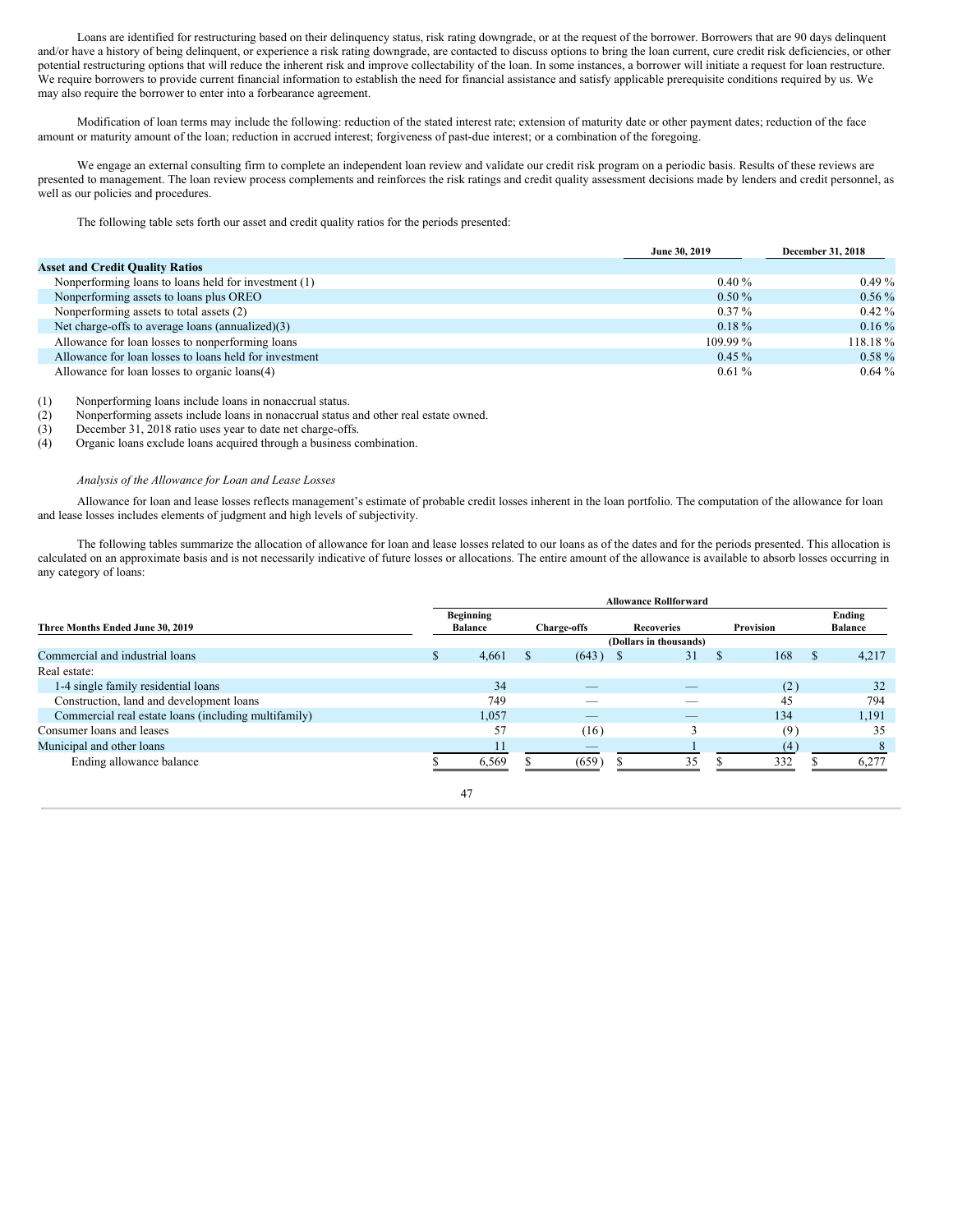|                                          | <b>Allowance Rollforward</b> |          |                          |                               |           |              |                          |  |  |  |  |
|------------------------------------------|------------------------------|----------|--------------------------|-------------------------------|-----------|--------------|--------------------------|--|--|--|--|
| Three Months Ended June 30, 2018         | Beginning<br><b>Balance</b>  |          | <b>Charge-offs</b>       | <b>Recoveries</b>             | Provision |              | Ending<br><b>Balance</b> |  |  |  |  |
|                                          |                              |          |                          | (Dollars in thousands)        |           |              |                          |  |  |  |  |
| Commercial and industrial loans          | 2,906<br>S                   | <b>S</b> | (321)                    | $\mathbf{s}$<br>$\mathcal{F}$ | 2,298     | <sup>S</sup> | 4,886                    |  |  |  |  |
| Real estate:                             |                              |          |                          |                               |           |              |                          |  |  |  |  |
| 1-4 single family residential loans      | 887                          |          | (5)                      | __                            | (564)     |              | 318                      |  |  |  |  |
| Construction, land and development loans | 540                          |          |                          |                               | (345)     |              | 195                      |  |  |  |  |
| Commercial real estate loans (including  |                              |          |                          |                               |           |              |                          |  |  |  |  |
| multifamily)                             | 1,032                        |          |                          |                               | (799)     |              | 233                      |  |  |  |  |
| Consumer loans and leases                | 175                          |          | (24)                     | $\overline{\phantom{a}}$      | 195       |              | 346                      |  |  |  |  |
| Municipal and other loans                | 187                          |          | $\overline{\phantom{a}}$ | $-$                           | (150)     |              | 37                       |  |  |  |  |
| Ending allowance balance                 | 5,727                        |          | (350)                    |                               | 635       |              | 6,015                    |  |  |  |  |

|                                                      |  |                                    |  |                    | <b>Allowance Rollforward</b> |    |           |    |                          |
|------------------------------------------------------|--|------------------------------------|--|--------------------|------------------------------|----|-----------|----|--------------------------|
| Six Months Ended June 30, 2019                       |  | <b>Beginning</b><br><b>Balance</b> |  | <b>Charge-offs</b> | <b>Recoveries</b>            |    | Provision |    | Ending<br><b>Balance</b> |
|                                                      |  |                                    |  |                    | (Dollars in thousands)       |    |           |    |                          |
| Commercial and industrial loans                      |  | 4,453                              |  | (1,221)            | 59                           | -S | 926       | -S | 4,217                    |
| Real estate:                                         |  |                                    |  |                    |                              |    |           |    |                          |
| 1-4 single family residential loans                  |  | 59                                 |  |                    |                              |    | (27)      |    | 32                       |
| Construction, land and development loans             |  | 731                                |  |                    |                              |    | 63        |    | 794                      |
| Commercial real estate loans (including multifamily) |  | 960                                |  | _                  | _                            |    | 231       |    | 1,191                    |
| Consumer loans and leases                            |  | 80                                 |  | (34)               |                              |    | (16)      |    | 35                       |
| Municipal and other loans                            |  |                                    |  | _                  |                              |    |           |    |                          |
| Ending allowance balance                             |  | 6,286                              |  | (1,255)            | 65                           |    | 1,181     |    | 6,277                    |

|                                                      |          |                  |                        |                          |  | <b>Allowance Rollforward</b> |  |           |          |                |
|------------------------------------------------------|----------|------------------|------------------------|--------------------------|--|------------------------------|--|-----------|----------|----------------|
|                                                      |          | <b>Beginning</b> |                        |                          |  |                              |  |           |          | Ending         |
| Six Months Ended June 30, 2018                       |          | <b>Balance</b>   |                        | <b>Charge-offs</b>       |  | <b>Recoveries</b>            |  | Provision |          | <b>Balance</b> |
|                                                      |          |                  | (Dollars in thousands) |                          |  |                              |  |           |          |                |
| Commercial and industrial loans                      | <b>S</b> | 3,046            |                        | (645)                    |  | 69                           |  | 2.416     | <b>S</b> | 4,886          |
| Real estate:                                         |          |                  |                        |                          |  |                              |  |           |          |                |
| 1-4 single family residential loans                  |          | 902              |                        | (5)                      |  | _                            |  | (579)     |          | 318            |
| Construction, land and development loans             |          | 441              |                        |                          |  |                              |  | (246)     |          | 195            |
| Commercial real estate loans (including multifamily) |          | 898              |                        | _                        |  |                              |  | (665)     |          | 233            |
| Consumer loans and leases                            |          | 198              |                        | (30)                     |  |                              |  | 178       |          | 346            |
| Municipal and other loans                            |          | 167              |                        | $\overline{\phantom{a}}$ |  |                              |  | (130)     |          | 37             |
| Ending allowance balance                             |          | 5,652            |                        | (680)                    |  | 69                           |  | 974       |          | 6,015          |

In determining the allowance for loan and lease losses, we estimate losses on specific loans, or groups of loans, where the probable loss can be identified and reasonably determined. The balance of the allowance for loan and lease losses is based on internally assigned risk classifications of loans, historical loan loss rates, changes in the nature of the loan portfolio, overall portfolio quality, industry concentrations, delinquency trends, current economic factors and the estimated impact of current economic conditions on certain historical loan loss rates.

Prior to the second quarter of 2018, we were utilizing a peer bank allowance coverage ratio in the qualitative reserve calculation, as we did not have enough historical defaults to rely on our own loss factors. Beginning the second quarter of 2018, we had a sufficient amount of defaults over the five year lookback period to transition over to relying more on our own historical loss data versus peer data. While this did not result in a significant change to the allowance for loan and lease losses as a whole, it continues to impact the provision for certain loan categories that we had experienced more historical defaults.

On November 14, 2018, the Company closed its acquisition of Comanche. At the date of acquisition, Comanche had \$117.2 million in loans. In accordance with ASC 805 Business Combinations, the Company utilized a third party to value the loan portfolio as of the acquisition date. Based upon the third party valuation, the fair value of the loans was approximately \$116.2 million at the acquisition date. The overall discount calculated was \$946 thousand and will be accreted into interest income over the life of the loans.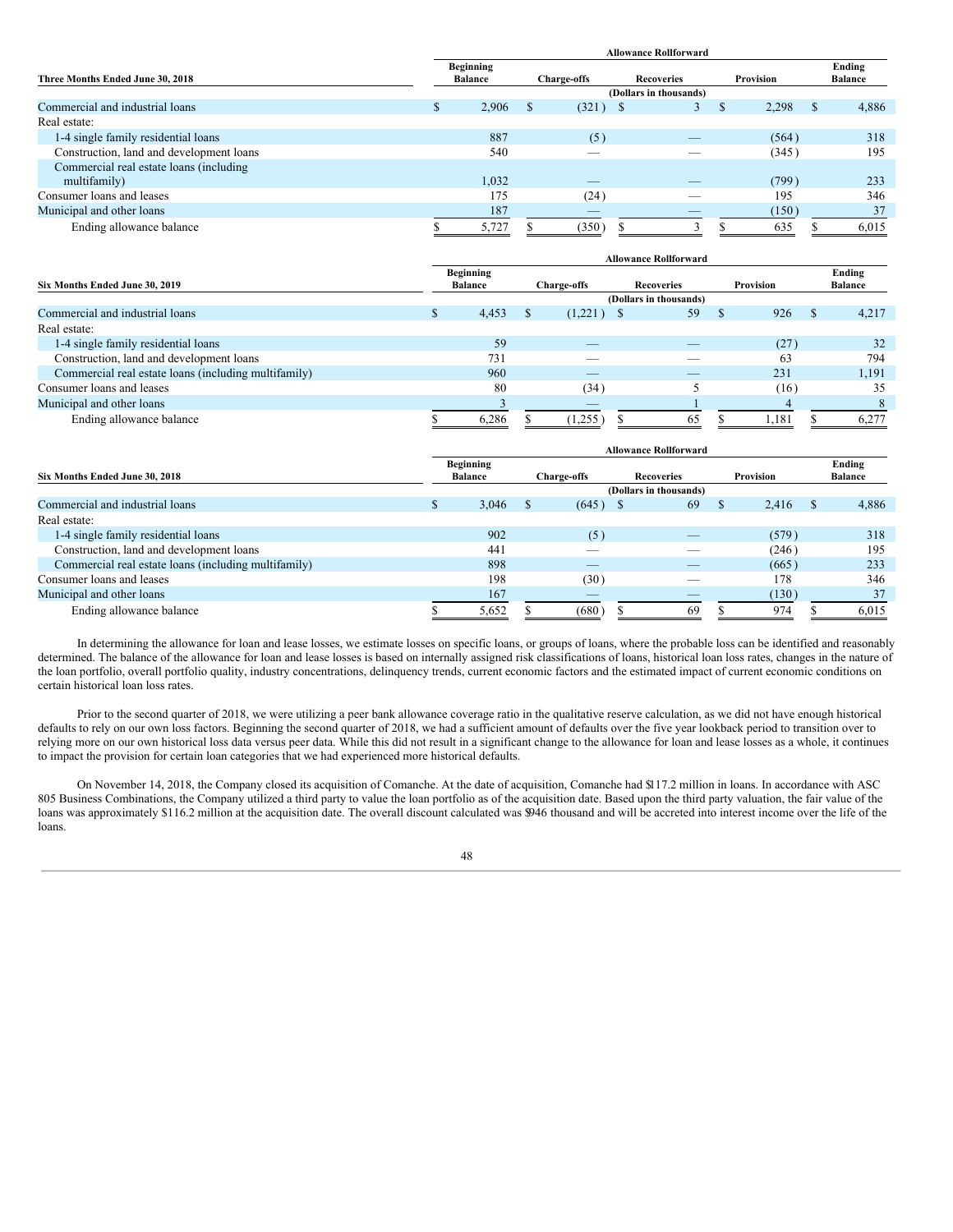As of June 30, 2019, all purchased loans were excluded from the allowance for loan and lease losses calculation given there was no deterioration between the acquisition date and the end of the first quarter of 2019. Purchased credit impaired loans were insignificant. Going forward, management will evaluate the remaining credit quality, credit discount and charge-offs associated with these purchased loans to determine if an additional allowance is deemed necessary.

The allowance for loan and lease losses was \$6.3 million at June 30, 2019 as compared to \$6.3 million at December 31, 2018. The allowance for loan and lease losses as a percentage of nonperforming loans and allowance for loan and lease losses as a percentage of loans held for investment was 109.99% and 0.59%, respectively, as of June 30, 2019, compared to 118.18% and 0.58%, respectively, as of December 31, 2018.

Net loan charge-offs for the three months ended June 30, 2019 totaled \$624 thousand, an increase from \$347 thousand of net loan charge-offs for the same period of 2018. Net loan charge-offs for the six months ended June 30, 2019 totaled \$1.2 million, an increase from \$611 thousand of net loan charge-offs for the same period of 2018.

The following table provides the allocation of the allowance for loan and lease losses as of the dates presented:

|                                                      |    | June 30, 2019 |                               |        | December 31, 2018             |
|------------------------------------------------------|----|---------------|-------------------------------|--------|-------------------------------|
|                                                      |    | Amount        | $%$ Loans in<br>each category | Amount | $%$ Loans in<br>each category |
|                                                      |    |               | (Dollars in thousands)        |        |                               |
| Commercial and industrial loans                      | \$ | 4,217         | $14.1\%$ \$                   | 4,453  | 15.9%                         |
| Real estate:                                         |    |               |                               |        |                               |
| 1-4 single family residential loans                  |    | 32            | $19.7\%$                      | 59     | $25.2\%$                      |
| Construction, land and development loans             |    | 794           | $12.5\%$                      | 731    | 14.6%                         |
| Commercial real estate loans (including multifamily) |    | 1,191         | $47.3\%$                      | 960    | $36.4\%$                      |
| Consumer loans and leases                            |    | 35            | $1.5\%$                       | 80     | $2.3\%$                       |
| Municipal and other loans                            |    | 8             | $4.9\%$                       |        | $5.6\%$                       |
| Total                                                | S  | 6,277         | $100.0\%$                     | 6,286  | $100.0\%$                     |

## *Deposits*

We expect deposits to be our primary funding source in the future as we optimize our deposit mix by continuing to shift our deposit composition from higher cost time deposits to lower cost demand deposits. Non-time deposits include noninterest-bearing and interest-bearing demand deposits, NOW accounts, and savings and money market accounts.

The following table shows the deposit mix as of the dates presented:

|                                     | June 30, 2019 |           |                        |        | December 31, 2018 |            |  |  |
|-------------------------------------|---------------|-----------|------------------------|--------|-------------------|------------|--|--|
|                                     | Amount        |           | % of Total             | Amount |                   | % of Total |  |  |
|                                     |               |           | (Dollars in thousands) |        |                   |            |  |  |
| Noninterest-bearing demand deposits | Ф             | 367,892   | $23.3\%$ \$            |        | 256,784           | $21.7\%$   |  |  |
| Interest-bearing demand deposits    |               | 292,550   | 18.6%                  |        | 124.933           | $10.6\%$   |  |  |
| Interest-bearing NOW accounts       |               | 7,638     | $0.5\%$                |        | 7.961             | $0.7\%$    |  |  |
| Savings and money market accounts   |               | 269.651   | $17.2\%$               |        | 245,928           | 20.8%      |  |  |
| Time deposits                       |               | 632,873   | $40.3\%$               |        | 547,042           | $46.2\%$   |  |  |
| Total deposits                      |               | 1,570,604 | 99.9%                  |        | 1,182,648         | $100.0\%$  |  |  |

Total deposits at June 30, 2019 were \$1.57 billion, an increase of \$388.5 million, or 32.9%, from total deposits at December 31, 2018 of \$1.18 billion.

The average cost of deposits for the three months ended June 30, 2019 was 1.01%. This represents an increase of 9 basis points compared to the average cost of deposits of 0.92% for the three months ended June 30, 2018. The increase in cost of deposits was primarily attributable to the increase in interest rates by the Federal Open Market Committee during 2018. For the three months ended June 30, 2019, the average rate paid on time deposits was 1.87% compared to 1.49% for the three months ended June 30, 2018.

The average cost of deposits for the six months ended June 30, 2019 was 1.02%. This represents an increase of 14 basis points compared to the average cost of deposits of 0.88% for the six months ended June 30, 2018. The increase in cost of deposits was primarily attributable to the increase in interest rates by the Federal Open Market Committee during 2018. For the six months ended June 30, 2019, the average rate paid on time deposits was 1.83% compared to 1.42% for the six months ended June 30, 2018.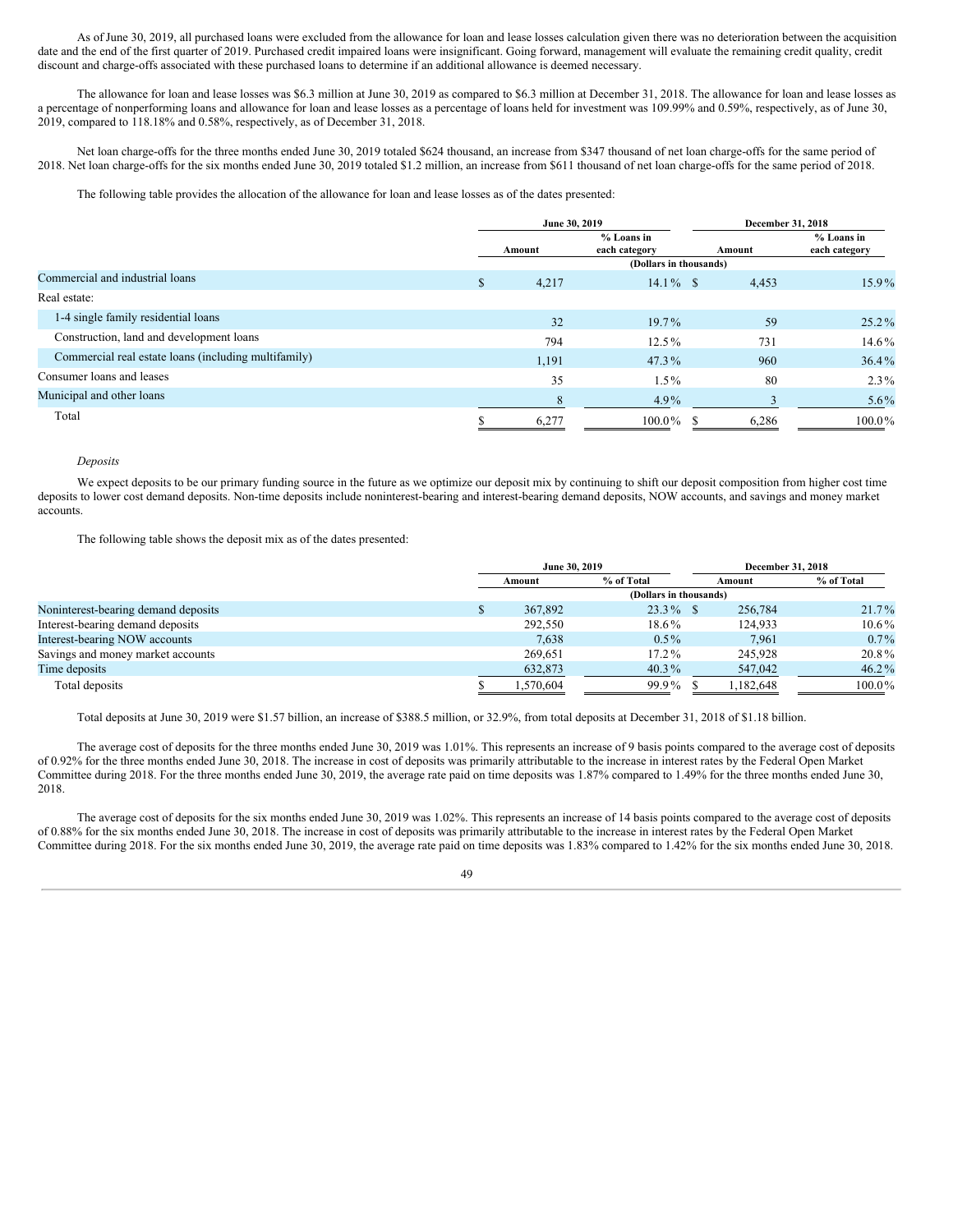|                                                                | June 30, 2019          |
|----------------------------------------------------------------|------------------------|
|                                                                | (Dollars in thousands) |
| Time deposits \$100,000 or greater with remaining maturity of: |                        |
| Three months or less                                           | 117,811                |
| After three months through six months                          | 104,881                |
| After six months through twelve months                         | 179,283                |
| After twelve months                                            | 98,069                 |
| Total                                                          | 500,044                |
|                                                                |                        |

### *Borrowings*

In addition to deposits, we utilize advances from the FHLB and other borrowings as a supplementary funding source to finance our operations.

*FHLB borrowings*: The FHLB allows us to borrow, both short and long-term, on a blanket floating lien status collateralized by certain securities and loans. As of June 30, 2019 and December 31, 2018, total remaining borrowing capacity of \$440.1 million and \$292.3 million, respectively, was available under this arrangement.

*Line of credit*: We entered into a line of credit with a third party lender in May 2017 that allows us to borrow up to \$20 million. In January 2019, we increased this line of credit to allow us to borrow up to \$50 million. The interest rate on this line of credit is based upon 90-day LIBOR plus 4.0%, and unpaid principal and interest is due at the stated maturity of May 12, 2022. This line of credit is secured by a pledge of all of the common stock of the Bank. This line of credit may be prepaid at any time without penalty, so long as such prepayment includes the payment of all interest accrued through the date of the repayments, and, in the case of prepayment of the entire loan, the amount of attorneys' fees and disbursements of the lender. At June 30, 2019, total borrowing capacity of \$29.0 million was available under this line of credit.

Total borrowings consisted of the following as of the dates presented:

|                            | June 30, 2019                   |                        | December 31, 2018 |
|----------------------------|---------------------------------|------------------------|-------------------|
|                            |                                 | (Dollars in thousands) |                   |
| Short-term FHLB borrowings | $\hspace{0.1mm}-\hspace{0.1mm}$ |                        | 12,500            |
| Long-term FHLB borrowings  | 80.525                          |                        | 65,105            |
| Trust preferred securities | $\overline{\phantom{a}}$        |                        | 2,811             |
| Total borrowings           | 80.525                          |                        | 80.416            |

At June 30, 2019, total borrowings were \$80.5 million, an increase of \$109 thousand, or 0.1%, from \$80.4 million at December 31, 2018.

Short-term borrowings consist of debt with maturities of one year or less. Our short-term borrowings consist of FHLB borrowings and a third party line of credit. The following table is a summary of short-term borrowings as of and for the periods presented:

|                                                        | As of/For the Three Months Ended June |                        |                                         |          |
|--------------------------------------------------------|---------------------------------------|------------------------|-----------------------------------------|----------|
|                                                        | 30,                                   |                        | As of/For the Six Months Ended June 30. |          |
|                                                        | 2019                                  | 2018                   | 2019                                    | 2018     |
|                                                        |                                       | (Dollars in thousands) |                                         |          |
| Short-term borrowings:                                 |                                       |                        |                                         |          |
| Maximum outstanding at any month-end during the period | _                                     | 20,000                 |                                         | 20,000   |
| Balance outstanding at end of period                   |                                       | 15,000                 |                                         | 15,000   |
| Average outstanding during the period                  |                                       | 15.769                 |                                         | 16,740   |
| Average interest rate during the period                | $0.00\%$                              | $1.75\%$               | $0.00\%$                                | $1.73\%$ |
| Average interest rate at the end of the period         | $0.00\%$                              | 1.74%                  | $0.00\%$                                | $1.74\%$ |

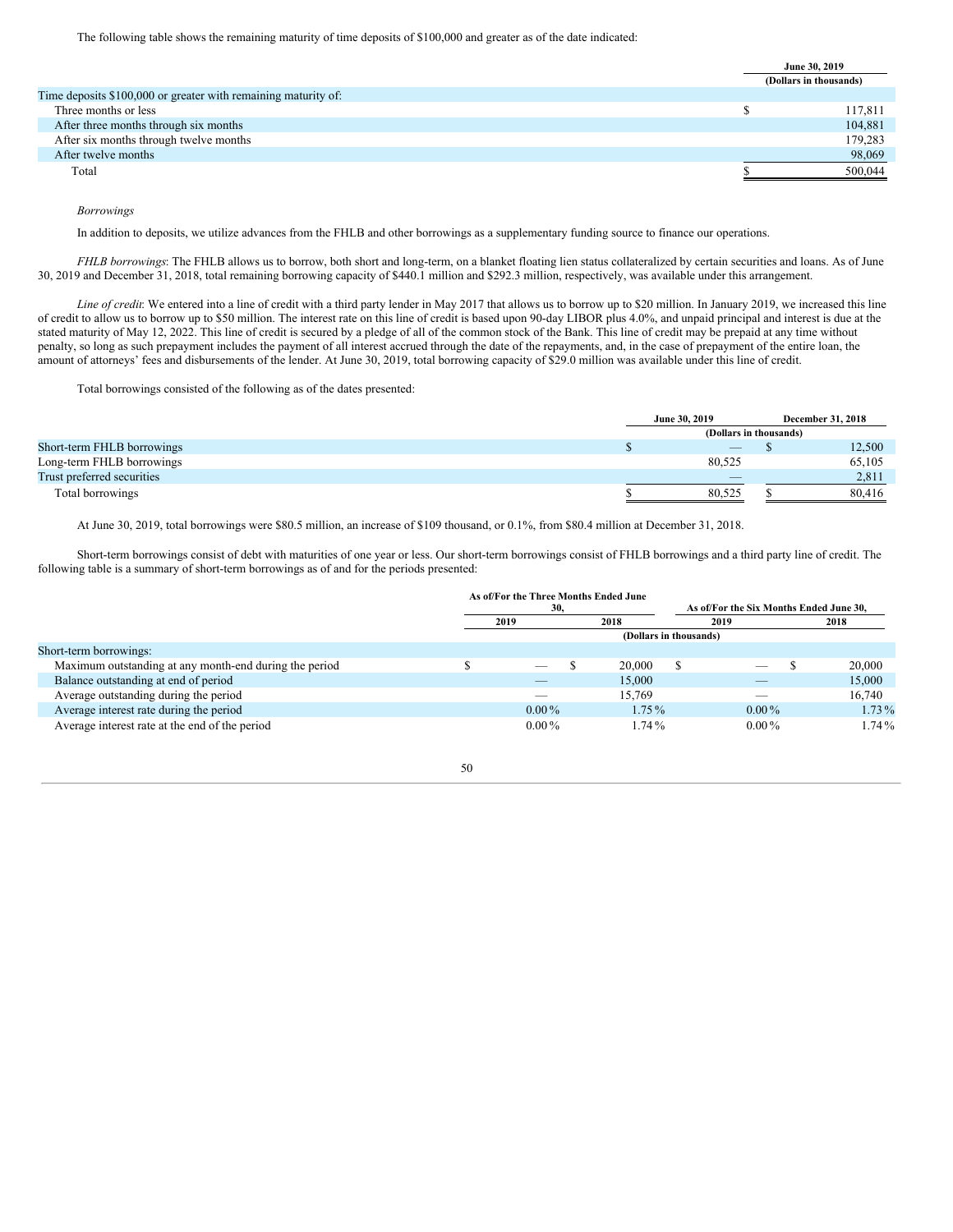#### *Stockholders' Equity*

The following table summarizes the changes in our stockholders' equity for the periods indicated:

|                                        | Three Months Ended June 30, |                        |   |         |      | Six Months Ended June 30. |                        |         |
|----------------------------------------|-----------------------------|------------------------|---|---------|------|---------------------------|------------------------|---------|
|                                        |                             | 2019                   |   | 2018    | 2019 |                           |                        | 2018    |
|                                        |                             | (Dollars in thousands) |   |         |      |                           | (Dollars in thousands) |         |
| Balance at beginning of period         |                             | 203,976                | S | 102,979 |      | 198,796                   |                        | 99,139  |
| Net income                             |                             | 5,827                  |   | 2,681   |      | 9,637                     |                        | 4,694   |
| Shares issued in offering, net         |                             |                        |   | 42,219  |      |                           |                        | 42,219  |
| Shares issued in business combination  |                             | 33,479                 |   |         |      | 33,479                    |                        |         |
| Exercise of stock options and warrants |                             | 185                    |   | $-$     |      | 1,288                     |                        | 2,185   |
| Stock-based compensation               |                             | 151                    |   | 173     |      | 268                       |                        | 325     |
| Other comprehensive income (loss)      |                             | 492                    |   | (66)    |      | 642                       |                        | (576)   |
| Balance at end of period               |                             | 244,110                |   | 147,986 |      | 244,110                   |                        | 147,986 |

Net income totaled \$5.8 million for the three months ended June 30, 2019, an increase of \$3.1 million, compared to \$2.7 million for the three months ended June 30, 2018. Our results of operations for the three months ended June 30, 2019 produced an annualized return on average assets of 1.26% compared to 1.02% for the three months ended June 30, 2018. Our results of operations for the three months ended June 30, 2019 produced an annualized return on average stockholders' equity of 10.79% compared to 9.03% for the three months ended June 30, 2018.

Net income totaled \$9.6 million for the six months ended June 30, 2019, an increase of \$4.9 million, compared to \$4.7 million for the six months ended June 30, 2018. Our results of operations for the six months ended June 30, 2019 produced an annualized return on average assets of 1.15% compared to 0.91% for the six months ended June 30, 2018. Our results of operations for the six months ended June 30, 2019 produced an annualized return on average stockholders' equity of 8.82% compared to 8.59% for the six months ended June 30, 2018.

Stockholders' equity was \$244.1 million as of June 30, 2019, an increase of \$45.3 million from \$198.8 million as of December 31, 2018. The increase was primarily driven by shares issued in conjunction with the Beeville acquisition of \$33.5 million and net income of \$9.6 million.

#### *Of -Balance Sheet Arrangements*

In the normal course of business, we enter into various transactions, which, in accordance with U.S. Generally Accepted Accounting Principles ("GAAP"), are not included on our consolidated balance sheets. We enter into these transactions to meet the financing needs of our customers. These transactions include commitments to extend credit and commercial and standby letters of credit, which involve, to varying degrees, elements of credit risk and interest rate risk in excess of the amounts recognized on our consolidated balance sheets.

We enter into contractual loan commitments to extend credit, normally with fixed expiration dates or termination clauses, at specified rates and for specific purposes. Since a portion of the commitments are expected to expire without being drawn upon, the total commitment amounts do not necessarily represent our future cash requirements. Substantially all of our commitments to extend credit are contingent upon customers maintaining specific credit standards until the time of loan funding. We seek to minimize our exposure to loss under these commitments by subjecting them to prior credit approval and ongoing monitoring procedures. We assess the credit risk associated with certain commitments to extend credit and establish a liability for probable credit losses. As of June 30, 2019 and December 31, 2018, our reserve for unfunded commitments totaled \$55 thousand and \$48 thousand, respectively.

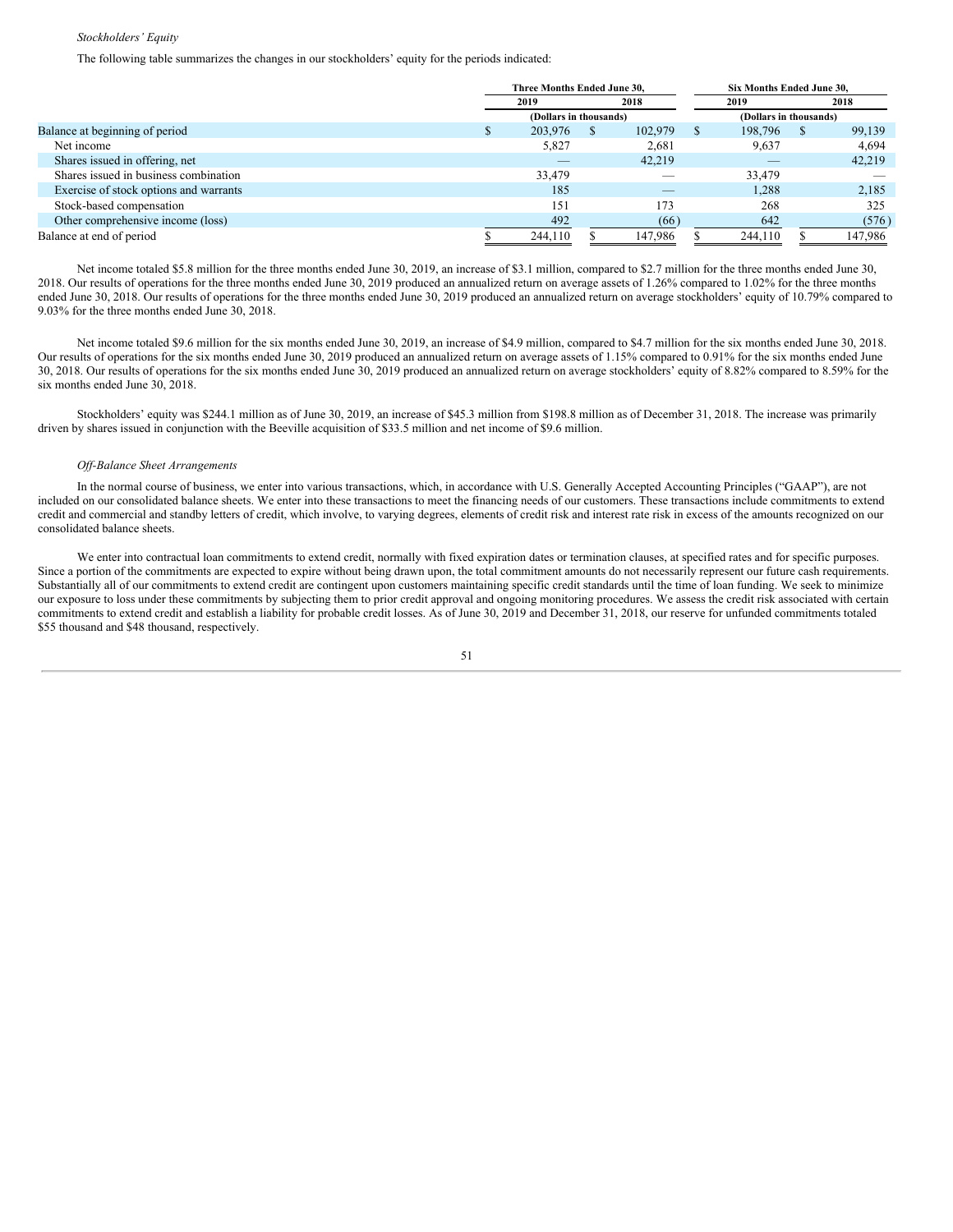Commercial and standby letters of credit are written conditional commitments issued by us to guarantee the performance of a customer to a third party. In the event the customer does not perform in accordance with the terms of the agreement with the third party, we would be required to fund the commitment. The maximum potential amount of future payments we could be required to make is represented by the contractual amount of the commitment. If the commitment is funded, we would be entitled to seek recovery from the customer. Our policies generally require that standby letter of credit arrangements contain security and debt covenants similar to those contained in loan agreements.

The following table summarizes our commitments as of the dates presented:

|                                          | <b>June 30,</b>        |  | December 31, |
|------------------------------------------|------------------------|--|--------------|
|                                          | 2019                   |  | 2018         |
|                                          | (Dollars in thousands) |  |              |
| Unfunded loan commitments                | 211,064                |  | 176,156      |
| Commercial and standby letters of credit | 1.088                  |  | 547          |
| Total                                    | 212.152                |  | 176,703      |

Management believes that we have adequate liquidity to meet all known contractual obligations and unfunded commitments, including loan commitments over the next twelve months. Additionally, management believes that our off-balance sheet arrangements have not had or are not reasonably likely to have a current or future material effect on our financial condition, revenues, expenses, results of operations, liquidity, capital expenditures or capital resources.

#### *Capital Resources*

We are required to comply with certain "risk-based" capital adequacy guidelines issued by the Board of Governors of the Federal Reserve System (the "FRB") and the Federal Deposit Insurance Corporation (the "FDIC"). The risk-based capital guidelines assign varying risk weights to the individual assets held by a bank. The guidelines also assign weights to the "credit-equivalent" amounts of certain off-balance sheet items, such as letters of credit and interest rate and currency swap contracts.

Under the Basel III rules, we are required to maintain a leverage ratio of 4.0% (5.0% to be considered "well capitalized"), common equity tier 1 capital to risk-weighted assets ratio of 4.5% (6.5% to be considered "well capitalized"), a tier 1 capital to risk-weighted assets ratio of 6.0% (8.0% to be considered "well capitalized"), and a total capital to risk-weighted assets ratio of 8.0% (10.0% to be considered "well capitalized"). In addition, the risk-weighted capital ratios include a capital conservation buffer of 2.5%, which is in addition to the minimum risk-based capital standards. Institutions that do not maintain this required capital conservation buffer will become subject to progressively more stringent limitations on the percentage of earnings that can be paid out in dividends or used for stock repurchases and on the payment of discretionary bonuses to senior executive management. The capital conservation buffer was phased in over four years beginning in 2016, such that the buffer was fully phased-in as of January 1, 2019. We have included the 1.875% and 2.5% increases for 2018 and 2019, respectively, in our minimum capital adequacy ratios in the table below. The capital conservation buffer effectively raised the minimum required common equity tier 1 capital ratio to 7.0%, the tier 1 capital ratio to 8.5%, and the total capital ratio to 10.5% on a fully phased-in basis on January 1, 2019.

The risk-based capital ratios measure the adequacy of a bank's capital against the riskiness of its assets and off-balance sheet activities. Failure to maintain adequate capital is a basis for "prompt corrective action" or other regulatory enforcement action. In assessing a bank's capital adequacy, regulators also consider other factors such as interest rate risk exposure; liquidity, funding and market risks; quality and level of earnings; concentrations of credit, quality of loans and investments; risks of any nontraditional activities; effectiveness of bank policies; and management's overall ability to monitor and control risks.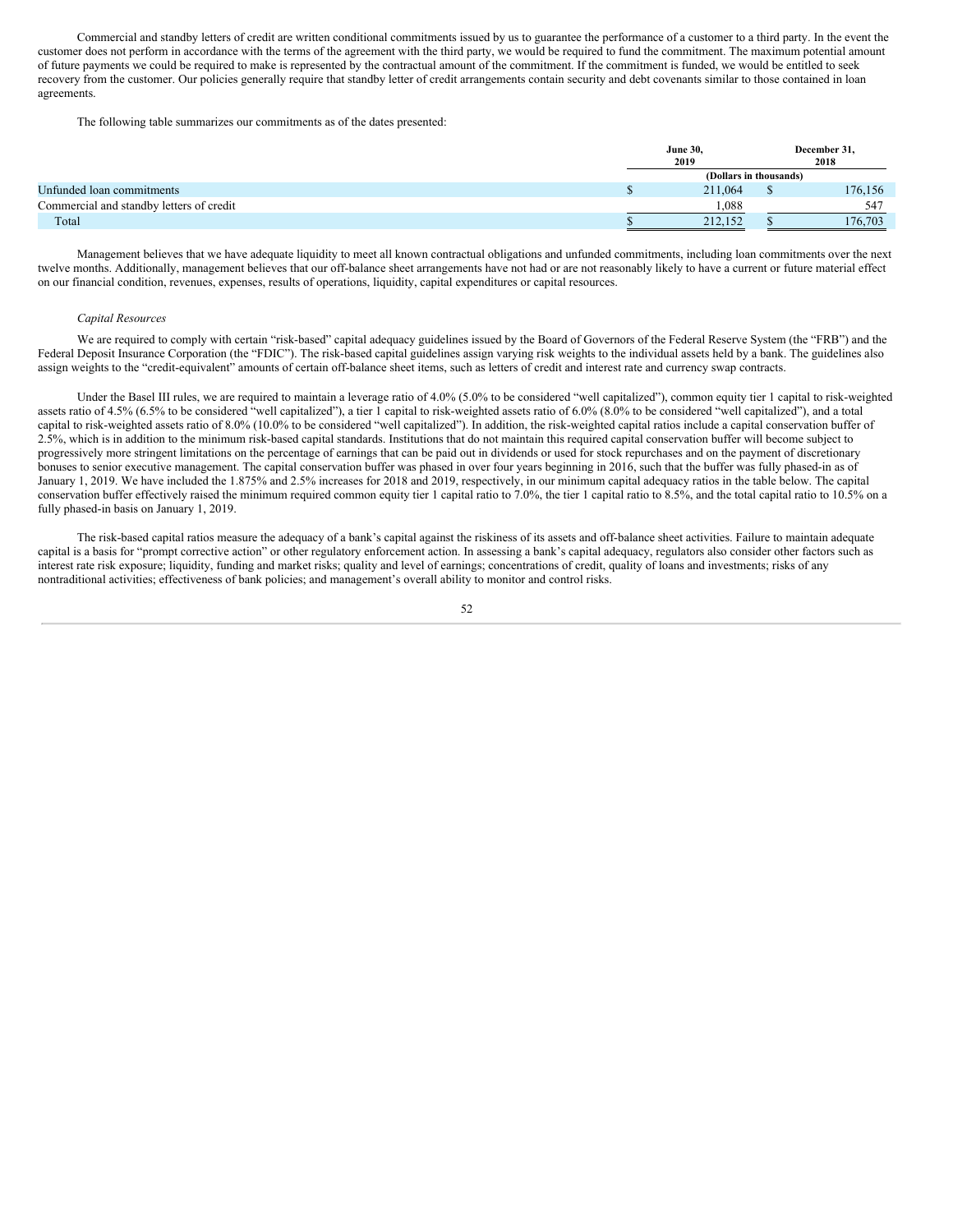The following table sets forth the regulatory capital ratios, excluding the impact of the capital conservation buffer, as of the dates indicated:

|                                    |                                          | Minimum<br>Capital                    |                                                    |                                   |                                |
|------------------------------------|------------------------------------------|---------------------------------------|----------------------------------------------------|-----------------------------------|--------------------------------|
|                                    | <b>Minimum</b><br>Capital<br>Requirement | Requirement<br>with Capital<br>Buffer | <b>Minimum</b><br><b>To Be Well</b><br>Capitalized | <b>June 30,</b><br>2019<br>Actual | December 31,<br>2018<br>Actual |
| Capital ratios (Company):          |                                          |                                       |                                                    |                                   |                                |
| Tier 1 leverage ratio              | $4.0\%$                                  | $4.0\%$                               | N/A                                                | 10.09%                            | $12.11\%$                      |
| Common equity tier 1 capital ratio | 4.5%                                     | $7.0\%$                               | N/A                                                | $12.39\%$                         | 14.56%                         |
| Tier 1 risk-based capital ratio    | $6.0\%$                                  | 8.5%                                  | N/A                                                | 12.39%                            | 14.81%                         |
| Total risk-based capital ratio     | $8.0\%$                                  | $10.5\%$                              | N/A                                                | 12.82%                            | 15.37%                         |
| Capital ratios (Bank):             |                                          |                                       |                                                    |                                   |                                |
| Tier 1 leverage ratio              | $4.0\%$                                  | $4.0\%$                               | $5.0\%$                                            | 11.14%                            | $11.04\%$                      |
| Common equity tier 1 capital ratio | $4.5\%$                                  | $7.0\%$                               | $6.5\%$                                            | 13.67%                            | 12.38%                         |
| Tier 1 risk-based capital ratio    | $6.0\%$                                  | 8.5%                                  | $8.0\%$                                            | 13.67%                            | 12.38%                         |
| Total risk-based capital ratio     | $8.0\%$                                  | $10.5\%$                              | $10.0\%$                                           | 14.10%                            | 12.94%                         |

At June 30, 2019, both we and the Bank met all the capital adequacy requirements to which we and the Bank were subject. At June 30, 2019, the Bank was "well capitalized" under the regulatory framework for prompt corrective action. Management believes that no conditions or events have occurred since June 30, 2019 that would materially adversely change such capital classifications. From time to time, we may need to raise additional capital to support our and the Bank's further growth and to maintain the Bank's "well capitalized" status.

As of June 30, 2019, we had a tier 1 leverage ratio of 12.39%. As of June 30, 2019, the Bank had a tier 1 leverage ratio of 13.67%, which provided \$105.1 million of excess capital relative to the minimum requirements to be considered "well capitalized."

#### *Liquidity*

Liquidity involves our ability to raise funds to support asset growth and acquisitions or reduce assets to meet deposit withdrawals and other payment obligations, to maintain reserve requirements and otherwise to operate on an ongoing basis and manage unexpected events. At June 30, 2019 and December 31, 2018, our liquidity needs were primarily met by core deposits, security and loan maturities and amortizing investment and loan portfolios. Although access to brokered deposits, purchased funds from correspondent banks and overnight advances from the FHLB are available and have been utilized on occasion to take advantage of investment opportunities, we do not generally rely on these external funding sources. The Bank maintained four Federal Funds lines of credit with commercial banks which provide for extensions of credit with an availability to borrow up to an aggregate \$35.0 million as of June 30, 2019 and December 31, 2018. There were no advances under these lines of credit outstanding as of June 30, 2019 or December 31, 2018.

Our primary source of funds is deposits, and our primary use of funds is loans. We do not expect a change in the primary source or use of our funds in the foreseeable future. We predominantly invest excess deposits in overnight deposits with the Federal Reserve, securities, interest-bearing deposits at other banks or other short-term liquid investments until needed to fund loan growth. Our securities portfolio had a weighted average life of 3.47 years and an effective duration of 3.14 years as of June 30, 2019.

As of June 30, 2019, we had outstanding \$211.1 million in commitments to extend credit and \$1.1 million in commitments associated with outstanding commercial and standby letters of credit. Since commitments associated with letters of credit and commitments to extend credit may expire unused, the total outstanding may not necessarily reflect the actual future cash funding requirements.

As of June 30, 2019, we believe we had no exposure to future cash requirements associated with known uncertainties. Capital expenditures, including buildings and construction in process, for the three months ended June 30, 2019 and 2018 were \$2.3 million and \$1.9 million, respectively. Capital expenditures, including buildings and construction in process, for the six months ended June 30, 2019 and 2018 were \$4.2 million and \$2.8 million, respectively.

On June 13, 2019, the Company approved a stock buyback program pursuant to which the Company may, from time to time, purchase up to \$11.7 million of its outstanding shares of common stock (the "Stock Buyback Program"). The shares may be repurchased from time to time in privately negotiated transactions or the open market, including pursuant to Rule 10b5-1 trading plans, and in accordance with applicable regulations of the SEC. The timing and exact amount of any repurchases will depend on various factors including, the performance of the Company's stock price, general market and other conditions, applicable legal requirements and other factors. The Stock Buyback Program has an expiration date of June 14, 2020. The Stock Buyback Program may be terminated or amended by the Company's board of directors at any time prior to the expiration date.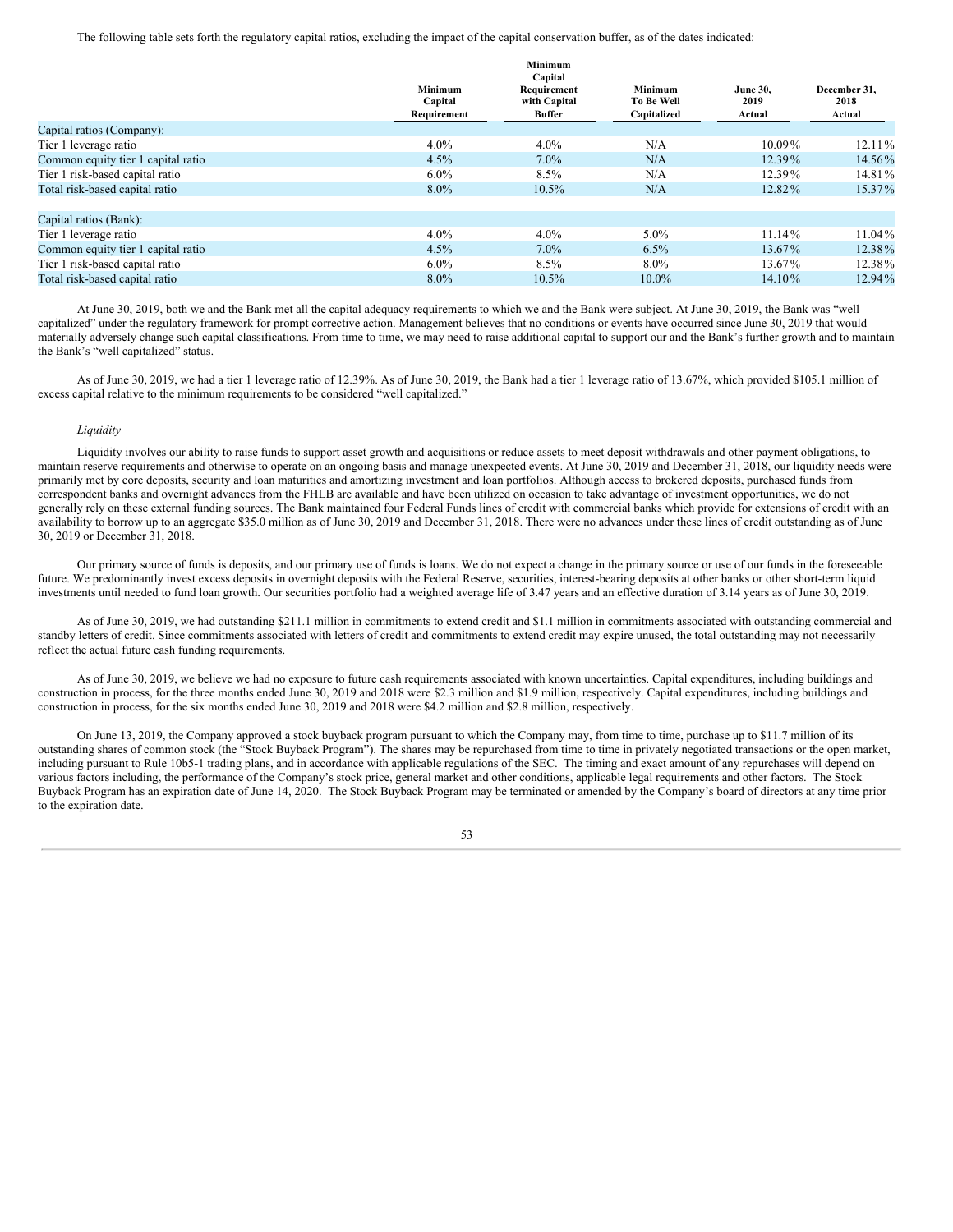#### **Non-GAAP Financial Measures**

Our accounting and reporting policies conform to GAAP, and the prevailing practices in the banking industry. However, we also evaluate our performance based on certain additional financial measures discussed in this Form 10-Q as being a non-GAAP financial measures. We classify a financial measure as being a non-GAAP financial measure if that financial measure excludes or includes amounts, or is subject to adjustments that have the effect of excluding or including amounts, that are included or excluded, as the case may be, in the most directly comparable measure calculated and presented in accordance with GAAP as in effect from time to time in the United States in our statements of income, balance sheets or statements of cash flows. Non-GAAP financial measures do not include operating and other statistical measures or ratios or statistical measures calculated using exclusively financial measures calculated in accordance with GAAP.

The non-GAAP financial measures that we discuss in this Form 10-Q should not be considered in isolation or as a substitute for the most directly comparable or other financial measures calculated in accordance with GAAP. Moreover, the manner in which we calculate the non-GAAP financial measures that we discuss in this Form 10-Q may differ from that of other banking organizations reporting measures with similar names. You should understand how such other banking organizations calculate their financial measures similar or with names similar to the non-GAAP financial measures we have discussed in this prospectus when comparing such non-GAAP financial measures.

### *Net Interest Margin*

We show net interest margin on a fully taxable equivalent basis, which is a non-GAAP financial measure.

We believe the fully tax equivalent basis is the preferred industry measurement basis for net interest margin and that it enhances comparability of net interest income arising from taxable and tax-exempt sources.

The following table reconciles, as of the dates set forth below, net interest margin on a fully taxable equivalent basis:

|                                                           | As of or for the<br>Three Months Ended June 30. |           |     | As of or for the<br><b>Six Months Ended June 30.</b> |               |           |   |          |
|-----------------------------------------------------------|-------------------------------------------------|-----------|-----|------------------------------------------------------|---------------|-----------|---|----------|
|                                                           |                                                 | 2019      |     | 2018                                                 |               | 2019      |   | 2018     |
|                                                           |                                                 |           |     | (Dollars in thousands, except per share data)        |               |           |   |          |
| Net interest margin - GAAP basis:                         |                                                 |           |     |                                                      |               |           |   |          |
| Net interest income                                       | S.                                              | 19,751    | \$. | 11,082                                               | <sup>\$</sup> | 35.215    | S | 21,463   |
| Average interest-earning assets                           |                                                 | 1.716.799 |     | 982,504                                              |               | 1.510.664 |   | 968,206  |
| Net interest margin                                       |                                                 | 4.61 $%$  |     | $4.52\%$                                             |               | 4.70%     |   | 4.47%    |
| Net interest margin - Non-GAAP basis:                     |                                                 |           |     |                                                      |               |           |   |          |
| Net interest income                                       | \$                                              | 19,751    | S   | 11,082                                               | S.            | 35,215    | S | 21,463   |
| Plus:                                                     |                                                 |           |     |                                                      |               |           |   |          |
| Impact of fully taxable equivalent adjustment             |                                                 | 112       |     | 114                                                  |               | 529       |   | 231      |
| Net interest income on a fully taxable equivalent basis   |                                                 | 19,863    |     | 11,196                                               |               | 35,744    |   | 21,694   |
| Average interest-earning assets                           |                                                 | 1.716.799 |     | 982,504                                              |               | 1,510,664 |   | 968,206  |
| Net interest margin on a fully taxable equivalent basis - |                                                 |           |     |                                                      |               |           |   |          |
| Non-GAAP basis                                            |                                                 | $4.64\%$  |     | $4.57\%$                                             |               | 4.77%     |   | $4.52\%$ |

*Adjusted Net Income and Adjusted Earnings per Common Share – Basic and Diluted*

Adjusted earnings per common share – basic and diluted is a non-GAAP financial measure that excludes merger related expenses. In our judgment, the adjustments made to net income allow investors and analysts to better assess our basic and diluted earnings per common share by removing the volatility that is associated with merger related expenses and gain/loss on the sale of investment securities that are unrelated to our core business.

Merger related expenses for the three months ended June 30, 2019 consisted of \$997 thousand of after-tax merger related expenses and a \$1.1 million gain on sales of investment securities. There were no merger related expenses or gain on sales of investment securities for the three months ended June 30, 2018.

Merger related expenses for the six months ended June 30, 2019 consisted of \$2.1 million of after-tax merger related expenses and a \$2.1 million gain on sales of investment securities. There were no merger related expenses or gain on sales of investment securities for the six months ended June 30, 2018.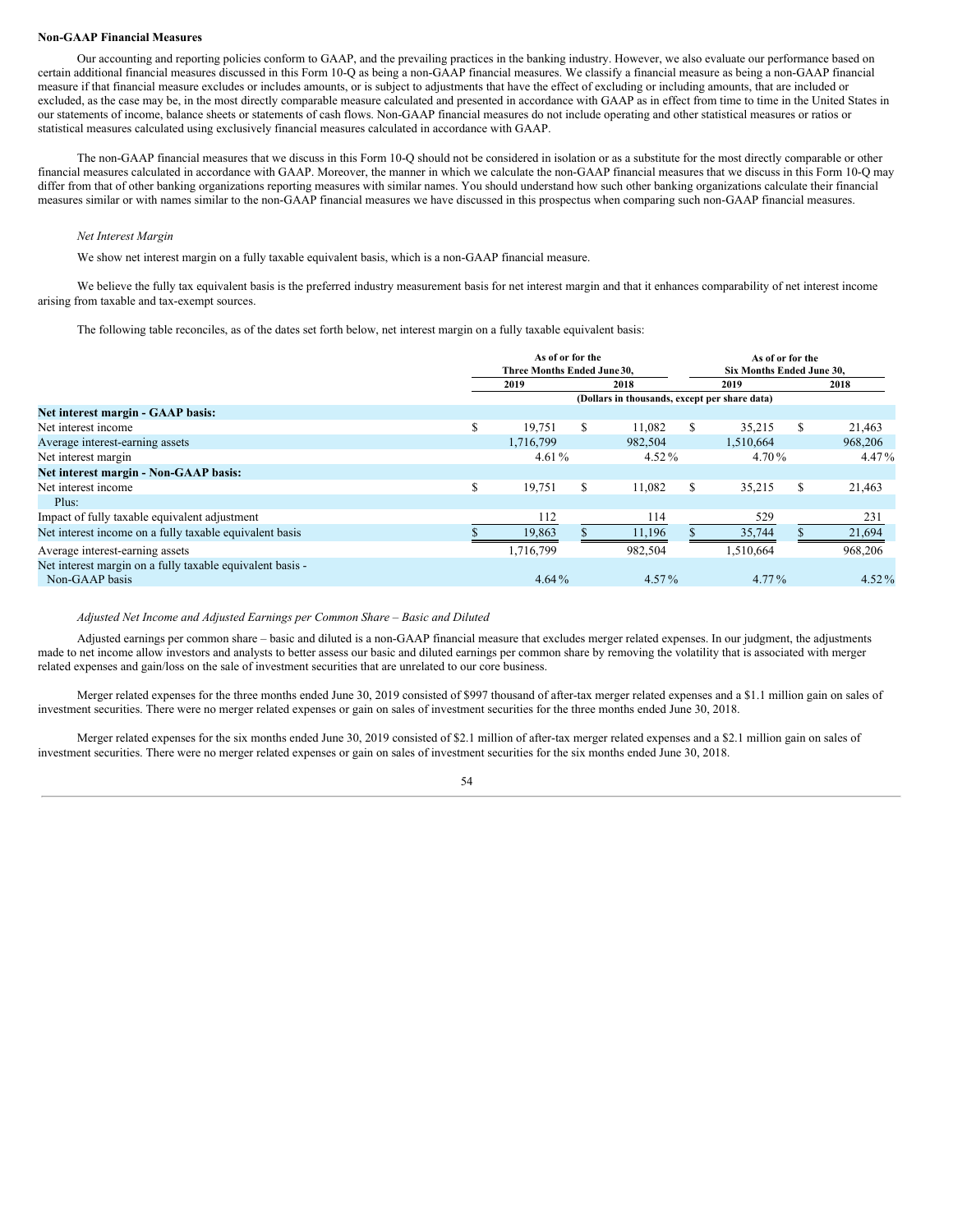The following table reconciles, as of the date set forth below, basic and diluted earnings per common share and presents our basic and diluted earnings per common share exclusive of the impact of our merger related adjustments:

|                                                        | As of or for the<br>Three Months Ended June 30. |              |      |                                               |               | As of or for the<br><b>Six Months Ended June 30.</b> |    |           |
|--------------------------------------------------------|-------------------------------------------------|--------------|------|-----------------------------------------------|---------------|------------------------------------------------------|----|-----------|
|                                                        |                                                 | 2019         | 2018 |                                               | 2019          |                                                      |    | 2018      |
|                                                        |                                                 |              |      | (Dollars in thousands, except per share data) |               |                                                      |    |           |
| Basic and diluted earnings per share - GAAP basis:     |                                                 |              |      |                                               |               |                                                      |    |           |
| Net income available to common stockholders            |                                                 | 5,827        |      | 2,681                                         | S             | 9,637                                                | S. | 4,694     |
| Weighted average number of common shares - basic       |                                                 | 13,765,929   |      | 8,851,446                                     |               | 12,963,700                                           |    | 8,104,370 |
| Weighted average number of common shares - diluted     |                                                 | 14,236,244   |      | 9,306,029                                     |               | 13,432,760                                           |    | 8,445,960 |
| Basic earnings per common share                        |                                                 | 0.42         |      | 0.30                                          |               | 0.74                                                 |    | 0.58      |
| Diluted earnings per common share                      |                                                 | 0.41         |      | 0.29                                          |               | 0.72                                                 |    | 0.56      |
| Basic and diluted earnings per share - Non-GAAP basis: |                                                 |              |      |                                               |               |                                                      |    |           |
| Net income available to common stockholders            | \$                                              | 5,827        | S    | 2,681                                         | S             | 9,637                                                | S  | 4,694     |
| Pre-tax adjustments:                                   |                                                 |              |      |                                               |               |                                                      |    |           |
| Noninterest income                                     |                                                 |              |      |                                               |               |                                                      |    |           |
| Gain on the sales of investment securities             | $\mathbb{S}$                                    | $(1,053)$ \$ |      | ٠                                             | <sup>\$</sup> | $(2,134)$ \$                                         |    |           |
| Noninterest expense                                    |                                                 |              |      |                                               |               |                                                      |    |           |
| Merger related expenses                                |                                                 | 1,165        |      |                                               |               | 2,943                                                |    |           |
| Taxes:                                                 |                                                 |              |      |                                               |               |                                                      |    |           |
| Tax effect of adjustments                              |                                                 | (168)        |      |                                               |               | (541)                                                |    |           |
| Adjusted net income                                    |                                                 | 5,771        |      | 2,681                                         |               | 9,905                                                |    | 4,694     |
| Weighted average number of common shares - basic       |                                                 | 13,765,929   |      | 8,851,446                                     |               | 12,963,700                                           |    | 8,104,370 |
| Weighted average number of common shares - diluted     |                                                 | 14,236,244   |      | 9,306,029                                     |               | 13,432,760                                           |    | 8,445,960 |
| Basic earnings per common share - Non-GAAP basis       |                                                 | 0.42         |      | 0.30                                          |               | 0.76                                                 |    | 0.58      |
| Diluted earnings per common share - Non-GAAP basis     |                                                 | 0.41         |      | 0.29                                          |               | 0.74                                                 |    | 0.56      |

#### *Tangible Book Value Per Share*

Tangible book value per share is a non-GAAP financial measure generally used by investors, financial analysts and investment bankers to evaluate financial institutions. We calculate (1) tangible book value per share as tangible equity divided by shares of common stock outstanding at the end of the respective period, and (2) tangible equity as common stockholders' equity less goodwill and other intangible assets, net of accumulated amortization. The most directly comparable GAAP financial measure for tangible book value per share is book value per share.

We believe that this measure is important to many investors in the marketplace who are interested in changes from period to period in book value per share exclusive of changes in intangible assets. Goodwill and other intangible assets have the effect of increasing total book value while not increasing our tangible book value.

The following table reconciles, as of the dates set forth below, total stockholders' equity to tangible equity and presents our tangible book value per share compared to our book value per share:

|                                                |   | June 30, 2019                                 | December 31, 2018 |              |  |
|------------------------------------------------|---|-----------------------------------------------|-------------------|--------------|--|
|                                                |   | (Dollars in thousands, except per share data) |                   |              |  |
| Total stockholders' equity                     |   | 244,110                                       |                   | 198,796      |  |
| Less:                                          |   |                                               |                   |              |  |
| Goodwill and other intangible assets           |   | 56,472                                        |                   | 26,811       |  |
| Tangible stockholders' equity                  |   | 187,638                                       |                   | 171,985      |  |
| Shares outstanding                             |   | 13,790,332                                    |                   | 12, 103, 753 |  |
| Book value per share                           | ¢ | 17.70                                         |                   | 16.42        |  |
| Less:                                          |   |                                               |                   |              |  |
| Goodwill and other intangible assets per share |   | 4.10                                          |                   | 2.21         |  |
| Tangible book value per share                  |   | 13.61                                         |                   | 14.21        |  |

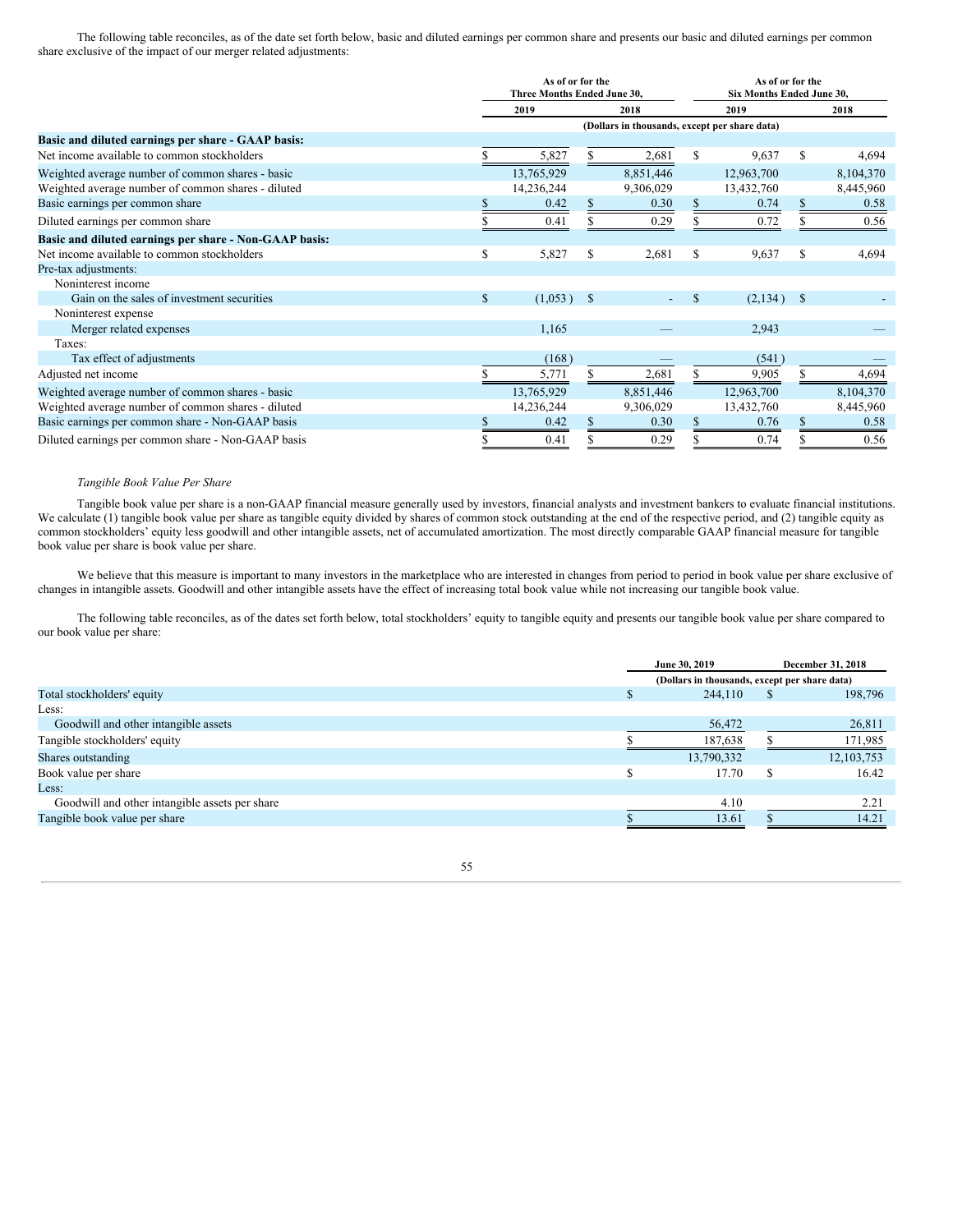#### **Critical Accounting Policies**

Our financial reporting and accounting policies conform to GAAP. The preparation of financial statements in conformity with GAAP requires management to make estimates and assumptions that affect the reported amounts of assets and liabilities and disclosure of contingent assets and liabilities at the date of the consolidated financial statements and the reported amounts of revenues and expenses during the reporting period. Actual results could differ from those estimates.

Our accounting policies and estimates are described in greater detail in Note 1 Summary of Significant Accounting Policies in the notes to our consolidated financial statements included elsewhere in this Form 10-Q.

We have identified the following accounting policies and estimates that, due to the difficult, subjective or complex judgments and assumptions inherent in those policies and estimates and the potential sensitivity of our financial statements to those judgments and assumptions, are critical to an understanding of our financial condition and results of operations. We believe that the judgments, estimates and assumptions used in the preparation of our financial statements are appropriate. Our accounting policies are integral to understanding our results of operations.

# *Allowance for Loan and Lease Losses*

Management's ongoing evaluation of the adequacy of the allowance for loan and lease losses is based on our past loan loss experience, the volume and composition of our lending, adverse situations that may affect a borrower's ability to repay, the estimated value of any underlying collateral, current economic conditions and other factors affecting the known and inherent risk in the portfolio. The allowance for loan and lease losses is increased by charges to income through the provision for loan and lease losses and decreased by charge-offs (net of recoveries). The allowance is maintained at a level that management, based upon its evaluation, considers adequate to absorb losses inherent in the loan portfolio. This evaluation is inherently subjective as it requires material estimates including, among others, the amount and timing of expected future cash flows on impacted loans, exposure at default, value of collateral, and estimated losses on our loan portfolio. All of these estimates may be susceptible to significant change.

The allowance consists of specific allowances for impaired loans and a general allowance on the remainder of the portfolio. Although management determines the amount of each element of the allowance separately, the allowance for loan and lease losses is available for the entire loan portfolio.

Management establishes an allowance on certain impaired loans for the amount by which the discounted cash flows, observable market price, or fair value of collateral if the loan is collateral dependent, is lower than the carrying value of the loan. A loan is considered to be impaired when, based upon current information and events, it is probable that we will be unable to collect all amounts due according to the contractual terms of the loan. A delay or shortfall in amount of payments does not necessarily result in the loan being identified as impaired.

Management also establishes a general allowance on non-impaired loans to recognize the inherent losses associated with lending activities, but which, unlike specific allowances, have not been allocated to particular loans. This general valuation allowance is determined by segregating the loans by loan category and assigning allowance percentages based on our historical loss experience, delinquency trends, and management's evaluation of the collectability of the loan portfolio.

Management also evaluates classified loans, which are not impaired. We segregate these loans by category and assign qualitative factors to each loan based on inherent losses associated with each type of lending and consideration that these loans, in the aggregate, represent an above-average credit risk and that more of these loans will prove to be uncollectible compared to loans in the general portfolio. Classification of a loan within this category is based on identified weaknesses that increase the credit risk of the loan.

The allowance is adjusted for significant factors that, in management's judgment, affect the collectability of the portfolio as of the evaluation date. These significant factors may include changes in lending policies and procedures, changes in existing general economic and business conditions affecting its primary lending areas, credit quality trends, collateral value, loan volumes and concentrations, seasoning of the loan portfolio, loss experience in particular segments of the portfolio, duration of the current business cycle, and bank regulatory examination results. The applied loss factors are re-evaluated each reporting period to ensure their relevance in the current economic environment.

Prior to the second quarter of 2018, we were utilizing a peer bank allowance coverage ratio in the qualitative reserve calculation, as we did not have enough historical defaults to rely on our own loss factors. Beginning the second quarter of 2018, we had a sufficient amount of defaults over the five year lookback period to transition over to relying more on our own historical loss data versus peer data. While this did not result in a significant change to the allowance for loan and lease losses as a whole, it continues to impact the provision for certain loan categories that the Company had experienced more historical defaults.

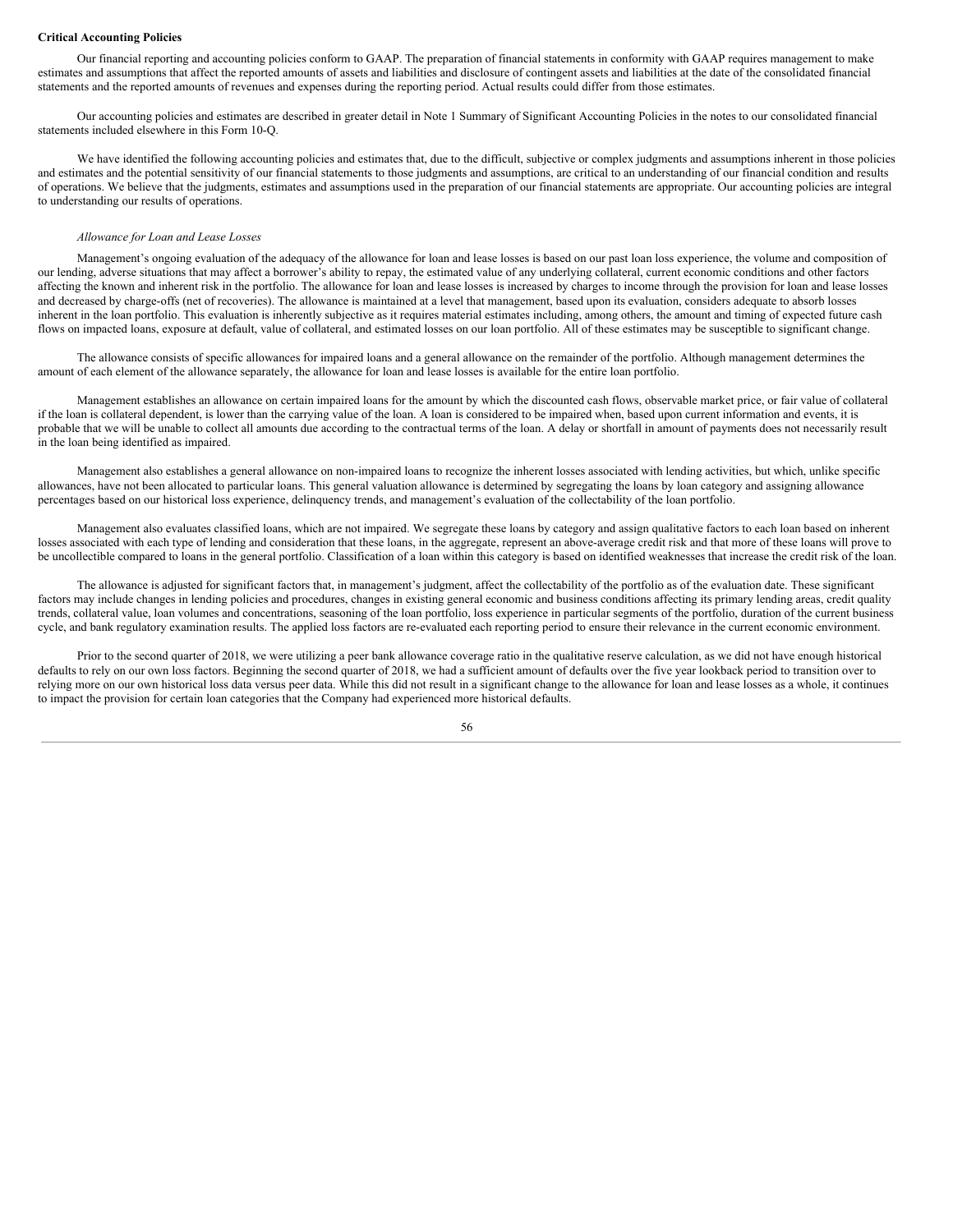While management uses the best information known to it in order to make loan loss allowance valuations, adjustments to the allowance may be necessary based on changes in economic and other conditions, changes in the composition of the loan portfolio, or changes in accounting guidance. In times of economic slowdown, either regional or national, the risk inherent in the loan portfolio could increase resulting in the need for additional provisions to the allowance for loan and lease losses in future periods. An increase could also be necessitated by an increase in the size of the loan portfolio or in any of its components even though the credit quality of the overall portfolio may be improving. Historically, the estimates of the allowance for loan and lease losses have provided adequate coverage against actual losses incurred.

#### *Goodwill and Other Intangible Assets*

Goodwill represents the excess of consideration transferred in business combinations over the fair value of tangible and identifiable intangible assets acquired. Goodwill is assessed annually for impairment or more frequently if events or circumstances indicate that impairment may have occurred.

Goodwill acquired in a purchase business combination that is determined to have an indefinite useful life, is not amortized, but tested for impairment as described above. We perform our annual impairment test in the fourth quarter. Goodwill is the only intangible asset with an indefinite life on our balance sheet.

Core deposit intangible ("CDI") is a measure of the value of checking and savings deposit relationships acquired in a business combination. The fair value of the CDI stemming from any given business combination is based on the present value of the expected cost savings attributable to the core deposit funding relative to an alternative source of funding. CDI is amortized over the estimated useful lives of the existing deposit relationships acquired, but does not exceed 12 years. We evaluate such identifiable intangibles for impairment when events and circumstances indicate that its carrying amount may not be recoverable.

## *Income Taxes*

Management makes estimates and judgments to calculate various tax liabilities and determine the recoverability of various deferred tax assets, which arise from temporary differences between the tax and financial statement recognition of revenues and expenses. Management also estimates a reserve for deferred tax assets if, based on the available evidence, it is more likely than not that some portion or all of the recorded deferred tax assets will not be realized in future periods. These estimates and judgments are inherently subjective. Historically, management's estimates and judgments to calculate the deferred tax accounts have not required significant revision.

In evaluating our ability to recover deferred tax assets, management considers all available positive and negative evidence, including the past operating results and forecasts of future taxable income. In determining future taxable income, management makes assumptions for the amount of taxable income, the reversal of temporary differences and the implementation of feasible and prudent tax planning strategies. These assumptions require management to make judgments about the future taxable income and are consistent with the plans and estimates used to manage the business. Any reduction in estimated future taxable income may require management to record a valuation allowance against the deferred tax assets. An increase in the valuation allowance would result in additional income tax expense in the period and could have a significant impact on future earnings.

### *Stock-based Compensation*

We sponsor incentive stock option plans under which options may be granted periodically to all of our full-time employees and directors or affiliates at a specific exercise price to acquire shares of our common stock. Shares are issued out of authorized unissued common shares. Compensation cost is measured based on the estimated fair value of the award at the grant date and is recognized in earnings on a straight-line basis over the requisite service period. The fair value of stock options is estimated at the date of grant using the Black-Scholes option pricing model. This model requires assumptions as to the expected stock volatility, dividends, terms and risk-free rates. We use the fair value method to account for our options. The expected volatility is based on the volatility of comparable peer banks. The expected term represents the period of time that options are expected to be outstanding from the grant date. The risk-free interest rate is based on the U.S. Treasury yield curve in effect at the time of grant for the appropriate life of each option.

### *SBA Servicing Asset*

A servicing asset related to SBA loans is initially recorded when these loans are sold and the servicing rights are retained. The servicing asset is recorded on the balance sheet. An updated fair value of the servicing asset is obtained from an independent third party on a quarterly basis and any necessary adjustments are included in SBA loan servicing fees on the consolidated statements of income. The valuation begins with the projection of future cash flows for each asset based on their unique characteristics, market-based assumptions for prepayment speeds and estimated losses and recoveries. The present value of the future cash flows are then calculated utilizing market-based discount ratio assumptions. In all cases, we model expected payments for every loan for each

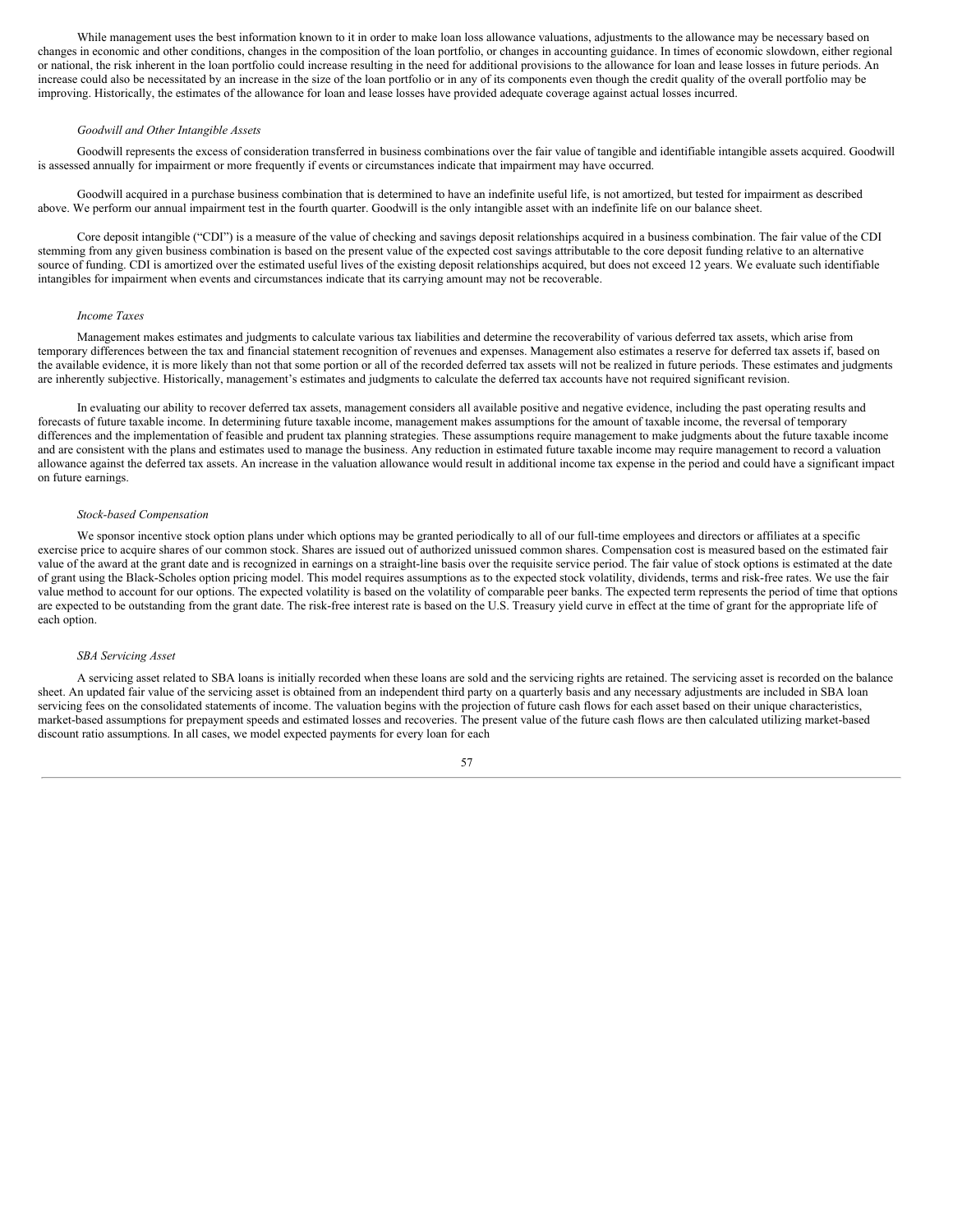quarterly period in order to create the most detailed cash flow stream possible. We use various assumptions and estimates in determining the impairment of the SBA servicing asset. These assumptions include prepayment speeds and discount rates commensurate with the risks involved and comparable to assumptions used by participants to value and bid serving rights available for sale in the market.

# **Recently Issued Accounting Pronouncements**

See Note 1, Summary of Significant Accounting Policies, in the notes to our consolidated financial statements included elsewhere in this Form 10-Q regarding the impact of new accounting pronouncements which we have adopted.

# <span id="page-57-0"></span>**Item 3. Quantitative and Qualitative Disclosure about Market Risk**

As described in more detail in our Annual Report on Form 10-K for the year ended December 31, 2018, risk management involves the monitoring and evaluation of interest rate risk, liquidity risk, operational risk, compliance risk and strategic and/or reputation risk. The Company has not experienced any material change in these risks from December 31, 2018 to June 30, 2019. For additional disclosure of our market risks, see our Annual Report on Form 10-K for the year ended December 31, 2018.

# <span id="page-57-1"></span>**Item 4. Controls and Procedures**

### *Evaluation of Disclosure Controls and Procedures*

As of the end of the period covered by this Form 10-Q, the Company carried out an evaluation, under the supervision and with the participation of its management, including its Chief Executive Officer and Chief Financial Officer, of the effectiveness of the design and operation of its disclosure controls and procedures. In designing and evaluating the disclosure controls and procedures, management recognizes that any controls and procedures, no matter how well designed and operated, can provide only reasonable assurance of achieving the desired control objectives, and management was required to apply judgment in evaluating its controls and procedures. Based on this evaluation, the Company's Chief Executive Officer and Chief Financial Officer concluded that the Company's disclosure controls and procedures (as defined in Rules 13a-15(e) and 15d-15(e) under the Securities Exchange Act of 1934, as amended ("Exchange Act") were effective as of the end of the period covered by this Form 10-Q.

#### *Internal Control over Financial Reporting*

There were no changes in the Company's internal control over financial reporting (as such term is defined in Rules 13a-15(f) and 15d-15(f) under the Exchange Act) that occurred during the three or six months ended June 30, 2019 that have materially affected, or are reasonably likely to materially affect, the Company's internal control over financial reporting.

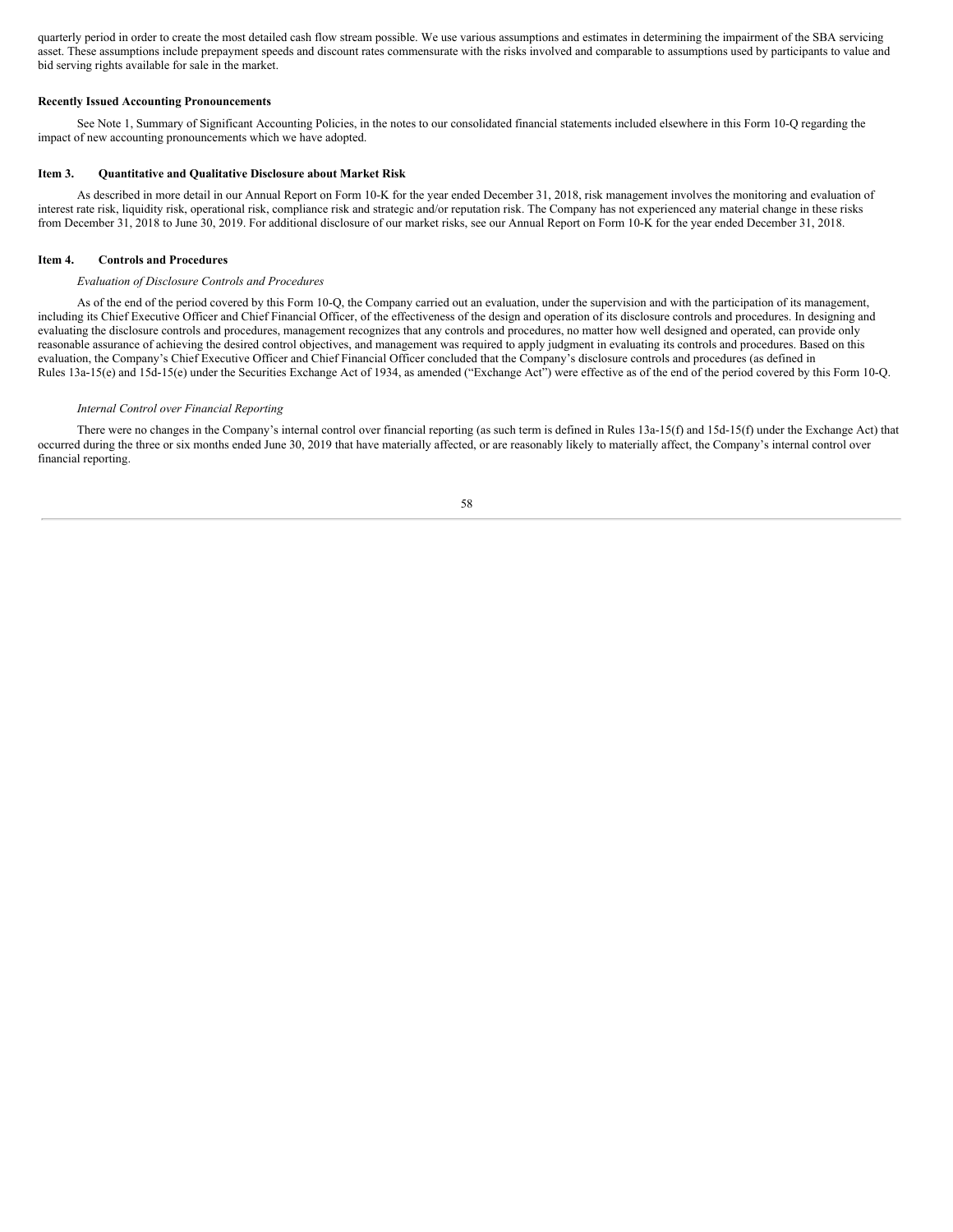# <span id="page-58-0"></span>**PART II. OTHER INFORMATION**

# <span id="page-58-1"></span>**Item 1. Legal Proceedings**

The Company, from time to time, is involved as plaintiff or defendant in various legal actions arising in the normal course of business. While the ultimate outcome of any such proceedings cannot be predicted with certainty, it is the opinion of management, based upon advice of legal counsel, that no proceedings exist, either individually or in the aggregate, which, if determined adversely to the Company, would have a material effect on the Company's consolidated balance sheet, results of operations or cash flows. See Note 13 "Commitments and Contingencies" in the "Notes to Consolidated Financial Statements."

# <span id="page-58-2"></span>**Item 1A. Risk Factors**

In evaluating an investment in any of our securities, investors should consider carefully, among other things, information under the heading "Cautionary Note Regarding Forward-Looking Statements" in this Form 10-Q, the risk factors previously disclosed under the heading "Risk Factors" in our Annual Report on Form 10-K for the year ended December 31, 2018, and such other risk factors as we may disclose in other reports and statements filed with the SEC. There have been no material changes in the risk factors disclosed by the Company in its Annual Report on Form 10-K for the year ended December 31, 2018.

# <span id="page-58-3"></span>**Item 2. Unregistered Sales of Equity Securities and Use of Proceeds**

None.

# <span id="page-58-4"></span>**Item 3. Defaults upon Senior Securities**

Not applicable.

# <span id="page-58-5"></span>**Item 4. Mine Safety Disclosures**

Not applicable.

#### <span id="page-58-6"></span>**Item 5. Other Information**

None.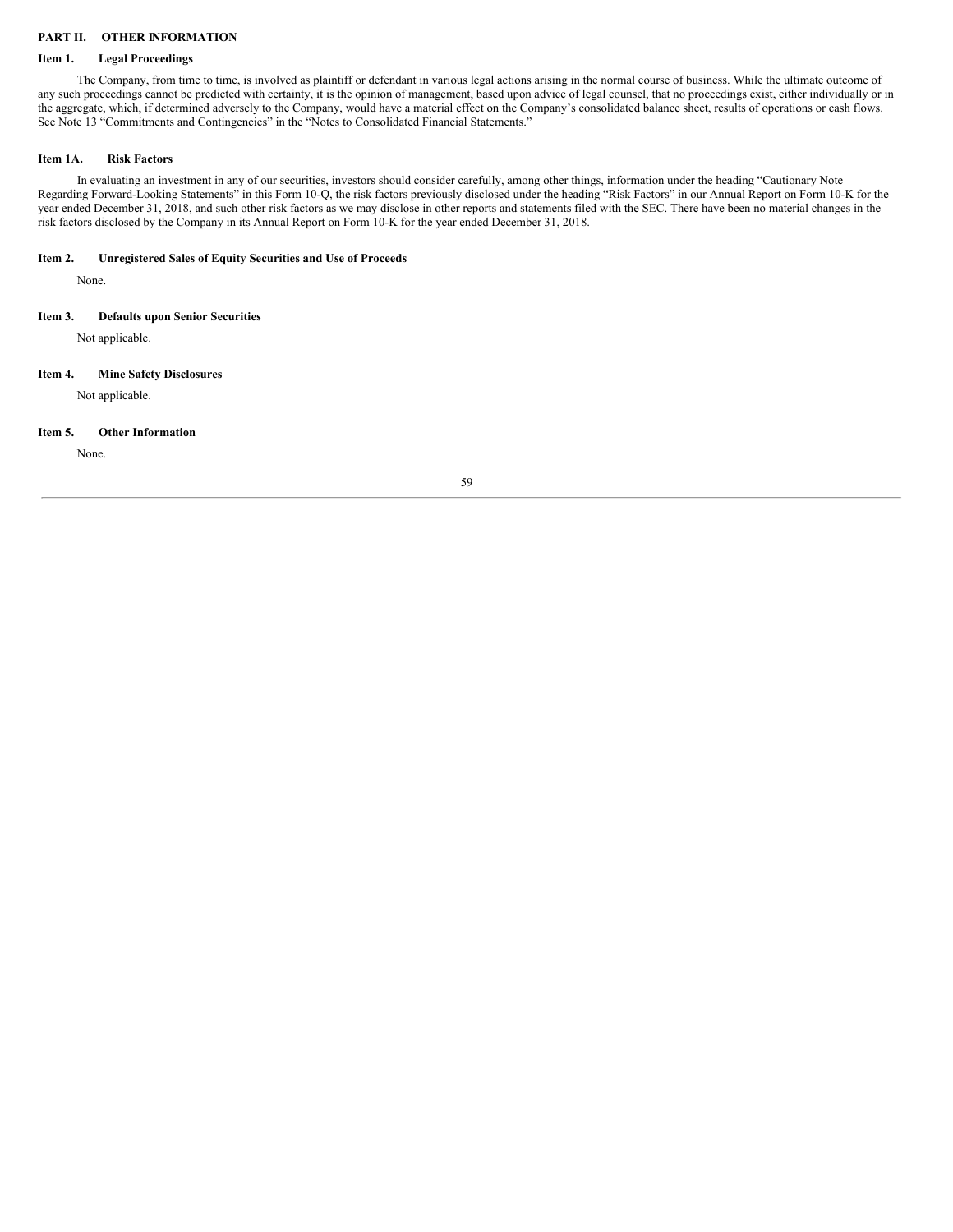# <span id="page-59-0"></span>**Item 6. Exhibits**

| Exhibit<br><b>Number</b> | <b>Description</b>                                                                                                                                                                                                                                                                                                                                                                                                                                                                                                     |
|--------------------------|------------------------------------------------------------------------------------------------------------------------------------------------------------------------------------------------------------------------------------------------------------------------------------------------------------------------------------------------------------------------------------------------------------------------------------------------------------------------------------------------------------------------|
| 3.1                      | Second Amended and Restated Certificate of Formation of Spirit of Texas Bancshares, Inc. (incorporated by reference to Exhibit 3.1 to the Company's Form<br>S-1 filed with the Commission on April 6, 2018) (File No. 333-224172)                                                                                                                                                                                                                                                                                      |
| 3.2                      | Amended and Restated Bylaws of Spirit of Texas Bancshares, Inc. (incorporated by reference to Exhibit 3.2 to the Company's Form S-1 filed with the<br>Commission on April 6, 2018) (File No. 333-224172)                                                                                                                                                                                                                                                                                                               |
| 3.3                      | Certificate of Amendment to the Second Amended and Restated Certificate of Formation of Spirit of Texas Bancshares, Inc. (incorporated by reference to<br>Exhibit 3.3 to the Company's Form S-1 filed with the Commission on April 6, 2018) (File No. 333-224172)                                                                                                                                                                                                                                                      |
| $31.1*$                  | Certification of Principal Executive Officer pursuant to Section 302 of the Sarbanes-Oxley Act of 2002.                                                                                                                                                                                                                                                                                                                                                                                                                |
| $31.2*$                  | Certification of Principal Financial Officer pursuant to Section 302 of the Sarbanes-Oxley Act of 2002.                                                                                                                                                                                                                                                                                                                                                                                                                |
| $32.1**$                 | Certification of Chief Executive Officer pursuant to Section 906 of the Sarbanes-Oxley Act of 2002.                                                                                                                                                                                                                                                                                                                                                                                                                    |
| $32.2**$                 | Certification of Chief Financial Officer pursuant to Section 906 of the Sarbanes-Oxley Act of 2002.                                                                                                                                                                                                                                                                                                                                                                                                                    |
| $101*$                   | The following material from Spirit of Texas Bancshares, Inc.'s Form 10-Q for the quarter ended March 31, 2019, formatted in iXBRL (Inline eXtensible<br>Business Reporting Language), filed herewith: (i) Consolidated Balance Sheets, (ii) Consolidated Statements of Income, (iii) Consolidated Statements of<br>Comprehensive Income, (iv) Consolidated Statements of Changes in Stockholders' Equity, (v) Consolidated Statements of Cash Flows, and (vi) Notes to<br>Unaudited Consolidated Financial Statements. |

\* Filed with this Form 10-Q

\*\* Furnished with this Form 10-Q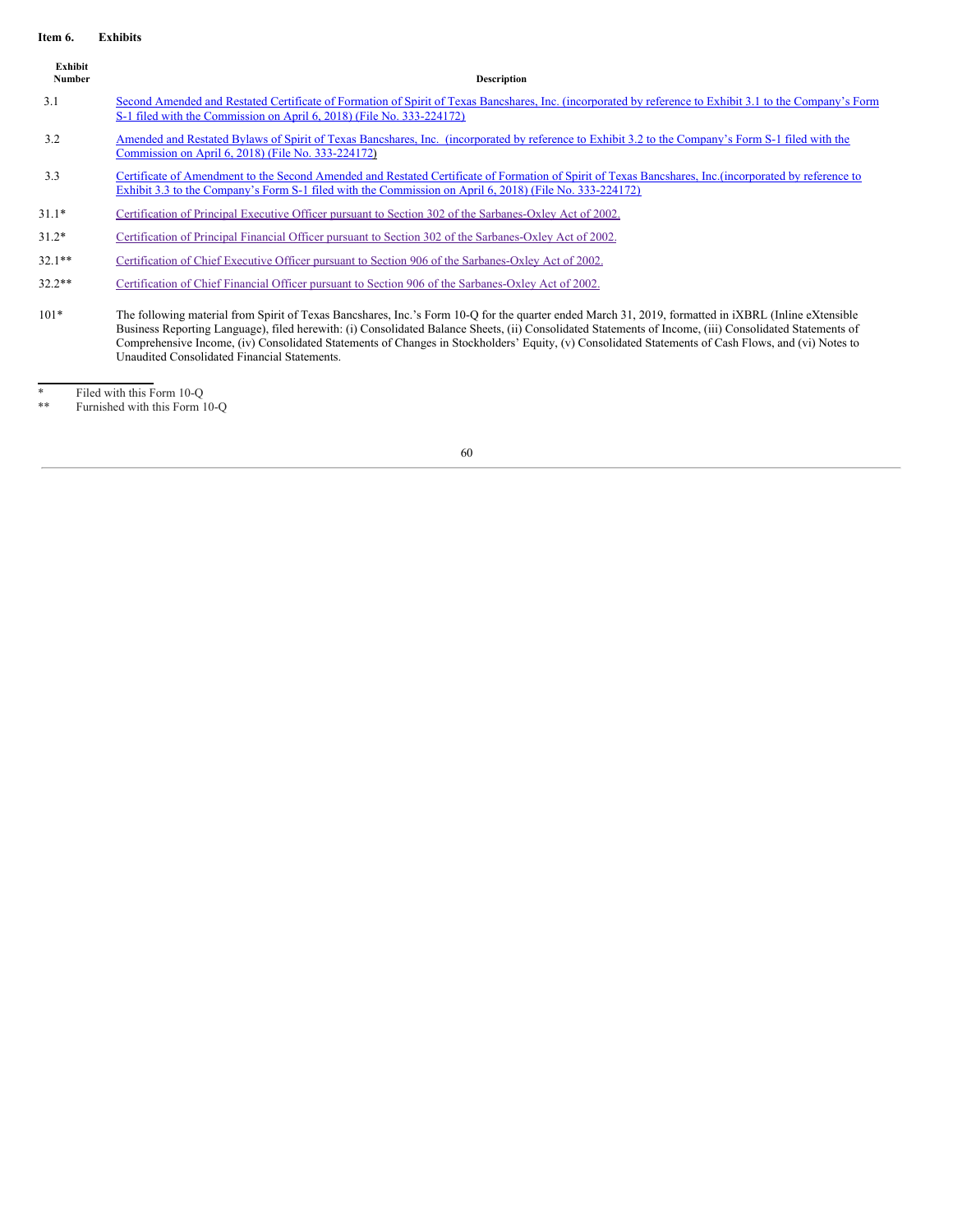# **SIGNATURES**

<span id="page-60-0"></span>Pursuant to the requirements of the Securities Exchange Act of 1934, the registrant has duly caused this report to be signed on its behalf by the undersigned thereunto duly authorized.

Date: August 9, 2019 By:

# **Spirit of Texas Bancshares, Inc.**

| /s/ Dean O. Bass                     |  |  |  |  |  |
|--------------------------------------|--|--|--|--|--|
| Dean O. Bass                         |  |  |  |  |  |
| Chairman and Chief Executive Officer |  |  |  |  |  |

Date: August 9, 2019 <br>By: /s/ Jeffrey A. Powell Jeffrey A. Powell

EVP and Chief Financial Officer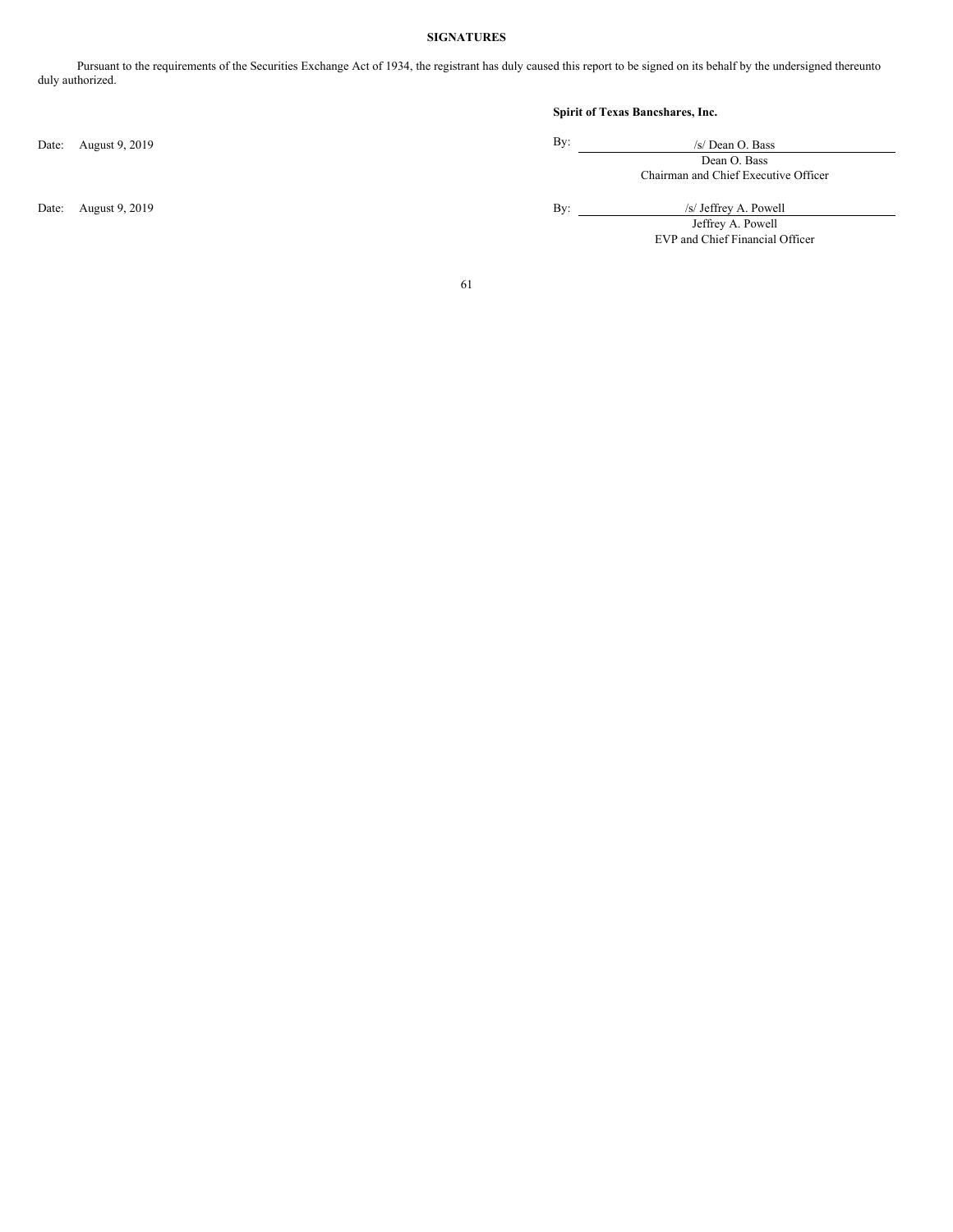## **CERTIFICATION PURSUANT TO RULES 13a-14(a) AND 15d-14(a) UNDER THE SECURITIES EXCHANGE ACT OF 1934, AS ADOPTED PURSUANT TO SECTION 302 OF THE SARBANES-OXLEY ACT OF 2002**

<span id="page-61-0"></span>I, Dean O. Bass, certify that:

- 1. I have reviewed this Quarterly Report on Form10-Q of Spirit of Texas Bancshares, Inc. for the quarter ended June 30, 2019;
- 2. Based on my knowledge, this report does not contain any untrue statement of a material fact or omit to state a material fact necessary to make the statements made, in light of the circumstances under which such statements were made, not misleading with respect to the period covered by this report;
- 3. Based on my knowledge, the financial statements, and other financial information included in this report, fairly present in all material respects the financial condition, results of operations and cash flows of the registrant as of, and for, the periods presented in this report;
- 4. The registrant's other certifying officer and I are responsible for establishing and maintaining disclosure controls and procedures (as defined in Exchange Act Rules 13a-15(e) and 15d-15(e)) for the registrant and have:
	- (a) Designed such disclosure controls and procedures, or caused such disclosure controls and procedures to be designed under our supervision, to ensure that material information relating to the registrant, including its consolidated subsidiaries, is made known to us by others within those entities, particularly during the period in which this report is being prepared;
	- (b) Evaluated the effectiveness of the registrant's disclosure controls and procedures and presented in this report our conclusions about the effectiveness of the disclosure controls and procedures, as of the end of the period covered by this report based on such evaluation; and
	- (c) Disclosed in this report any change in the registrant's internal control over financial reporting (as defined in the Exchange Act Rules 13a-15(f) and 15d-15(f)) that occurred during the registrant's most recent fiscal quarter (the registrant's fourth fiscal quarter in the case of an annual report) that has materially affected, or is reasonably likely to materially affect, the registrant's internal control over financial reporting; and
- 5. The registrant's other certifying officer and I have disclosed, based on our most recent evaluation of internal control over financial reporting, to the registrant's auditors and the audit committee of the registrant's board of directors (or persons performing the equivalent functions):
	- (a) All significant deficiencies and material weaknesses in the design or operation of internal control over financial reporting which are reasonably likely to adversely affect the registrant's ability to record, process, summarize and report financial information; and
	- (b) Any fraud, whether or not material, that involves management or other employees who have a significant role in the registrant's internal control over financial reporting.

Date: August 9, 2019 **By:** /s/ Dean O. Bass **By:** /s/ Dean O. Bass **By:** /s/ Dean O. Bass **By:** /s/ Dean O. Bass **By:** /s/ Dean O. Bass **By:** /s/ Dean O. Bass **By:** /s/ Dean O. Bass **By:** /s/ Dean O. Bass **By:** /s/ Dean O.

Dean O. Bass Chairman and Chief Executive Officer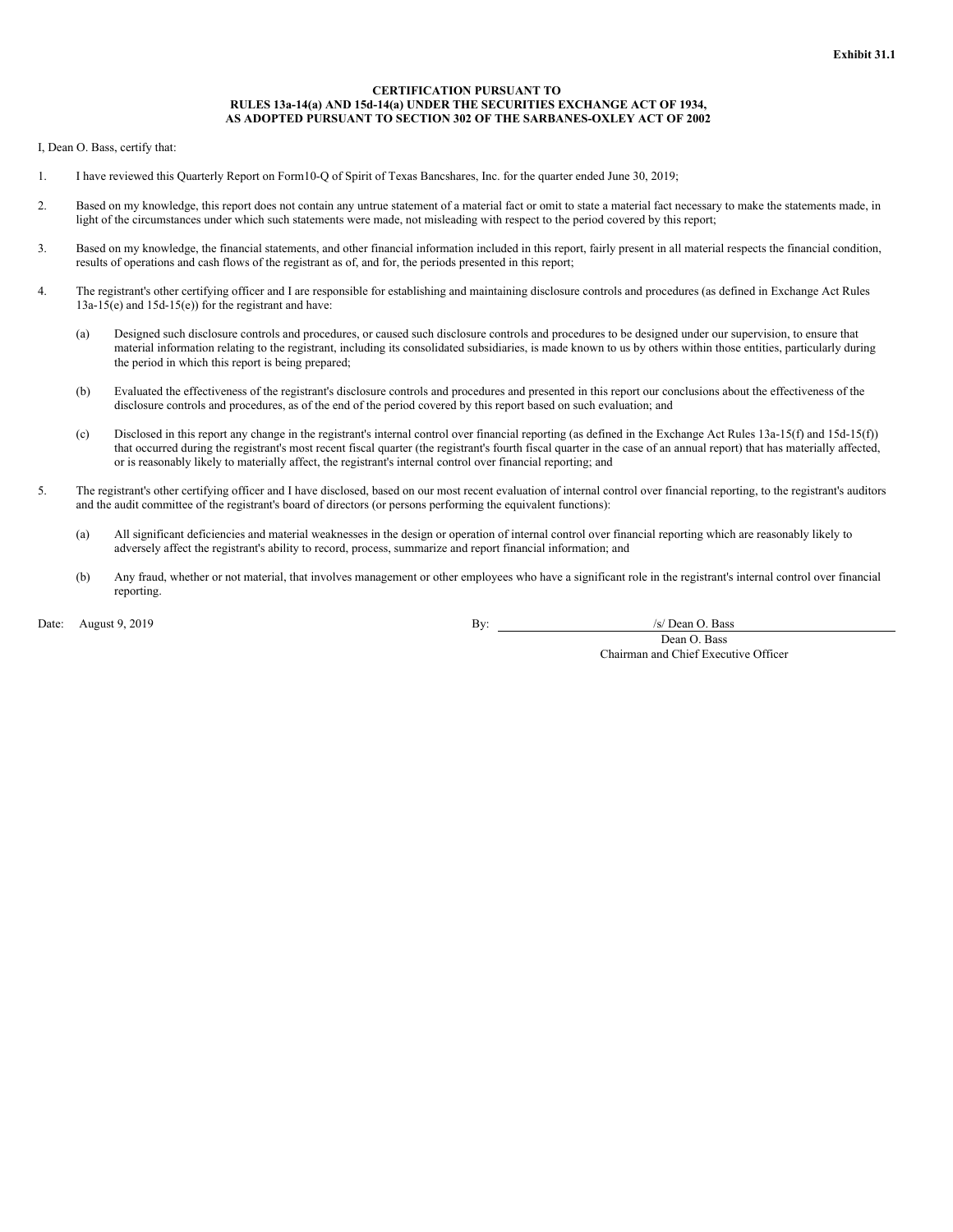### **CERTIFICATION PURSUANT TO RULES 13a-14(a) AND 15d-14(a) UNDER THE SECURITIES EXCHANGE ACT OF 1934, AS ADOPTED PURSUANT TO SECTION 302 OF THE SARBANES-OXLEY ACT OF 2002**

<span id="page-62-0"></span>I, Jeffrey A. Powell, certify that:

- 1. I have reviewed this Quarterly Report on Form 10-Q of Spirit of Texas Bancshares, Inc. for the quarter ended June 30, 2019;
- 2. Based on my knowledge, this report does not contain any untrue statement of a material fact or omit to state a material fact necessary to make the statements made, in light of the circumstances under which such statements were made, not misleading with respect to the period covered by this report;
- 3. Based on my knowledge, the financial statements, and other financial information included in this report, fairly present in all material respects the financial condition, results of operations and cash flows of the registrant as of, and for, the periods presented in this report;
- 4. The registrant's other certifying officer and I are responsible for establishing and maintaining disclosure controls and procedures (as defined in Exchange Act Rules 13a-15(e) and 15d-15(e)) for the registrant and have:
	- (a) Designed such disclosure controls and procedures, or caused such disclosure controls and procedures to be designed under our supervision, to ensure that material information relating to the registrant, including its consolidated subsidiaries, is made known to us by others within those entities, particularly during the period in which this report is being prepared;
	- (b) Evaluated the effectiveness of the registrant's disclosure controls and procedures and presented in this report our conclusions about the effectiveness of the disclosure controls and procedures, as of the end of the period covered by this report based on such evaluation; and
	- (c) Disclosed in this report any change in the registrant's internal control over financial reporting (as defined in Exchange Act Rules 13a-15(f) and 15d-15(f)) that occurred during the registrant's most recent fiscal quarter (the registrant's fourth fiscal quarter in the case of an annual report) that has materially affected, or is reasonably likely to materially affect, the registrant's internal control over financial reporting; and
- 5. The registrant's other certifying officer and I have disclosed, based on our most recent evaluation of internal control over financial reporting, to the registrant's auditors and the audit committee of the registrant's board of directors (or persons performing the equivalent functions):
	- (a) All significant deficiencies and material weaknesses in the design or operation of internal control over financial reporting which are reasonably likely to adversely affect the registrant's ability to record, process, summarize and report financial information; and
	- (b) Any fraud, whether or not material, that involves management or other employees who have a significant role in the registrant's internal control over financial reporting.

Date: August 9, 2019 **By:** /s/ Jeffrey A. Powell

Jeffrey A. Powell EVP and Chief Financial Officer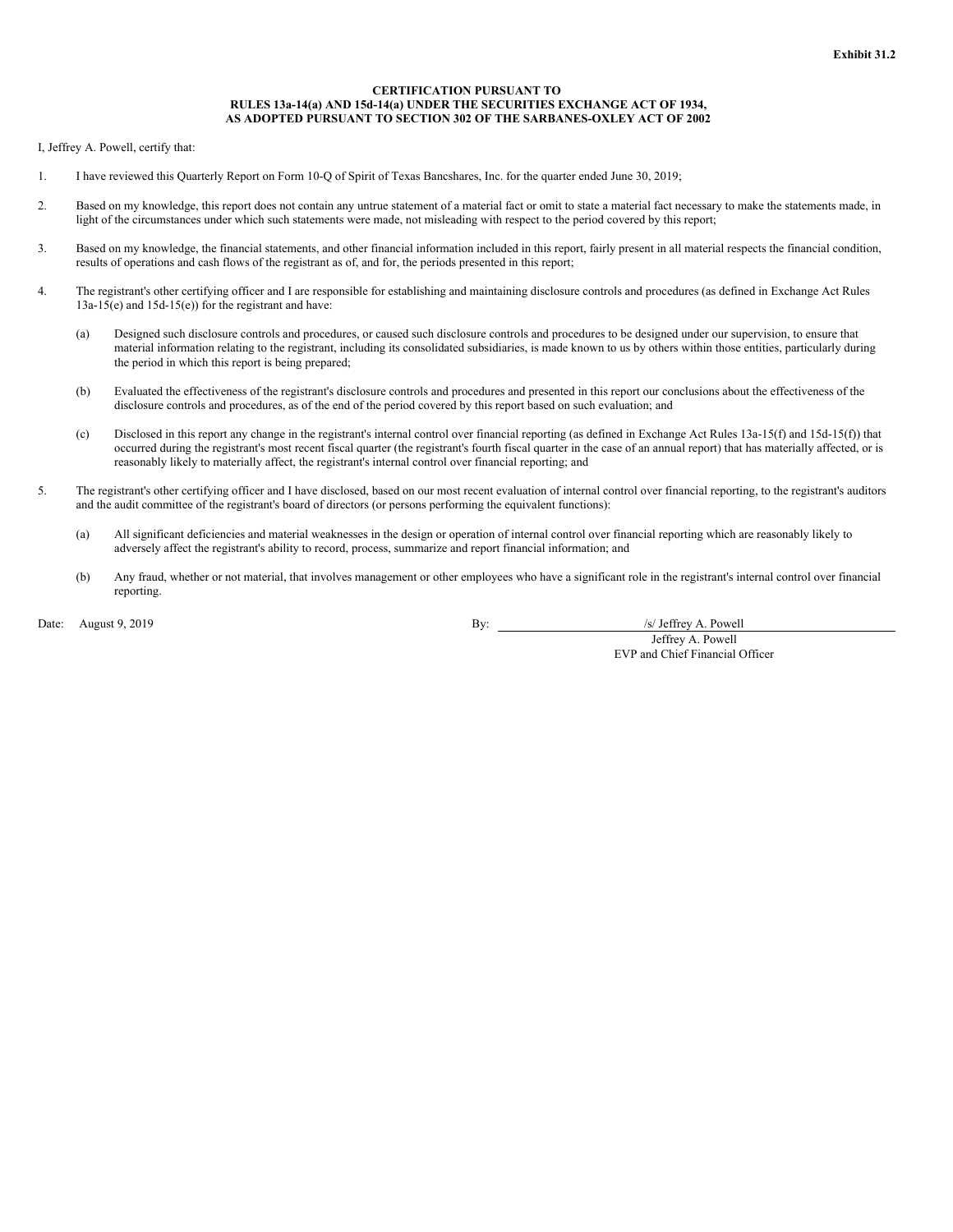# **CERTIFICATION PURSUANT TO 18 U.S.C. SECTION 1350, AS ADOPTED PURSUANT TO SECTION 906 OF THE SARBANES-OXLEY ACT OF 2002**

<span id="page-63-0"></span>In connection with the Quarterly Report on Form 10-Q of Spirit of Texas Bancshares, Inc. (the "Company") for the quarter ended June 30, 2019 (the "Report"), as filed with the Securities and Exchange Commission on the date hereof, I certify, pursuant to 18 U.S.C. § 1350, as adopted pursuant to § 906 of the Sarbanes-Oxley Act of 2002, that to the best of my knowledge:

- (1) The Report fully complies with the requirements of section 13(a) or 15(d) of the Securities Exchange Act of 1934, as amended; and
- (2) The information contained in the Report fairly presents, in all material respects, the financial condition and results of operations of the Company.

Date: August 9, 2019 **By:** /s/ Dean O. Bass **By:** /s/ Dean O. Bass **By:** /s/ Dean O. Bass **By:** /s/ Dean O. Bass **By:** /s/ Dean O. Bass **By:** /s/ Dean O. Bass **By:** /s/ Dean O. Bass **By:** /s/ Dean O. Bass **By:** /s/ Dean O.

Dean O. Bass Chairman and Chief Executive Officer